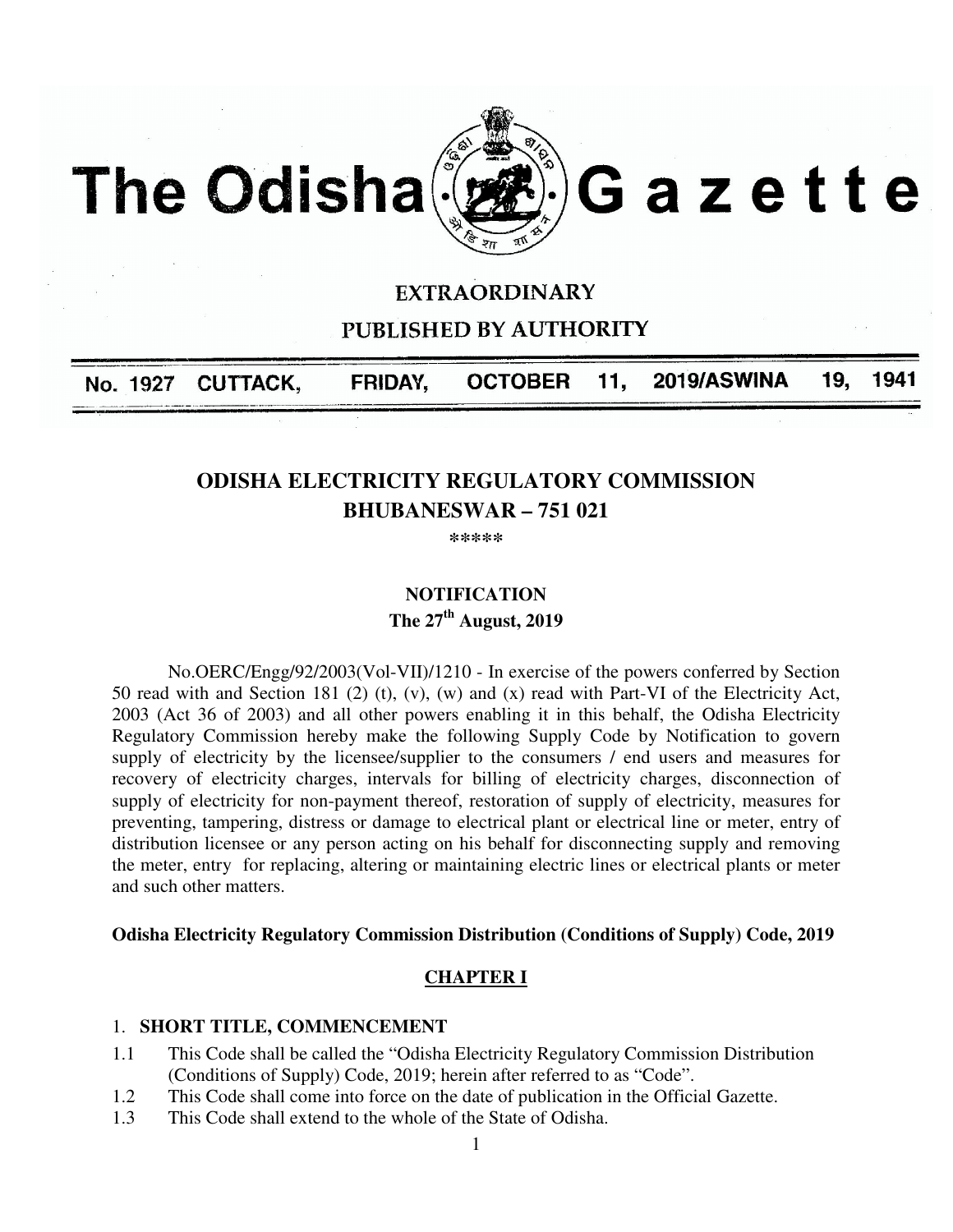- 1.4 This Code shall be applicable to:
	- (a) all Distribution and Retail Supply licensee/suppliers including Deemed licensee/suppliers, all consumers, end users of electricity in the State of Odisha;
	- (b) all other persons duly doing the business of distribution/supply of electricity in his area of supply;
	- (c) all other persons who are exempted under Section 13 of the Act; and
	- (d) unauthorized supply, unauthorized use, diversion and other means of unauthorized use/ abstraction of electricity.
- 1.5 The Odisha General Clauses Act, 1937 shall apply to the interpretation of this Code.
- 1.6 This Code shall supersede the Odisha Electricity Regulatory Commission Distribution (Conditions of Supply) Code, 2004 and its subsequent amendments.
- 1.7 On the application of the licensee/supplier(s) or suo motu all forms and formats annexed to this code may be suitably amended by the Commission in the public interest by a special order.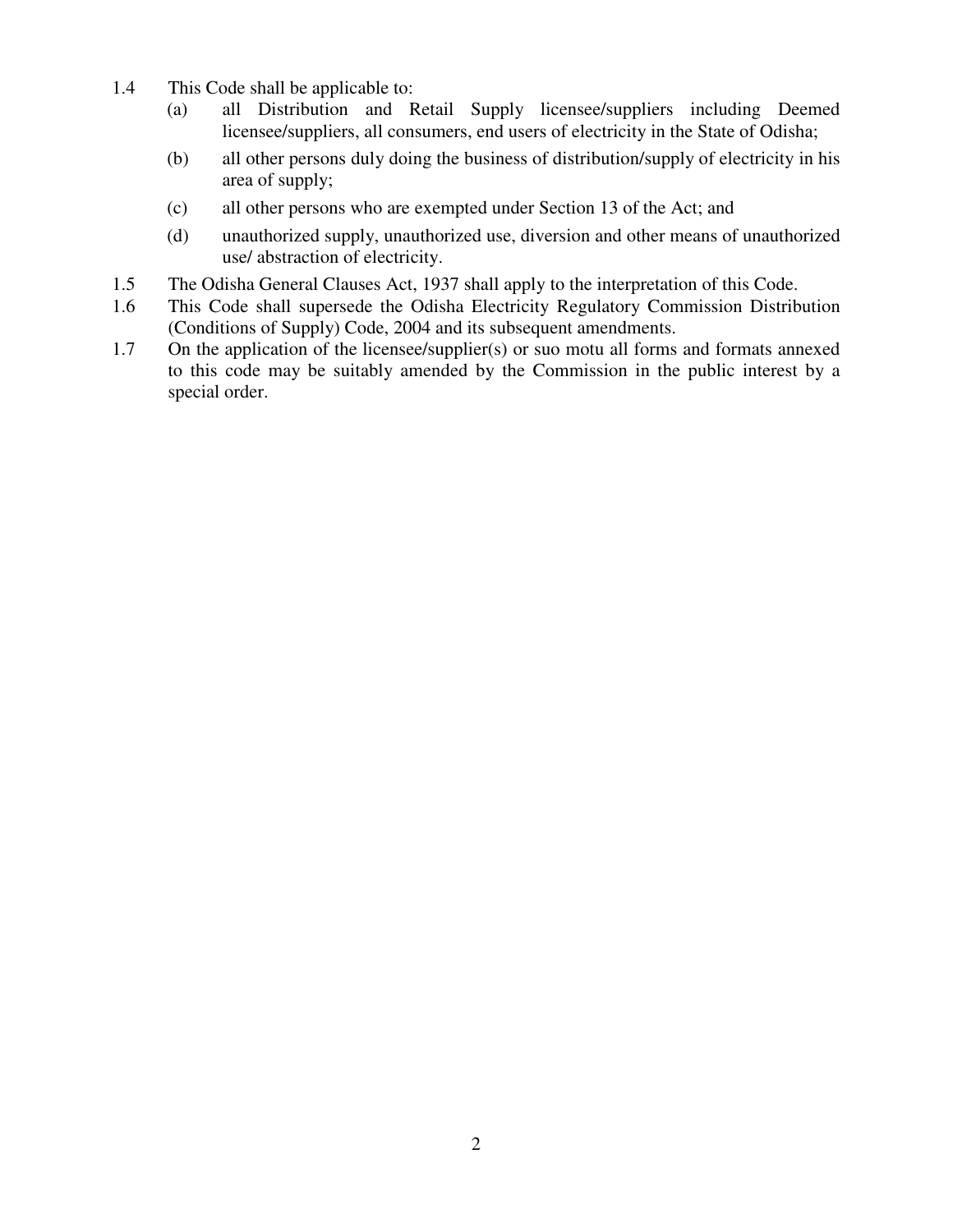# **CHAPTER II**

# 2. **DEFINITIONS AND INTERPRETATIONS**

- 2.1 Words, terms and expressions defined in the Electricity Act, 2003, as amended from time to time and used in this Code shall have and carry the same meaning as defined and assigned in the said Act and/or General Clauses Act (Central/State). Expressions used herein but not specifically defined in the Act but defined under any law passed by a the Parliament or State Legislative Assembly shall as applicable to the electricity industry in the State shall have the same meaning as assigned to them in such law.
- 2.2 In this Code, unless the context otherwise requires:
	- (1) **"Act"** means the Electricity Act, 2003 (Act 36 of 2003) ;
	- (2) **"Agreement"** with its grammatical variations and cognate expressions means an agreement entered into by the licensee/supplier and the consumer in accordance toRegulation-48in the format at Form no.1- 3 of these Regulation;
	- (3) **"Accredited Test Laboratory"** means a test laboratory accredited by National Accreditation Board for Testing and Calibration Laboratories (NABL); list of which may be prominently displayed in the licensee/supplier's field office premises for the knowledge of the consumers.
	- (4) **"Ampere"** means a unit of electric current and is the unvarying electric current which when passed through a solution of nitrate of silver in water, in accordance with the specification set out in Annexure-I of the Indian Electricity Rules, 1956 or Rules/Regulations made under Section 53 of the Act, deposits silver at the rate of 0.001118 of a gramme per second; the aforesaid unit is equivalent to the current which, in passing through the suspended coil of wire forming part of the instrument marked "Government of India Ampere Standard Verified" when the suspended coil is in its sighted position, exerts a force which is exactly balanced by the force exerted by gravity in Calcutta on the counter balancing iridio platinum weight of the said instrument;
	- (5) **"Ancillary Support"** means the support required for maintaining power quality, reliability and security of the distribution system;
	- (6) **"Apparatus"** means electrical*/*electronic apparatus and includes all machines, *devices,* fittings, accessories, appliances and equipments in which conductors are used for consuming electrical energy;
	- (7) **"Applicant"** means an owner or occupier of any land/premises who submits an application form with a licensee/supplier for supply of electricity, increase or reduction in sanctioned load/contract demand, change in title, disconnection or restoration of supply, or termination of agreement, as the case may be, in accordance with the provisions of the Act and the Code, rules and regulations made there under or other services;
	- (8) **"Application"** means an application form complete in all respects in the appropriate format, as required by the Distribution licensee/supplier, along with documents showing payment of necessary charges and other compliances;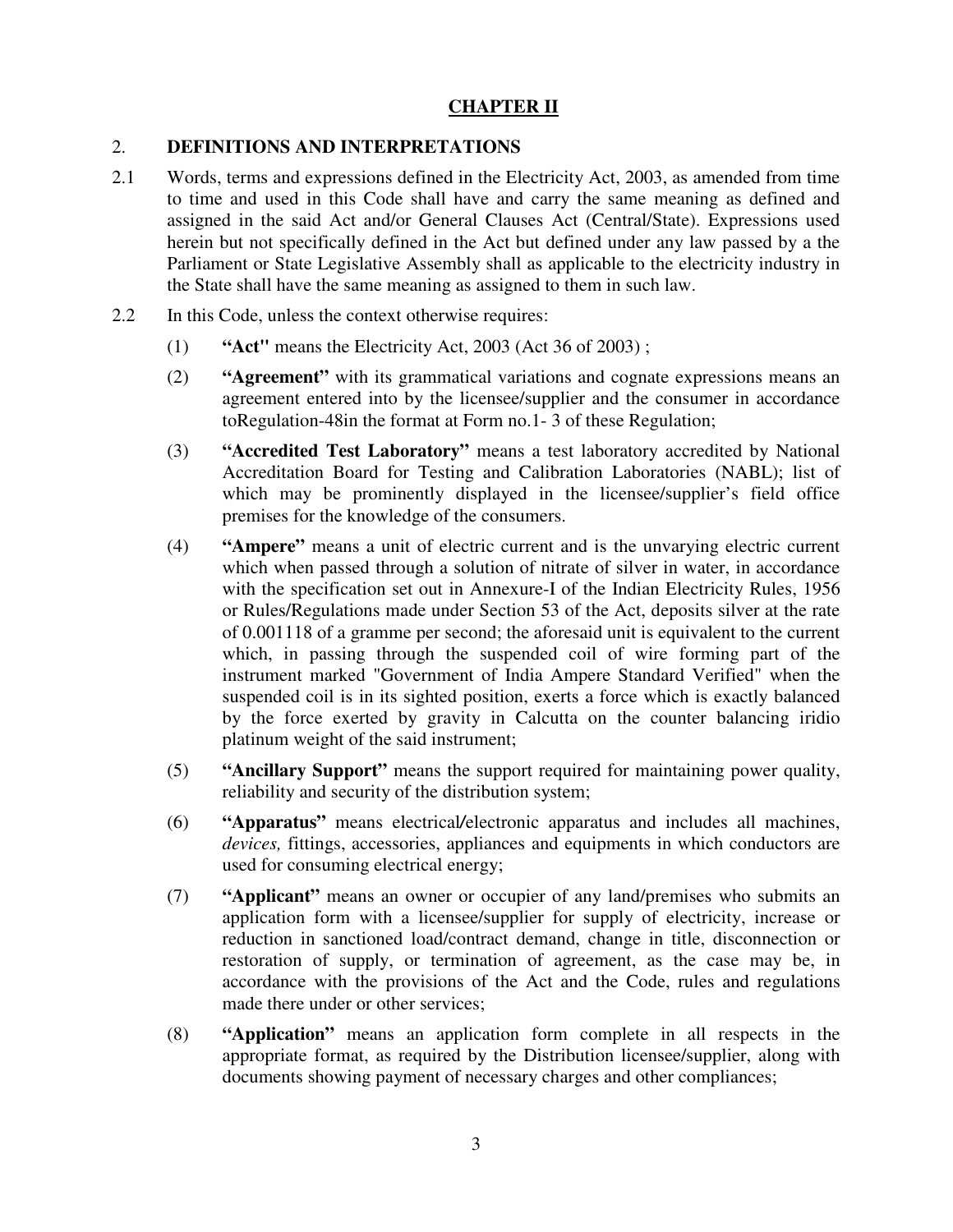- (9) **"Authorised Representative**" of any person/entity means all officers, staff, representatives or persons discharging functions under the general or specific authority of the concerned person/entity;
- (10) **"Average Power Factor"** means the power factor resulting from variations of the quantum and duration of the consumer's load during a specific period and its value corrected to the nearest percentum figure to be calculated as a ratio of the registration during the same period of kilowatt-hour and kilovolt-ampere hour;
- (11) **"Bi-directional Meter"** means a consumer meter for measuring, indicating and recording quanta of electricity flowing in opposite directions (export to the licensee/supplier's distribution system and import by the consumer from distribution system) in Kwh including any other quantity as per the requirement. The net quantum of electricity either exported to the distribution system or imported by the consumer in Kwh is derived by arithmetical means (or shown by the meters automatically). In case the meter is fixed with HT consumers the power factor will be based on the import of energy by the consumer only.
- (12) **"Billing Cycle or Billing Period"** means the period for which regular electricity bills as specified by the Commission, are prepared for different categories of consumers by the licensee/supplier;
- (13) **"Break-down"** means an occurrence relating to equipment of supply system or other electrical line which prevents its normal functioning;
- (14) **"CEA"** means the Central Electricity Authority referred to in sub-section 1 of Section 70.
- (15) **"Check Meter"** means a meter, which shall be connected to the same core of the Current Transformer (CT) and Voltage Transformer (VT) to which main meter is connected and shall be used for accounting and billing of electricity in case of failure of main meter; In case of LT supply, check meter includes a meter which is connected in series with the main meter in a place other than the consumer premises;
- (16) **"Code"** means the Odisha Electricity Regulatory Commission Distribution (Conditions of Supply) Code, 2019;
- (17) **"Commission"** means Odisha Electricity Regulatory Commission;
- (18) **"Conductor"** means any wire, cable, bar, tube, rail or plate used for conducting energy and so arranged as to be electrically connected to a system;
- (19) **"Consumer"** Means any person who is supplied with electricity for his/her own use by a licensee/supplier or the Government or by any other person engaged in the business of supplying electricity to the public under this Act or any other law for the time being in force and includes any person whose premises are for the time being connected for the purpose of receiving electricity with the works of a licensee/supplier, the Government or such other person, as the case may be. A consumer can be specified as :
	- (i) 'Low Tension Consumer (LT Consumer)' if he obtains supply from the licensee/supplier at low voltage; or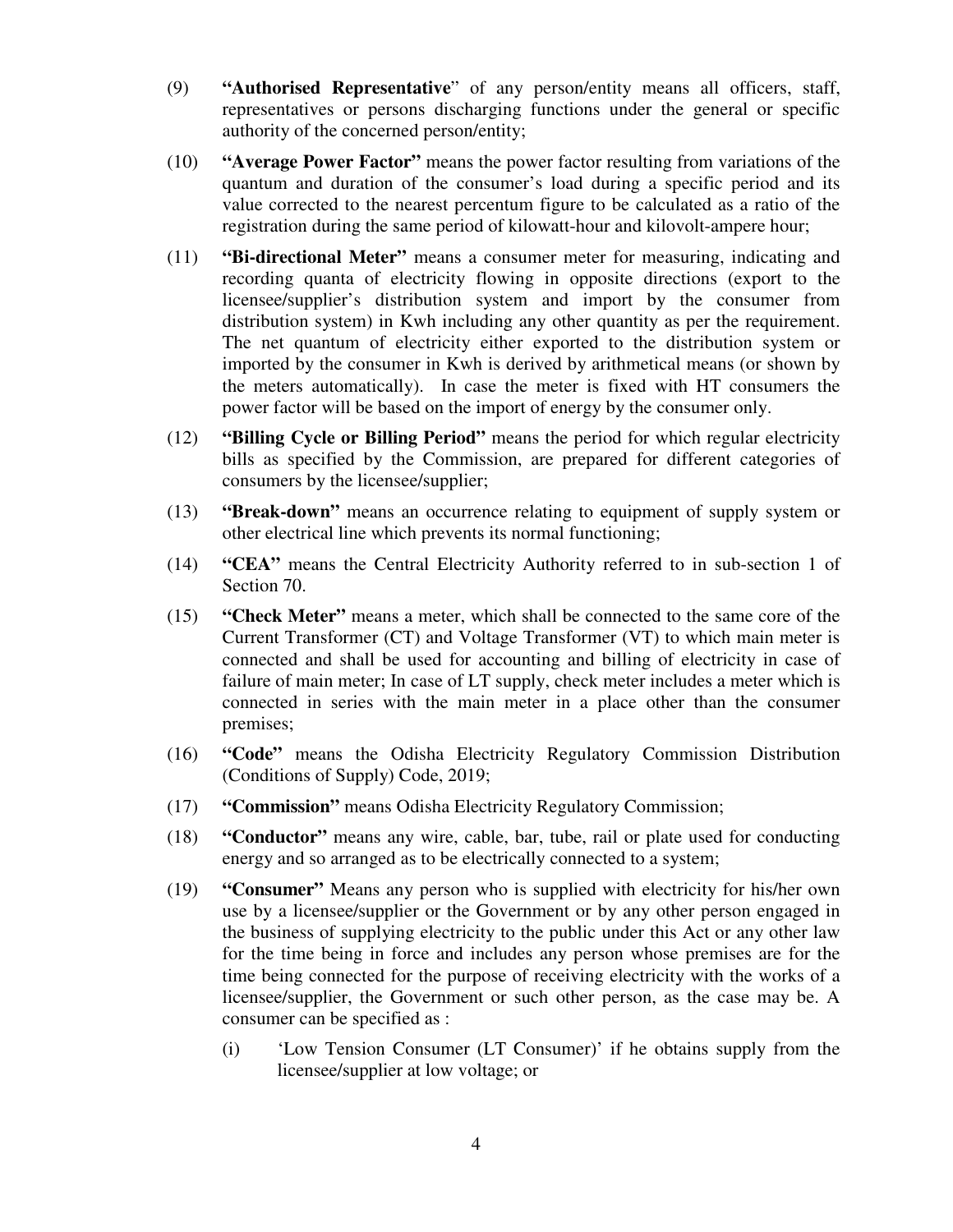- (ii) 'High Tension Consumer (HT Consumer)' if he obtains supply from the licensee/supplier at High voltage; or
- (iii) 'Extra High Tension Consumer (EHT Consumer)' if he obtains supply from the licensee/supplier at Extra High voltage.
- (20) **"Connected Load"** means aggregate of manufacturer's rating of all equipments*/*apparatus including portable equipments*/*apparatus connected in the consumer's premises and apparatus in respect of which declaration has been made by the consumer under Regulation No. 118 for taking supply or any other method of assessing connected load as may be approved by the Commission. This shall be expressed in KW or KVA. If the ratings are in KVA, the same may be converted to KW by multiplying the KVA with a power factor of 0.9. If the same or any equipment's/apparatus is rated by the manufacturer in HP, the HP rating shall be converted into KW by multiplying it by 0.746;
- (21) **"Conservation"** means any reduction in consumption of electricity as a result of increase in the efficiency in supply and use of electricity;
- (22) **"Correct Meter"** means a meter, which shall have, features, accuracy Class and specifications as per the Standards on Installation and Operation of Meters given in Schedule of CEA (Installation and Operation of Meters) Regulation, 2006; as amended from time to time;
- (23) **"Consumer Installation"** means any composite electrical unit including electric wires, fittings, motors, transformers and apparatus portable and stationary, indoor, outdoor and underground erected and wired by or on behalf of the consumer in one and at the same premises;
- (24) **"Contract Demand"** means maximum KW or KVA as the case may be, agreed to be supplied by the licensee/supplier under Regulation 117 and reflected in the agreement executed between the parties. Where the agreement stipulates supply in KVA, the quantum in terms of KW may be determined by multiplying the KVA with 0.9 and vice versa;
- (25) **"Date of Commencement of Supply"** means the date immediately following the 7<sup>th</sup> day on which an intimation to an intending consumer of the availability of power at the point of supply is made or the date of actual availing of supply by such consumer, whichever is earlier;
- (26) **"Demand Charge"** means to a charge on the consumer based on the capacity reserved for him by the licensee/supplier, mutually agreed in the agreement as Contract Demand or Maximum Demand (as the case may be) whether the consumer utilizes such reserved capacity in full or not;
- (27) **"Designated Authority of the Licensee/supplier"** means an authority who has been notified as such by the licensee/supplier in the manner approved by the Commission to exercise powers under specific provisions of this Code;
- (28) **"Distribution"** means the conveyance of electricity by use of distribution system and the expression "distribute" shall be construed accordingly;
- (29) **"Distributing Main"** means the portion of any main with which a service line is, or is intended to be, immediately connected;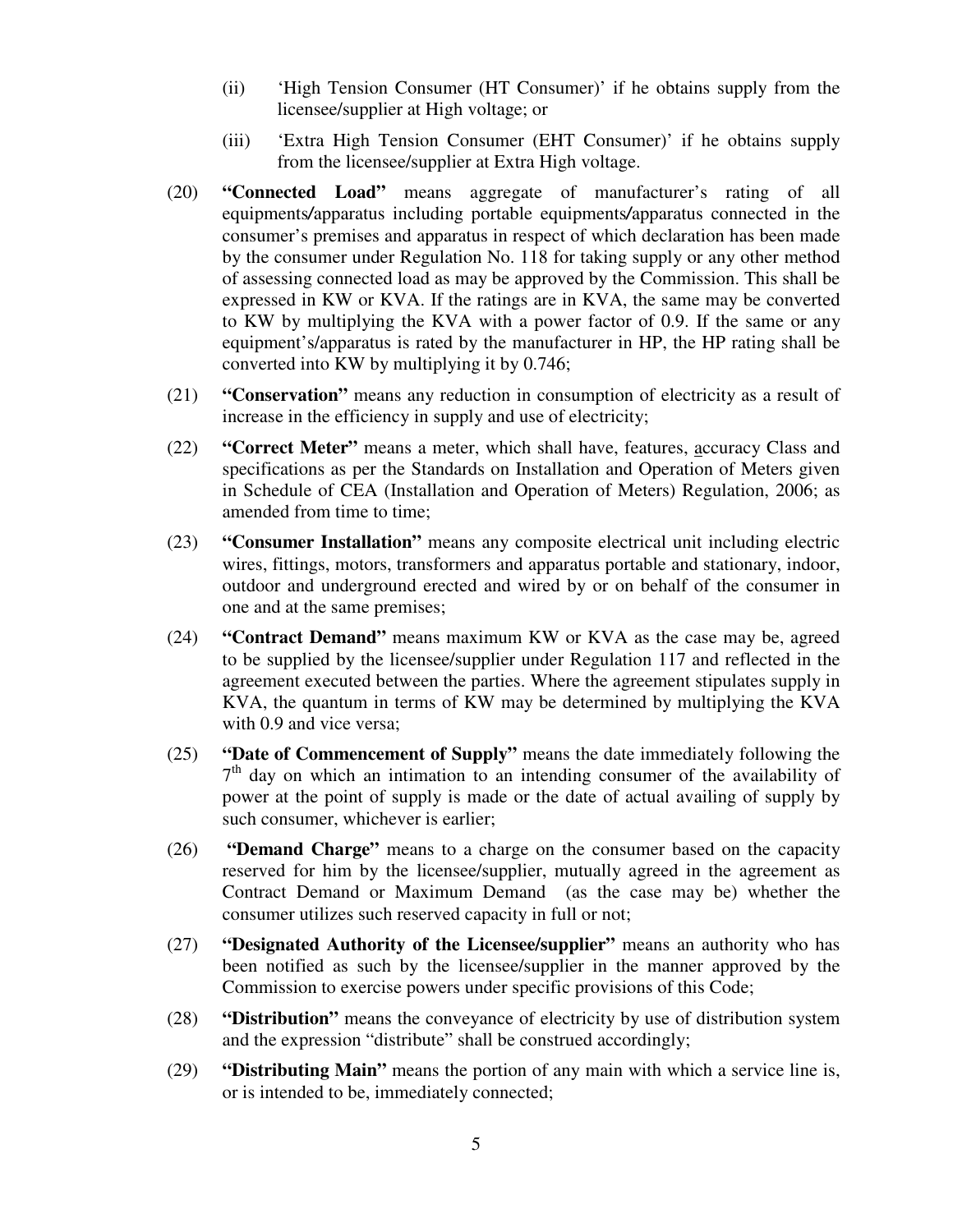- (30) **"Distribution System"** means the system of wires and associated facilities between the delivery points on the transmission lines or the generating station connection and the point of connection to the installation of the consumers;
- (31) **"Earthed" or "Connected With Earth"** means connected with the general mass of earth as per CEA(Measures relating to Safety and Electric Supply)Regulations 2010 as to ensure at all times an immediate discharge of energy without danger;
- (32) **"Electrical Line"** means any line which is used for carrying electricity for any purpose and includes
	- a. Any support for any such line, that is to say, any structure, tower, pole or other thing in, on, by or from which any such line is, or maybe, supported, carried or suspended; and
	- b. Any apparatus connected to any such line for the purpose carrying electricity
- (33) **"Energy"** means electrical energy-
	- (i) Generated, transmitted, distributed or supplied for any purpose,
	- (ii) Used for any purpose except the transmission of a message.
- (34) **"Energy Charge"** refers to a charge on the consumer for his consumption of electricity;
- (35) **"Engineer"** means an Officer, by whatever name he/she may be designated, who is employed by the licensee/supplier and who is in charge of the local area having direct jurisdiction over the area of supply or any part thereof in which the premises to be served are located and who is notified as such for the purposes of these Regulations by the licensee/supplier in the manner laid down by the Commission and includes any other engineer duly authorised by him to exercise any power, jurisdiction or authority under these Regulations;
- (36) **"Extra High Tension Consumer"** means a consumer who obtains supply from the licensee/supplier at Extra High Voltage;
- (37) **"High Tension Consumer"** means a consumer who obtains supply from the licensee/supplier at High Voltage;
- (38) "**Initial Period of Agreement"** means the period of two years starting from the date of commencement of supply in respect of Domestic and General Purpose category of consumers and five years in respect of other category of consumers. The initial period of agreement shall continue till the end of the month, on which the end date of the two years*/*five period*s* expires; as the case may be.
- (39) **"Licensed Electrical Contractor"** means a contractor licensed under Regulations 29 of CEA(Measures relating to Safety and Electric Supply) Regulations, 2010 made under Section 53 of the Act;
- (40) **"Licensee/Supplier"** means a person who has been duly authorised or granted a licence under the provisions of Act for supply of electricity in its area of supply;
- (41) **"Load"** means the electric load in a given circuit that consumes electrical energy;
- (42) **"Load Factor"** in case of contract demand of 100 KW and above is the ratio of the total number of units consumed during a given period to the total number of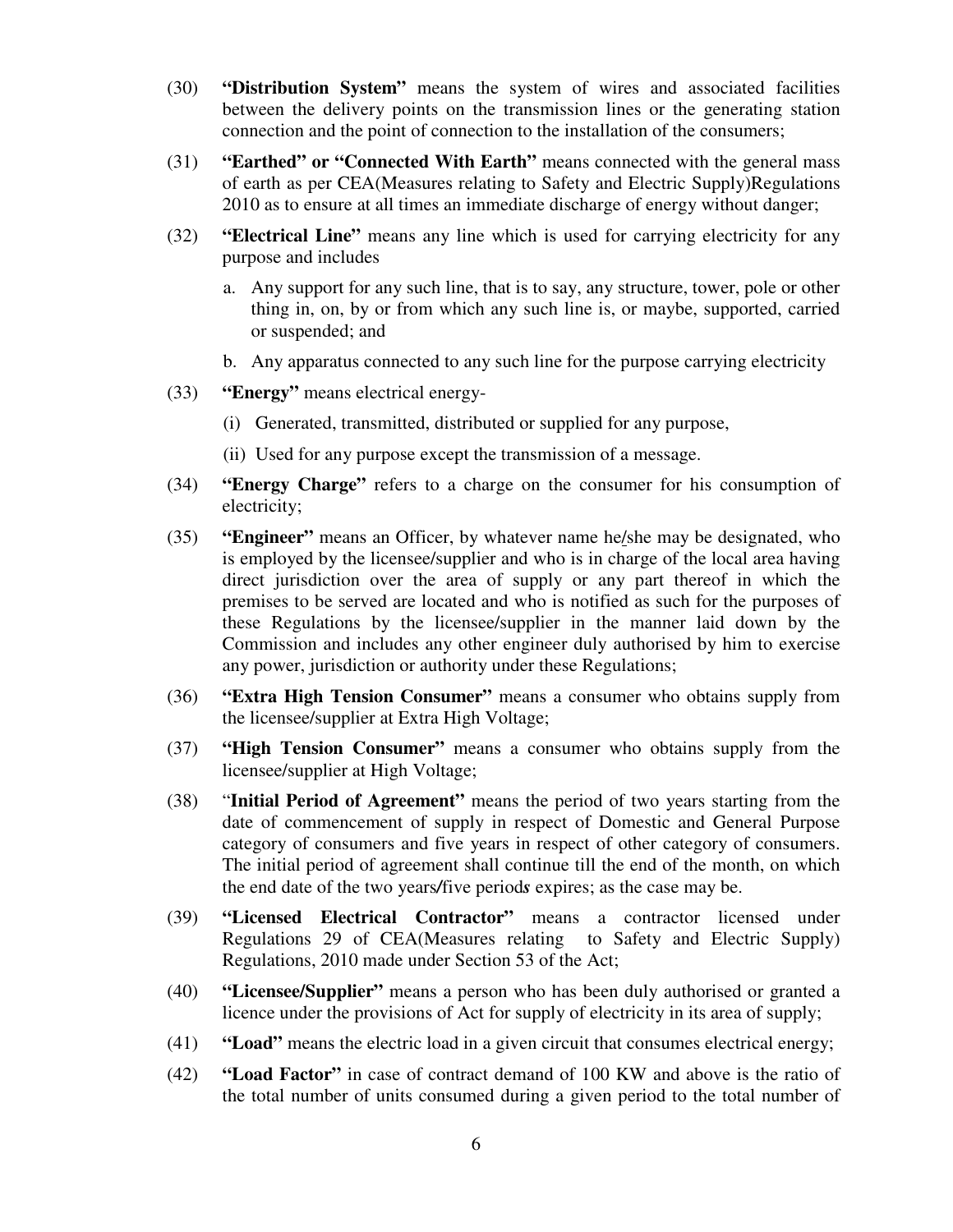units that would have been consumed had the maximum demand been maintained throughout the same period and is usually expressed as a percentage, that is,

**Load Factor in Percentage** = (Actual units consumed during a given period / Maximum demand in KW X Number of Hrs during the period) X100,

**'Load Factor'** in case of loads up to and excluding connected load of 100KW is the ratio of the total number of units consumed during a given period to the total number of units that would have been consumed had the contract demand been maintained throughout the same period and is usually expressed as a percentage, that is,

**Load Factor in Percentage** = (Actual units consumed during a given period / Contract demand in KW X Number of Hrs during the period) X 100,

- (43) *"***Low Tension Consumer***"* means a consumer who obtains supply from the licensee/supplier at low voltage;
- (44) **"Main"** means any electric supply-line through which electricity is, or is intended to be supplied;
- (45) **"Maximum Demand"** expressed in KW or KVA in relation to any period shall mean four times the largest number of kilowatt hours or kilovolt-ampere hours delivered at the point of supply of the consumer and recorded during any consecutive fifteen minutes/thirty minutes, (as the case may be) in that period. Where agreement stipulates supply in KVA, the quantum in terms of Kilowatts may be determined by multiplying the KVA with 0.9 *'*Maximum demand' for a category of consumer shall be calculated as per the procedure provided in the Tariff Order, approved by the Commission;
- (46) **"Meter"** means an equipment used for measuring electrical quantities like energy in kWh or KVAh, maximum demand in kW or KVA, reactive energy in KVAR hours etc. including accessories like Current Transformers (CT)and Potential Transformers (PT) where used in conjunction with such meter and any enclosure used for housing or fixing such meter or its accessories and any devices for testing purposes;
- (47) "**Minimum Monthly Fixed Charges" (MMFC)** refers to such charges payable by the consumers to cover fixed charges incurred by the licensee/supplier for affording supply such as fixed expenses and operation and maintenance expenses or any such charge as made in the tariff order of the Commission;
- (48) **"Net Meter"** means a consumer meter which is a bi-directional energy meter for measuring the quantum of electricity flowing in opposite directions and the net quantum of electricity either consumed by the consumer or injected into the distribution system of the licensee/supplier in kWh; which shall be an integral part of the net metering system;
- (49) **"Obliged Entity"** means (i) Distribution Licensee (or any other entity procuring power on their behalf), and (ii)Any person consuming electricity (a) generated from conventional Captive Generating Plant having capacity of 1 MW and above for his own use and or (b) procured from conventional generation through open access and third party sale.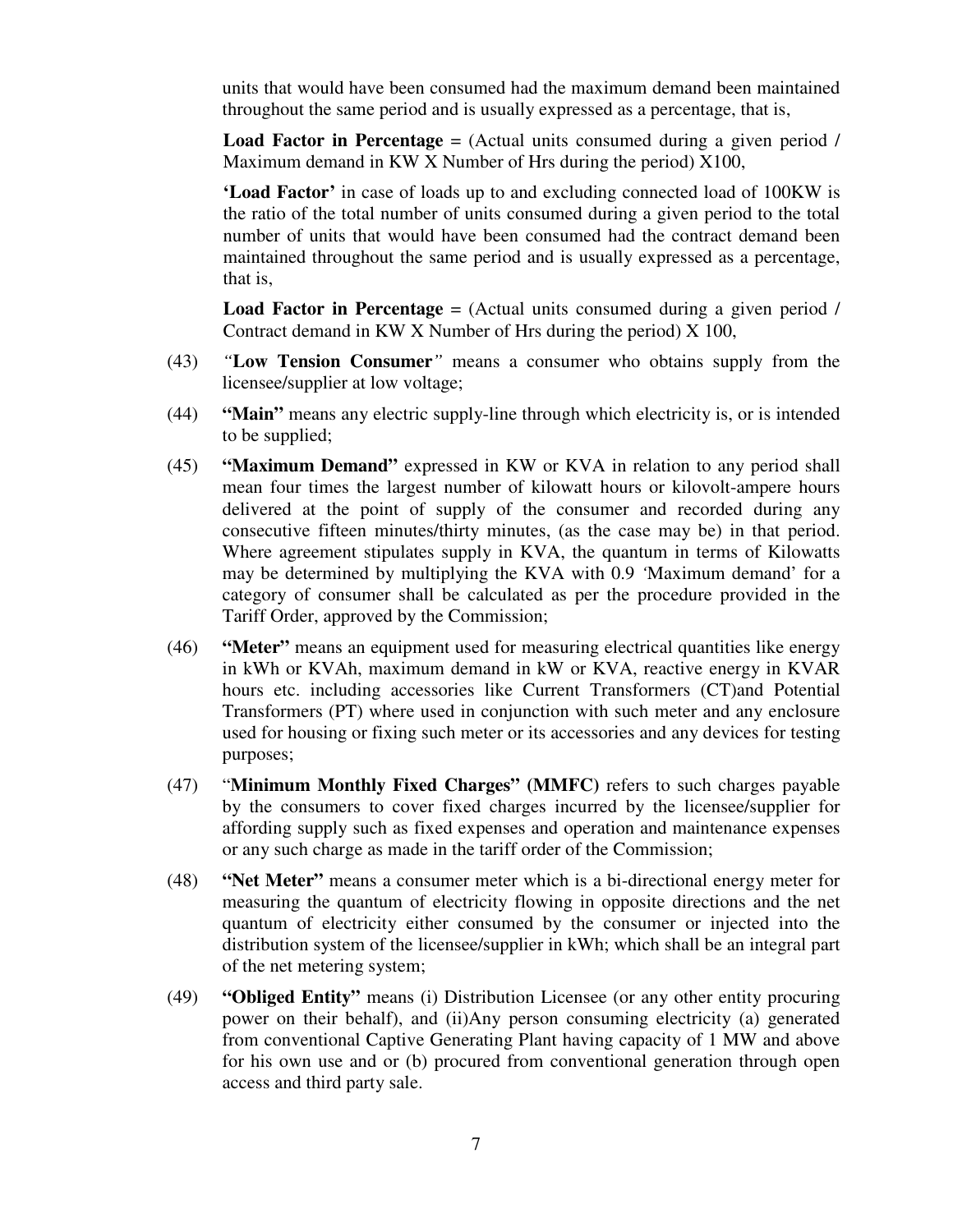- (50) **"Occupier"** means the owner or person in occupation of the premises where energy is used or proposed to be used;
- (51) **"Ohm"** means a unit of electric resistance and is the resistance offered to an unvarying electric current by a column of mercury at the temperature of melting ice 14.4521 grams in mass of an uniform cross sectional area and of a length of 106.3 centimetres. The aforesaid unit is represented by the resistance between the terminals of the instrument marked "Government of India Ohm Standard Verified" to the passage of an electric current when the coil of wire, forming part of the aforesaid instrument and connected to the aforesaid terminals is in all parts at a temperature of 30 degree Celsius;
- (52) **"Person"** shall include any company or body corporate or association or body of individuals, whether incorporated or not, or artificial juridical person;
- (53) **"Phased Contract Demand"** means contract demand agreed to be availed in a phased manner;
- (54) **"Point of Supply"** means the point as detailed at Regulation-64;
- (55) **"Power Factor"** means the ratio of kilowatt to kilovolt-ampere;
- (56) **"Premises"** means land, building or infrastructure or part or combination thereof in respect of which a separate meter or metering arrangements have been made by the licensee/supplier for supply of electricity;
- (57) **"Prepaid Meter"** means a meter which facilitates use of electricity energy after payment of dues in advance;
- (58) **"Promoter"** means

(i) a person who constructs or causes to be constructed an building or a building consisting of apartments, or converts an existing building or a part thereof into apartments, for the purpose of selling all or some of the apartments to other persons and includes his assignees; or

(ii) any development authority or any other public body in respect of allottees of buildings or apartments, as the case may be, constructed by such authority or body on lands owned by them or placed at their disposal by the Government for the purpose of selling all or some of the apartments; or

(iii) Registered society /co-operative housing society, Self Help Groups (SHGs) or office / artificial juridical person (company, firm, partnership etc.) buildings / apartments/ demarcated housing plots for its Members or

(iv) any other person who acts himself as a builder, coloniser, contractor, developer, estate developer or by any other name or claims to be acting as the holder of a power of attorney from the owner of the land on which the building or apartment is constructed or plot is developed for sale/use; or

(v) such other person who constructs any building or apartment for sale to the general public.

(59) **"Prosumer"** means a Consumer of electricity in the area of supply of the Distribution Licensee/supplier, who uses a self-owned or third party-owned Solar Power System installed at the Consumer's premises, to offset part or all of the Consumer's electricity requirements;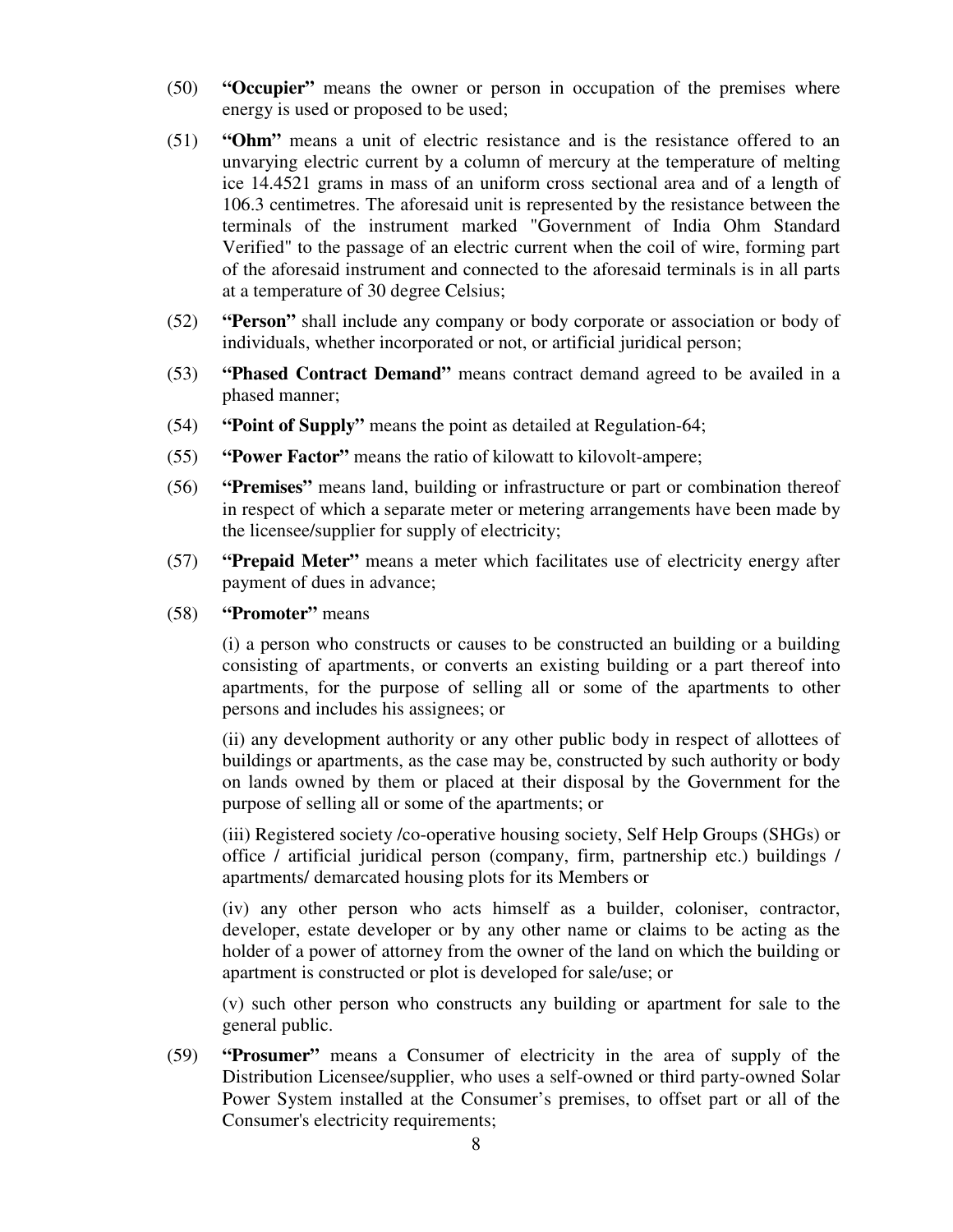- (60) **"Real time operation"** means action to be taken at a given time at which information about the electricity system is made available to the concerned Load Despatch Centre;
- (61) **"Safety Rules"** means rules framed under Section 53 of the Act;
- (62) **"Service Line"** means any electric supply line through which electricity is, or is intended to be, supplied from distribution main or from the transmission system, as the case may be;
- (63) **(a) "Smart Meter"** means a meter conforming to the relevant IS standard that uses information & communication technology to act intelligently in an automated manner with facilities for remote connect/disconnect and display of meter data and instruction from the licensee for the consumer.

**(b) AMI (Advanced Metering Infrastructure)** refers to a framework enabling two way communication between smart meter and the server of the licensee/supplier to execute the remote reading, monitoring & control of meters to serve as repository of records for all data.

- (64) **"Standard Agreement Form"** means the form of agreement laid under Regulation 48;
- (65) **"Street"** includes any way, road, lane, square, court, alley, passage or open space, whether a thoroughfare or not, over which the public have a right or way, and also the roadway and footway over any public bridge or causeway;
- (66) **"Transmission System"** means the system consisting of extra high voltage electric lines, having design voltage of 132 KV and higher owned or operated by a transmission licensee/supplier authorised to transmit electricity for the purposes of the transportation of electricity from one power station to a sub-station or to another power station or between sub-stations or to or from any external interconnection including bays/equipment up to the interconnection with the distribution system, any plant and apparatus and meters owned or used in connection with the transmission of electricity, but shall not include any part of a distribution system;
- (67) **"Utility"** means the electric lines or electrical plant, and includes all lands, buildings, works and materials attached thereto belonging to any person acting as a generating company or licensee under the provisions of this Act;
- (68) **"Volt"** means a unit of electro-motive force and is the electric pressure which, when steadily applied to a conductor, the resistance of which is one ohm, will produce a current of the one ampere and the unit may be indicated by the abbreviation V and one thousand such units may be indicated by the abbreviation KV;
- (69) **"Voltage"** means the difference of electric potential measured in volts between any two conductors or between any part of either conductor and the earth as measured by a suitable voltmeter and is said to be;
	- (i) **"Low Voltage"** where the voltage does not exceed 230 volts (voltage between one phase and neutral) in case of single phase supply and does not exceed 650 volts (voltage between two phases) in case of three-phase supply under normal conditions subject, however, to the percentage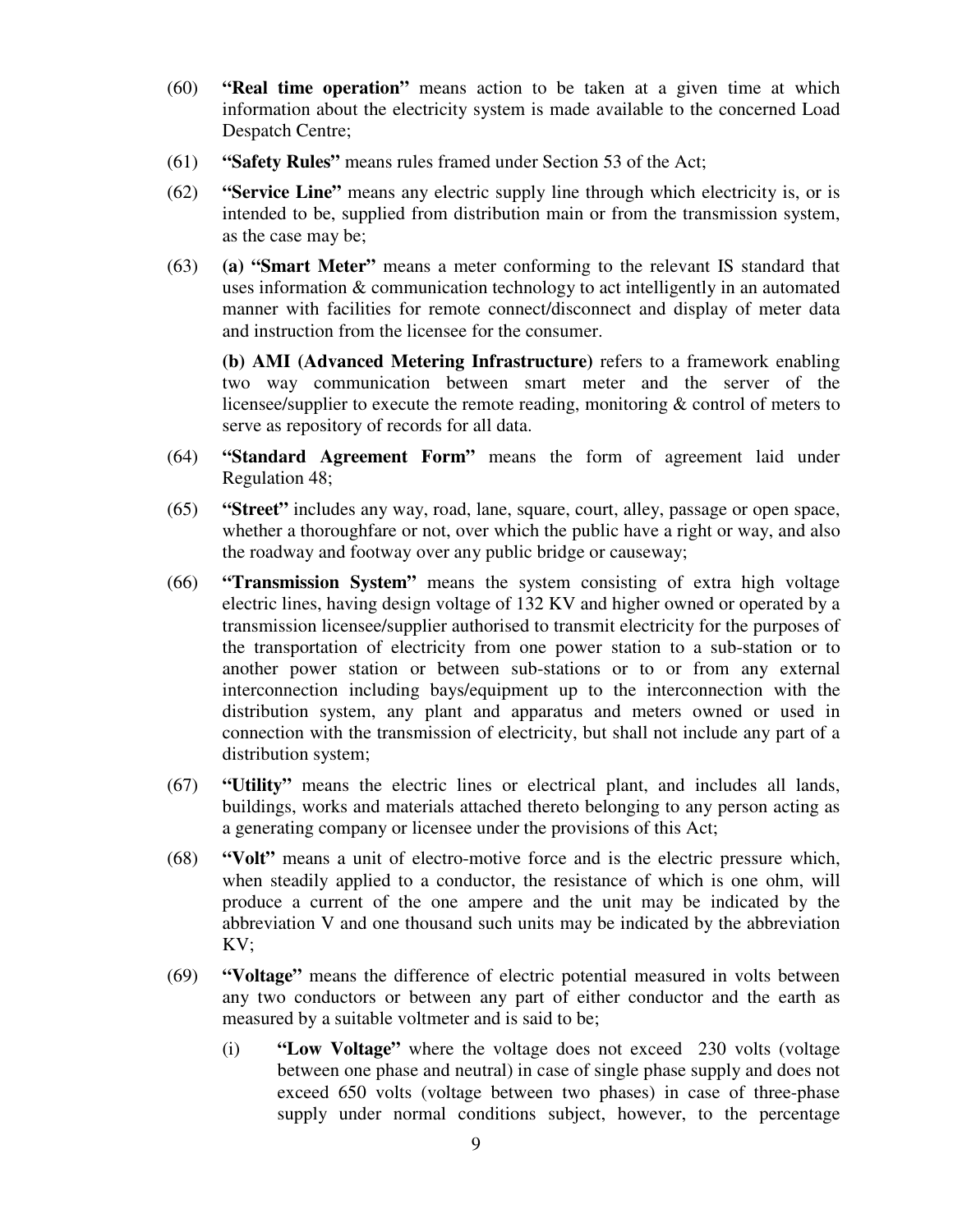variation stated in CEA (Measures relating to Safety and Electric Supply) Regulations, 2010 and amendments thereof or in Rules/Regulations specified under the Act;

- (ii) **"High Voltage"** where the voltage (between two phases) exceeds 650 volts and does not exceed 33,000 volts under normal conditions subject, however, to the percentage variation stated CEA (Measures relating to Safety and Electric Supply) Regulations, 2010 and amendments thereof or in Rules**/**Regulations specified under the Act;
- (iii) **"Extra High Voltage"** where the voltage (between two phases) exceeds 33,000 volts under normal conditions subject, however, to the percentage variation stated in CEA (Measures relating to Safety and Electric Supply) Regulations, 2010 and amendments thereof or in Rules **/** Regulations specified under the Act;
- (70) **"Works"** includes electric line, and any building, plant, machinery apparatus and any other thing or whatever description required to transmit, distribute or supply electricity to the public and to carry into effect the objects of a licence or sanction granted under this Act or any other law for the time being in force;
- (71) **"Year"** means a financial year commencing the first day of April.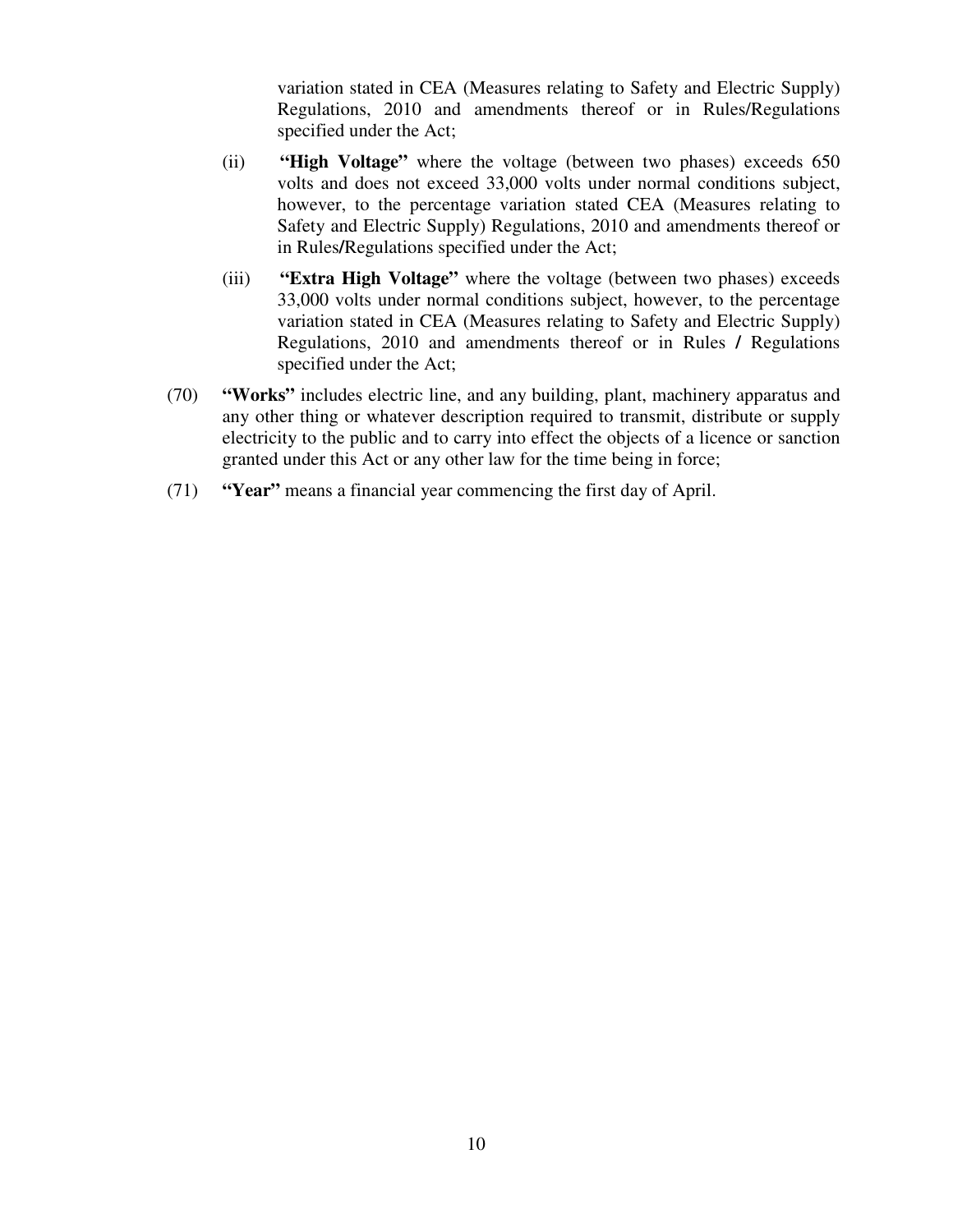# **CHAPTER III**

# **POWER SUPPLY**

#### **Application for Supply**

- 3. Application for initial supply or subsequent additional supply of power shall be made in the format in duplicate as provided in Form No.1  $\&$  2 as the case may be. Copies of the format of the application may be obtained from the local offices of the licensee/supplier free of cost. Photocopies of a blank Form or Form downloaded from the web-site of the licensee/supplier can also be used as an application form. Any assistance or information required for filling up the application form may be obtained by the applicant from the local office of the engineer.
- 4. Application forms for new connection must be accompanied with a photograph of the applicant, identity proof of the applicant, proof of applicant's ownership or legal occupancy over the premises for which new connection is being sought, proof of applicant's current address, as detailed in Regulation 6 to 9 of this Code.
- 5. (a) The application after duly filled in shall be signed by the owner or the lawful occupier with the consent of the owner of the premises for which supply is required and shall be submitted at the local office or to the engineer along with a non refundable fee not exceeding the amount as fixed below together with a sketch map of the premises and documentary evidence of his ownership or occupation of the premises in question.
	- (b) Payments prescribed for getting power supply may be paid in non-cash mode i.e. (Bank Draft, Cheque, Pay Order or Digital mode with proof.
	- (c) The fees may change by the Notification of the Commission from time to time.
	- (d) The following fees shall be paid along with the application.

| $\ldots$ Rs. 50/-   |
|---------------------|
| $\ldots$ Rs.200/-   |
| $\ldots$ Rs.1000/-  |
| $\ldots$ Rs.10000/- |
|                     |

- (e) Application for new connection can also be submitted online/digital mode with due acknowledgement.
- (f) The licensee/supplier shall acknowledge the application/letter(s) of the applicant/consumer forthwith.
- 6. Any of the following documents shall be considered as acceptable proof of identity:
	- A. If the applicant is an individual, submission of his Aadhaar Card as an identity proof is preferable. In case of non-availability of the same, any one of the following is acceptable;
		- (a) Electoral identity card;
		- (b) Passport;
		- (c) Driving license;
		- (d) Ration card along with any document showing photo identity;
		- (e) PAN card;
	- B. If the applicant is a company, trust, educational institution, government department etc., the application form shall be signed by a competent authority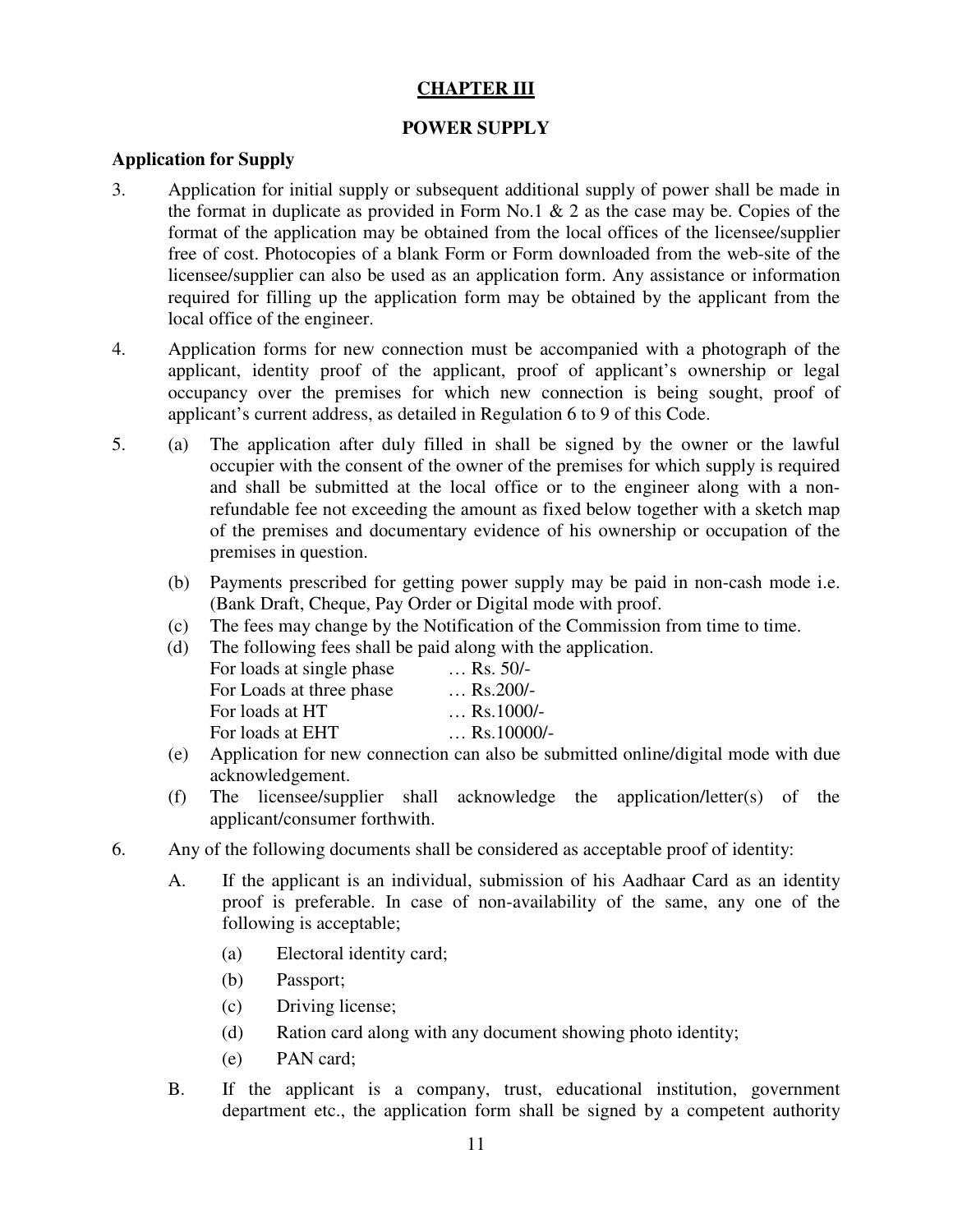(e.g. Branch Manager, Principal, Executive Engineer, etc.) along with a relevant resolution/ authority letter of the institution concerned.

- 7. Any of the following documents shall be considered as acceptable proof of ownership or occupancy of premises:
	- (a) Copy of sale deed, lease deed or Record of Right.
	- (b) Registered valid General Power of Attorney;
	- (c) Municipal tax receipt or Demand notice or any other related document establishing ownership/occupation of premises ;
	- (d) Letter of allotment from Developmental Authority.
	- (e) Letter of Incorporation or Authority
	- (f) An applicant who is not an owner but an occupier of the premises shall, along with any one of the documents listed at (a) to (d) above, also furnish a No Objection Certificate from owner of the premises.
- 8. The licensee/supplier may grant connection to the premises of any applicant, and the licensee/supplier's engineer may dispense with documentary evidence of lawful occupation of the premises at his discretion recording sufficient reasons that the applicant is a lawful occupier. Any documentary evidence regarding electricity connection or payment of bills raised by the licensee/supplier for consumption of electricity in this premises will not constitute evidence for the purpose of lawful occupation of the premises in any municipal record, revenue record or any court of law.

**Explanation :** Any consumer who has been granted connection under this provision shall be deemed to be an occupier for the purposes of supply of electricity by the licensee/supplier notwithstanding that his occupation is found by any court, tribunal or other authority to be not bonafide or lawful.

- 9. Any of the following documents shall be considered as acceptable proof of current address for communication:
	- (a) Aadhaar Card
	- (b) Electoral identity card;
	- (c) Passport;
	- (d) Driving license;
	- (e) Ration card with any document showing photo identity;
	- (f) Statement of running Bank Account;
	- (g) Latest Water / Telephone / Electricity / Gas connection Bill;
	- (h) Income Tax (PAN Card)
- 10. In case of a partnership firm The applicant shall furnish the partnership deed and an authorization in the name of the applicant for signing the application form and agreement;
- 11. In case of Public and/or Private limited Company The applicant shall furnish the Memorandum and Articles of Association and Certificate of Incorporation along with an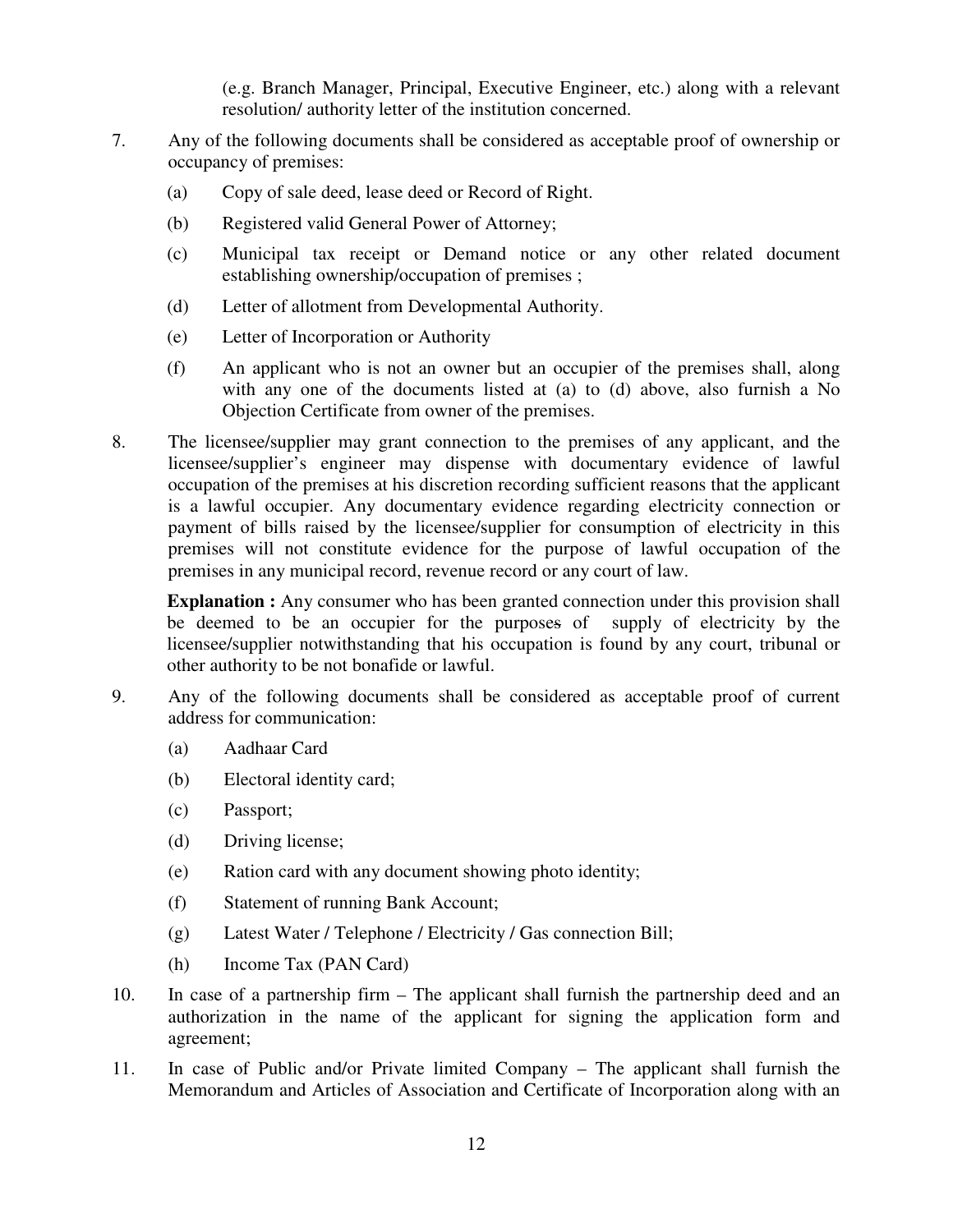authorization in the name of the applicant for signing the application form and agreement;

- 12. Other documents applicable only for selected consumer categories such as:
	- (a) Industrial consumers: Valid Industrial License
	- (b) Agricultural consumers: No Objection Certificate from competent government authority for lifting water from tube wells/bore wells/ wells/ streams/ rivulets/rivers exclusively for agricultural uses; and an undertaking for use of electricity supply for agricultural purpose only.
	- (c) Temporary Structure: No Objection Certificate for temporary structure from the NAC / Municipality / Gram Panchayat.
- 13. All applications for supply of power shall be submitted well in advance before the expected date of supply subject to provisions at Regulation 33 hereunder, where distribution mains have been laid and power supply continues. Licensee/supplier shall make available all the requisites for making an application in its website and also gradually introduce on-line application procedure for the applicants within one year.
- 14. An applicant, who is not the owner of the premises occupied by him, shall execute an indemnity bond, indemnifying the licensee/supplier against any damages payable on account of any dispute arising out of supply of power to the premises.
- 15. When the applicant's premises have no frontage on a street and the service line from the licensee/supplier's mains has to go over or under the adjoining premises of any other person (whether or not the adjoining premises is owned jointly by the applicant and such other person) the applicant shall obtain at his own expense necessary way-leave, if required, licence, sanction, permission or other right or interest from the adjoining owner or co-owner. The licensee/supplier may not supply power until such way-leave, licence, sanction or other right or interest is obtained. Any extra expenditure incurred in placing the service line in accordance with the terms of way leave, sanctioned licence or other right or interest obtained from the owner or co-owner shall be borne by the applicant. No way-leave, license, sanction or other right or interest once granted shall be cancelled or withdrawn, without giving six months' notice by registered post to the engineer and the concerned consumer and a provision to this effect should be incorporated in the terms of the way leave, licence, sanction**,** or other right or interest arranged by the consumer and submitted to the licensee/supplier. The consumer may however arrange for alternative route, if any, to retain the supply of power. In all such cases the consumer shall bear the cost of diversion and other incidental expenses as may be estimated by the engineer at standard rates adopted by the licensee/supplier. It shall not be incumbent upon the licensee/supplier to ascertain the validity or adequacy of the way-leave, license, sanction, or other right or interest obtained by the applicant.

Notwithstanding anything stated above, any way leave (including way leave granted for supply to others) would be surrendered or alternative route would be accepted only if in the opinion of the licensee/supplier it is technically feasible. The decision of the licensee/supplier in this regard would be final.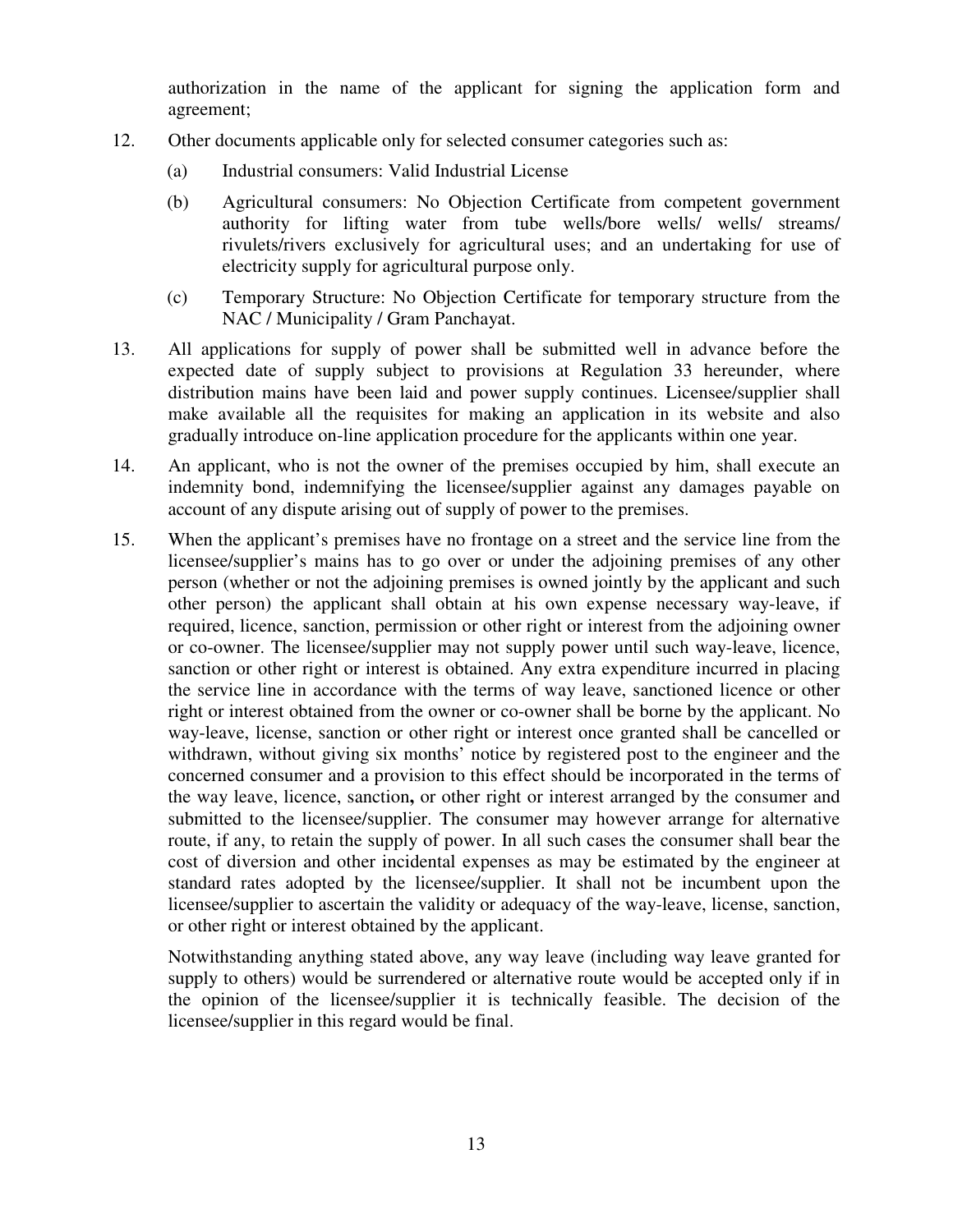- 16. The service connection to an applicant for Industrial or General Purpose category may be given after the applicant obtains permission or sanction, etc. from the appropriate authority or body.
- 17. (i) If the applicant in respect of an earlier agreement executed in his/her name or in the name of his spouse, son, daughter, parents or in the name of a firm or company with which he/she was associated either as a partner, director or managing director, is in arrears of electricity dues or other dues for the same premises or his/her other premises situated in the same DISCOM or any other DISCOM in the State, the application for supply shall not be allowed by the engineer until the arrears are settled and paid in full.
	- (ii) Where applicant has purchased a new property and power connection is lying disconnected, it shall be the duty of the applicant to verify that the previous owner has paid all dues to the Licensee/supplier and has obtained "no dues certificate" from the Licensee/supplier. In case "no dues certificate" is not obtained by the previous owner, the applicant before change in ownership of property may approach the Engineer of the Licensee/supplier for a "no dues certificate". The Engineer shall acknowledge receipt of such request and shall either intimate in writing outstanding dues, if any, on the premises or issue "no dues certificate" within one month from the date of application. In case the Licensee/supplier does not intimate outstanding dues or issue "no dues certificate" within specified time, new connection on the premises shall not be denied on ground of outstanding dues of previous consumer. In such an event, the licensee/supplier shall have to recover his dues from previous consumer as per provisions of law.
	- (iii) Where a property /premises has been legitimately sub-divided , the outstanding dues for the consumption of energy on such undivided property, if any, shall be divided on pro-rata basis based on area of such sub-divided property. Similarly, the security deposit shall also be adjusted on pro-rata basis basic on the above methodology.
	- (iv) A new connection to such sub-divided premises shall be given only after the share of outstanding dues attributed to such legitimately sub-divided premises is duly paid by the applicant. A Licensee/supplier shall not refuse connection to an applicant only on the ground that dues on the other portion(s) of such premises have not been paid, nor shall the Licensee/supplier demand record of last paid bills of other portion(s) from such applicants.
	- (v) In case of complete demolition and reconstruction of the premises or the building, the existing installation shall be surrendered and agreement terminated. Meter and service line will be removed, and only fresh connection shall be arranged for the reconstructed premises or building, treating it as a new premises after clearing the old dues on the premises by the consumer(s) or its successors.
	- (vi) Any charge for electricity or any sum other than charge for electricity as due and payable to licensee/ supplier which remains unpaid by a deceased consumer or the erstwhile owner / occupier of any land / premises as the case may be, shall be a charge on the premises transmitted to the legal representative/ successor-in-law or transferred to the new owner/ occupier having lawful occupation of the premises as the case may be, and the same shall be recoverable by the licensee/ supplier as due from such legal representative or successor-in-law or new owner/ occupier having lawful occupation of the premises as the case may be.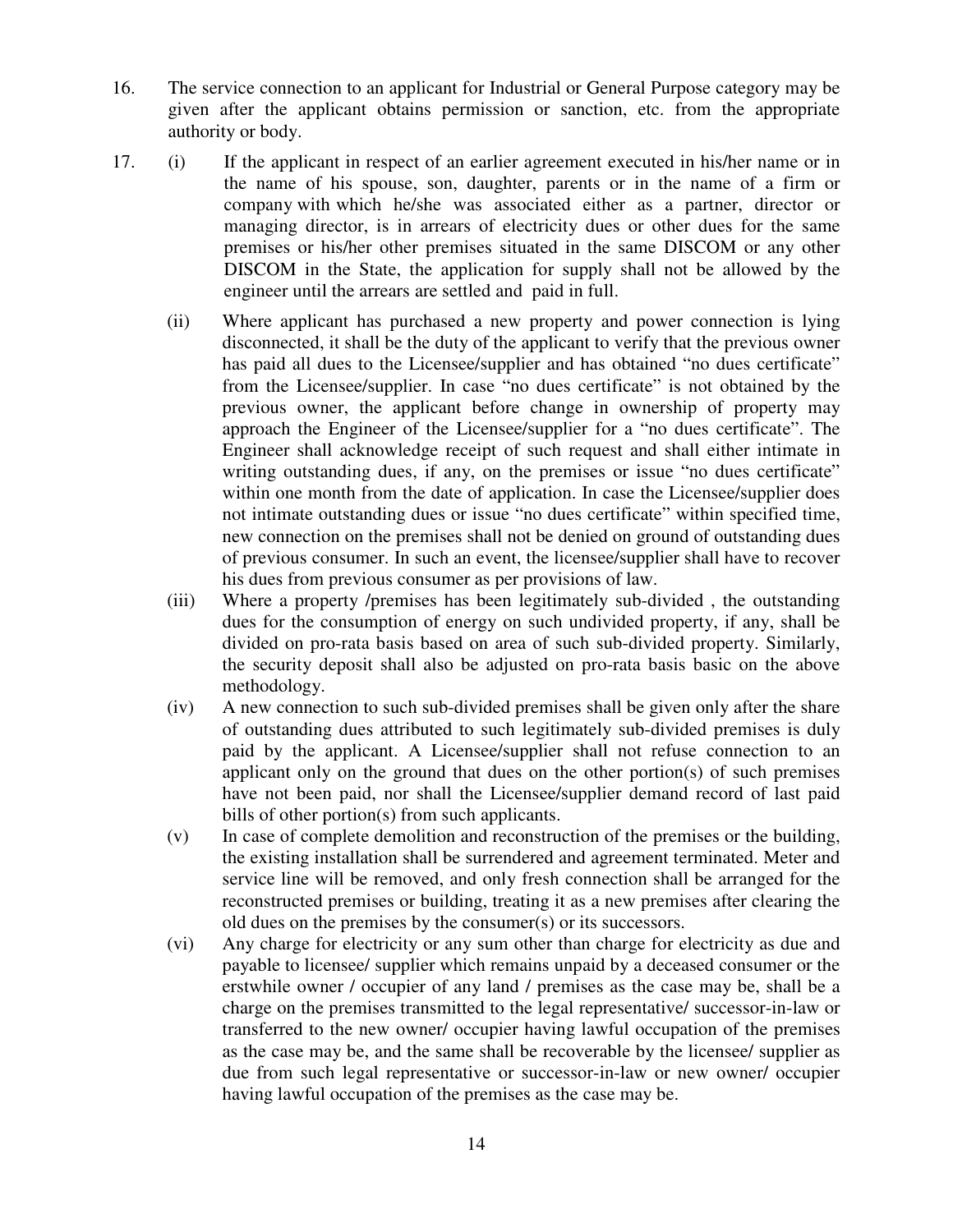- 18. Any application for new service connection shall be accompanied by an undertaking through affidavit that, the applicant has no outstanding dues payable to the present distribution licensee/supplier or any other distribution licensee/supplier within the state of Odisha as specified in Form 1 & 2.
- 19. For temporary supply the applicant shall apply in the format prescribed in Form No.I in this Code along with the documents specified in Regulations 6 to 12 of this code. No Objection Certificate (NOC) from the local authority, Tahasildar or Executive Officer as the case may be shall be submitted if the supply is required at a place owned by these authorities.

Provided that in case temporary supply is required in premises/place where 100 or more persons are likely to assemble, applicant shall comply with the provisions of Section 54 of the Act:

Provided further that in case any permit/NOC is withdrawn by the competent authority after energisation of connection, supply shall be disconnected forthwith and shall be reconnected only after the permit/NOC is restored.

20. The existing domestic consumers of any licensee/supplier may opt for multiple connections with distinct individual networks in his single premises for separate dwelling units with valid documentary evidence of the same, if he clears all arrear dues pending against him. In case of consumer availing multiple service connection(s) each service connection shall be treated as separate one and all the relevant Regulations as under Chapter-III shall also apply.

# **Processing of Applications**

- 21. (i) For all application forms pertaining to release of supply to new connections, the licensee/supplier shall verify the application form along with enclosed documents and if found deficient, shall issue a written note to the applicant either on the or within 3 days from the date of receipt of application regarding shortcomings in the application form if any.
	- (ii) The licensee/supplier shall maintain a permanent record of all application forms received in an Application Register/Database. Each application form shall be allotted a permanent application number (for identification) serially in the order in which it was received. Separate registers/databases for different category of consumers may be maintained. The licensee/supplier shall keep the registers/ databases updated with stage-wise status of disposal of each application form and display in its website.
	- (iii) The licensee/supplier shall deal with application forms in each tariff category on the broad principle of "first come, first served" basis as per serial priority in the Application Register/Database. The licensee/supplier shall maintain a waiting list of applicants seeking new connections and area-wise information about new connections released. The updated status of the waiting list shall be displayed on the licensee/supplier's website or the Notice Board/Blackboard kept at the local office of the licensee/supplier, to be updated daily.
	- (iv) An application form shall be deemed to have been received, if the requisition of supply is made in the prescribed format, complete in all respects and attached with all relevant documents, along with all applicable charges in accordance to this Code.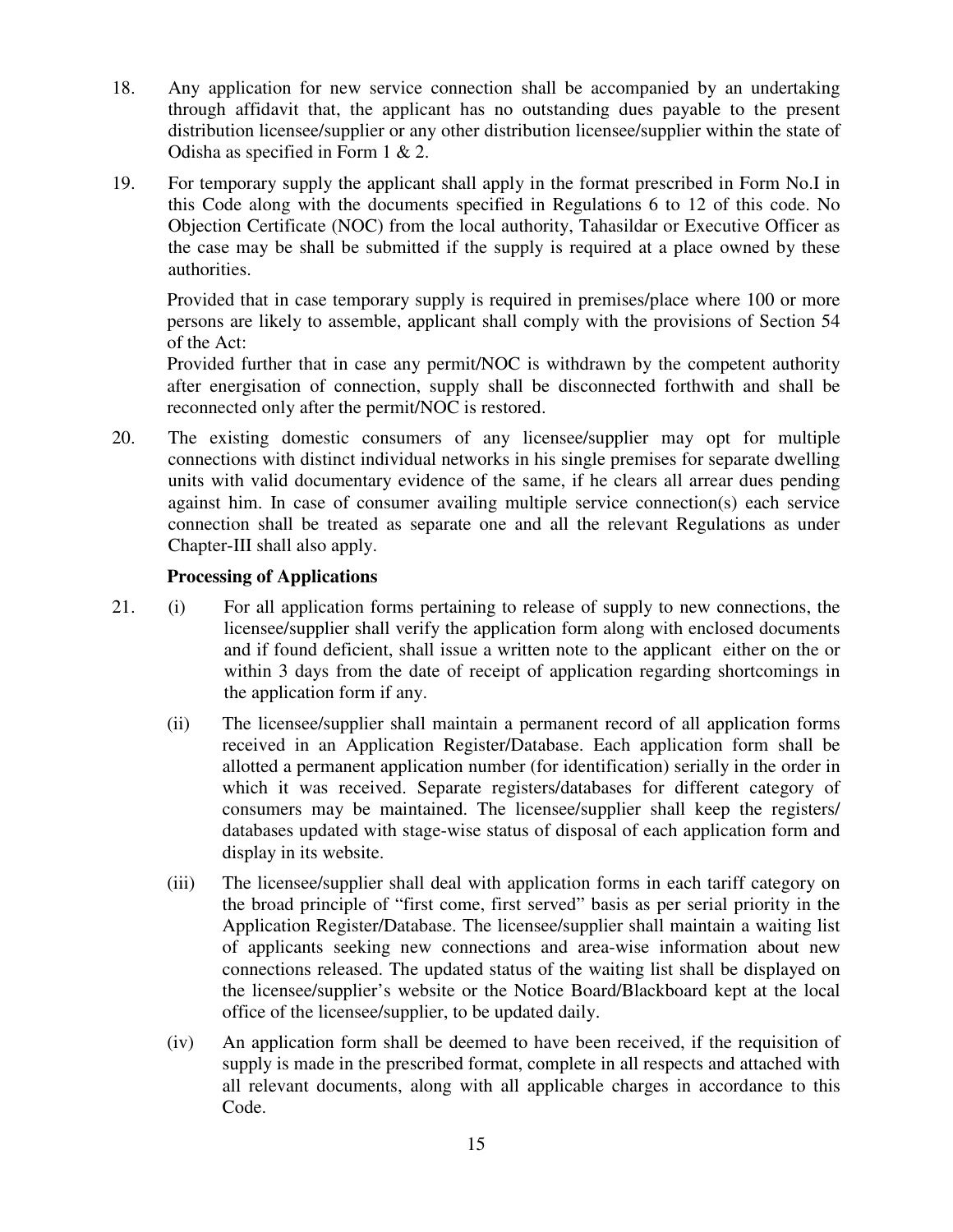- (v) During the inspection of the premises, the licensee/supplier shall:
	- (a) Fix the point of supply and the place where the meter and other equipment shall be installed, in consultation with the consumer.

Provided that the service line shall be laid at an accessible location and the meter shall be fixed outside or at the entry point of the consumer electrical system in such a manner that it is protected from elements like rain etc. and is easily accessible by the licensee/supplier for various purposes.

- (b) Rectify the full address and mention the landmarks near the premises if required, and note down the pole number from where service connection is proposed to be given along with the GPS location of the pole as per Consumer Indexing Protocol.
- (c) Verify all other particulars mentioned in the application form, as required.

#### **Estimate**

- 22. (i) If the application form is complete, the licensee/supplier shall inspect the premises for fixation of the point of entry of supply mains and the position of mains, cut-outs or circuit breakers and meters and shall supply a detailed estimate to applicant of the cost of carrying out the work along with security deposit required within 5 (five) days of the date of receipt of application for LT and 10(ten) days in case of HT supply. After deposit of security amount, the licensee/supplier shall issue test report to the applicant to be certified by the licensed electrical contractor. The applicant shall also deposit necessary inspection fees to the Govt. of Odisha. The licensee/supplier will in no case fix meters and main cutouts nor will allow the same to remain in any position which entails entry of the licensee/supplier's employees into restricted areas of the private or religious quarters. The licensee/supplier also shall forward the form of licensed contractors' completion and test report to the applicant. Before the work of laying the electric line/service line is taken up, the applicant shall pay in full the cost of laying the electric line/service line as per estimate prepared by the engineer.
	- (ii) In case of EHT supply the licensee/supplier shall forward the application to the transmission licensee/supplier within three days of its receipt of application for its further processing in terms of provisions in the Grid Code. The licensee/supplier shall obtain the final reply regarding feasibility from the Transmission Licensee/supplier and shall supply a detailed estimate to applicant of the cost of carrying out the work along with security deposit required within 21 days of the receipt of application. The licensee/supplier also shall forward the form of licensed contractors' completion and test report to the applicant. Before the work of laying the electric line/service line is taken up, the applicant shall pay in full the cost of laying the electric line/service line as per estimate prepared by the engineer.
	- (iii) After the deposit has been duly made, orders for taking up the work shall be issued within a period of two working days from the date of deposit. The amount deposited by the applicant shall be subsequently adjusted, if necessary, on compilation of the figures of the actual cost of the service lines. The balance amount, if any, shall be refunded to the consumer by way of adjustment in the first electricity bill. The applicant shall pay any expenditure incurred in excess of the amount deposited by the applicant within fifteen days of demand.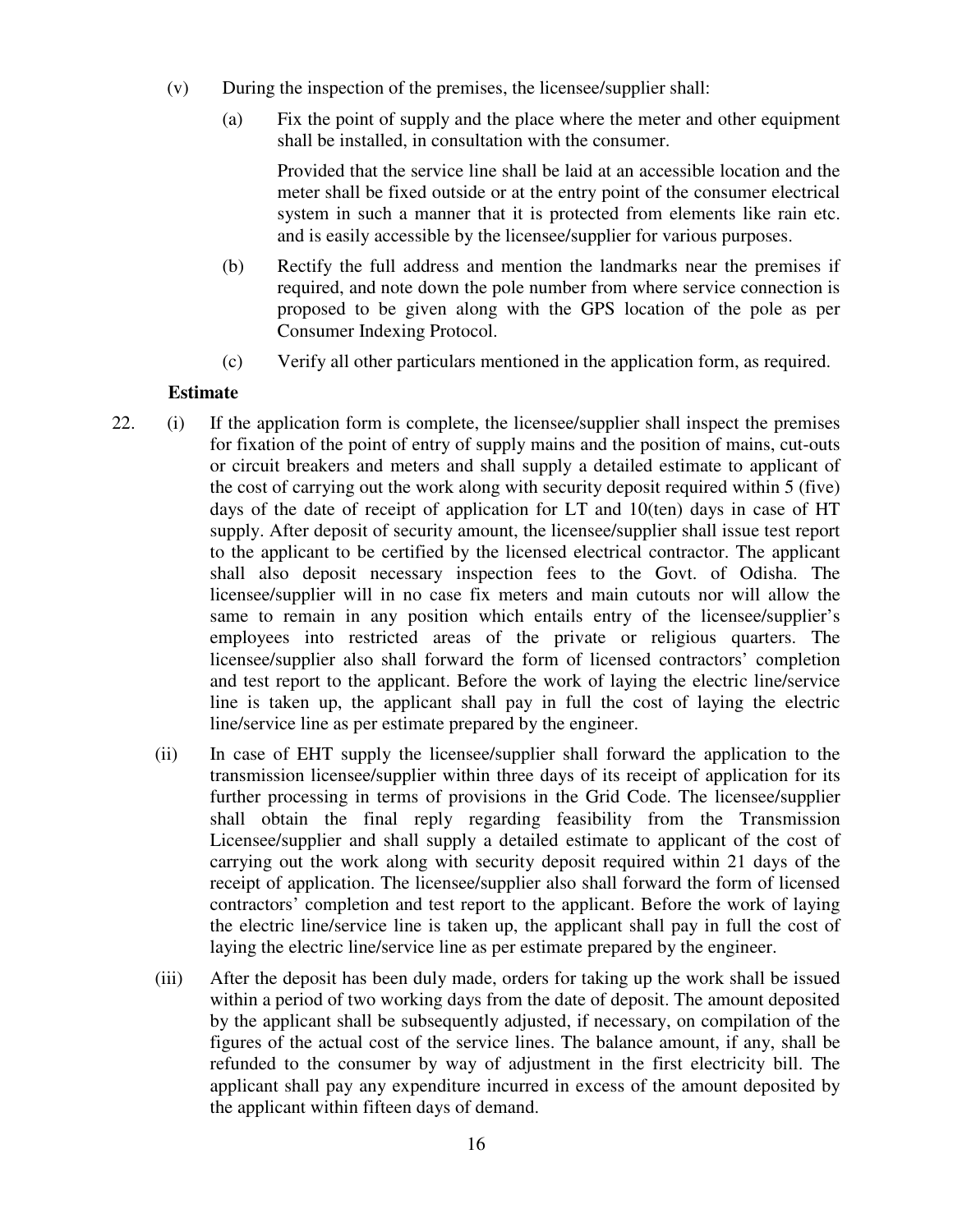- (iv) A final bill shall be sent to the consumer after giving service connection, within one month, indicating therein the actual expenses incurred together with a demand or refund notice, if any.
- (v) In case of HT & EHT, if the applicant wants to take up the required work by engaging a licensed electrical contractor, he may carry out the required work for availing power supply by engaging such contractor under supervision of the licensee/supplier. The remunerative calculation shall be made to determine the supervision charges to be paid by the applicant to the licensee/supplier.
- (vi) For simplicity notwithstanding anything provided under Regulation 27, without adopting any remunerative calculation norm, the following shall be the standardised new connection charges excluding processing fee, meter and security deposit in case of LT (single phase) consumers of all categories having CD upto 5 KW with the pole within 30 meter from the consumers premises.

| upto $2 \text{ KW}$   | $Rs.1,500/-$ |
|-----------------------|--------------|
| beyond 2 KW upto 5 KW | $Rs.2,500/-$ |

Provided that if the line extension is required beyond 30 meters, the licensee/ supplier shall charge @ Rs. 5000/- for every span of line extension in addition to the above charges.

Provided further that all the above charges shall be subject to amendment by the Commission from time to time by a general order.

- (vii) The licensee/supplier shall make arrangements to intimate the applicant on the status of application at each stage of processing.
- 23. Service lines for temporary connections shall be laid by the licensee/supplier where possible and the estimated cost for laying and removing such electric line*/*service lines, transformers etc. together with estimated energy charge shall be paid by the applicant in advance on demand by the licensee/supplier.
- 24. Where any difference or dispute arises as to the cost or fixing of the position of service lines, the matter shall be referred to the concerned Electrical Inspector for decision.

# **Licensee/supplier's Obligation to Supply and power to recover expenditure**

- 25. The licensee/supplier is responsible for ensuring that its distribution system is upgraded, extended and strengthened to meet the demand for electricity in its area of supply.
- 26. The licensee/supplier shall meet the cost for strengthening / augmentation and upgradation of its network, to meet the demand of the existing consumers, through its annual revenue requirements (ARR) and the licensee/supplier shall seek to recover these costs from the consumers by submitting appropriate tariff proposal before the Commission while submitting the ARR. However, for individual consumers, licensee/supplier shall check the remunerativeness of the supply as mentioned in these Regulations.
- 27. The cost of extension of distribution main or its up-gradation up to the point of supply for meeting demand of a consumer, whether new or existing, and any strengthening/ augmentation/up-gradation in the system starting from the feeding substation for giving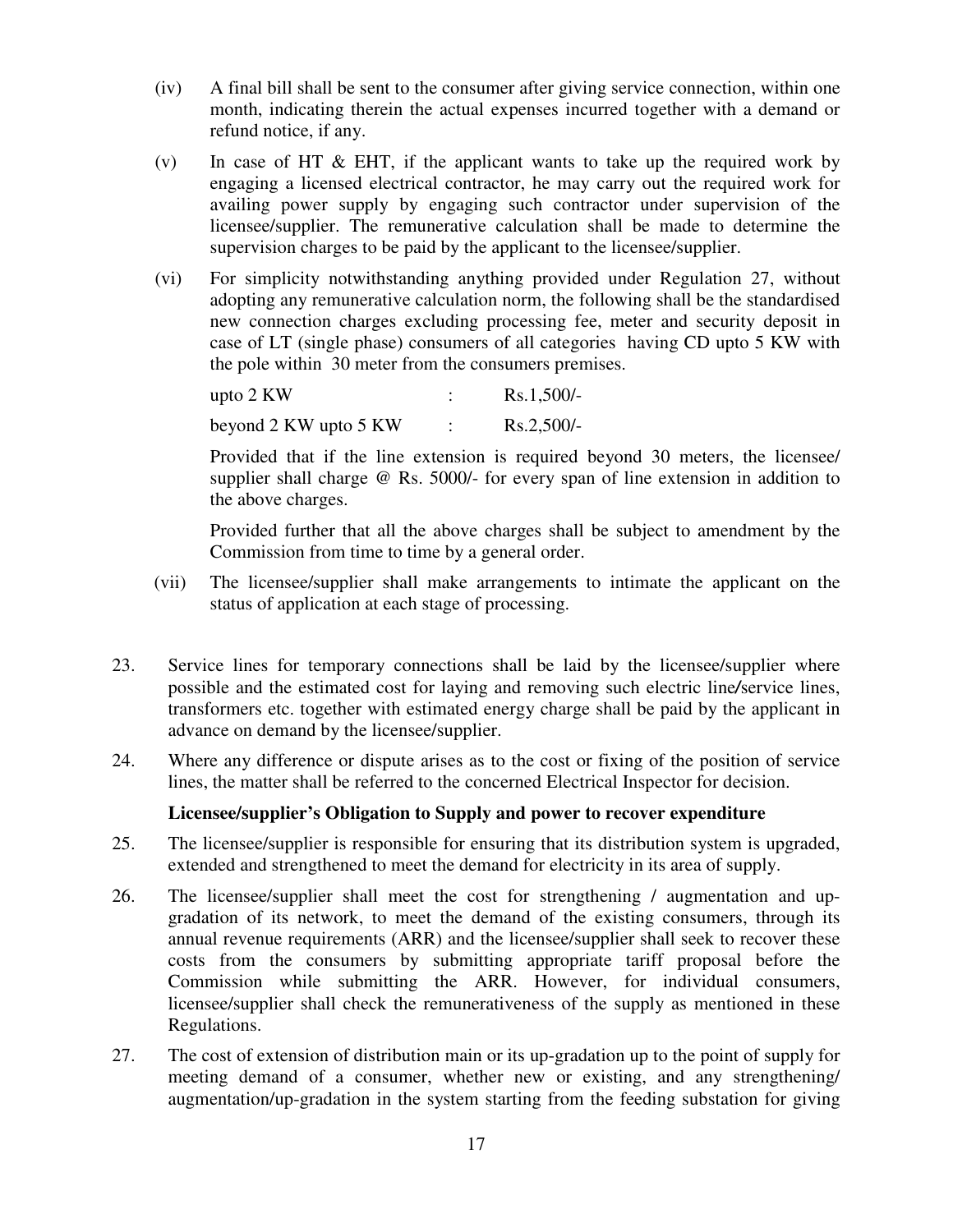supply to that consumer, shall be payable by the consumer or any collective body of such consumers as per norms fixed at Appendix I.

- 28. In case of a new connection, the consumer shall bear service connection charges, i.e. the cost of extension of service line from the distribution main to the point of supply and shall pay the security deposit as per Regulation 52 below of this code.
- 29. The supply of power shall be made, if it is available in the system, technically feasible and remunerative as per the norms fixed at Appendix I by the Commission and the applicant enter into an agreement in the standard form under Regulation 48 accepting the terms relating to tariff and other conditions of supply of the licensee/supplier. In case the consumer opts for construction of the distribution system for his own use, he shall not claim any refund for such investment in future.
- 30. In case the scheme of supply is not remunerative, as above, the applicant shall be required to bear the portion of charges to make the scheme remunerative. Occasion may arise that only a single consumer has to bear the entire non-remunerative charges for extending power supply to the premises. As more number of consumers are added to the point of supply and make the supply remunerative, the licensee/supplier shall refund the entire non-remunerative amount to the consumer who has paid for the non-remunerative portion of the supply, through adjustments in the subsequent E.C bills. However, this facility can be availed within a period of two years from the date of initial energisation.
- 31. No additional power connections shall be extended by licensee/supplier unless all arrear charges for the existing power supply have either been paid in full or paid in accordance with an instalment facility granted by the licensee/supplier for unconditionally paying the arrears within the stipulated time. In case of default of payment or instalments, the power supply to original and additional ones may be disconnected and terminate the agreement forthwith.
- 32. Every Distribution Licensee/supplier shall, on receipt of an application from the owner or occupier of any premises give supply of electricity to the premises within the time stipulated in Regulation 33, subject to the payment of fees, charges and security and the due fulfilment of other conditions to be satisfied by such owner or occupier of the premises.
- 33. The Distribution Licensee/supplier shall give supply of electricity to the premises pursuant to the application under Regulation 32 above as hereunder :
	- (a) Where no the extension of distribution main or commissioning of new substation is required the licensee/supplier shall effect suchsupply within 7 days of the date of payment of fees, charges and security amount payable in case of LT category;
	- (b) In cases where such extension of distribution main or commissioning of new substation is required but there is no requirement of erecting and commissioning a new 33/11kV substation within the time frame given hereunder:

| <b>Type of service</b><br><b>Connection requested</b> | Period from date of payment of required<br>fees, security and other estimated charges,<br>within which supply of electricity should be |
|-------------------------------------------------------|----------------------------------------------------------------------------------------------------------------------------------------|
|                                                       | provided                                                                                                                               |
| Low Tension (LT) Supply                               | 10 days                                                                                                                                |
| 11KV Supply                                           | 20 days                                                                                                                                |
| 33KV Supply                                           | 30 days                                                                                                                                |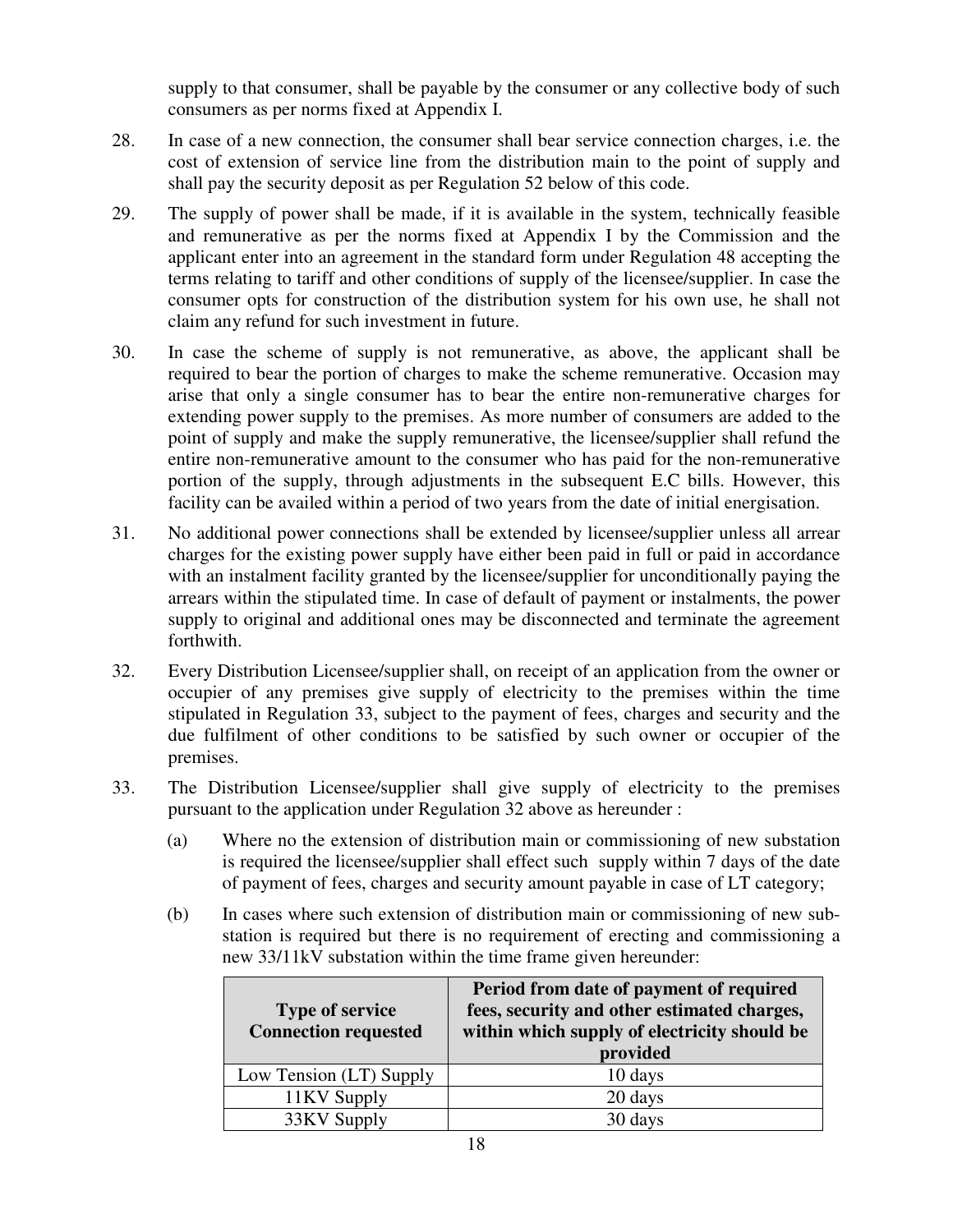Provided that the Distribution Licensee/supplier may approach the Commission for extension of the time specified above, in specific cases where the magnitude of extension is such that the Licensee/supplier will require more time, duly furnishing the details in support of such claim for extension and if satisfied with the justification given by the Distribution Licensee/supplier, the Commission may extend the time for commencing the supply.

(c) In the case of application for new connection, where extension of supply requires erection and commissioning of new 33/11 KV sub-station, the Distribution Licensee/supplier shall within 15 days of receipt of application, submit to the Commission a proposal for erection of 33/11 KV sub-station together with the time required for commissioning the substation. The Commission shall, after hearing the Distribution Licensee/supplier and the consumer concerned decide on the proposal and the time frame for erection of the sub-station. The Distribution Licensee/supplier shall erect and commission the sub-station and commence power supply to the applicant within the period approved by the Commission.

Provided that if the substation is meant to extend supply to an individual consumer, the Licensee/supplier may, unless otherwise directed by the Commission, commence erection of the substation only after receipt of necessary security from the applicant.

Provided further that, where such substation is covered in the investment plan approved by the Commission, the Distribution Licensee/supplier shall complete the erection of such substation within the time period stated in such investment plan.

Provided that wherever the substation or the line has been covered in the investment plan approved by the Commission the distribution licensee/supplier should not collect any charge from the intending consumers even though it may not be remunerative, in case the line or substation proposed in the investment plan would not have been there.

- 34. The Distribution Licensee/supplier shall not be responsible for the delay, in extending the supply, if the same is on account of problems relating to statutory clearances, right of way, acquisition of land, or the delay in consumer's obligation to obtain approval of Electrical Inspector/Chief Electrical Inspector for his High Tension or Extra High Tension installation, or for any delay in compliance with requirements by the applicant or delay or for any other similar reasons beyond the reasonable control of the Distribution Licensee/supplier.
- 35. Subject to the provisions above, it shall be the responsibility of the Distribution Licensee/supplier to have necessary commercial arrangements with the respective Transmission Licensee/supplier(s) to ensure that the required supply at Extra High Tension (EHT), i.e. above 33 KV, is made available within the time frame in consultation with Transmission Licensee/supplier.
- 36. Where the village or hamlet or area is not electrified earlier, the Distribution Licensee/supplier shall give supply of electricity to premises in such village or hamlet or area as per the programme of electrification of habitations approved by the Commission after confirmation by the State Government and subject to availability of fund for giving such supply and right of the way. The supply shall be extended within the time frame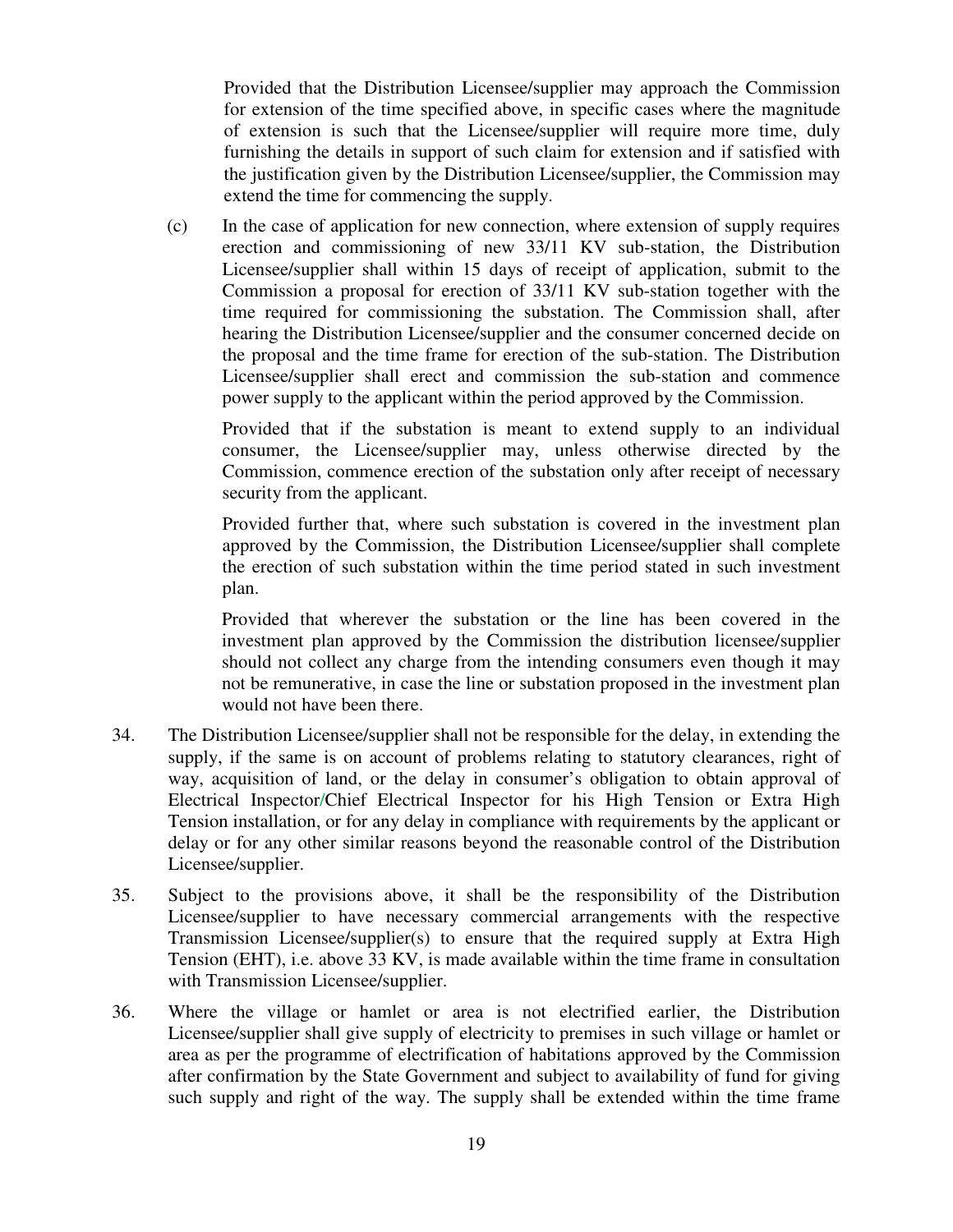stated in the Commission's approval. If the plan is made by government the same shall be included by the licensee/supplier in the programme of electrification.

# **Shifting of service connection/deviation of lines and shifting of equipment**

37. Wherever the consumers request for shifting the service connection or for deviation for the existing lines at their cost the following time schedule shall be observed for completing these works after getting the expenses as laid down in this Code.

| Shifting of meter/service                                | 15 days |
|----------------------------------------------------------|---------|
| Shifting of LT lines                                     | 30 days |
| Shifting of 11KV lines                                   | 60 days |
| Shifting of 33KV lines                                   | 90 days |
| Shifting of 33/11 KV Distribution Transformer structures | 90 days |

The time schedule given above includes the time required for preparation of estimates, collection of deposits and execution.

The accounts should be settled within three months from the date of completion of shifting work by recovery of excess expenditure or refunding the balance deposit by way of adjustment in the E.C.bill.

No charges to be levied in case the line was previously drawn unauthorisedly over a plot which causes inconvenience either to plot owner/owners, or other consumers affected.

#### **Transfer of service connection**

- 38. The Consumer shall not without prior consent in writing of the Distribution Licensee/supplier assign, transfer or part with the benefit of the Agreement executed with the Distribution Licensee/supplier nor shall part with or create any partial or separate interest there under in any manner.
- 39. A connection may be transferred in the name of successors/legal hairs upon death of the consumer or in case of transfer of the ownership or occupancy of the premises, upon filing an application form in the prescribed format given in either Form No.1 or 2 (as applicable) for change of name by the new owner or occupier:

Provided that such change of name shall not entitle the applicant to require shifting of the connection from the present location.

- 40. The licensee/supplier shall deal with applications relating to change of consumer's name due to change in ownership/occupancy of property in accordance with the procedure detailed below:
	- (a) The applicant shall apply for change of consumer's name in the format prescribed in Form No.1 or 2 to this Code, along with a copy of the latest bill duly paid in full and proof of ownership/occupancy of property.
	- (b) No Objection Certificate from the registered consumer/ authorized person/ previous occupant of the premises shall be required for cases involving transfer of security deposit in the name of applicant. The licensee/supplier shall process the application form in accordance with the provisions of this Code.
	- (c) In case the No Objection Certificate from the registered consumer/ authorized person/ previous occupant is not submitted, an application form for change of name shall be entertained only if security deposit as stipulated in this Code is paid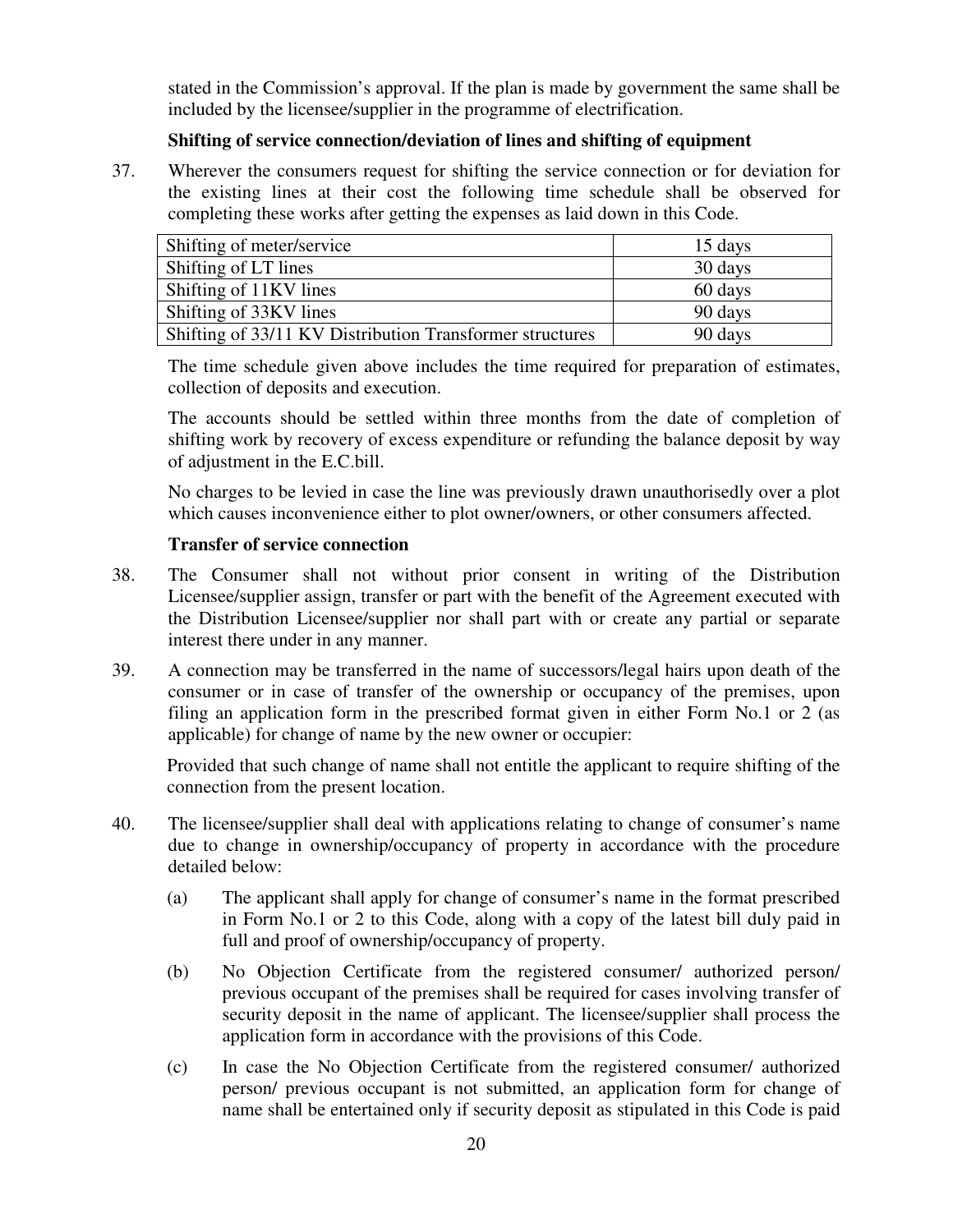afresh. However, the original security deposit shall be refunded to the claimant as and when a claim is preferred by the concerned person with documentary evidences.

- (d) Change of consumer's name shall be effected within 15 days after acceptance of application form.
- 41. The licensee/supplier shall deal with applications relating to transfer of consumer's name to legal heir in accordance with the procedure detailed below:
	- (a) The applicant shall apply for change of consumer's name in the format prescribed in Form No.1 or 2 to this Code, with a copy of the latest bill duly paid in full. The application form shall be accepted on showing the Registered Will/deed, Succession/Legal heir Certificate, Mutation in municipal/land records or any other proof of legal heir-ship. The licensee/supplier shall process the application form in accordance with the provisions of this Code.
	- (b) The change of consumer's name shall be effected within 15 days after acceptance of application.
	- (c) Any charge for electricity or any sum other than charge for electricity as due and payable to licensee/supplier which remains unpaid by a deceased consumer or the erstwhile owner/occupier of any land/premises as the case may be, shall be a charge on the premise transmitted to the legal representative/ successors-in-law or transferred to the new owner of the premise as the case may be, and same shall be recoverable by the licensee/supplier as due from such legal representative or successor-in law or new owner/occupier of the premises as the case may be.

#### **Change of Classification by Consumer**

- 42. With due information to the licensee/supplier a consumer can utilize a service connection given to him for a purpose different from the purpose for which he originally obtained the service connection in, the same tariff category. The consumer shall intimate the change of purpose of power supply to the licensee/supplier for necessary amendment in the agreement. If a different tariff is applicable to the new purpose, the consumer shall apply to the Licensee/supplier before changing the purpose of supply in the relevant format.
- 43. If a consumer wishes to change his consumer category, he shall submit an application form to the licensee/supplier in the format given in Form No.1 or 2 to this Code. The licensee/supplier shall process the application form in accordance with the Regulation 21 of this Code. For site inspection and issuance  $\&$  payment of demand note for the estimated cost of works, both the licensee/supplier and applicant shall follow the procedure and timelines as per provisions laid down in this Code. The licensee/supplier shall also note down the meter reading at the time of inspection. If on inspection, the consumer's request for reclassification is found valid, change of category shall be effective from the date of inspection and a written acknowledgment shall be sent to the consumer.

Within thirty (30) days from the date of acceptance of application from the consumer, the licensee/supplier shall effect change of consumer category.

Provided that if the licensee/supplier does not find the request for reclassification valid, it shall inform the applicant in writing, giving reason(s) for the same, within 10 days from date of inspection.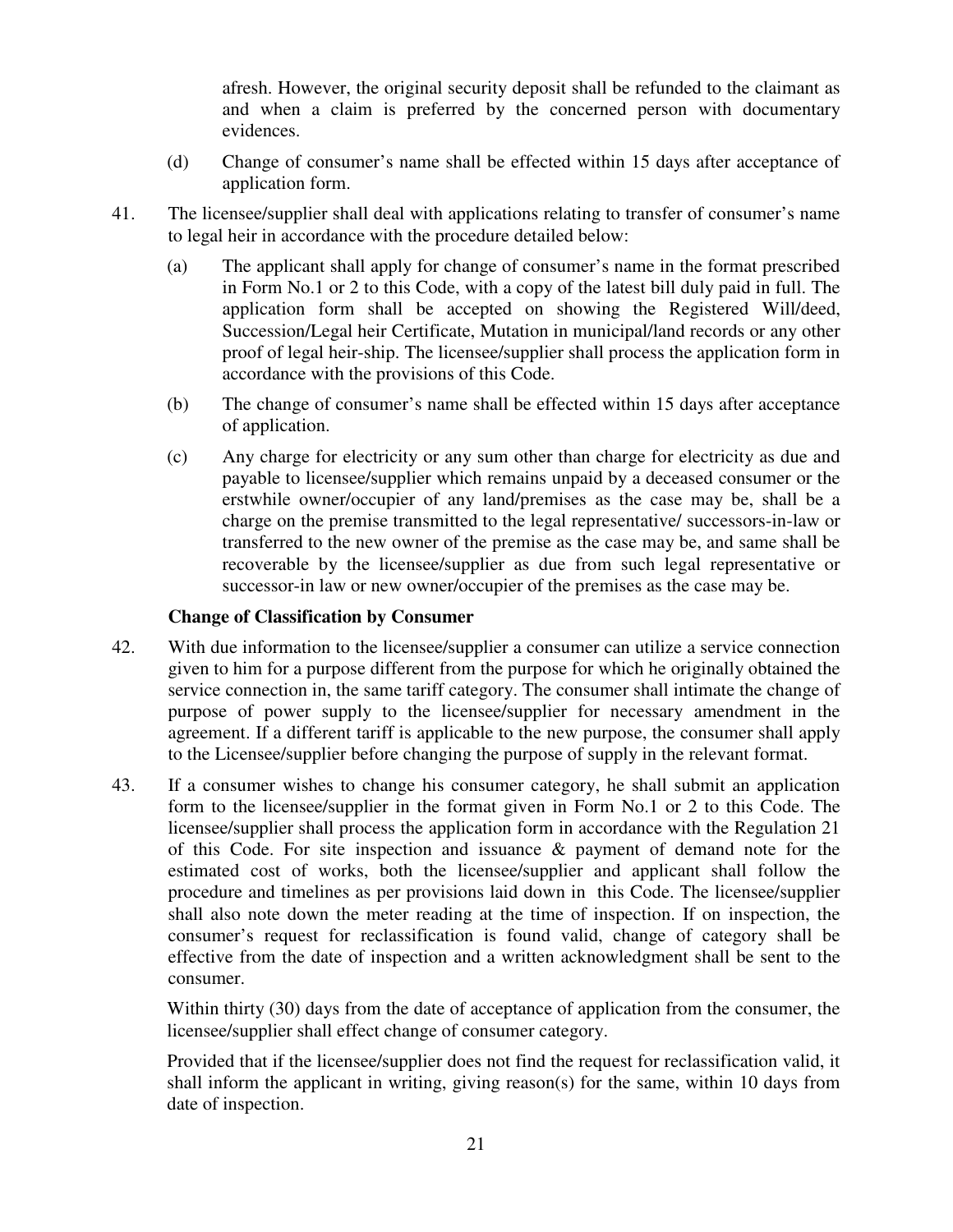For the period in which the consumer's application for reclassification is pending, the consumer shall not be liable for any action on grounds of unauthorized use of electricity, to the extent the electricity is utilized in the manner applicable to the reclassified category for which the application has been made. In such case the effective date of change of classification shall be reckoned from the  $1<sup>st</sup>$  day of the month following the month in which the application is complete in all respect was received by the licensee/supplier.

Provided further, no consumer will be permitted to change the category of the service connection from any low-tension category (other than agriculture) to low-tension category for agriculture.

# **Conversion of Nature of Services**

44. The applicant shall apply for conversion of the nature of his existing connection in the format given in Form No.1 or 2 to this Code. The licensee/supplier shall process the application form in accordance with the Regulation 21 of this Code. For site inspection and issuance & payment of demand note for the estimated cost of works, both the licensee/supplier and applicant shall follow the procedure and timelines as per provisions laid down in this Code. After payment of requisite charges by the applicant, the licensee/supplier shall give effect to applications for conversion of existing services from Low Tension to High Tension or vice-versa, and from single-phase to three-phase or vice-versa, within the time limits as specified in the Standard of Performance Regulations for respective class of consumers.

# **Shifting of Meter / Existing Connection**

45. No consumer can shift the meter without the knowledge and consent of the licensee/supplier. However, the consumer can apply for shifting the service connection/meter in existing premises in the format prescribed in Form No.1 or 2 to this Code. The licensee/supplier shall process the application form in accordance with Regulation 21 of this Code. For site inspection and issuance & payment of demand note for the estimated cost of works, both the licensee/supplier and applicant shall follow the procedure and timelines as laid down in Regulation 37 read with Regulation 80 to 85 of this Code.

#### **Consequences of Default**

- 46. (i) The Distribution Licensee/supplier who fails to comply with the time frame for supply of electricity stipulated in this Code shall be liable to pay penalty as may be decided by the Adjudicating Officer in accordance with Section 143 read with Section 43(3) of the Act.
	- (ii) The Adjudicating Officer after giving opportunity of hearing to the affected parties shall pass appropriate order within 30 days of date of filing of the application.
- 47. The liability to pay penalty under this Code for default if any, shall not absolve the Distribution Licensee/supplier from the liability to pay compensation to the affected person as per the regulation notified under sub-section (2) of Section 57 of the Act.

#### **Agreement**

48. (i) Every person whose application for initial supply or subsequent addition/reduction of supply of power has been processed by the licensee/supplier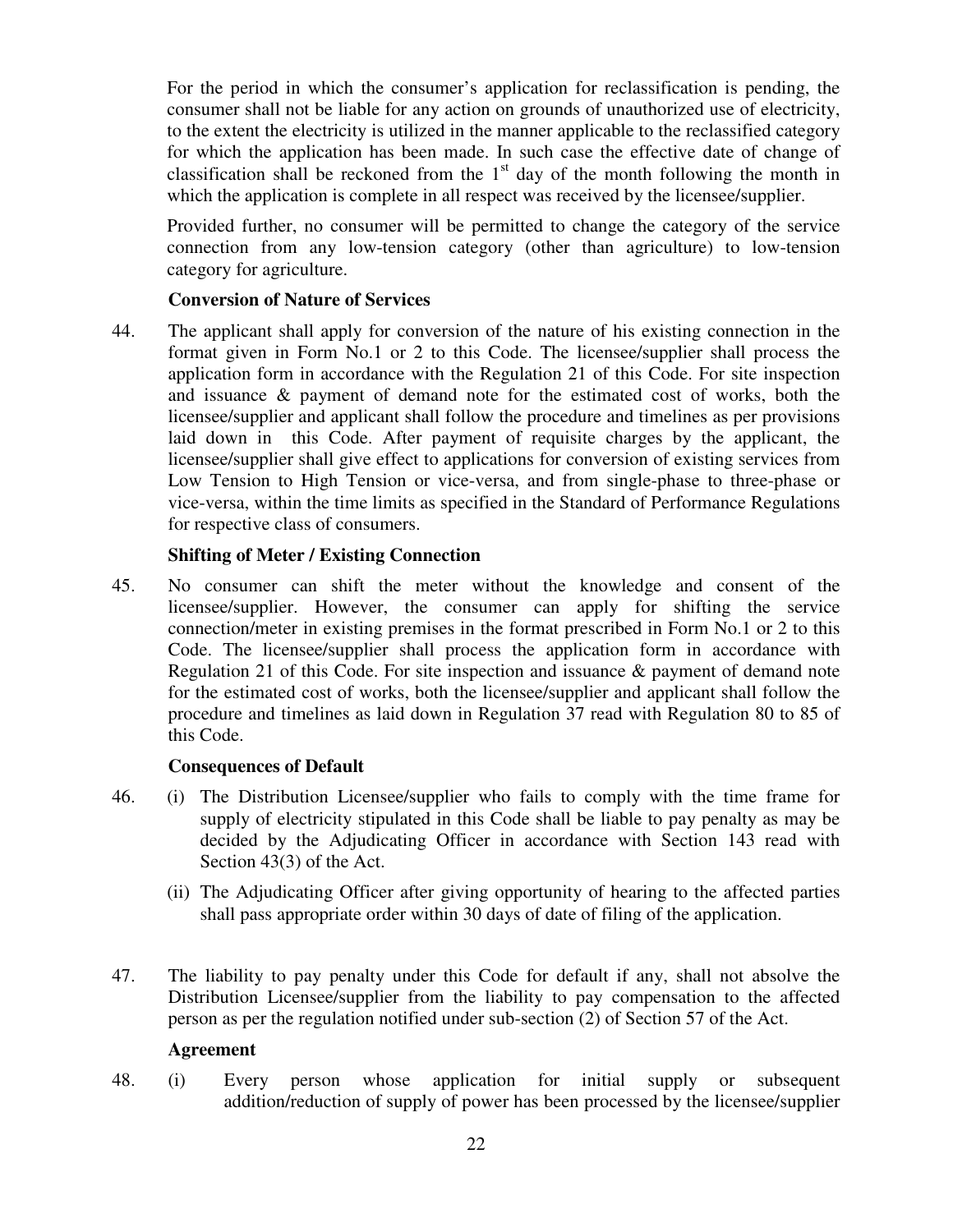who avails the supply at three phase, shall before taking such supply execute an agreement in the standard format as per Form No.3 of this Code and will pay security amount as per Regulation 52(ii) of this Code and submit the report of Electrical Inspector or the Licensed Contractor, as the case may be. In the case of non-remunerative schemes, portion of charges as indicated in proviso to Regulation29 will also have to be deposited. Such agreement shall not be required for Domestic and General Purpose consumers and their applications for power supply in the format as per Form No.1, if accepted, shall constitute the agreement between the licensee/supplier and the consumer. The duplicate copy of the application in Form No.1 shall be handed over to the applicant with endorsement of acceptance for his reference and record.

 (ii) If an agreement has been executed but power supply has not been effected, any change in Contract Demand shall be treated under the new agreement afresh.

#### **Termination of Agreement**

- 49. (i) If power supply to any consumer remains disconnected for a period of two months or above for non-payment of charges or dues or non-compliance of any direction issued under this Code, and no effective steps are taken by the consumer for removing the cause of disconnection and for restoration of power supply, the agreement of the licensee/supplier with the consumer for power supply shall be deemed to have been terminated on expiry of the said period of two months, without notice provided initial period of agreement is over.
	- (ii) On termination of the agreement, the licensee/supplier shall be entitled to remove the service line and other installation for supply of power from the premises of the consumer.
	- (iii) After permanent disconnection, if the consumer wishes to revive the connection, then it would be treated as a fresh application for connection and would be entertained only after all outstanding dues have been cleared.
	- (iv) Any subsisting agreement can be terminated or fore-closed by the consumer by giving two month's notice provided up-to-date electricity bill and fixed/demand charge for uncovered initial period of agreement are paid.
	- (v) However, in case of power supply where the total investment of additional infrastructure required to bring power to the consumers premises has been entirely borne by the consumer himself, no fixed or demand charges shall be recovered for the uncovered period from the consumer if he wishes to terminate the agreement before the date of agreement period. In case of contract demand 1 MW and above the consumer is required to pay 20% of the demand charges for the uncovered initial agreement period.

Provided that the notice shall be accompanied with a copy of payment of last bill.

(vi) If the applicant execute an agreement as per Regulation 48 and not availed the power supply within the stipulated period (Regulation 86), the agreement of the licensee/ supplier for the power supply shall be deemed to have been terminated and two months demand charges/fixed charges shall be adjusted against the available security deposit. If he wants to avail power supply, he shall have to apply afresh as per rules.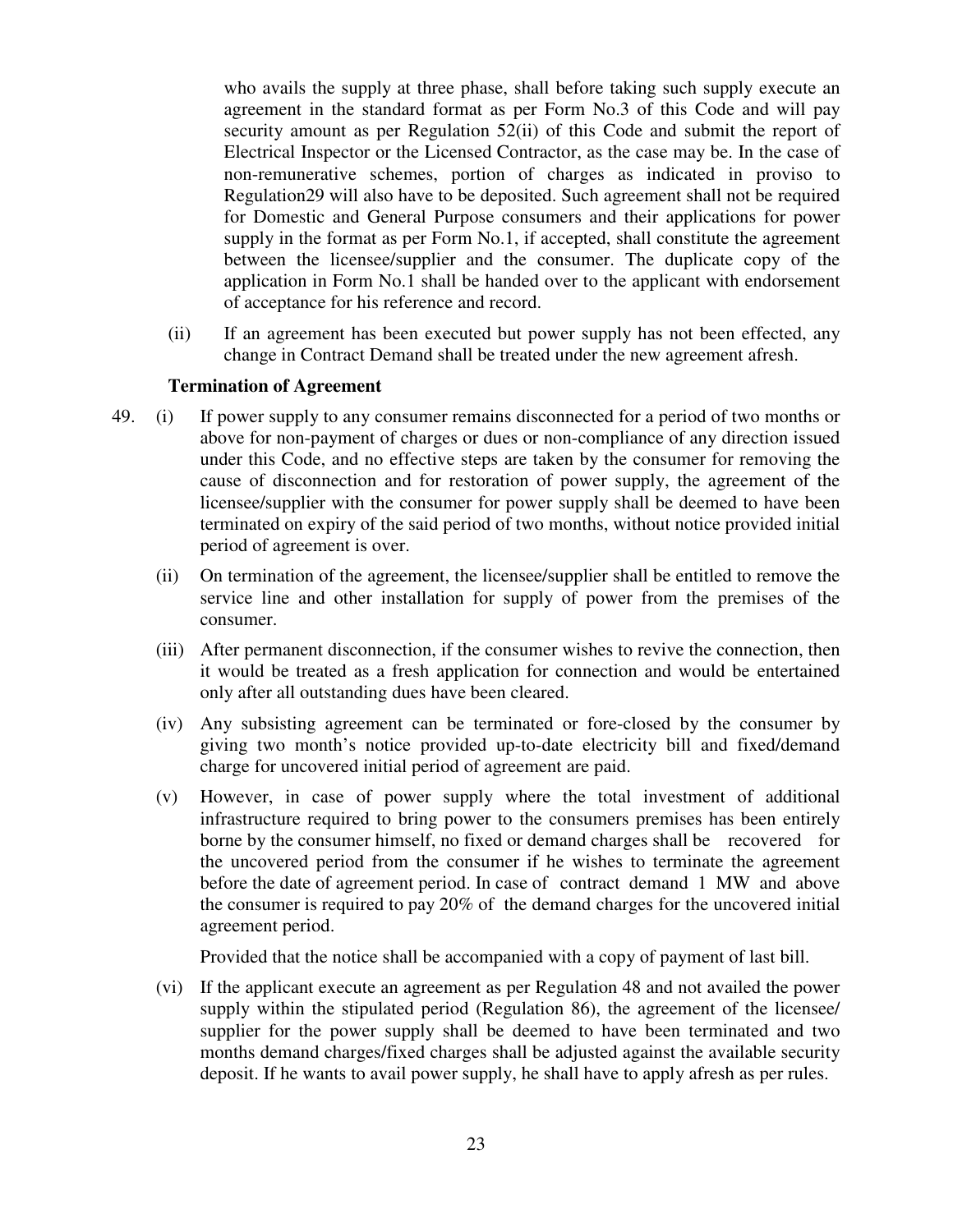### **Supplementary Agreement**

50. Whenever restriction on power supply is imposed and power purchased from other States or agencies is supplied to the consumer on special request, a supplementary agreement shall be executed which shall remain in force for the period of such restriction.

# **Record of Disconnection and Reconnection**

51. The licensee/supplier shall maintain a record of disconnection and reconnection. The licensee/supplier shall intimate in writing the date of disconnection including amount due, meter reading at the time of disconnection to the consumer within seven days of disconnection, and obtain acknowledgement of the consumer or his authorized representative. The information shall be placed in the website with intimation to consumers.

#### **Security Deposit**

- 52. (i) Any person entering into an agreement with the licensee/supplier for supply of power shall deposit such amount to cover charges (i.e. demand/fixed charges and energy charges as applicable) for supply of two months charges in the case of monthly billing cycle, for the relevant consumer category. The security deposit amount shall be modified in line with contract demand. Enhanced security deposit shall be payable thirty days prior to each scheduled enhanced demand. Provisions to this effect shall be incorporated in the agreement.
	- (ii) The initial security deposit (demand charges/Monthly Minimum Fixed Charge plus energy charges) shall be calculated based on the load factor as under:

| Demand in K W) $X$ (24 Hrs) $X$ (30days) $X$ (Load Factor) $X$ (Energy Charge in Rs per unit) |                                       |                                               |  |
|-----------------------------------------------------------------------------------------------|---------------------------------------|-----------------------------------------------|--|
| + *(Contract Demand in KVA) X (80%) X (Demand Charge in Rs. per KVA)}                         |                                       |                                               |  |
| Sl. No.                                                                                       | <b>Category of Consumer</b>           | <b>Load Factor for calculation for Energy</b> |  |
|                                                                                               |                                       | Consumption $(\% )$                           |  |
| 1.                                                                                            | Domestic                              | 10%                                           |  |
| 2.                                                                                            | <b>General Purpose</b>                | 30%                                           |  |
| 3.                                                                                            | Irrigation Pumping and Agriculture    | 15%                                           |  |
| 4.                                                                                            | <b>Allied Agricultural Activities</b> | 20%                                           |  |
| 5.                                                                                            | Allied Agro Industrial Activities     | 30%                                           |  |
| 6.                                                                                            | Public Lighting                       | 50%                                           |  |
| 7.                                                                                            | L.T. / Industrial (S) Supply          | 20%                                           |  |
| 8.                                                                                            | H.T./L.T. Industrial (M) Supply       | 30%                                           |  |
| 9.                                                                                            | <b>Specified Public Purpose</b>       | 30%                                           |  |
| 10.                                                                                           | <b>Public Water Works</b>             | 50%                                           |  |
| 11.                                                                                           | Large Industry                        | 70%                                           |  |
| 12.                                                                                           | Power Intensive Industry              | 80%                                           |  |
| 13.                                                                                           | Mini Steel Plant                      | 40%                                           |  |
| 14.                                                                                           | Railway Traction                      | 40%                                           |  |
| 15.                                                                                           | <b>Heavy Industry</b>                 | 70%                                           |  |
| 16.                                                                                           | <b>Emergency Supply to CPP</b>        | To be mutually settled                        |  |

# **Calculation of amount for Initial Security Deposit**

**Two months consumption charges as Security Deposit (In Rupees) = Px {(Contract)**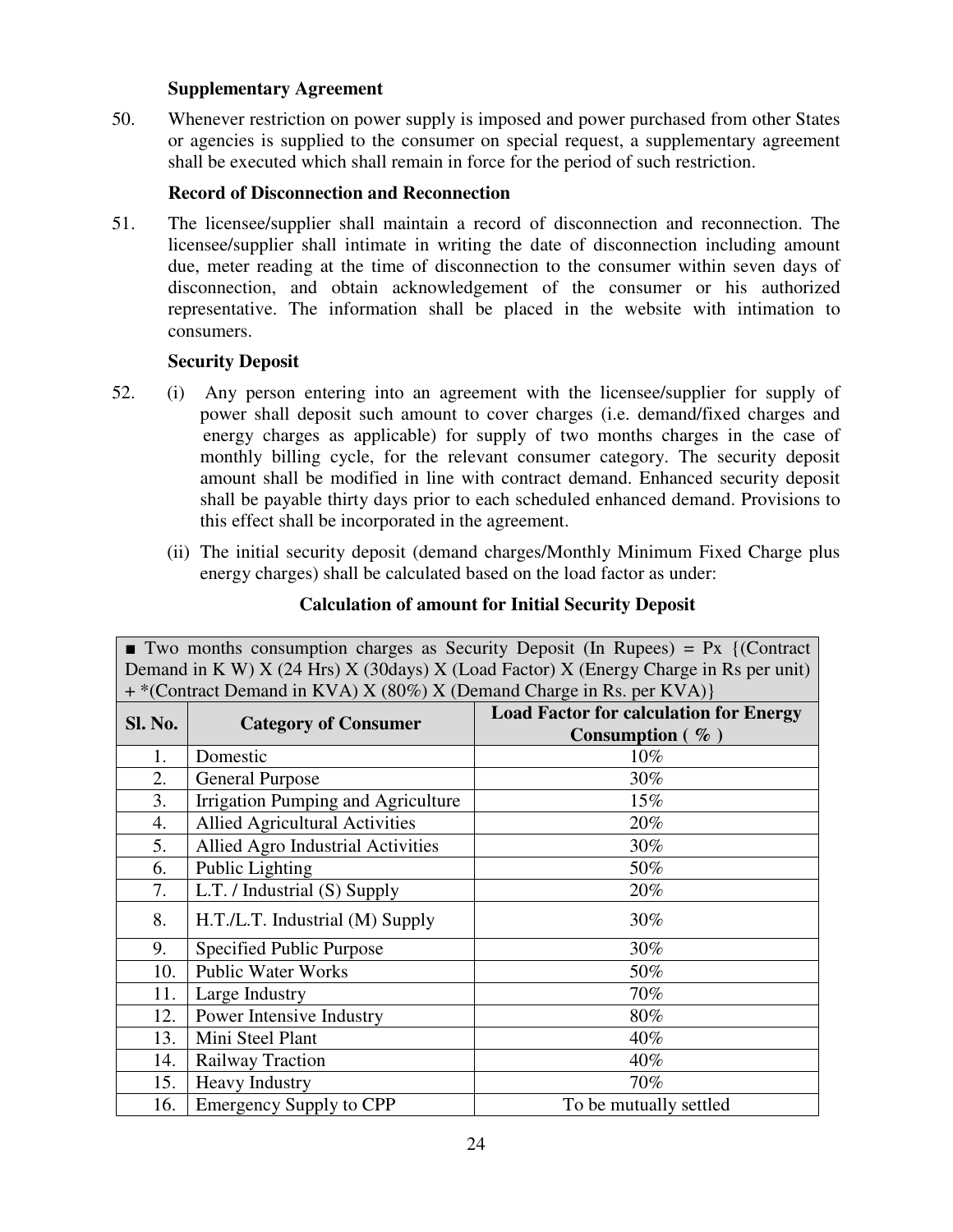**Two months consumption charges as Security Deposit (In Rupees) = Px {(Contract)** Demand in K W)  $X$  (24 Hrs)  $X$  (30days)  $X$  (Load Factor)  $X$  (Energy Charge in Rs per unit) + \*(Contract Demand in KVA) X (80%) X (Demand Charge in Rs. per KVA)}

| <b>Sl. No.</b>                                                 | <b>Category of Consumer</b> | <b>Load Factor for calculation for Energy</b><br>Consumption $(\%$ |  |
|----------------------------------------------------------------|-----------------------------|--------------------------------------------------------------------|--|
| 17.1                                                           | <b>Temporary Connection</b> | As applicable to relevant consumer<br>category                     |  |
| * Applicable to consumers under two part tariff, $P = 2$ (two) |                             |                                                                    |  |

(iii) If any person requiring supply under LT or HT is prepared to take the supply through a pre-payment meter if available, the distribution licensee/supplier shall not be entitled to collect the security deposit from such person.

> Provided that in the case of existing consumers (LT or HT) who opt for the supply through pre-payment meter, the Licensee/supplier shall refund the amount of the security deposit of such consumer lying with the Licensee/supplier by adjustment of outstanding dues to the Licensee/supplier or any amount becoming due to the Licensee/supplier immediately thereafter.

- (iv) The security deposit shall be paid in cash or by bank draft or by electronic/digital payment. It may also be paid by cheque or by credit card, where specifically allowed by the licensee/supplier.
- (v) The licensee/supplier may require any consumer to give him reasonable security as shall be approved by the Commission for the payment to him of all monies which may become due to him where any electric line or electrical plant or electric meter is to be provided for supplying electricity to such consumer, in respect of the provision of such line or plant or meter.

# **Review and payment of Additional Security Deposit and Refund of Security Deposit (if applicable) for the electricity supplied**

# **General Review**

53. Subject to the restrictions of the periods of two months as specified in Regulation 52(i), the adequacy of the amount of security deposit calculated in respect of consumers shall be reviewed by the Licensee/supplier generally once in every year (preferably after revision of tariff for the respective year) based on the average consumption for the period representing 12 (twelve) months from April to March of the previous year.

# **Demand notice for Additional Security Deposit**

- 54. (i) Based on review as per Regulation 53 above, demand for shortfall or refund of excess shall be made by the Licensee/supplier. Provided, however, that if the security deposit payable by the consumer is short by or in excess of not more than 10% of the existing security deposit, no demand for shortfall will be made for payment of Additional Security Deposit and the consumer shall not be entitled to demand the refund of the Excess.
	- (ii) If the existing Security Deposit of a consumer is found to be in excess by more than 10% of the required security deposit, refund of the excess security deposit shall be made by the Licensee/supplier by adjustment from the outstanding dues of the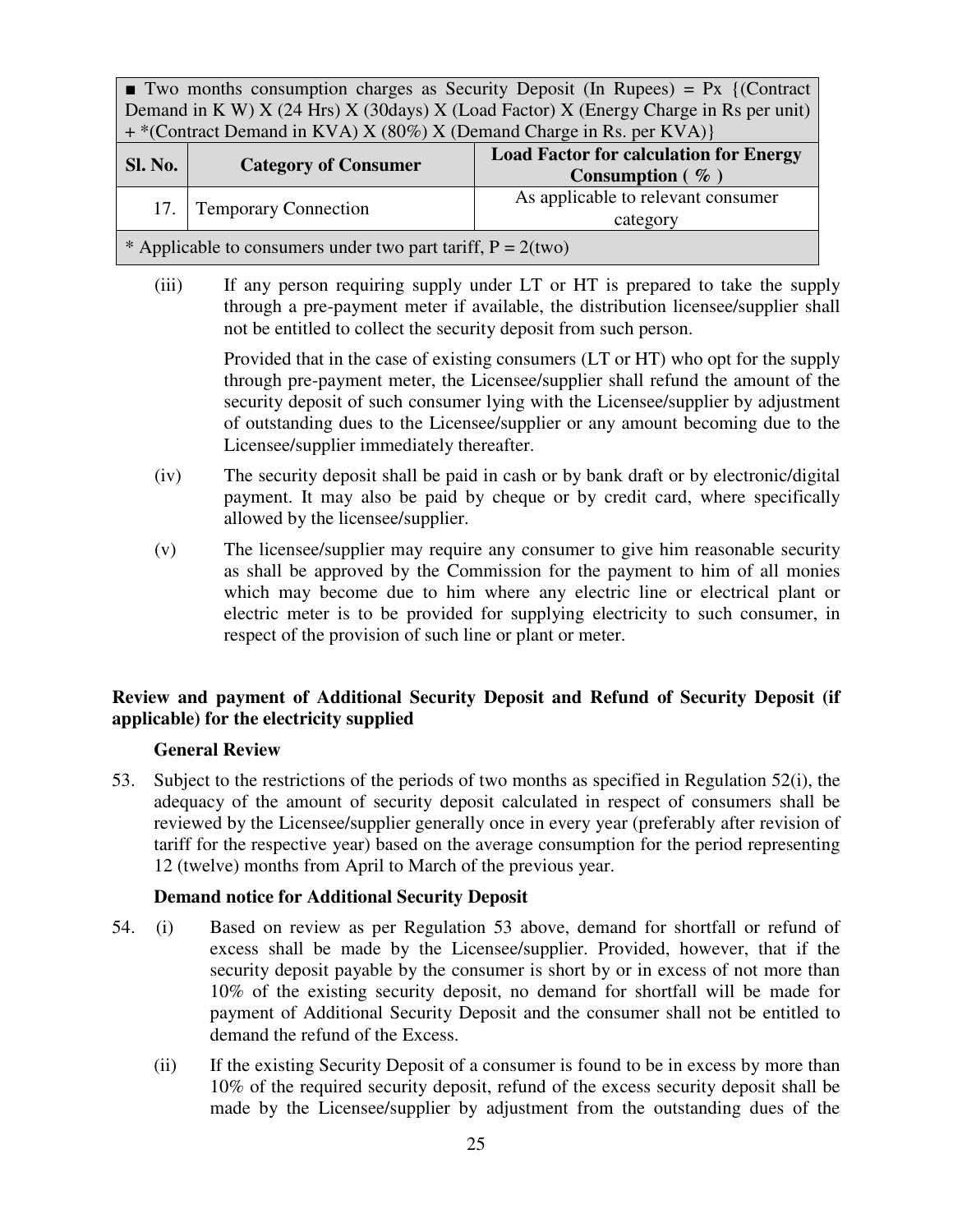consumer to the Licensee/supplier or any amount becoming due from the consumer to the Licensee/supplier immediately thereafter.

(iii) Where the consumer is required to pay Additional Security Deposit, the Licensee/supplier shall issue notice to the Consumer (including newspaper) thirty days in advance stating the amount payable with supporting calculations.

#### **Surcharge for belated payment of Additional Security Deposit**

- 55. (i) The consumers shall pay the additional security deposit within thirty days from the date of service of the demand notice issued by the Licensee/supplier.
	- (ii) If there is any delay in payment, the licensee/supplier may claim surcharge thereon at the rate of 15% per annum or at such rate as may be fixed by the Commission from time to time, without prejudice to the Licensee/supplier's right to disconnect supply of electricity, as per this Code.

#### **Disconnection for non-payment of Security Deposit for the electricity supplied**

56. The application for power supply to the consumer can only be completed after payment of security deposit. In the case where additional security deposit is demanded by the licensee/supplier in terms of Regulation 54 above, and the consumer does not make payment within the stipulated time, the supply to the consumer shall be liable for disconnection as laid down under this code.

#### **Interest on Security Deposit payable by the Licensee/supplier**

- 57. (i) The Licensee/supplier shall pay interest on security deposit to the consumer, at the bank rate. (SBI Base Rate as on 1st April of the relevant year) provided that
	- (ii) The Commission in its tariff order for the respective financial year may direct the licensee/supplier to pay a higher rate of interest.
	- (iii) The interest accruing to the credit of the consumer shall be adjusted annually in the amounts outstanding from the consumer to the licensee/supplier as on  $1<sup>st</sup>$  May of every year and the amounts becoming due from the consumer to the licensee/supplier immediately thereafter.
	- (iv) The licensee/supplier shall duly show the amounts becoming due to consumer towards interest on the security deposit in the bills raised on the consumer.
	- (v) The Licensee/supplier shall pay interest at twice the rate specified under sub-Regulation (i) above for the delay in making the adjustments for interest on security deposit.

#### **Refund of Security Deposit after termination of the Agreement**

58. The security deposit shall be returned to the consumer only after the termination of the agreement and after adjustment of outstanding dues, if any, within a period of one month from the date of termination. In case of non-refund of such security deposit during the aforesaid period, it shall carry interest at the rate of 15% per annum from the effective date of termination of the agreement (without prejudice to other rights and remedies of the consumer) payable to the consumer. Before termination of the agreement, the licensee/supplier is entitled to adjust the whole or part of the security deposit towards arrears payable by the consumer.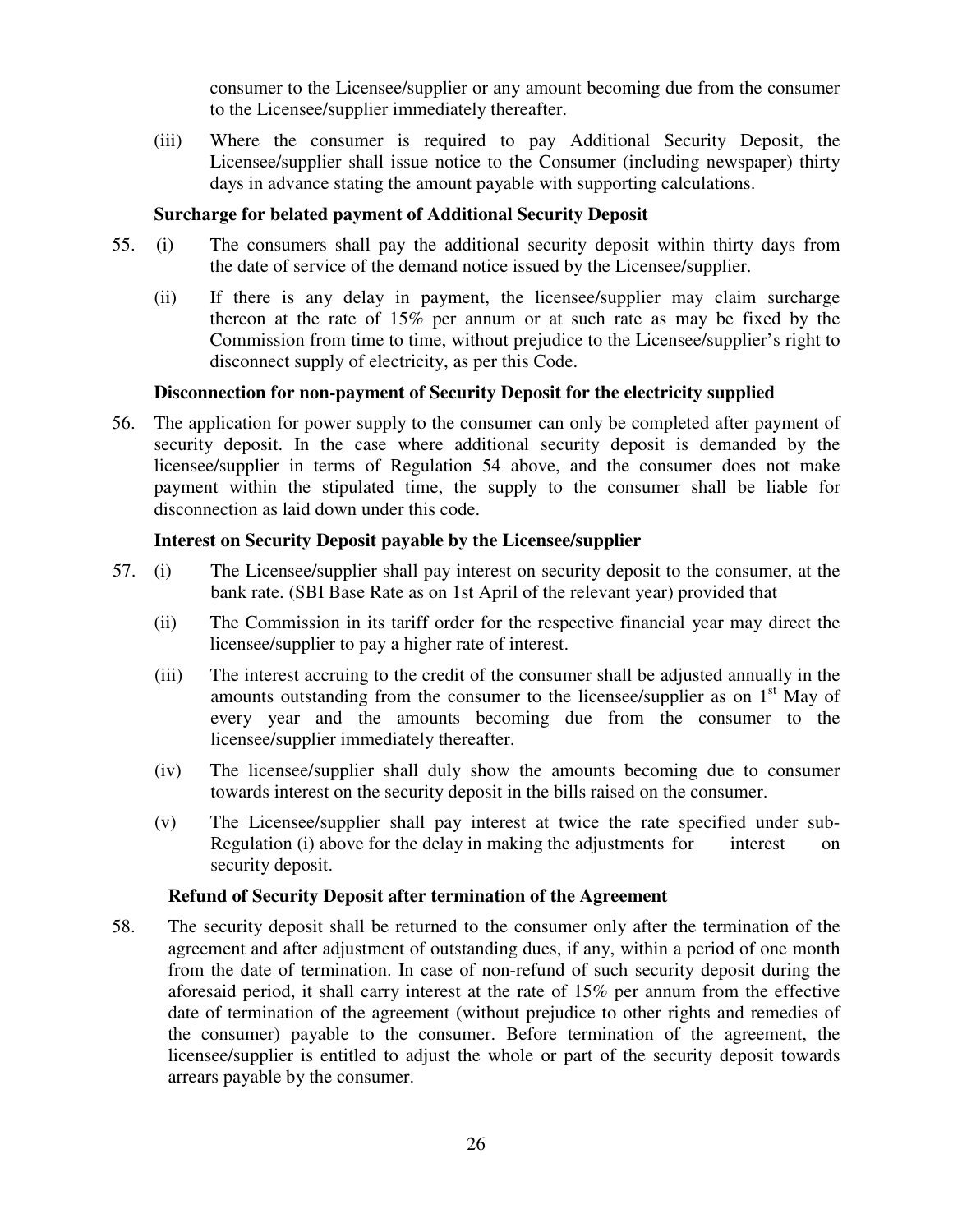### **Service Line**

59. Upon compliance of all conditions including technical feasibility and viability, the licensee/supplier shall lay service line, from the nearest distribution mains up to a convenient point on the boundary of the applicant's property to which power is proposed to be supplied.

Provided that in case of temporary supply, the licensee/supplier's estimated cost of laying the line at the time of connection and removal of service line at the time of disconnection shall be borne by the applicant.

Provided that the main cut outs or fuses shall be inserted and sealed by the licensee/supplier free of cost to the consumer and acknowledgement thereon shall be obtained from the consumer.

- 60. In case of a HT or EHT feeder directly taken to the consumer's premises for his exclusive use from the licensee/supplier's sub-station or from the transmission licensee/supplier, the metering arrangement shall be done at the consumer's premises or, at the distribution*/*  transmission licensee/supplier's sub-station itself, as mutually agreed.
- 61. When the metering arrangements are installed in the consumer's premises, the position of the service cutouts or circuit breakers and meters shall be so fixed as to permit easy access to the employees of the licensee/supplier at any time.
- 62. Where the shifting of the service line within the same premises is undertaken on the request of the consumer, the entire charge on account of shifting including the cost of additional materials if any shall be borne by the consumer and shall be payable within fifteen days of licensee/supplier's demand. In other cases, where shifting is necessary in public interest or for convenience of the licensee/supplier, the consumer shall extend full co-operation but shall not be required to pay any charges.
- 63. The entire service line, notwithstanding that whole or portion thereof has been paid for by the consumer, shall be the property of the licensee/supplier and shall be maintained by the licensee/supplier who shall always have the right to use it for the supply of energy to any other person unless the line has been provided for the exclusive use of the consumer through any arrangement agreed to in writing.

# **Point of Supply**

- 64. Unless otherwise agreed to, the supply shall be at a single point at the out-going terminals of the licensee/supplier, i.e.
	- (a) Cut-outs or circuit breakers in the case of low tension consumers, and
	- (b) Control switch gear or circuit breaker or high tension fuses that may be installed in the licensee/supplier's or consumer's premises as mutually agreed in the case of high tension or extra high tension consumers subject to provisions of this Code.

# **Wiring on Consumer's Premises**

65. For the protection of the consumer and the public, it is necessary that the wiring on the consumer's premises should conform to the CEA (Measures relating to Safety & Electric Supply) Regulations, 2010 and the rules of the insurance company with which the building may have been insured and will be carried out by a licensed contractor. The material used for wiring shall comply with the standards laid down in that behalf by the Bureau of Indian Standards. As soon as the applicant's licensed contractor completes the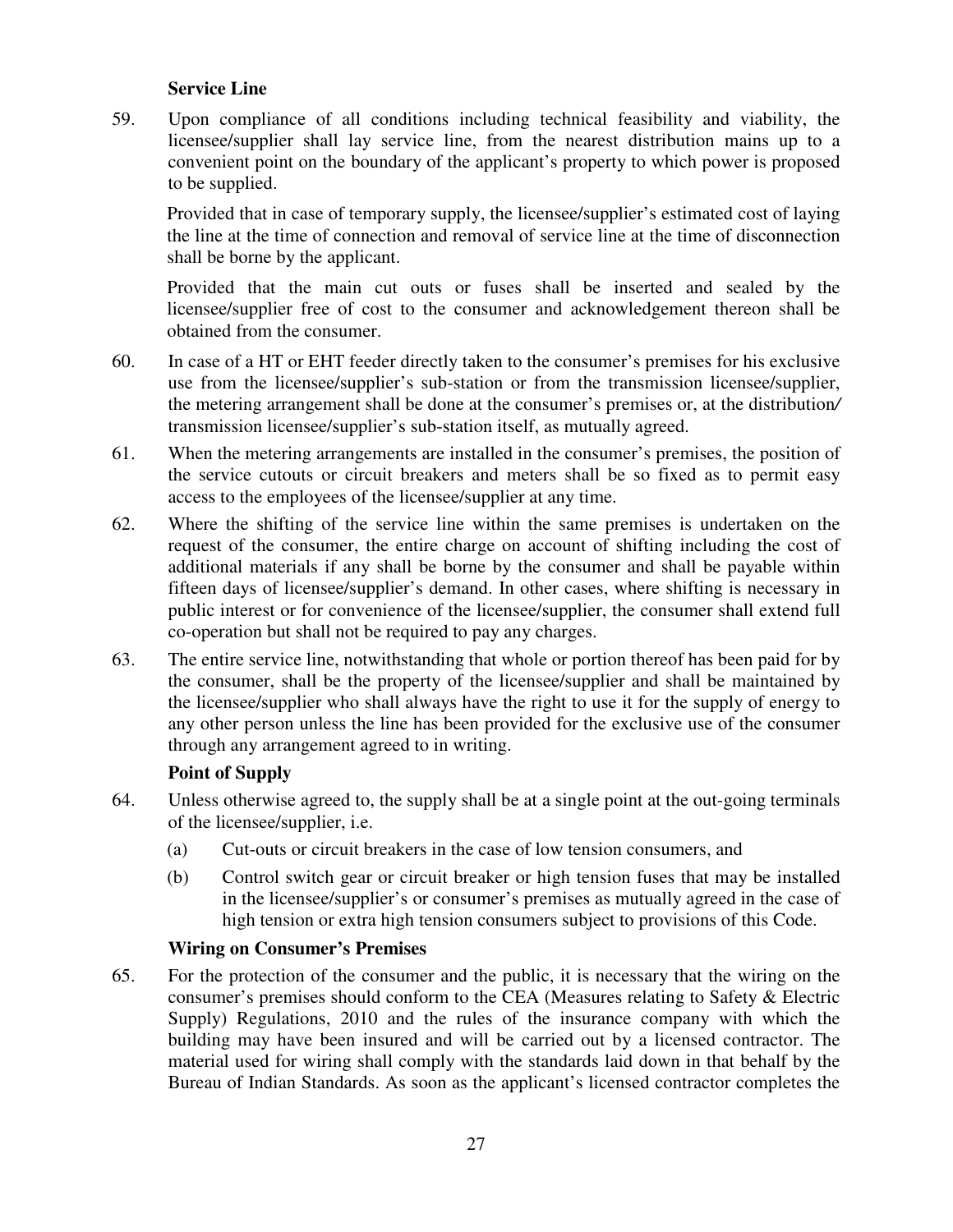wiring and other electrical installation in the premises, the applicant shall submit to the licensee/supplier, the contractor's completion and test report.

66. As required by Regulation 29 of the CEA (Measures relating to Safety & Electric Supply) Regulations, 2010 amended from time to time, no electrical installation work including addition, alteration, repairs and adjustments to existing installations, except such replacement of lamps, fans, fuses, switches, low voltage domestic appliance and fittings as in no way alter the capacity and the character of the installation, shall be carried out within the premises of any consumer or owner for the purpose of supply of energy to such consumer or owner, except by a contractor licensed by the appropriate licencing body of the Govt. of Odisha in this behalf and under the direct supervision of a person holding a certificate of competency issued or recognized by the appropriate licensing body. Any person committing a breach of Regulation 29 of the CEA (Measures relating to Safety & Electric Supply) Regulations, 2010 and amendments thereof shall render himself liable to punishment under the said Regulations.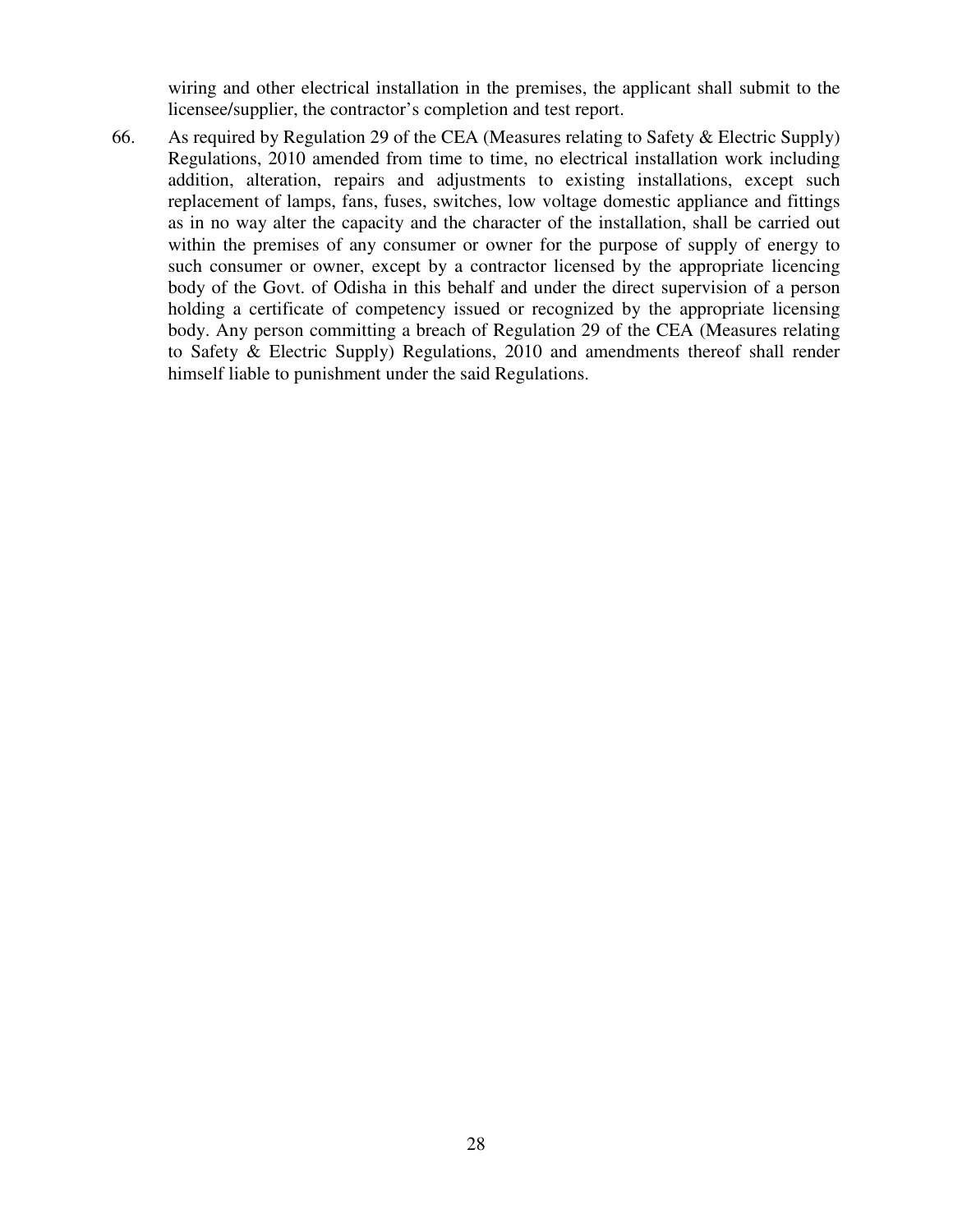# **CHAPTER-IV**

# **APPARATUS ON CONSUMER'S PREMISES**

#### **Installation of Equipment and Apparatus of the Consumer**

- 67. (a) The licensee/supplier shall built and maintain efficient distribution system with ancillary support for maintaining power quality/reliability and security of the grid.
	- (b) The work of wiring at the premises of the consumer shall be carried out by a Licensed Electrical Contractor and conform to the standards specified in Central Electricity Authority (Measures relating to Safety and Electricity Supply) Regulations, 2010 and the material used for wiring shall comply with the standards laid down by the Bureau of Indian Standards. All multi-storied buildings, having a height of more than 15 meters from ground level, shall also comply with Regulation 36 of the Central Electricity Authority (Measures relating to Safety and Electricity Supply) Regulations, 2010. Wiring shall be tested as per provisions of Regulation 31 of the Central Electricity Authority (Measures relating to Safety and Electricity Supply) Regulations, 2010 in all the cases.
- 68. All transformers, switch-gear and other electrical equipment/apparatus belonging to the consumer and connected to the mains of the licensee/supplier shall be maintained to the reasonable satisfaction of the licensee/supplier and shall comply in all respect with, CEA (Measures relating to safety and Electric Supply) Regulations, 2010 and amendments thereof and shall confirm to the BIS.
- 69. Low tension consumers shall in all cases and at their cost provide a safety device and equipment's in accordance with Regulation 35 ,40, 41 ,42 and other Regulation deemed fit of CEA (Measures relating to safety and Electric Supply) Regulations, 2010 and amendments thereof.
- 70. High tension or extra high-tension consumer shall install suitable protective devices as approved by the licensee/supplier in accordance with Regulation 35, all the Regulations under Chapter- VI and other Regulation of CEA (Measures relating to safety and Electric Supply) Regulations, 2010 and amendments thereof, so as to afford full protection to the licensee/supplier's apparatus placed on the consumer's premises. In case a high tension or extra high tension consumer is directly connected to a Transmission Licensee/supplier's sub-station, the Distribution Licensee/supplier shall obtain the concurrence of the Transmission Licensee/supplier before giving approval as above.
- 71. High tension consumers shall install step-down transformers having vector group with winding connected in delta on high voltage side and star on low voltage side with neutral terminal brought outside and suitably earthed.
- 72. Supply to the consumer may be cut off if the wiring, apparatus, equipment or installation is found to be defective at any time or if the consumer uses any apparatus or appliance or uses the energy in such manner as to endanger the service lines, equipment, electric supply mains and other works of the licensee/supplier or interferes with the efficient supply of energy to other consumers. In case of leakage in consumer's premises, Regulation 34 of CEA (Measures relating to Safety and Electric Supply) Regulations, 2010 and amendments thereof shall apply.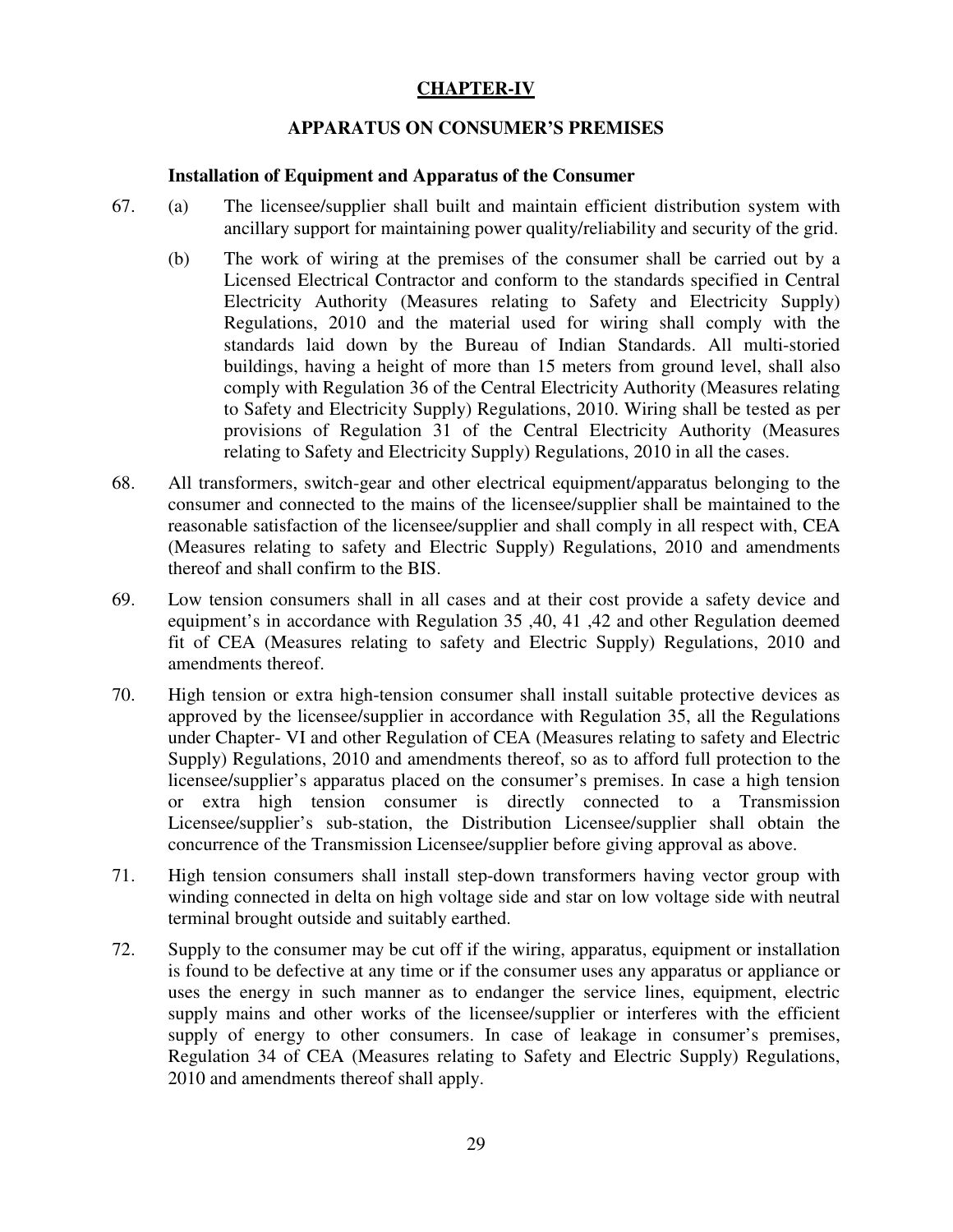#### **A.C. Motor Installation**

- 73. (i) No A.C. motor shall be connected to the low or medium voltage system of the licensee/supplier unless the motor and the installation thereof has suitable device to limit starting current as detailed in Regulation 74 (i) below.
	- (ii) Power supply shall not be given to any applicant at low or medium voltage and for utilizing in induction motors of capacity of 3 HP and above or welding transformers of capacity 1 KVA and above, unless shunt capacitors of appropriate rating are installed by the consumer across the terminals of such motor(s) or welding transformers to achieve average monthly power factor as specified in this Code.
- 74. (i) Motors of low or medium voltage shall be provided with control gear so as to prevent satisfactorily the maximum current demand from the consumer's installation exceeding the limits given in the following schedule at any time under all possible conditions.

| <b>Nature of Supply</b> | <b>Size of Installation</b> | <b>Limit of maximum Current</b>       |
|-------------------------|-----------------------------|---------------------------------------|
|                         |                             | <b>Demand</b>                         |
| Single Phase            | Up to and including 1 BHP   | Six times full load current           |
| Three Phase             | Above 1 BHP and up to and   | Three times full load current         |
|                         | including 10 BHP            |                                       |
| Three Phase             | Above 10 BHP and up to and  | Twice full load current               |
|                         | including 15 BHP            |                                       |
| Three Phase             | Above 15 BHP                | One-and-a-half-time full load current |

 Failure to comply with these provisions will render the consumer liable to disconnection from the supply on account of interference with the supply to other consumers. Starting current limit may be relaxed by the licensee/supplier depending on the location and condition of working.

- (ii) Motor circuits shall be controlled by a triple pole linked switch protected by a novolt release and T.P. fuses (or overload releases). It is important that the release should be maintained in thorough working order. Wiring for motors shall be run with all three-phase wires bunched in a single metallic conduit, which shall be efficiently earthed throughout and connected to the frame of the motor from which two separate earth wires shall be run. The minimum size of the earth wire permitted is No.14 S.W.G. All motors shall comply in every respect with the CEA (Measures relating to Safety and Electric Supply) Regulations, 2010 and amendments thereof. Motors above one BHP shall be wound for three-phase, 400 volts between phases.
- (iii) Voltage and current harmonics:
	- (1) The total harmonic distortion for voltage at the connection point shall not exceed 5% with no individual harmonic higher than 3%.
	- (2) The total harmonic distortion for current drawl from the transmission system at the connection point shall not exceed 8%.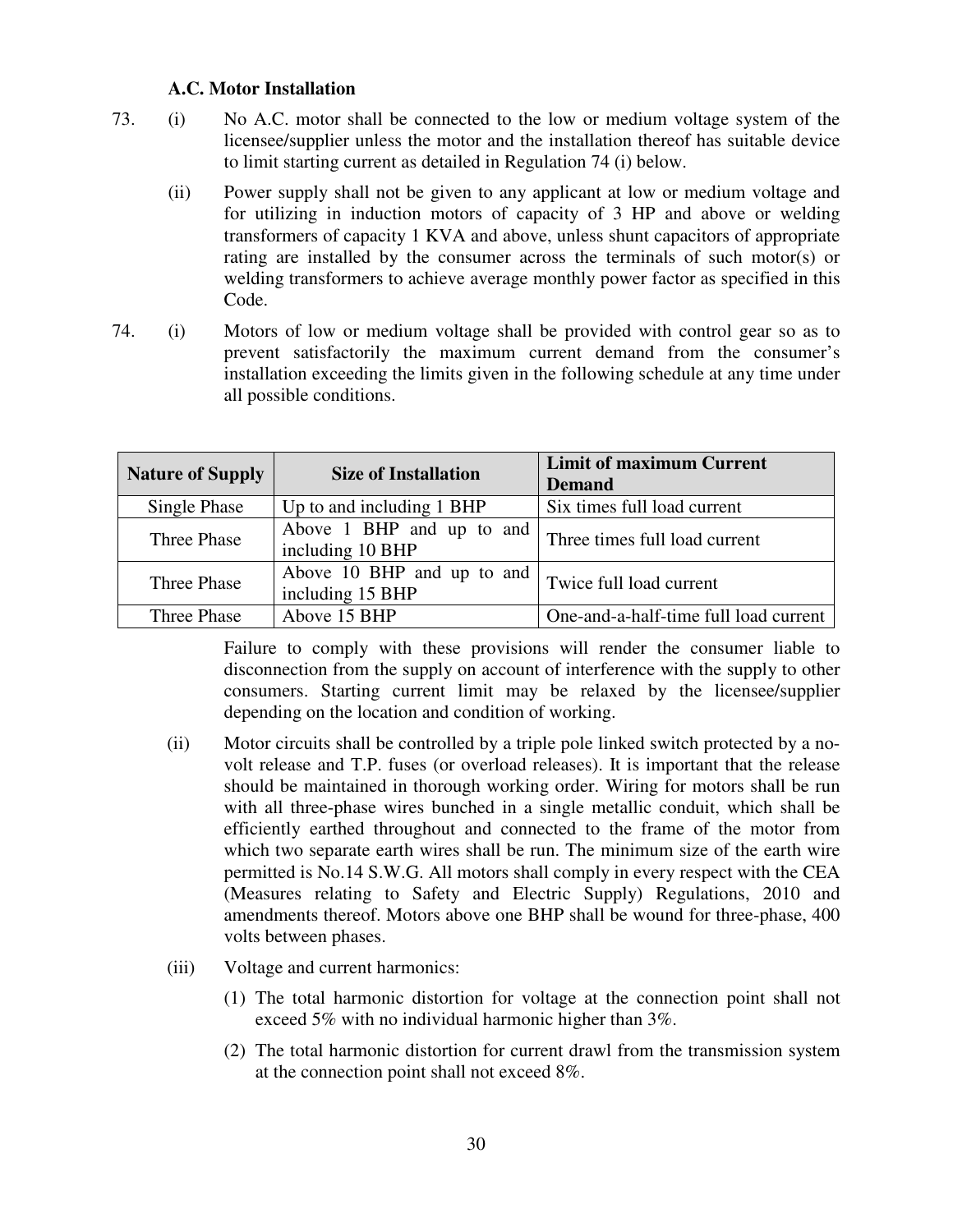- (iv) In addition, synchronous motors shall also be provided with an apparatus to control wattless current.
- 75. Installation of Irrigation/Agriculture Pump Set:

All new pumping set connection/reconnections shall comply with BIS and BEE Standards.

# **Installation of Equipment and Apparatus of the Licensee/supplier**

- 76. The licensee/supplier may ask the applicant to provide accommodation to install the licensee/supplier's equipment and apparatus, which may be considered necessary by the engineer for effecting power supply to the applicant. After the applicant has provided such accommodation for fixing the equipment and apparatus, the said installation shall continue on his premises with full control vested in the licensee/supplier. The installation shall remain in the premises for a reasonable period not exceeding six months even after the termination of the agreement without payment of any compensation to the owner of the premises to enable the engineer to ensure the supply of power to existing consumers receiving supply through the said installation.
- 77. In case of LT consumers, the Distribution Licensee/supplier shall provide meter (unless the consumer elects to supply the same), meter enclosures, switch gear and other equipment's in accordance with the CEA (Installation and Operation of Meters) Regulations, 2006 and the CEA (Measures relating to Safety and Electric Supply) Regulations, 2010 as amended from time to time depending upon the requirement, at a place mutually agreed upon so as to have unobstructed access at all times.
- 78. In case of HT/EHT, the supplier shall provide suitable meter including CTs and PTs, unless the consumer elects to do so. The supplier shall provide Circuit Breaker or Air Break Switch (Isolator) or High Voltage Fuse or other suitable device in accordance with the Central Electricity Authority (Measures relating to Safety and Electric Supply) Regulations, 2010 as amended from time to time. Consumer should also provide similar control devices on his side.
- 79. Every consumer shall compensate the distribution licensee/supplier for any damage to the mains apparatus or instrument or any other property of the distribution licensee/supplier in the consumer premises for the reason of any act, neglect or default of consumer or his authorised representative or persons employed by him.

#### **Inspection and Testing for New Connections**

80. On compliance with the provision of Regulation 52 by the applicant and within one days of receipt of the completion report and the test report of the licensed contractor, the engineer will give two clear days' notice to the applicant of the time and the date when his representative proposes to inspect and test the installation. It shall then be the duty of the applicant to arrange his licensed contractor or other representative to be present during the inspection to give the engineer or his representative any relevant information required by him concerning the installation. On due compliance by the applicant, the officer authorised under the statute shall complete the inspection of applicant's installation within a period of four days from the date of receipt of the test report of the licensed contractor.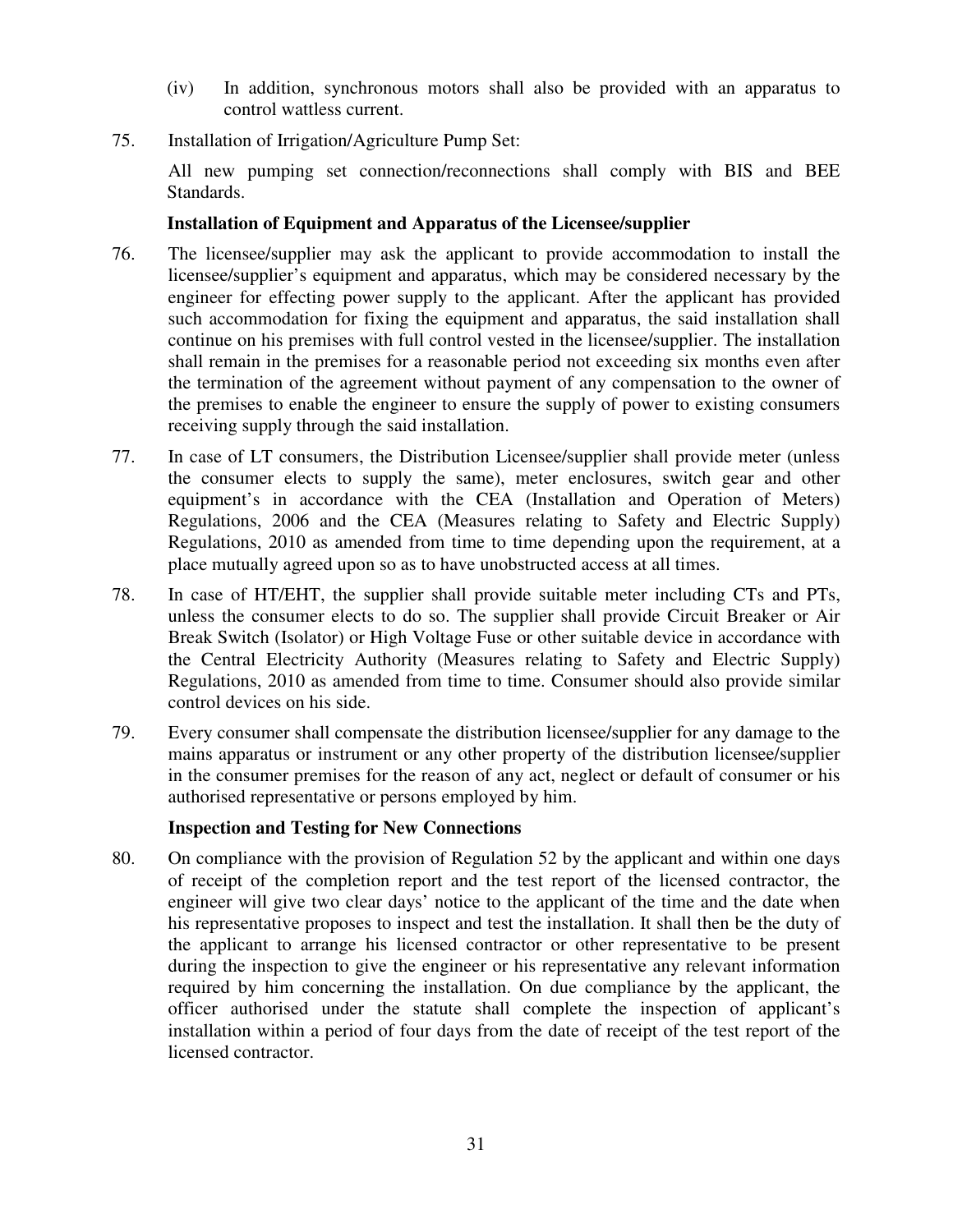81. No charge shall be levied for the first test, but for subsequent tests, if required, charge shall be payable as may be fixed by the licensee/supplier under the statute.

### **In case of Low Tension Consumers**

- 82. (i) Before taking the insulation tests of installation, wiring must be complete in every respect. All fittings such as lamps, fans, cookers, motors, etc. must be connected, fuses inserted and all switches placed in the 'ON' position before the tests are carried out. Temporary wires or fittings or dead ends, shall not be included in the installation and no part of the work shall be left incomplete. The insulation resistance of the entire installation to earth shall be tested from the load side of the licensee/supplier's terminals.
	- (ii) The licensee/supplier shall not connect the installation on the applicant's premises with its works unless it is reasonably satisfied that the installation shall not at the time of making connection cause leakage exceeding one five thousandth part of the maximum current supplied to the applicant's premises. Any defects if noticed by licensee/supplier's engineer shall be intimated within two days from the date of inspection to the applicant.
	- (iii) The insulation resistance shall be measured by applying between earth and the whole system of conductors or any section thereof with all fuses in place and all switches closed and except in case of earthed concentric wiring all lamps in position or both poles of the installation otherwise electrically connected together, a D.C. Voltage of not less than twice the working voltage provided that it does not exceed 500 Volts for medium voltage circuit. When the supply is derived from three wires (AC or DC) or a poly-phase system, the neutral pole of which is connected to earth either directly or through added resistance the working voltage shall be deemed to be that which is maintained between the outer or phase conductor and the neutral. The insulation resistance in megohms of an installation shall not measure less than 50 divided by the number of points on the circuit provided that the whole installation need not be required to have an insulation resistance greater than one megohm. Heating and power appliances and electric lines may if desired be disconnected from the circuit during the tests but in that event the insulation resistance between the case or frame work and all live parts of each appliance shall not be less than that stated in the relevant ISS or when there is no such mention, shall not be less than half a megohm.
	- (iv) The insulation resistance shall also be measured between all conductors connected to one pole phase conductor and all the conductors connected to the middle wire or to the neutral or to the other pole or phase conductor of the supply. Such a test shall be made after removing all metallic connections between the two poles of the installation and in these circumstances, insulation resistance between the two terminals of the installation shall not be less than that specified in Regulation 82(iii) above.

#### **In case of high tension consumers and EHT consumers**

- 83. (i) Manufacturer's test certificates in respect of all HT or EHT apparatus shall be produced if required.
	- (ii) In addition, the licensee/supplier may test the HT or EHT installation, as the case may be, by applying standard test voltage in accordance with the CEA (Measures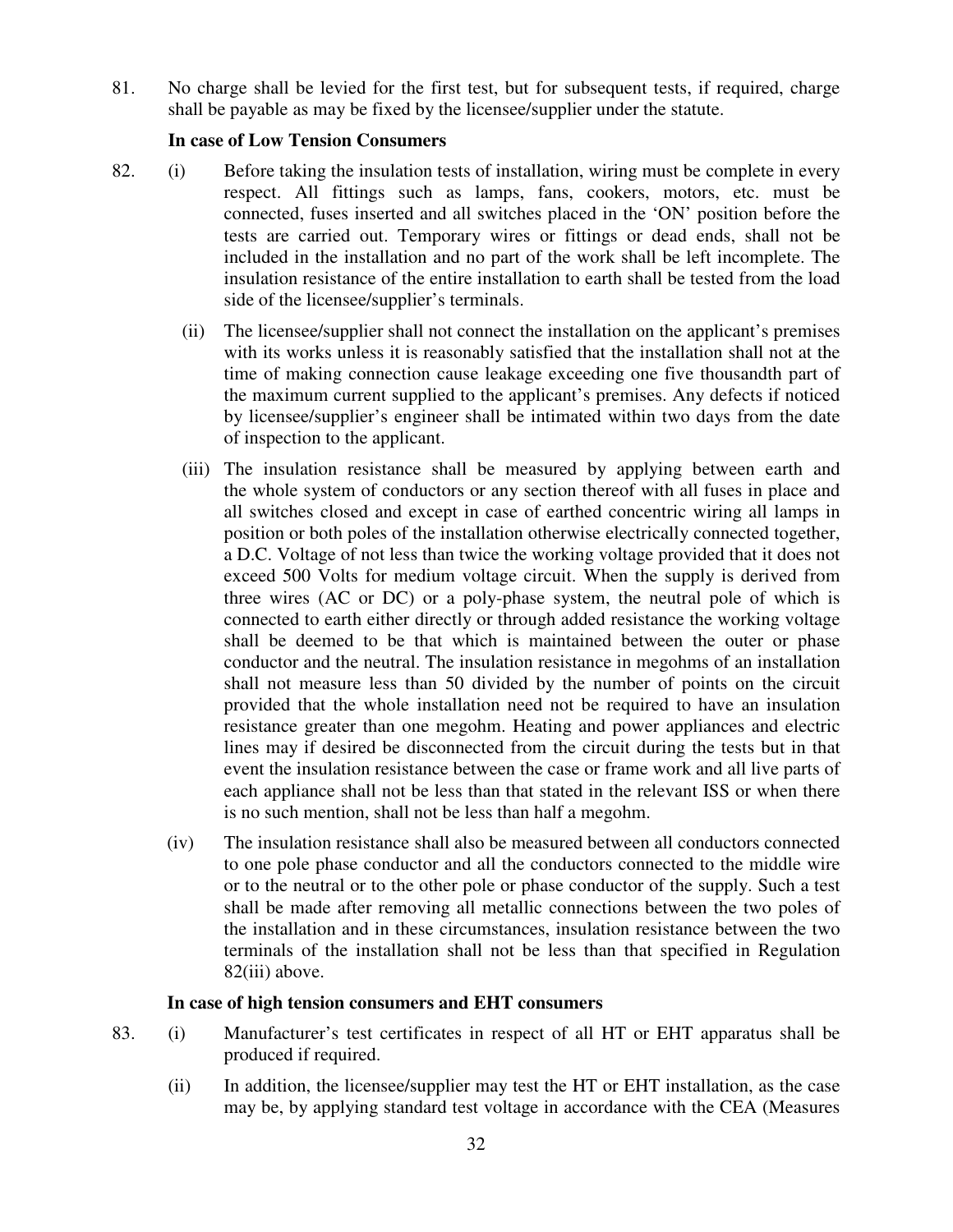relating to Safety and Electric Supply) Regulations, 2010 and amendments thereof and Bureau of Indian Standards.

 (iii) Testing of a High Tension or EHT installation shall however be taken up by the engineer only after the HT or EHT consumer obtains certificates of inspection of the installation from the Electrical Inspector.

# **Approval of Consumers Installation**

- 84. Before any wiring or apparatus of the applicants, including transformers, switch gear, etc. are connected to the licensee/supplier's distribution system, the same shall be subject to the inspection and approval of the engineer and no connection shall be made without such approval. In addition, all EHT or HT installation shall have to be approved by the Electrical Inspector or any officer authorised by him in this behalf as required under Regulation 43 of CEA (Measures relating to Safety and Electric Supply) Regulations, 2010 and amendments thereof.
- 85. (i) Power supply shall commence when the engineer is satisfied that-
	- (a) installation is in accordance with the Completion and Test Report as approved by the engineer, and
	- (b) installation complies with other conditions of this Code, and
	- (c) installation complies with the provisions of the CEA (Measures relating to Safety and Electric Supply) Regulations, 2010 and amendments thereof
	- (ii) The engineer shall notify the applicant in writing of any defect noticed by him within seven days of inspection. In such a case the engineer may allow commencement of supply only after the defects in the installation are rectified to his satisfaction. If the applicant receives no intimation within seven days of inspection, the installation will be deemed to have been approved. In case the consumer challenges the defects pointed out by the licensee/supplier, the licensee/supplier shall refer the matter to the Electrical Inspector within seven days, whose decision shall be final and binding.

# **Commencement of Supply**

86. The applicant shall draw power within 7 days from the date of receipt of intimation for commencement of supply by the licensee/supplier. If the applicant fails to do so, shall be liable to pay the demand charges and minimum monthly charges from the date immediately following the date of such intimation.

# **Licensee/supplier's Supply Mains and Apparatus**

- 87. (i) All equipment/structure, except the meter shall be included in the service connection estimate and the cost thereof realized from the applicant. The applicant shall have the option of supplying an appropriate meter to the specification of the licensee/supplier and approved by the Commission.
	- (ii) In case the applicant requires the licensee/supplier to provide the meter, the licensee/supplier shall do so on such terms and conditions as decided by the licensee/supplier with the approval of the Commission.
	- (iii) Notwithstanding the fact that the meter, metering equipment and other apparatus as indicated above are supplied by the applicant, or paid for by the applicant, the same shall remain under the control of the licensee/supplier.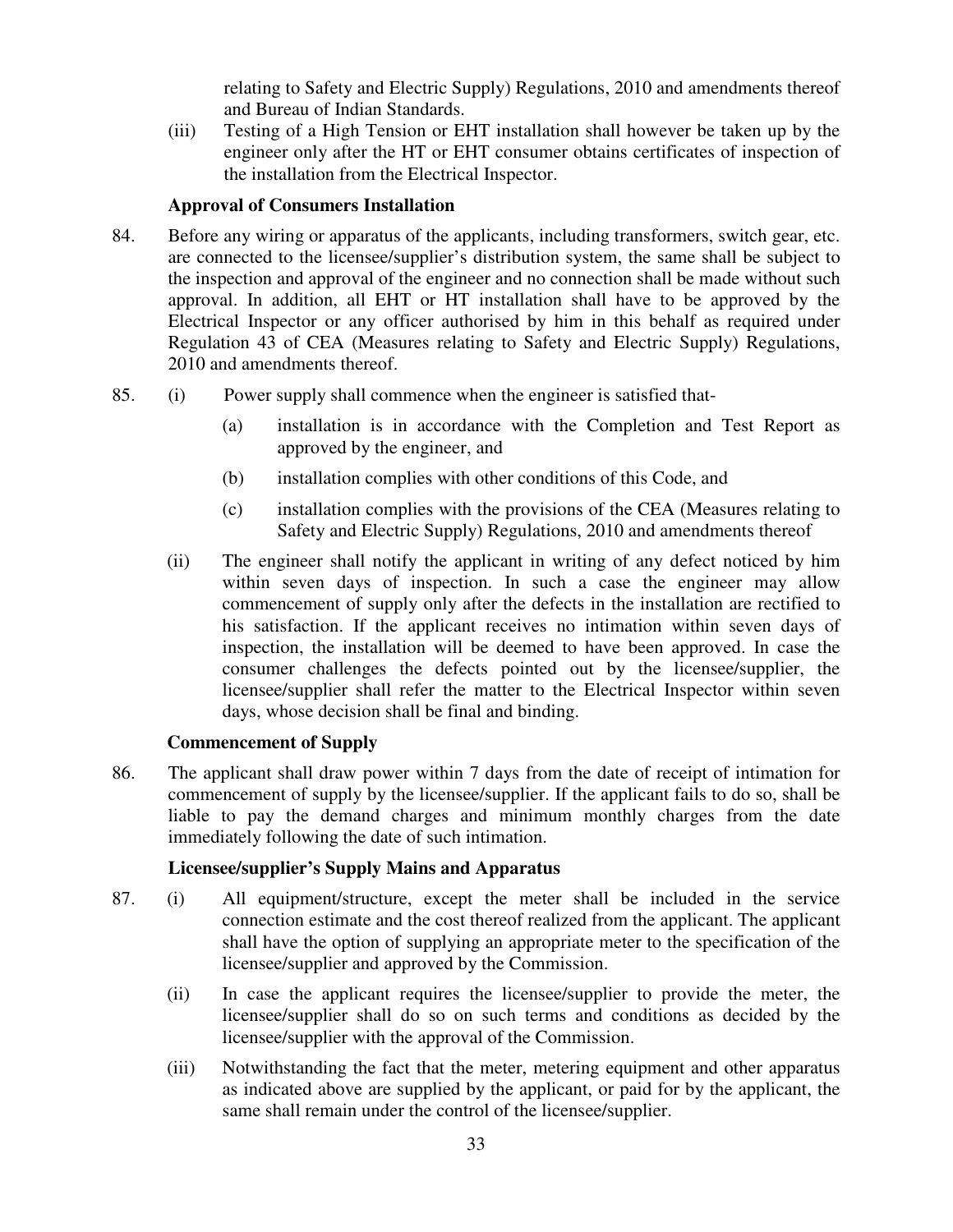#### **Safety of Installation**

- 88. All actions, procedures and practices shall be governed by CEA (Measures relating to Safety and Electric Supply) Regulations, 2010 and amendments thereto. Without prejudice to any other action available under the law and under this Code, supply may be disconnected, if it constitutes an immediate danger to the safety of the installation or personnel.
- 89. The consumer shall compensate the licensee/supplier for any damage caused to the mains, apparatus or instruments or any other property of the licensee/supplier in the consumer's premises, occasioned by any act, omission, lapses or negligence on the part of the consumer or his servants, agents or employees and if supply of power has been disrupted or disconnected on account of such damage, the supply may not be restored until the damage is assessed and the cost of restoration is deposited by the consumer. The engineer's decision in regard to the damage caused and the compensation payable assessed on the basis of current market rate and the cost of restoration as assessed shall be final and binding subject to the result of the appeal, if any. The consumer may represent to the designated authority of the licensee/supplier in regard to the determination of damage and cost fixed by the engineer. No damage shall be claimed and no demand for payment of cost shall be raised without giving seven clear days' notice to the consumer and reasonable opportunity to him to make representation, if any.
- 90. The licensee/supplier shall, in consultation with the consumer, be entitled to lay necessary overhead and underground mains and install substations, equipment, transformers, etc. in accordance with the CEA (Measures relating to Safety and Electric Supply) Regulations, 2010 and amendments thereof on the private property of the consumer, required for the purpose of supply of power to him. The consumer shall not be entitled to interfere with or alter any such installation of the licensee/supplier in his premises at any time for any reasons whatsoever. Upon request by the consumer, the engineer may effect any alteration, if feasible, at the cost of the consumer.
- 91. (i) The licensee/supplier in turn shall maintain its installation in good order. The conductors and poles shall be maintained in such order as not to cause any electrical or mechanical accidents or damage to consumer's property and public property or endanger human life. Prompt action shall be taken by the licensee/supplier to repair or replace the damaged parts immediately on getting intimation of damage or danger to life.
	- (ii) The licensee/supplier/consumer/user of electricity shall obtain periodic safety certificate from the Electrical Inspector/Authorised person for continuance of electric supply to his/its premises as per CEA (Measures relating to Safety and Electric Supply)Regulations, 2010.

#### **Fuse Failure**

- 92. (i) If at any time, the licensee/supplier's service fuse or HT fuse fails, intimation thereof may be sent to the nearest fuse call centre or section office having jurisdiction over the area for rectifying the defects or replacing the fuse.
	- (ii) None other than the authorized employees of the licensee/supplier may replace the fuse in the licensee/supplier's cut-outs and H.V switchgears.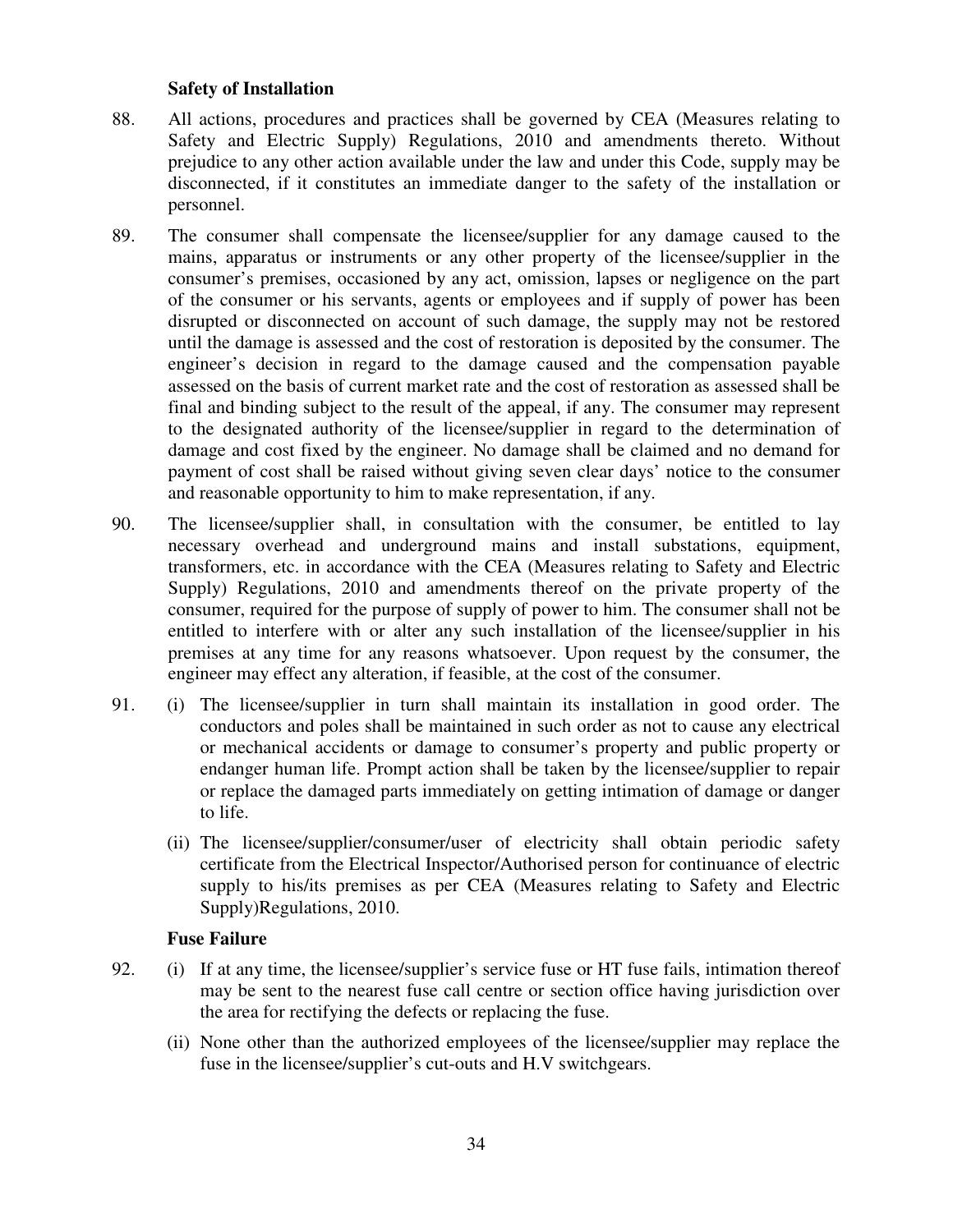#### **Access to Consumer's Premises**

- 93. For carrying out general inspection, repair and testing, the Engineer/Officer or the staff authorized by him shall be entitled to enter the premises of a consumer after informing the consumer or occupier. In case of unauthorized addition and alteration of equipment, theft and misappropriation of energy, diversion of power bypassing of meter for consumption of electricity, the Engineer/Officer or his staff can disconnect the power of the premises without giving any prior notice.
- 94. Where a consumer refuses to allow the licensee/supplier or any person authorised as aforesaid to enter his premises or land in pursuance to the provisions of above Regulations, or when such licensee/supplier or any person has so entered, refuses to allow him to perform any act which he is authorized by those Regulations to perform, or fails to give reasonable facilities for such entry or performance, the licensee/supplier may, after the expiry of 24 hours from the service of a notice in writing on the consumer, cut off the supply to the consumer for so long as such refusal or failure continues in pursuance to a special order in this behalf made by an Executive Magistrate in accordance with the Section-163 of the Act.

Where the consumer/occupier/end user/person refuses the licensee/supplier or his duly authorised person to enter into his/its premises/land/building then the Engineer/Authorised Officer with due permission from the Executive Magistrate/ Licensee can enter the premises for purpose of disconnection of power supply, removal of any apparatus for removal of unauthorised use of electricity.

#### **Preparation of Inventory of Consumers Installation or Inspection Report**

95. During the checking and verification of the electrical installation in the premises of the consumer, including the supply line and meter, a complete inventory shall be prepared of all connected equipment, apparatus, machinery, forming integral part of the installation in the premises of the consumer. The consumer or his representative shall be requested to sign the inventory or inspection report. If the consumer or his representative refuses to sign the inventory or the inspection report an endorsement to that effect shall be made by the engineer on the body of the report with due signature and designation. A copy of the said report shall be affixed at the consumer's premises. In such cases, the consumer shall be deemed to have been served with a copy of the report. Within 7 days of service of the report as aforesaid, the consumer shall be entitled to complain against the correctness of the inventory or the result of the inspection to the designated authority of the licensee/supplier, who shall enquire into the matter of the complaint and decide on the correctness or otherwise of the report.

#### **Addition and Alteration of Consumer Installation**

96. Additions or alterations to the consumer's approved installation shall be made only by a licensed electrical contractor. In case such addition or alteration results in increase of the connected or contract load of the consumer, prior approval of the licensee/supplier shall be taken and the procedures laid down in Regulations 127, 128 and 132 shall be followed. Approval of Electrical Inspector shall also be taken wherever applicable.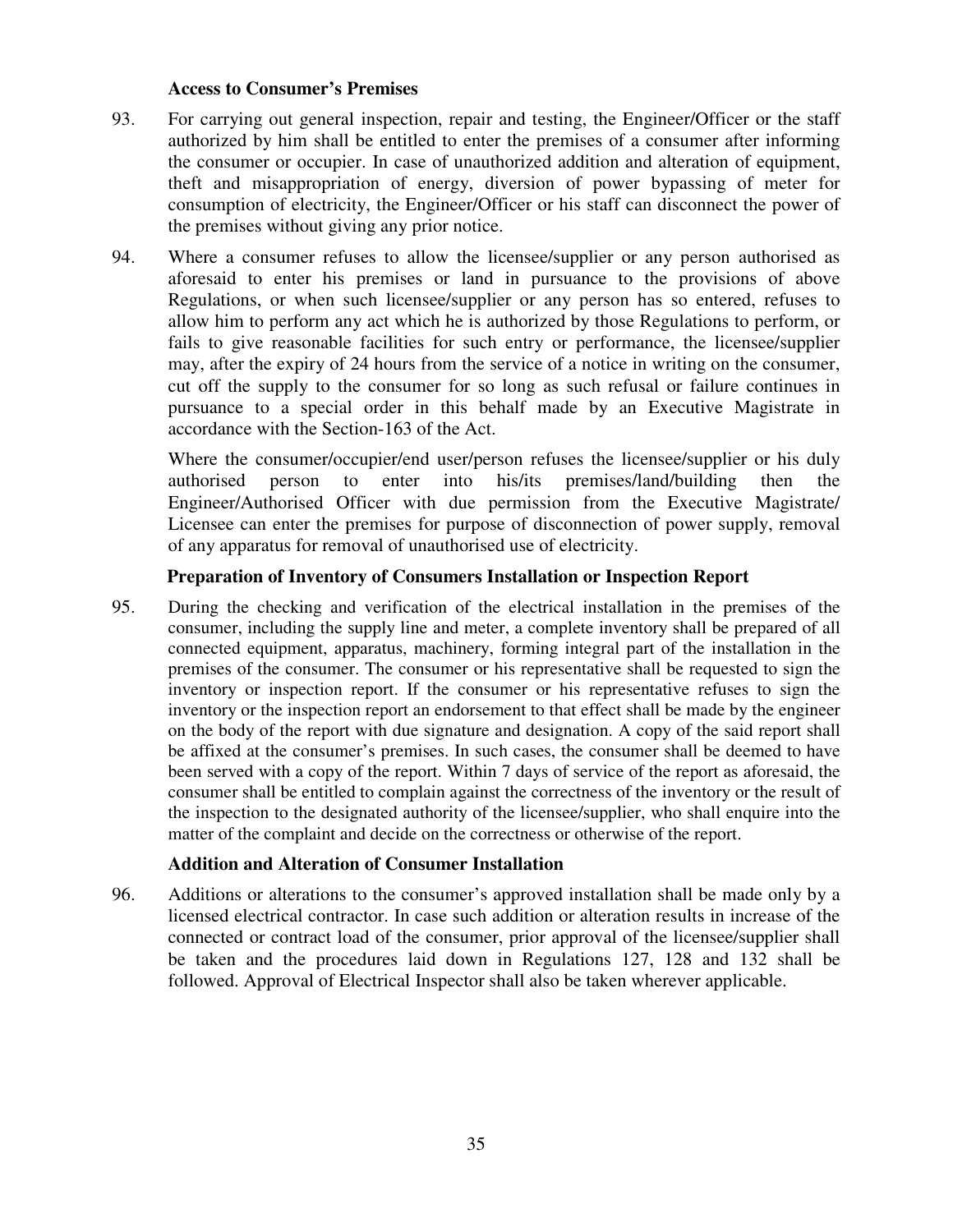#### **CHAPTER V**

#### **METERS**

- 97. (i) Consumer meters shall generally be owned by the licensee/supplier as per the of CEA Regulations.
	- (ii) Initial power supply shall not be given without a correct meter. All meters shall be of static type. The meters not complying with Central Electricity Authority (Installation and Operation of Meters) Regulations, 2006 and Central Electricity Authority (Installation and Operation of Meters) Amendment Regulations, 2010 as amended from time to time shall be replaced by the licensee/supplier or on request of the consumer. The meters may also be replaced as per the regulations or directions of the Commission.
	- (iii) At the time of seeking a new connection the consumer shall have the option to either:
		- (a) Purchase the meter and associated equipment himself from a vendor(s) provided the equipment are of specification approved in CEA(Installation and Operation of Meters) Regulations, 2006 and as amended from time to time ; or
		- (b) Request that the meter and associated equipment be supplied by the licensee/supplier.

Provided that the consumer shall indicate this option in the application form and licensee/supplier shall supply him with the list of approved vendor(s) and make(s). Once the consumer has procured the meter, the licensee/supplier shall test, install and seal the meter.

Provided further that the licensee/supplier shall make available on its website an updated list of makes and specifications of meters and other equipments including the list of vendors.

The licensee/supplier shall replace the defective or the meter not complying with the above mentioned standards within next billing cycle of its detection, even if not replaced by the consumer. In no case, provisional billing shall continue for more than two billing cycle at a stretch, whatsoever may be the reason.

- $(iv)$  The meters for new connections or replacements shall be of following type(s):
	- (1) For LT connections:– (a) 1 Phase Static Meters-whole current with MDI
		- (b) 3 Phase Static Meters-whole current with MDI & TOD.
		- (c) 3 Phase 4 wire CT operated Trivector Static Meters with MDI & TOD.
	- (2) For HT/EHT consumers 3 Phase Tri-vector meters with MDI. The meters shall have a facility for "Time of the Day" metering and storage of at least 45 days.
	- (3) The licensee/supplier shall gradually move on to prepaid/smart/pre-paid smart meters as and when available preferably within three years. In case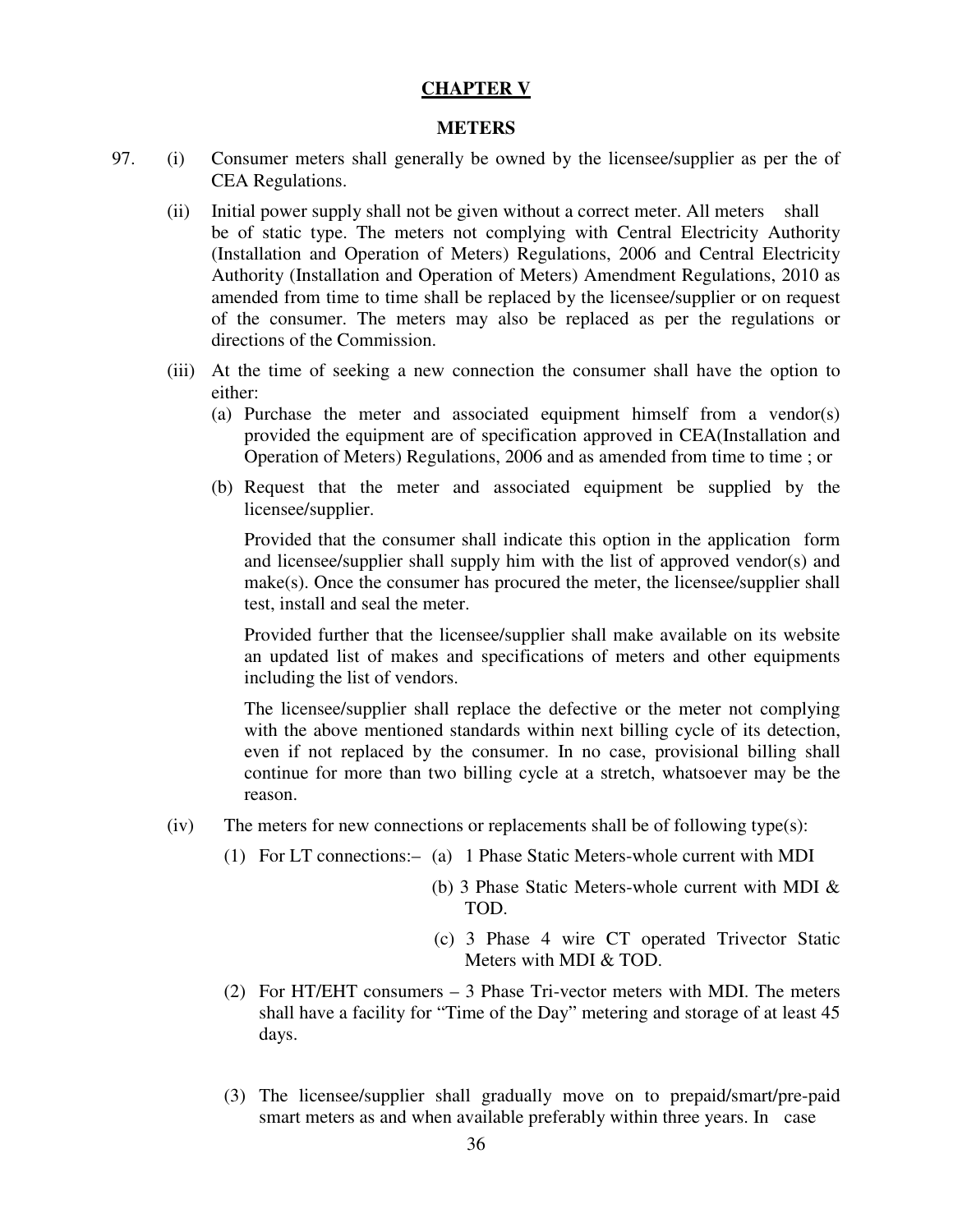pre-paid meter is installed, the meter shall conform to the technical requirements as specified in Central Electricity Authority (Installation and Operation of Meters) Regulations, 2006 and amendments thereof.

- (4) In case smart meter is installed, the meter shall conform to the technical requirements as specified in IS:16444 and amendments thereof along with Central Electricity Authority guidelines as specified from time to time.
- (v) The metering arrangement in case of prosumers shall be governed as per the Commission's order on net metering/bi-directional metering and their connectivity with respect to Solar PV systems with amendments thereof and Regulations made thereon.
- (vi) All the consumers shall be required to provide appropriate and suitable site for placement of meter, related equipment, appropriate metering device, load-limiter or other apparatus to the satisfaction of the licensee/supplier. If the supply is made through a dedicated feeder, metering arrangement should be made at the sending end.
- (vii) In the case of all new high-tension supplies, HT metering units shall be provided and installed. In case where LT metering unit is provided at L.T. side of the transformer, all L.T. metering units shall be converted to H.T. units. For existing L.T. metering units connected on the L.T. side of the consumer's transformers, the reading of such metering units shall be added with the average losses in the transformers calculated as bellow:
	- (a) Energy loss in transformer in units per month  $= (730 \text{ X} \text{ rating of the})$ transformer in KVA) /200,
	- (b) Demand loss in transformer in KVA = Rating of the transformer in KVA/200.

Such arrangement shall not continue for more than four months, if the consumer has paid for the HT metering arrangement. If it is continued beyond the four months, the assumed transformer loss shall no longer be added. In case of LT billing for HT supply by the order of the Commission no transformer loss shall be added to the billed units.

98. **(a) Standards of meter:** It shall comply with the standards as specified by the Central Electricity Authority (Installation and Operation of Meters) Regulations, 2006 and Central Electricity Authority (Installation and Operation of Meters) Amendment Regulations, 2010 as amended from time to time. All meters shall have BIS mark. To facilitate this, the licensee/supplier shall provide a list of makes and models of the meters to the consumers.

**(b) Smart Meter:** The licensee/supplier shall endeavour to supply electricity to the consumer/end user through smart meter in a manner as notified by the Commission from time to time.

99. **Accuracy Class:** It shall meet the requirements of Central Electricity Authority (Installation and Operation of Meters) Regulations, 2006 and Central Electricity Authority (Installation and Operation of Meters) Amendment Regulations, 2010 as amended from time to time. Meters up to 650 V should be of 1.0 or better class accuracy,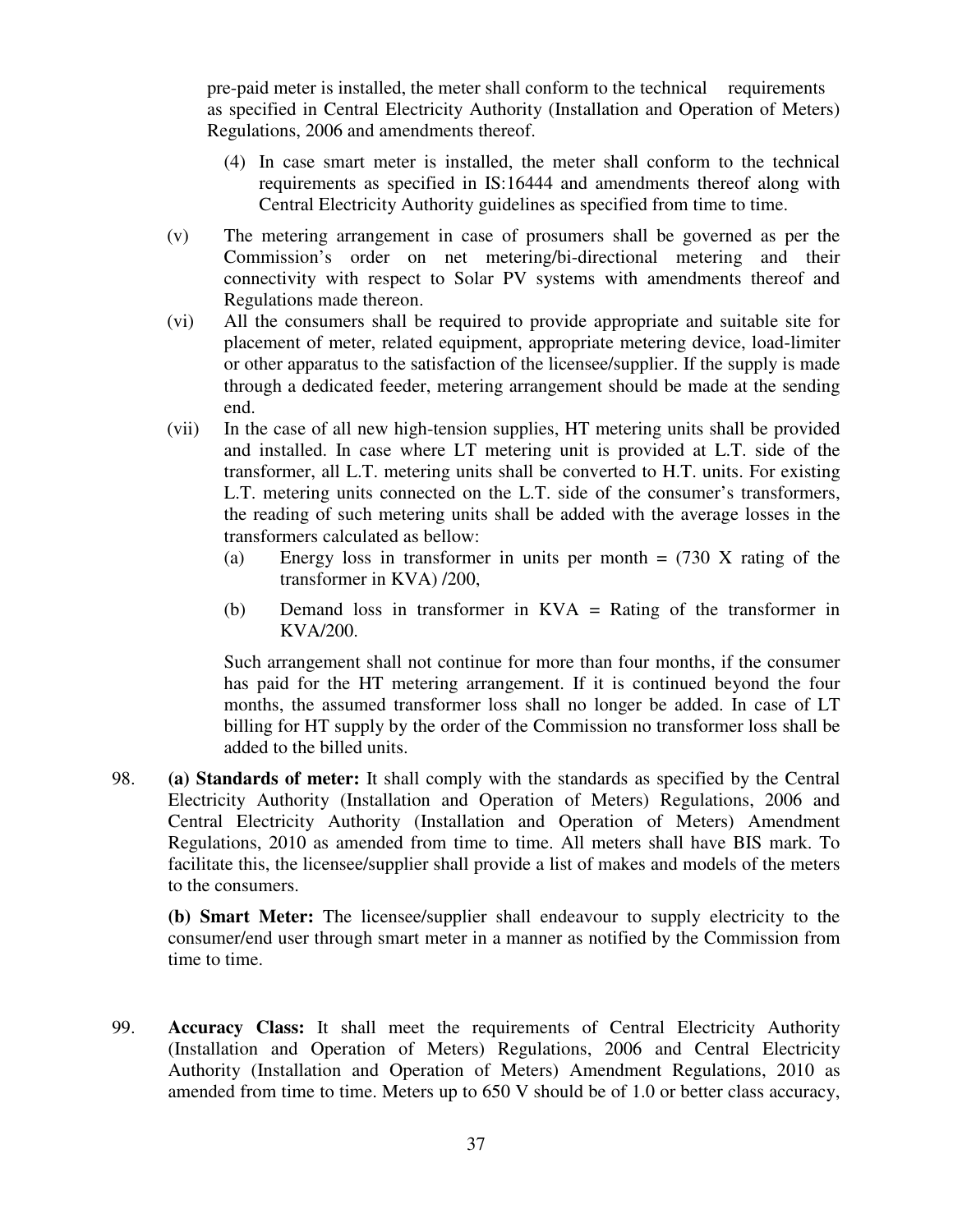above 650 V and up to and including 33 KV shall be 0.5S or better and above 33 KV, it should be 0.2S class or better.

The accuracy class of Current transformers (CTs) and Voltage transformers (VTs) shall be compatible and shall not be inferior to that of associated meters. The existing CTs and VTs not complying with this code shall be replaced by new CTs and VTs, if found defective, non-functional or as per the directions of the Commission.

- 100. **Reviewing Status of Meter:** The licensee/supplier shall make out a plan for introduction and adoption of new technologies (such as Pre-paid Meters, Smart Meters, time of the day meters, automatic remote meter reading system through appropriate communication system)becoming available with the approval of the Commission or as per the directions of the Commission
- 101. **Immunity to External Factors**: The meter shall be immune to external influences like magnetic induction, vibration, electrostatic discharge, switching transients surge voltages, harmonics and necessary tests shall be carried out in accordance with the relevant standard.

## **Supply and Installation of Meters and Cut-outs/ MCBs / CBs**

- 102. (i) The licensee/supplier shall supply the meter (unless the consumer elects to supply the same), cut-out/ MCB / CB / load limiter to consumers at the time of providing new service connection or at any other time as required and charge meter rent as per the tariff order of the Commission.
	- (ii) (a) In case of new connection/replacement of meter, the consumer, in accordance with Regulation 97 to 101 and regulations framed under Section 73 of the Act, may himself procure the meter either from the vendors certified by the licensee/supplier conforming to licensee/supplier's technical specifications or may request the licensee/supplier to supply the meter and charge meter rent as per the tariff order. The licensee/supplier shall calibrate the consumer's meter at consumer's cost and seal the meter. The consumer shall have the option to get the meter calibrated in any other accredited Test laboratory.
		- (b) Alternatively, consumer may choose to pay the full cost of the meter provided by the licensee/supplier. No meter rent shall be chargeable in such case.
		- (c) The consumer shall claim the meter purchased by him as his asset only after it is permanently removed from the system of the licensee/supplier.
		- (d) The distribution licensee/supplier shall put in place a system of quality assurance and testing of meters with the approval of the Commission.

The licensee/supplier shall set up appropriate number of accredited testing laboratories or utilize the services of other accredited testing laboratories. The licensee/supplier shall take immediate action to get the accreditations of their existing meter testing laboratories from NABL, if not already done.

(iii) Meters will be installed at the point of supply or at a suitable place as the engineer may decide. The owner of the premises where, the meter is installed shall provide access to the authorised representative(s) of the licensee/supplier for installation, testing, commissioning, reading, recording and maintenance. The place of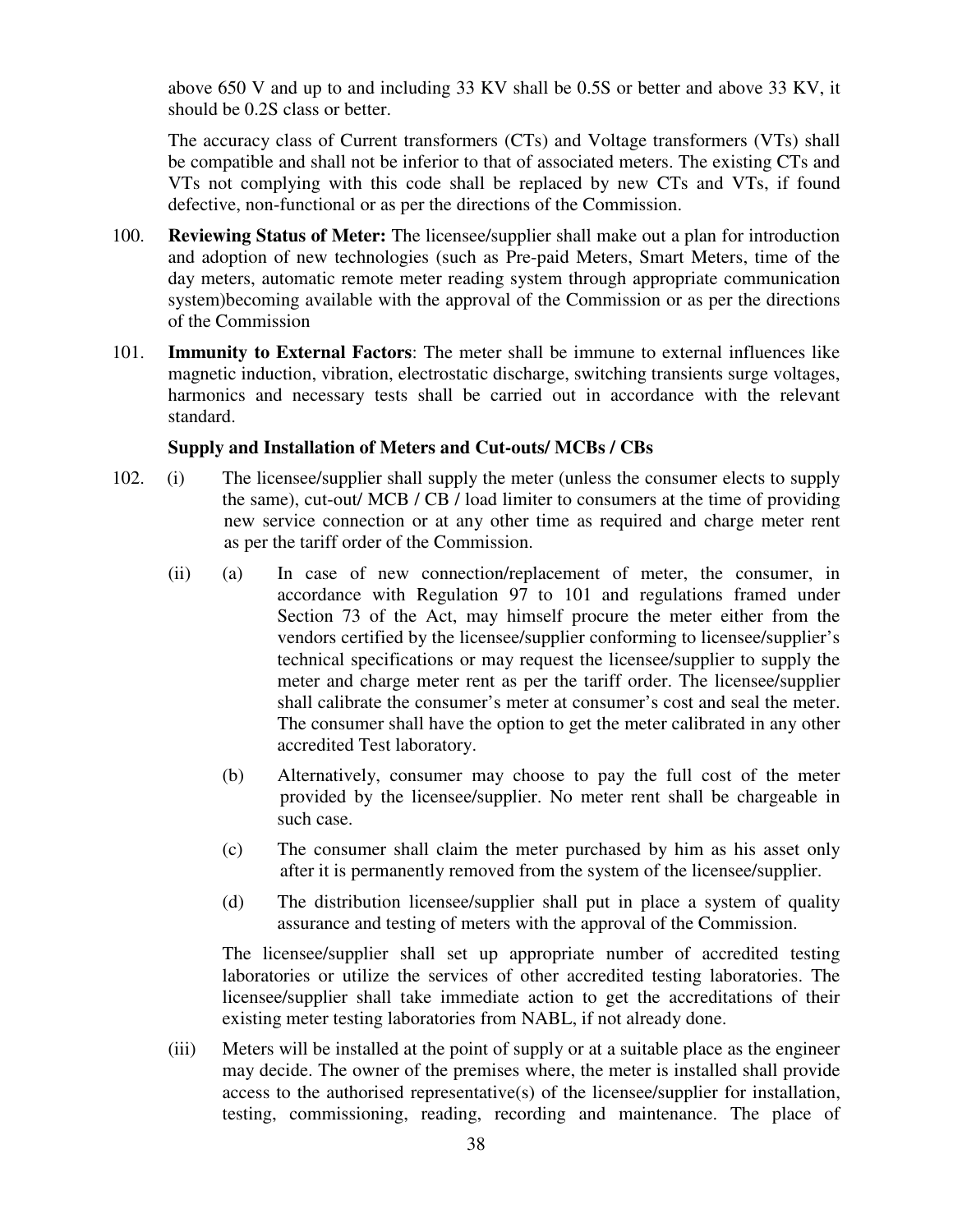installation of meter shall be such that minimum inconvenience and disruptions are caused to the site owners and the concerned distribution licensee/supplier.

It may be installed by the licensee/supplier either at consumer premises or outside the consumer premises. If it is installed outside the premises of the consumer, then the licensee/supplier shall provide real time display unit at the consumer premises for his information to indicate the electricity consumed by the consumer. For billing purpose, reading of the meter but not the display unit shall be taken into account.

The meter shall be fixed preferably in the basement or ground floor in multistoried buildings having easy access for reading and inspection at any time. The consumer shall run his wiring from such point of supply.

In case supply is provided by the licensee/supplier to different categories of consumers in the same premises, separate meter(s) shall be installed for measurement of energy for each such category.

(iv) In case of a feeder directly taken to the consumer's premises for his exclusive use from the licensee/supplier's sub-station or from the transmission licensee/supplier, the metering arrangement shall be done at the at the sending end of the licensee/supplier's sub-station itself. In the event the Commission allows supply of electricity directly from a generating company to consumer on a dedicated transmission system, the location of the meter will be as per mutual agreement. When the metering arrangements are installed in the consumer's premises, subject to Regulation 102(iii) above, the position of the service cut-outs or circuit breakers and meters shall be so fixed as to permit easy access to the employees of the licensee/supplier at any time.

All EHT & HT consumers shall provide independent entry to the meter or metering cubicle. All efforts should be made to ensure un-obstructed access to the meter by representative of the licensee/supplier.

- (v) An applicant requiring high voltage or extra high voltage supply must provide and maintain at his expense a locked and weather-proof enclosure of a design approved by the licensee/supplier for the purpose of housing the licensee/supplier's metering equipment. Similar enclosure may be used by the applicant for his own metering equipment.
- (vi) The metering box shall normally be mounted at such a height and such manner that meter reading counter/ display window is at eye level.
- (vii) The licensee/supplier shall evolve a format of "Meter Particulars Sheet" for recording the particulars of the meter at the time of initial installation or replacement. The licensee/supplier shall retain one copy and the second copy, duly signed by the authorised representative of the licensee/supplier, shall be given to the consumer under proper acknowledgment. The consumer or his authorised representative shall also sign the Meter Particulars sheet. Subsequently, details of any faults in the meter, repairs, replacements etc. shall be entered into the Meter Particulars Sheet by the licensee/supplier or his authorised representative.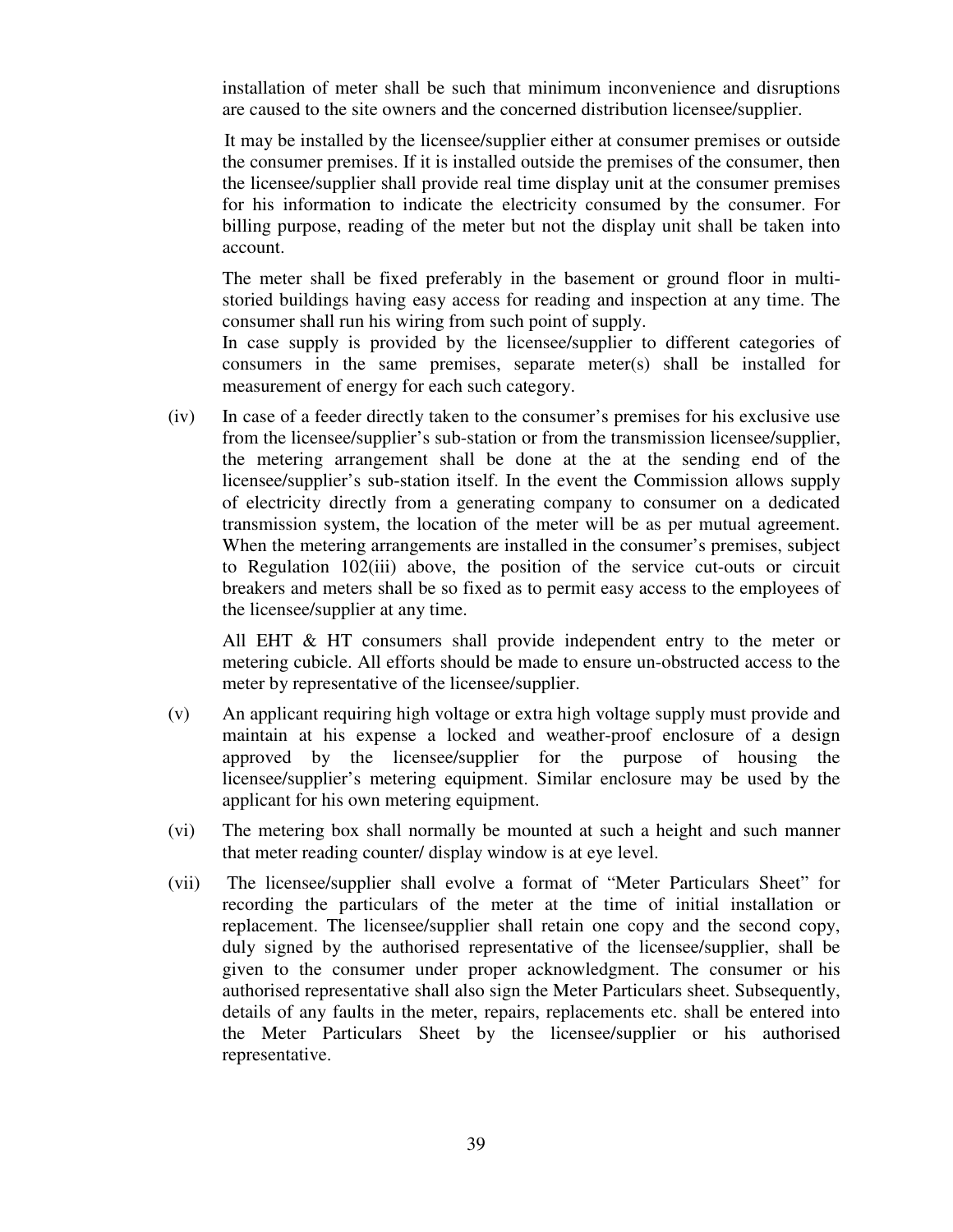#### **Sealing of Meters**

- 103. (i) All meters shall be sealed by the manufacturer at its works. Whenever new meter/metering equipment is installed (as a replacement or for a new connection), the meters and associated equipment shall be properly sealed at site by the engineer as per the standards given in the Central Electricity Authority (Installation and Operation of Meters) Regulations, 2006 and Central Electricity Authority (Installation and Operation of meters) Amendment Regulations, 2010 as amended from time to time, in addition to the seal provided by the manufacturer at its works and consumer's acknowledgement shall be obtained.
	- (ii) The licensee/supplier shall endeavour to put in place a tracking and recording software for all new seals provided by the manufacturer of the meter so as to track total movement of seals starting from manufacturing, procurement, storage, record keeping, installation, and series of inspections, removal and disposal. Seal shall be unique for each utility and name or logo of the utility shall be clearly visible on the seals. Only the patented seals (seal from the manufacturer who has official right to manufacture the seal) shall be used. Polycarbonate or acrylic seals or plastic seals or holographic seals or any other superior seal may be used. Lead seals shall not be used in the new meters.
	- (iii) Old lead seals shall be replaced by new seals in a phased manner and the timeframe of the same shall be submitted by the licensee/supplier to the Commission for approval.

#### **Removal of Seals from Meters**

104. The seals, nameplates, distinguishing numbers or marks affixed on the said equipment or apparatus shall not be interfered with, broken, tampered with removed or erased by the consumer under any circumstances. Any tampering, breaking or removing the seal from the meter shall be dealt with as per relevant provisions of the Act. The meter, metering equipment, etc. shall on no account be handled or removed by anyone except under the authority of the engineer or his authorized representative. The engineer or his authorized representative can do so in the presence of the consumer or his representative with appropriate records in presence of independent witness. An acknowledgement shall be taken from the consumer or his representative along with the independent witness when seal is broken.

#### 105. **Safety of Meters**

- (i) The consumer shall be responsible for safe custody of meter(s) and associated equipments, if the same are installed within the consumer's premises. The consumer shall promptly notify the licensee/supplier about any fault, accident or problem noticed with the meter. Licensee/supplier shall be responsible for the safety of the meter located outside the consumer's premises.
- (ii) The licensee/supplier may also have a provision for such metering system where the real time display unit is at the consumer premises and the metering unit is outside the premises such as on a pole etc. In such cases, the responsibility of safe custody of the metering unit shall lie with the licensee/supplier and the consumer shall be provided with the real time display unit installed by the licensee/supplier in consumer premises.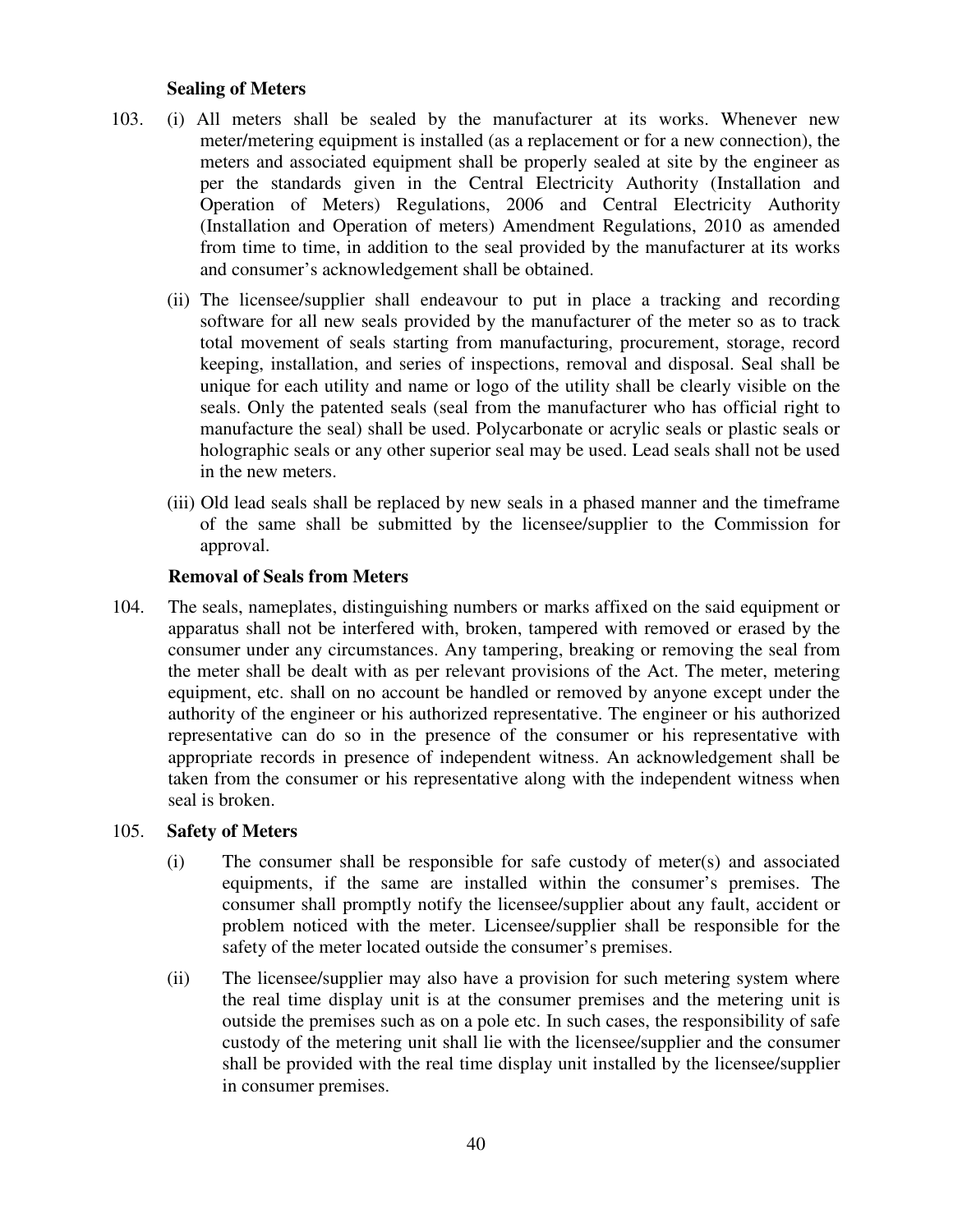- 106. (i) In case of single phase meters, the consumer shall ensure that there is no common neutral or phase or looping of neutral or phase of two or more consumers on consumers' side wiring. If such common neutral or phase or looping of neutral or phase comes to the notice of the licensee/supplier, the consumer shall be informed through installation report or regular electricity bills or meter test report as applicable.
	- (ii) Consumer shall install the Earth Leakage Protective Device (ELPD) in accordance with the provisions of the rules or regulations in this regard.
	- (iii) If the earth leakage indication is displayed in the meter the licensee/suppliers shall suitably inform the consumer through installation report or regular electricity bills or meter test report as applicable.
	- (iv) In case CTs and VTs form part of the meters, the meter shall be installed as near the instrument transformers as possible to reduce the potential drop in the secondary leads. The Voltage Transformers shall be electromagnetic VT or Capacitive Voltage Transformer (CVT).
	- (v) The meters shall be provided with such anti tampering features as per the Standards stipulated in the Schedule annexed to the Central Electricity Authority (Installation and Operation of Meters) Regulations, 2006 and Central Electricity Authority (Installation and Operation of meters) Amendment Regulations, 2010 as amended from time to time.
- 107. The consumer may, after giving notice to the engineer, get a check meter installed at his own expense in his incoming line by the side of the licensee/supplier's meter. In case of difference in readings between the licensee/supplier's meter and consumer's check meter, the readings of the licensee/supplier's meter shall be taken to be conclusive. The consumer may demand the licensee/supplier's meter to be tested by the Electrical Inspector whose decision shall be final and binding on the consumer and the licensee/supplier. The consumer shall be required to pay a fee for such testing. If the meter is found incorrect after testing, the fee paid by the consumer shall be refunded by the licensee/supplier by way of adjustment in the next bill. If the meter is found correct after testing, the fee paid by the consumer shall be forfeited by the licensee/supplier.

Provided that even if the meter is supplied either by licensee/supplier or by consumer, if the Engineer suspects about the accuracy of the meter, the Engineer may by giving 24 hour notice to the consumer install a check meter tested and duly sealed in Government laboratory either by side of the original meter within the premises of the consumer or at such other places as may be decided by the Engineer to test the accuracy of the meter and in that case the reading records in the check meter can be treated as of the original meter for the purpose of ascertaining the consumption made by the consumer and shall be conclusive.

108. (i) The meter and associated equipment shall be inspected by the engineer prior to their commissioning in the service. If the engineer has reason to believe that the meter is incorrect, he may at any time remove the existing meter supplied by the licensee/supplier for the purpose of testing in accordance with existing Rules, Regulations and provisions of the Act. The consumer shall not be entitled to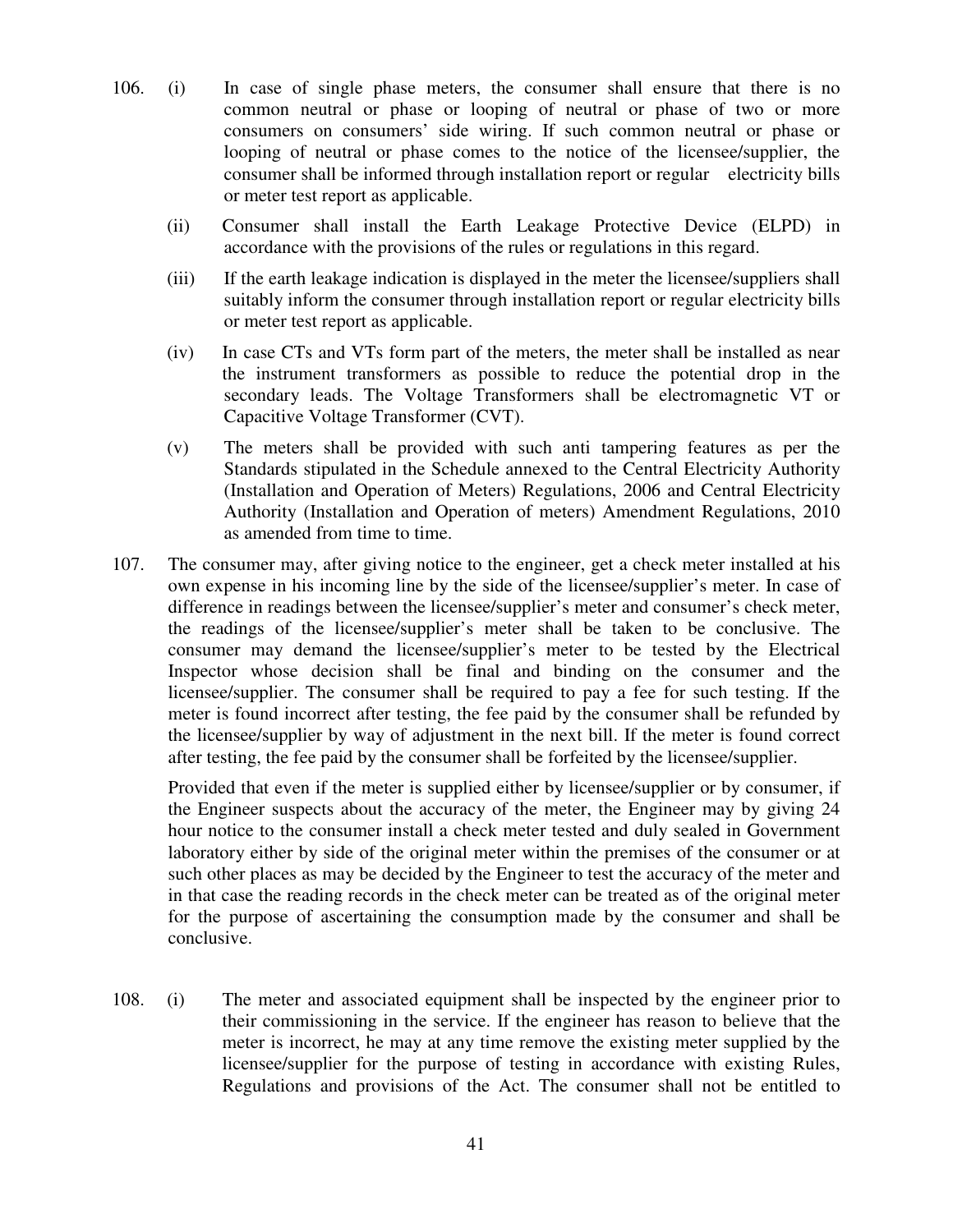object to such removal. Till such time, the meter is re-fixed again after testing, the billing shall be done as per Regulation 155.

- (ii) In case the consumer has supplied the meter, if the meters become defective in service or found to be missing, the consumer shall, on such defects or loss being noticed by him or notified to him by the engineer, remove the defects or, as the case may be, replace the meter within a period not exceeding thirty working days. The engineer within seven working days of noticing the defect or loss shall advise the consumer for necessary test, repair or replacement of the meter. Should the consumer desire to get the meter tested or rectified in the licensee/supplier's testing laboratory, he may do so by depositing the fees fixed by the licensee/supplier and the licensee/supplier shall get it tested within a period of fifteen working days from the date of deposit. Failure to rectify or replace the meter within the above period (if due to the consumer) shall result in disconnection of power supply after seven clear days' notice to the consumer. Till the period the meter is re-fixed again after testing, the billing shall be made as per Regulation 155 and Regulation 158 as the case may be.
- (iii) Where the meter has been supplied by the licensee/supplier and the meter becomes defective in service, the engineer shall remove the meter and test the same as provided in Regulation 108(i).
	- (a) If after testing, the meter is found defective not due to tampering or deliberate damage, the defective meter shall be replaced by another tested meter without any charge to the consumer within thirty working days from the date of removal of meter from consumer's premises.
	- (b) If the meter is found to be missing, or after inspection or testing if the meter is found to have been tampered with or damaged, the engineer may call upon the consumer to deposit the cost of replacement within seven working days. The licensee/supplier shall install a tested meter within fifteen working days of deposit by the consumer.
- (iv) Due notice to the consumer shall be served by the licensee/supplier to be present during the test. The Licensee/supplier shall have the option to carry out and conclude the test in absence of the consumer after expiry of the notice period. The billing for the period the meter remains defective or unavailable from the date of reporting to the date of its installation after repair or shall be revised in accordance with Regulations 155,157 and 158; as the case may be.
- (v) If the meter is found to be incorrect after testing, testing fees paid by the consumer shall be returned by way of adjustment in the next electricity bill of the consumer.
- (vi) The repair or adjustment of a meter found to be defective should be done so as to bring the percentage of the error within the stipulated limit of accuracy. In case adjustment or repair is not possible, the defective meter shall be replaced by another tested meter within a period of thirty working days, failing which the licensee/supplier shall pay compensation as per provisions of OERC (Licensees Standards of Performance) Regulations, 2004 and amendments thereof.
- (vii) In the event of any difference or dispute on the accuracy of any meter, the same shall be decided on an application by either party to the Electrical Inspector, whose decision shall be final.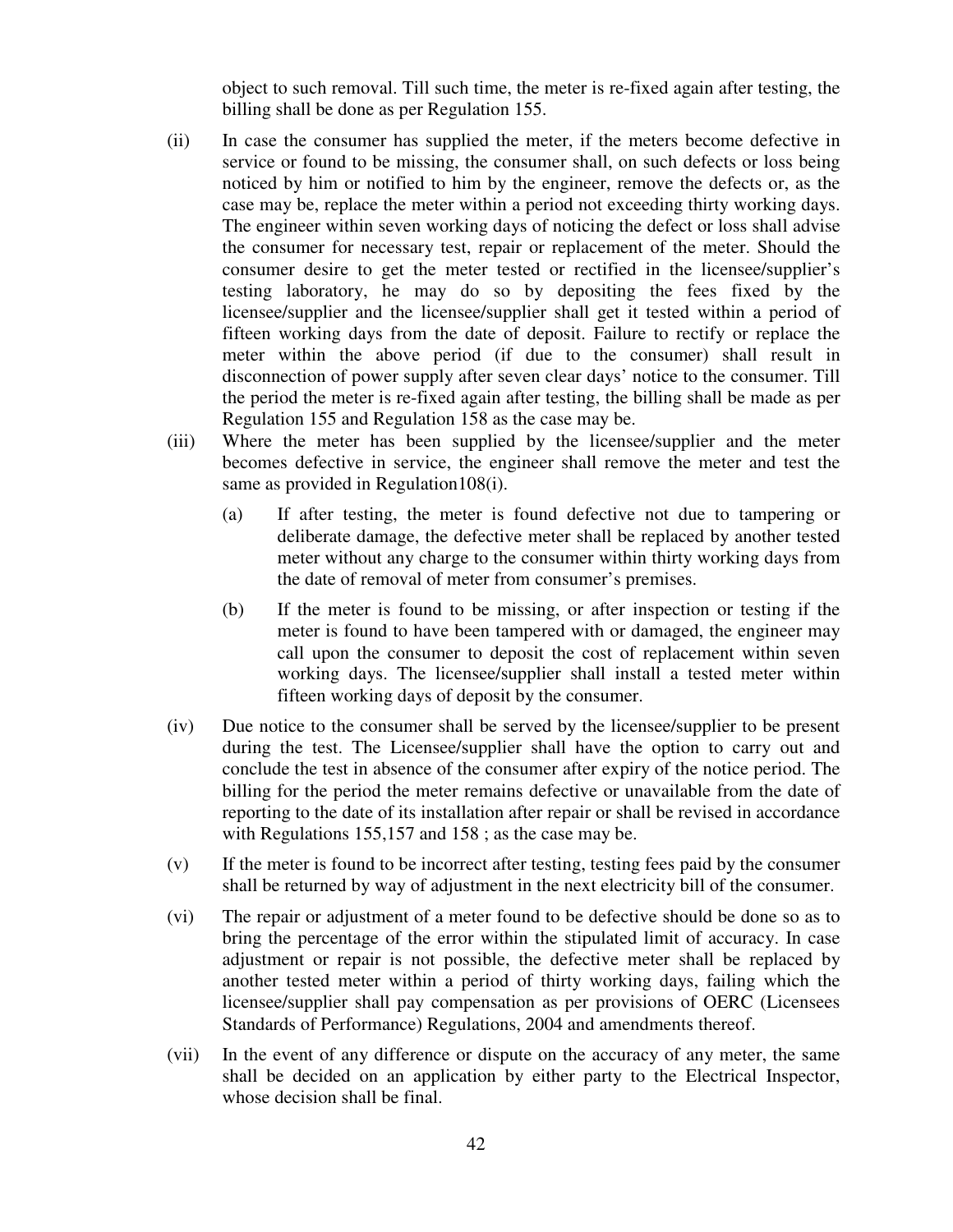(viii) On receipt of complaints of meters running slow, running fast, creeping beyond limits, not working or defective, a tested standard meter can be fixed in series with the existing meter by the licensee/supplier. The connecting terminals/meter boxes of both the existing and tested standard meter shall be sealed by the Licensee/supplier's representative in presence of the consumer. Meter reading of both the meters shall be taken jointly after some hours of operation. The accuracy of existing meter can be known by comparing readings of both the meters for the same period. If the existing meter is found to be defective, it can be removed to laboratory for repair and the tested meter already available in the consumer's premises can be fixed in place of the existing meter.

#### **Reading of Meters**

- 109. Till the introduction of Smart or pre-paid meter the following procedures shall be adopted.
	- (i) The meter shall normally be read on fixed date  $\pm$  3 working days for monthly billing cycle. The licensee/supplier shall issue proper photo identity cards to all meter readers and meter readers shall carry the photo identity card during the course of meter reading.
	- (ii) The meter reader supplied with a laminated photo identity card shall show to the consumer on demand.
	- (iii) The meter readers shall have access to the consumer's premises at all reasonable times for the purpose of meter readings. In respect of Domestic and General Purpose consumers, meters should be read only during daylight hours. The consumer shall extend all facilities to the licensee/supplier or his authorised representatives to read the meter.
	- (iv) The Licensee/supplier may use hand held instruments, Meter Reading Instrument (MRI) or Automatic Meter Reading (AMR) machine or any advanced mechanism for recording meter readings and detection of actual consumption of energy for generation of bills on the spot. The licensee/supplier may adopt alternative technically advanced practices for consumer's information of meter readings.
	- (v) It shall be responsibility of the licensee/supplier to record the metered data, maintain database of all the information associated with the meters and verify the correctness of metered data, Arrangements shall be made by the licensee/supplier to display the meter reading and payment status of high value consumers, i.e., consumers having consumption pattern of say more than 1500 unit, on its website.

## **Special Reading of Meters in Cases of Change of Occupancy/Vacation of Premises for Domestic Consumers**

- 110. (i) It shall be the responsibility of the consumer to get his connection disconnected if the vacates the premises or changes his occupancy or otherwise he shall continue to remain liable for all charges.
	- (ii) Notice and request for disconnection is to be given by the consumer at least 7 (seven) days before the proposed date of vacation or occupancy change. The licensee/supplier shall arrange to take a special reading of the meter after intimating the consumer.
	- (iii) If the licensee/supplier fails to disconnect the supply even after seven days' notice, no claim shall be made on the consumer either for consumption of energy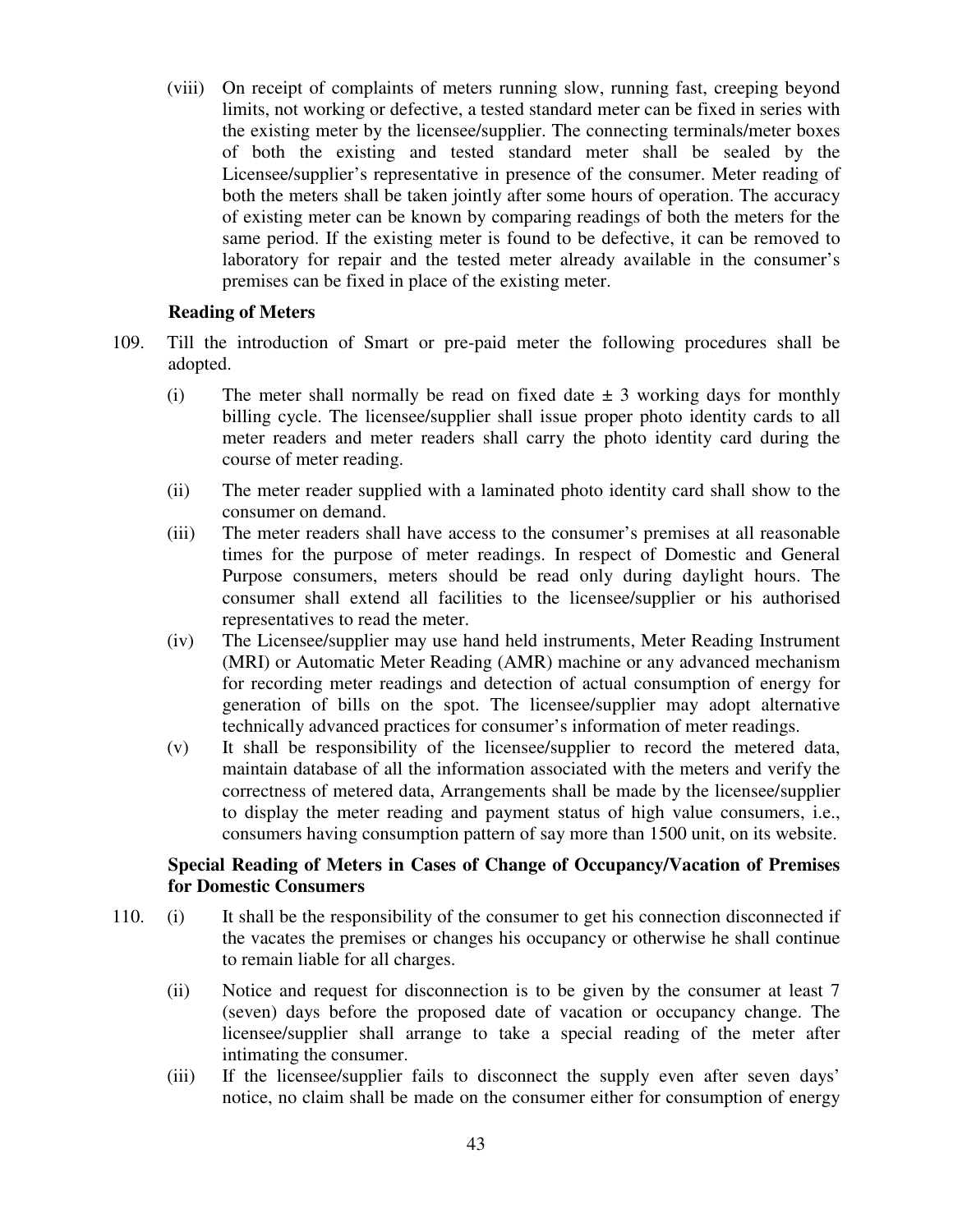or safety of the licensee/supplier's equipment in consumer's premises beyond this period.

# **Testing of Meters**

- 111. (i) It shall be the responsibility of the licensee/supplier to satisfy himself regarding the accuracy of the meter before it is installed and during its service. Licensee/supplier may test it for this purpose. The consumer shall provide the licensee/supplier necessary assistance in conducting the test as specified by the Central Electricity Authority (Installation & Operation of Meters) Regulations, 2006 and all subsequent amendments.
	- (ii) If so desired by the consumer the meter may be tested for accuracy at any accredited laboratory. Provided that if the meter is found to be defective / burnt due to technical reasons attributable to the licensee/supplier viz. voltage fluctuation, transients etc., the licensee/supplier shall refund the test fee to the consumer by adjustment in the subsequent bill.
	- (iii) The licensee/supplier shall also conduct periodical inspection/testing of the meters at site as per the following schedule or earlier: The licensee/supplier may instead of testing the meter at site can remove the meter and replace the same by a tested meter duly tested in an accredited test laboratory.

| (a) Single phase meters                                              | at least once every five years  |
|----------------------------------------------------------------------|---------------------------------|
| $\vert$ (b) LT three phase meters                                    | at least once every three years |
| $\vert$ (c) HT/EHT meters including MDI $\vert$ at least once a year |                                 |

- (iv) Records of these test results shall be maintained in accordance with CEA (Measures relating to Safety & Electric Supply) Regulations, 2010 and in accordance with regulations framed under Section 73 of the Act.
- (v) If required, the licensee/supplier may remove the existing meter for the purpose of testing as provided under this Code. The representatives of the licensee/supplier must, however, produce an authenticated notice to this effect and sign the document, mentioning his full name and designation, as a receipt, before removing the meter. The consumer shall not object to such removal.
- (vi) In addition, meters installed in the circuit shall be tested if study of consumption pattern changes drastically from the similar months or season of the previous years or if there is consumer's complaint pertaining to a meter. The standard reference meter of better accuracy class than the meter under test shall be used for site testing of consumer meters up to 650 volts. The testing for consumers meters above 650 volts should cover the entire metering system including CTs, VTs. Testing may be carried out through NABL accredited mobile laboratory using secondary injection kit, measuring unit and phantom loading or at any accredited test laboratory and recalibrated if required at manufacturer's works.
- (vii) The licensee/supplier shall inspect and check the correctness of the meter within 7 working days of receiving the complaint.

Provided that before testing a consumer's meter, the licensee/supplier shall give 3 days' advance notice, so that the consumer or his authorised representative may be present at the testing.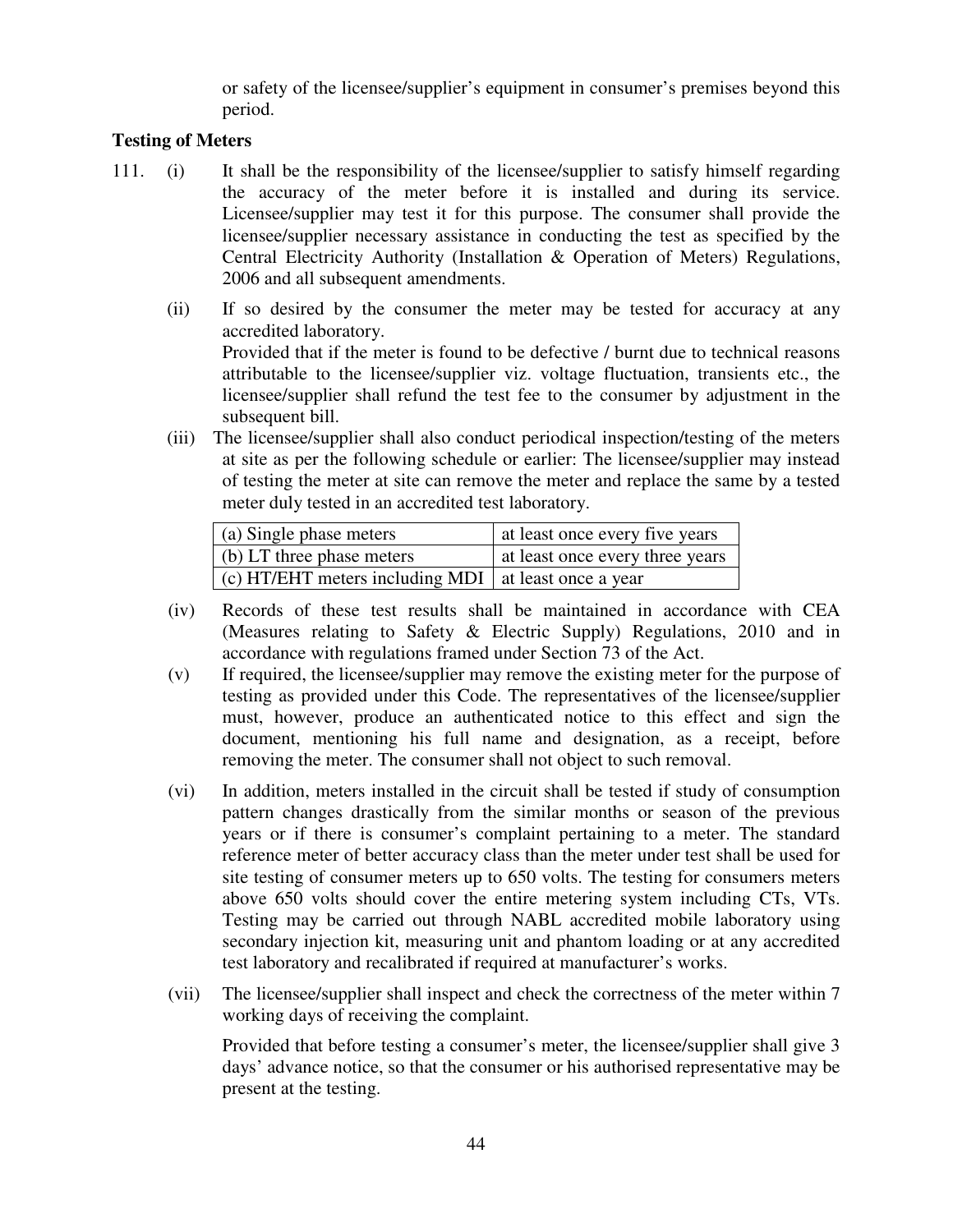- (viii) The consumer/authorised representative present during testing will sign the test report as a token of witness. In case the consumer / authorised representative are not present, the licensee/supplier's representative and the testing laboratory official shall sign on the test report.
- (ix) The licensee/supplier shall dispatch the test report to the consumer, to be received under acknowledgment, within three working days of the date of testing.
- (x) If a consumer disputes the results of testing, he may appeal to the concerned Electrical Inspector which shall adjudicate upon the matter.

## **Additional meters**

112. In addition to any meter which may be placed for recording the electricity consumed by the consumer, the licensee/supplier may connect additional meters/stand-by meters, maximum demand indicator or other apparatus as he may think fit for the purposes of ascertaining or regulating either the quantity of electricity supplied to the consumer, or the number of hours during which the supply is given, or the rate per unit of time at which energy is supplied to the consumer, or any other quantity or time connected with the supply to consumer:

Provided that the meter, indicator or apparatus shall not in the absence of an agreement to the contrary, be placed at point other than that between the distributing mains of the licensee/supplier and any meter:

Provided further that, where the charges for the supply of energy depend wholly or partly upon the reading or indication of any such meter, indicator or apparatus as aforesaid, the licensee/supplier shall, in the absence of an agreement to the contrary, keep the meter, indicator or apparatus correct.

## **Cost of Replacement of Defective/ Burnt/ Lost Meters**

- 113. (i) If, as a result of testing it is established that the meter became defective/burnt due to technical reasons viz. voltage fluctuation, transients etc. attributable to the licensee/supplier, the cost of the meter shall be borne by the licensee/supplier. In that case, the licensee/supplier shall recover only the balance meter rent due from the consumer so far.
	- (ii) If, as a result of testing, it is established that the meter was rendered defective/burnt due to reasons attributable to the consumer such as defect in consumer installation, connection of unauthorized load by the consumer etc., the cost of the meter shall be borne by the consumer. The licensee/supplier shall inform the consumer to replace the meter and associated equipment as per provisions of this Code within 30 working days. In case the consumer fails to do so, the licensee/supplier shall install a new meter.

 Provided that in case the licensee/supplier installs the new meter, they shall recover the cost of the new meter from the consumer as per the meter rent approved by the Commission.

 (iii) Provided further that if, as a result of testing, it is established that the meter was rendered defective/burnt due to tampering or any other deliberate act by the consumer to interfere with the meter, the licensee/supplier may proceed as per relevant provisions of law. The cost of meter replacement after settlement of assessment amount shall be borne by the consumer before effecting power supply.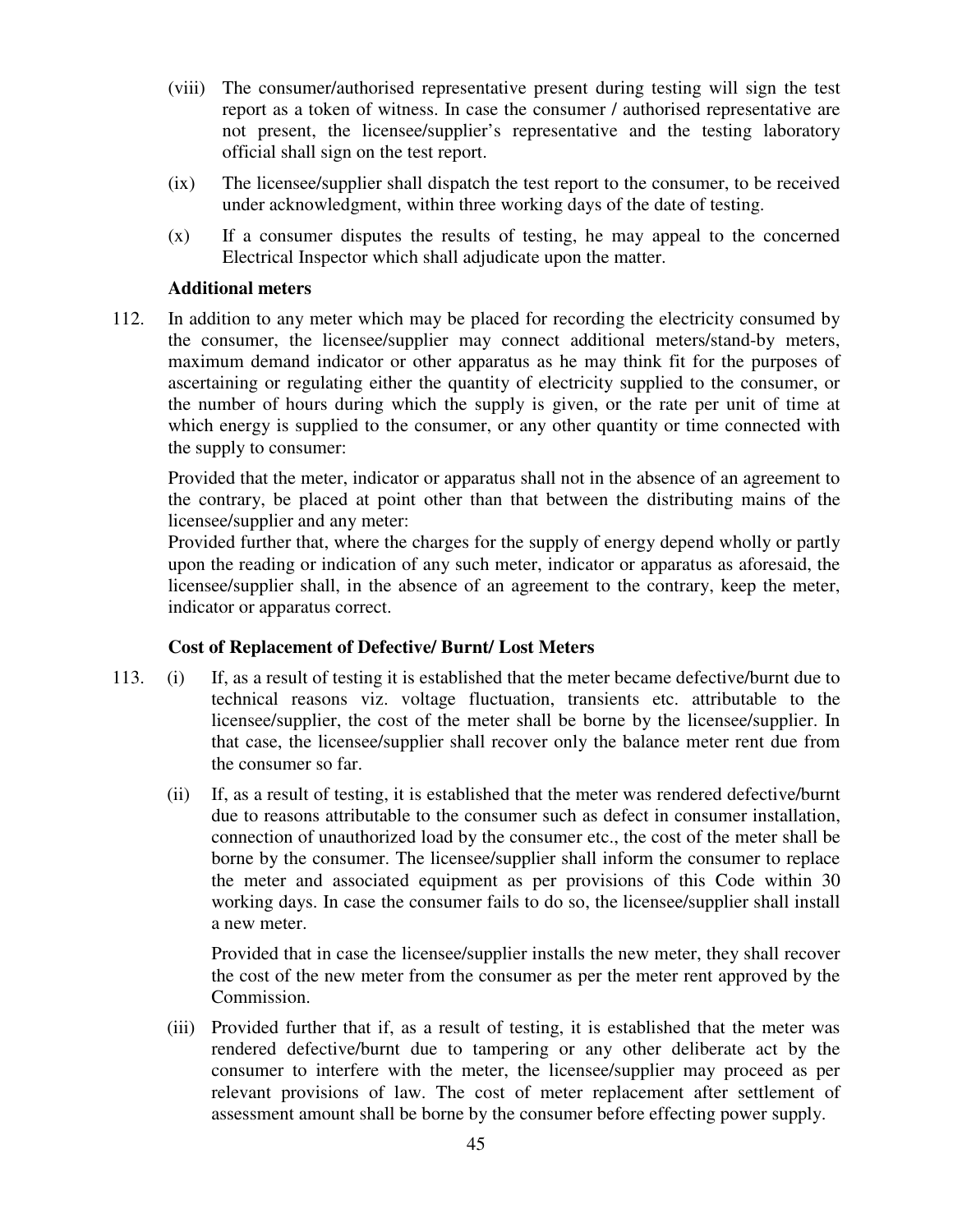If so desired by the consumer the meter may be tested for accuracy at a third party facility approved by the Commission. The list of third party agencies approved by the Commission for testing of meters shall be available on the website of the licensee/supplier.

 Provided that if the meter is found to be defective / burnt due to technical reasons attributable to the licensee/supplier viz. voltage fluctuation, transients etc., the licensee/supplier shall refund the test fee to the consumer by adjustment in the subsequent bill.

 (iv) In case of loss of meter, the cost of new meter and other apparatus shall be borne by the consumer unless the meter was installed in the licensee/supplier's office or substation.

 Provided that if the licensee/supplier replaces the meter, the cost of new meter shall be recovered from the consumer as per the meter rent approved by the Commission.

 (v) In case the licensee/supplier replaces the meter due to technological up-gradation, the cost of the old correct meter already recovered through meter rent shall be deducted from the cost of new meter and the balanced amount may be recovered through meter rent on pro-rata basis.

#### **Replacement of Defective Meters**

- 114. (i) The consumer is expected to intimate the licensee/supplier as soon as he notices that the meter has stopped or is not recording*/*displaying.
	- (ii) If during periodic or other inspection by the licensee/supplier, any meter is found to be with improper recording, or a consumer makes a complaint in this regard, the licensee/supplier shall follow the procedure detailed in this Code.
	- (iii) If the meter is actually found to be not recording/displaying, the licensee/supplier shall replace such (stuck, running slow, fast or creeping, etc.) meter within 30 working days from the date meter is found to be defective. In case of unavoidable circumstances, the licensee/supplier by recording reasons may replace the defective meter within a period not more than 60 days.

#### **Replacement of Burnt Meters**

- 115. (i) In case a meter is found burnt either on consumer's complaint or upon inspection by the licensee/supplier, the licensee/supplier shall restore the supply after ensuring that necessary preventive action at site is taken to avoid future damage and replace with a new meter within a period not exceeding 30 days.
	- (ii) If the meter is burnt due to causes not attributable to the consumer, the licensee/supplier shall replace the burnt out meter within 30 working days of receiving the complaint.
	- (iii) If the meter is burnt due to causes attributable to the consumer such as tampering, defect in consumer's installation, meter getting wet, connecting unauthorised additional load etc., the procedure laid down in Regulation 113 shall be followed with respect to cost of meter. The licensee/supplier shall serve a notice to the consumer for recovery of cost of the meter within 7 working days of detection and shall replace the meter within 30 working days of receiving payment from the consumer and after necessary corrective action is taken to avoid future damage to the meter.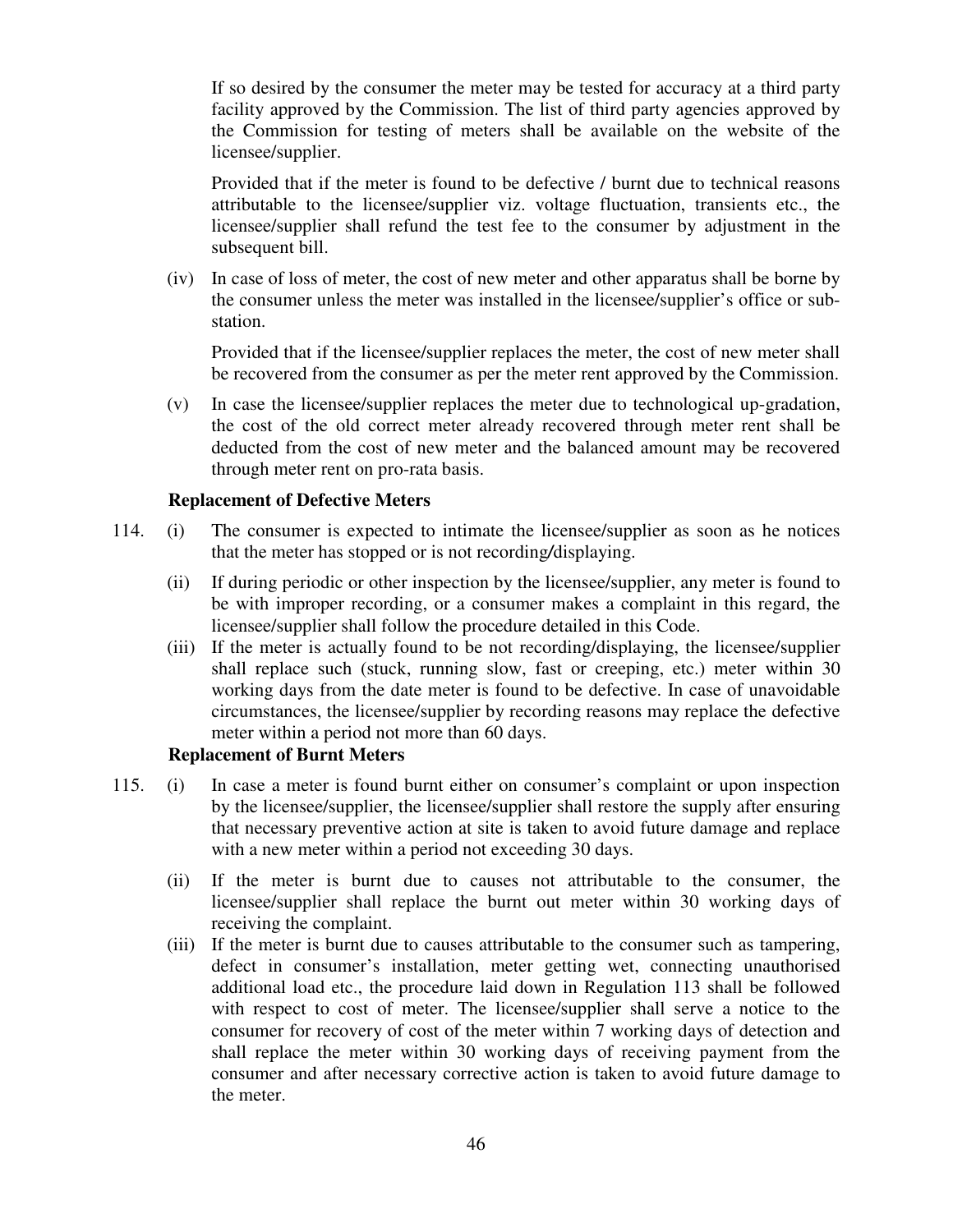# **Replacement of Lost Meters**

116. In case of lost meter, the licensee/supplier shall conduct an enquiry after receiving the complaint along with a copy of the FIR/Station diary lodged by the consumer with the nearest police station. Supply in such cases shall be restored after installation of new meter. In case the consumer, on enquiry is found guilty for lost meter, the cost of lost meter as well as the cost of the new meter along with installation charge shall be borne by the consumer. Billing in that case shall be done as per Regulation 158.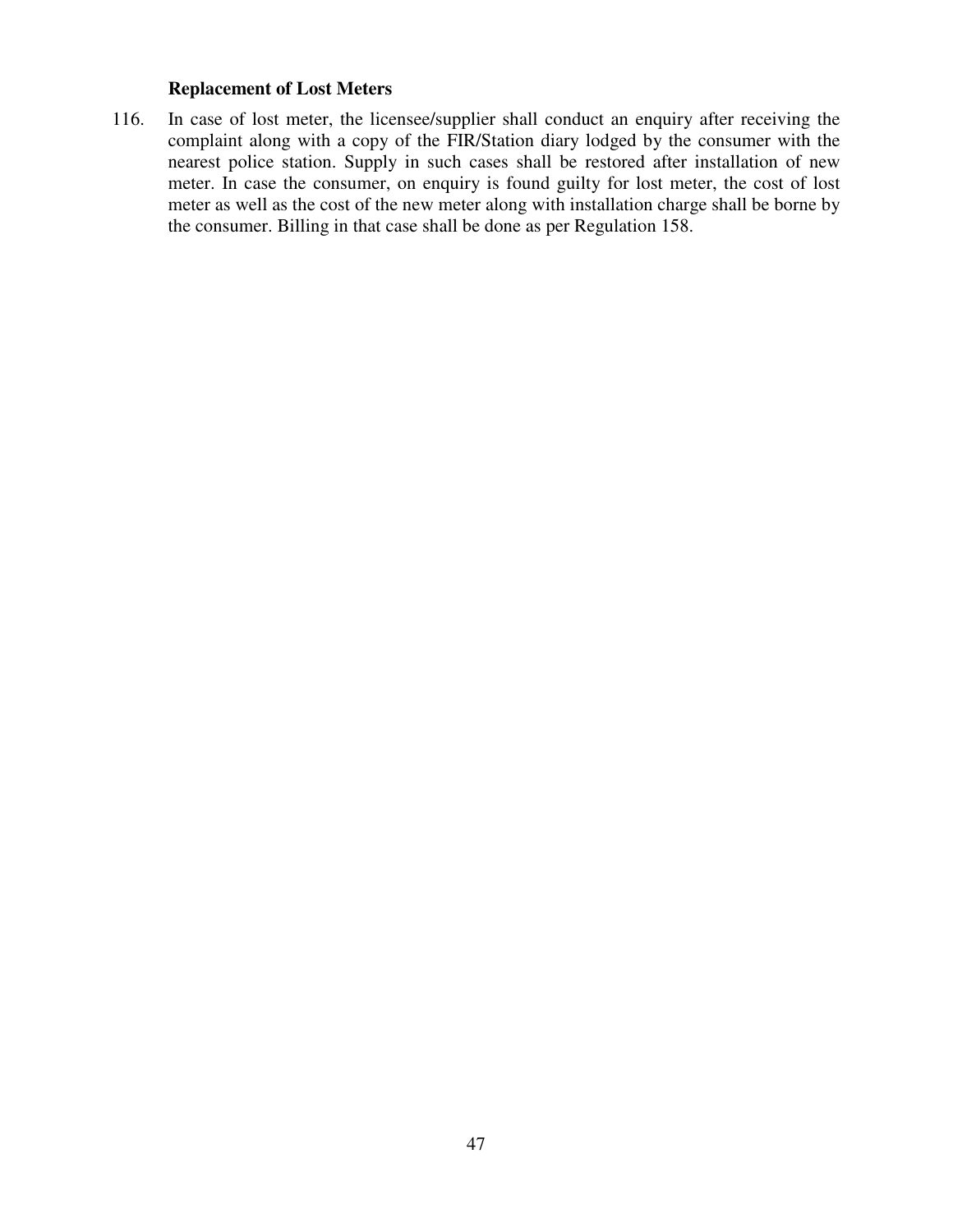# **CHAPTER - VI**

## **CONTRACT DEMAND**

#### **Contract Demand and Connected Load**

117. Contract Demand for loads of 110 KVA and above shall be stipulated in the agreement and may be different from the connected load. Contract demand for a connected load below 110 KVA shall be same as the connected load.

In case of installation of meters with provision of recording demand for the consumers with contract demand less than 110 KVA, the highest recorded demand during the billing period shall be utilised for billing of the demand charges. The highest demand recorded in the meter shall continue to be utilised for billing purposes from the month it occurs till the end of the financial year unless the demand recorded in the subsequent month exceeds last recorded highest demand. In the next financial year, the above process shall be repeated afresh for billing demand charges.

Regarding the billing of demand charges for contract demand more than 110 KVA the billing methodology for demand charges shall be stipulated by the Commission in the tariff order of the relevant year.

- 118. (i) The manufacturer's rating of each item shall be considered to determine the connected load at the premises. The consumers shall be encouraged to install Bureau of Energy Efficiency (BEE) certified appliances.
	- (ii) Spare plug points shall not be counted towards connected load.
	- (iii) In case of non-availability of rated capacity of any item, the load shown below shall be considered for Domestic and General Purpose category of consumers.

| <b>Item</b><br>(1)            | <b>Load per Item (Watts)</b><br>(2) | No. of<br><b>Items</b><br>(3) | Load<br>$(4)=(2) X$<br>(3) |
|-------------------------------|-------------------------------------|-------------------------------|----------------------------|
| Tube light                    | 40W                                 |                               |                            |
| LED Tube light/ Lamp          | 18 W/12W                            |                               |                            |
| Incandescent lamp             | 60W                                 |                               |                            |
| Table Fan / Ceiling Fan (36") | 60 W                                |                               |                            |
| Air Circulator                | 180 W                               |                               |                            |
| Ceiling Fan (48")             | 60 W                                |                               |                            |
| Ceiling Fan (56")             | 70 W                                |                               |                            |
| <b>Exhaust Fan</b>            | 75W                                 |                               |                            |
| Music system                  | 40 W                                |                               |                            |
| Television (Portable)         | 65 W                                |                               |                            |
| Television                    | 125 W                               |                               |                            |
| Mixie/Grinder                 | 500 W                               |                               |                            |
| Electric Iron                 | 450 W                               |                               |                            |
| Fridge (Single door)          | $1/8$ HP $(100 W)$                  |                               |                            |
| Fridge (Double door)          | $1/6$ HP $(125W)$                   |                               |                            |
| Cooler                        | 170 W                               |                               |                            |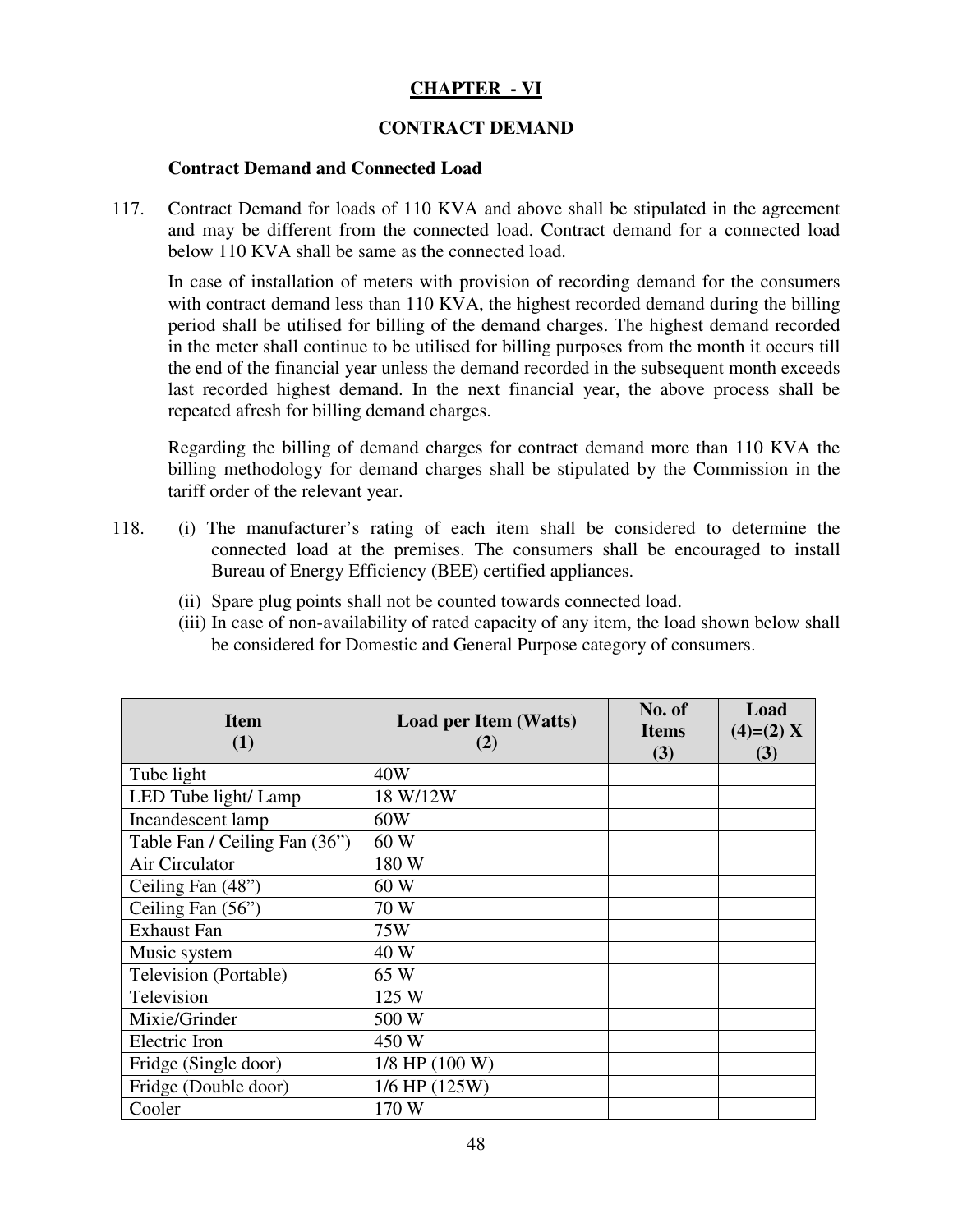| <b>Item</b><br>(1)                                                        | <b>Load per Item (Watts)</b><br>(2)                                       | No. of<br><b>Items</b><br>(3) | Load<br>$(4)=(2) X$<br>(3) |
|---------------------------------------------------------------------------|---------------------------------------------------------------------------|-------------------------------|----------------------------|
| (for<br>cooking)<br>Heater<br>physical<br>according<br>to<br>availability | 1000/1500 W                                                               |                               |                            |
| Heater (for water heating)                                                | 1000/1500 W                                                               |                               |                            |
| Microwave oven                                                            | 600/900 W                                                                 |                               |                            |
| Washing machine                                                           | 340 W                                                                     |                               |                            |
| Kitchen Exhaust Chimney                                                   | 45 W                                                                      |                               |                            |
| Aqua guard filter m/c                                                     | 30 W                                                                      |                               |                            |
| Air conditioner (1 Ton)                                                   | 1000W                                                                     |                               |                            |
| Air conditioner (1.5Ton)                                                  | 1500W                                                                     |                               |                            |
| Geyser                                                                    | 1500W                                                                     |                               |                            |
| Geyser (Instant)                                                          | 2000W                                                                     |                               |                            |
| Pump Set                                                                  | 375 W                                                                     |                               |                            |
| Personal<br>with<br>Computer<br>Monitor                                   | 120 W                                                                     |                               |                            |
| Printer                                                                   | 100 W                                                                     |                               |                            |
| Each light point as                                                       | 60 W unless otherwise<br>declared by the consumer,<br>which will be final |                               |                            |

#### **Reduction of Contract Demand**

- 119. (i) Every application for reduction of contract demand shall be made to the designated authority of the licensee/supplier.
	- (ii) Subject to Regulation 120 below no application for reduction in contract demand shall be entertained within twelve months from the date of commencement of initial or revised supply unless the agreement provides otherwise.
	- (iii) Notwithstanding anything contained above and in Regulation 117, the Commission may allow the change of contract demand of short term agro based seasonal industries or irrigation in its order from time to time for a particular season of the year.
- 120. Contract demand above 20 KW shall not be allowed to be reduced more than once within a period of thirty-six months from the date of initial supply or from the date of last reduction. Contract demand of 20 KW and below shall not be allowed to be reduced more than once within a period of twelve months from the date of last reduction. However, the designated authority of the licensee/supplier may for sufficient reasons to be recorded, allow such reduction more than once within the aforesaid period of thirty-six months or twelve months as applicable.
- 121. Every application for reduction of contract demand shall be accompanied by
	- (a) such processing fees as may be notified by the licensee/supplier for the particular category of consumer,
	- (b) test report from the licensed contractor where alteration of installation is involved,
	- (c) meter reading showing the maximum demands of the previous three months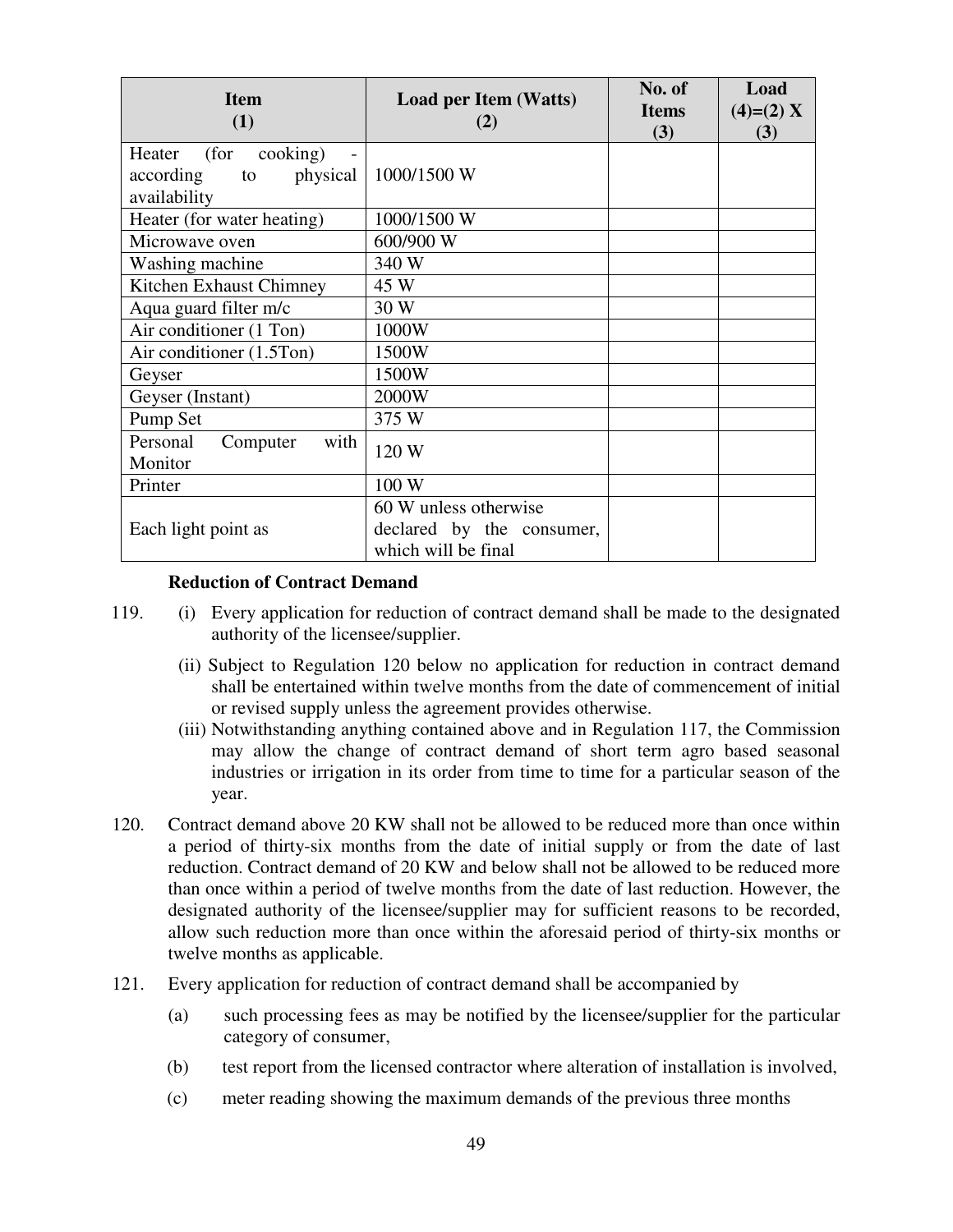- (d) Inspection report of Electrical Inspector wherever applicable.
- (e) Latest electricity bill duly paid and
- (f) Any other reason(s) for reduction of contract demand.
- 122. No permission shall be granted to reduce the contract demand if on a consideration of the investment made by the licensee/supplier for effecting power supply to the consumer, the reduction is likely to result in the investment becoming non-remunerative according to the norms fixed by the licensee/supplier with the approval of the Commission, unless the consumer is agreeable to bear the financial burden of making the investment viable due to such reduction.
- 123. Decision on a consumer's application for reduction of contract demand shall be taken by the designated authority within fifteen days in case of domestic and sixty days in case of other categories of consumer of receipt of complete application. No application shall be rejected without recording reasons. The order on the application shall be communicated to the consumer by registered post/courier service/registered E-mail/personal service with proper acknowledgement of the consumer.
- 124. If the application is not decided by the licensee/supplier within the above-mentioned period of fifteen days in case of domestic and sixty days in case of other categories of consumer of receipt of complete application, the applicant may, by a written notice to the licensee/supplier, draw its attention to the matter. If no decision is communicated to the consumer within a further period of 15 days, permission for reduction of contract demand shall be deemed to have been granted.
- 125. When reduction of contract demand is permitted by the designated authority of the licensee/supplier or deemed to have been permitted, the effective date of such reduction shall be reckoned from the first day of the month following the month in which the application, complete in all respects, was received by the engineer.
- 126. Any difference in security deposit arising out of load reduction shall be adjusted in the subsequent bills of the consumer within a maximum limit of six billing cycles.

# **Enhancement of Contract Demand**

127. Contract Demand can be enhanced by the consumer applying for it or on detection of demand exceeding the original contract demand by the licensee/supplier. In the later case licensee/supplier shall enhance the CD forthwith and intimate the consumer accordingly with claim for additional security deposit within 15 days.

If the consumer does not deposit additional claim within 15 days, thereafter, the licensee/supplier shall move to disconnect the supply observing due procedure while enhancing the CD the statutory requirement of safety as per CEA Regulation 2010 shall be complied.

Every application for enhancement of contract demand shall be made to the designated authority of the licensee/supplier and accompanied by -

- (a) such processing fee as notified by the licensee/supplier for the particular category of consumer,
- (b) test report from the licensed contractor where alteration of installation is involved,
- (c) Inspection report of Electrical Inspector wherever applicable and
- (d) Documents in support of clearance of earlier dues.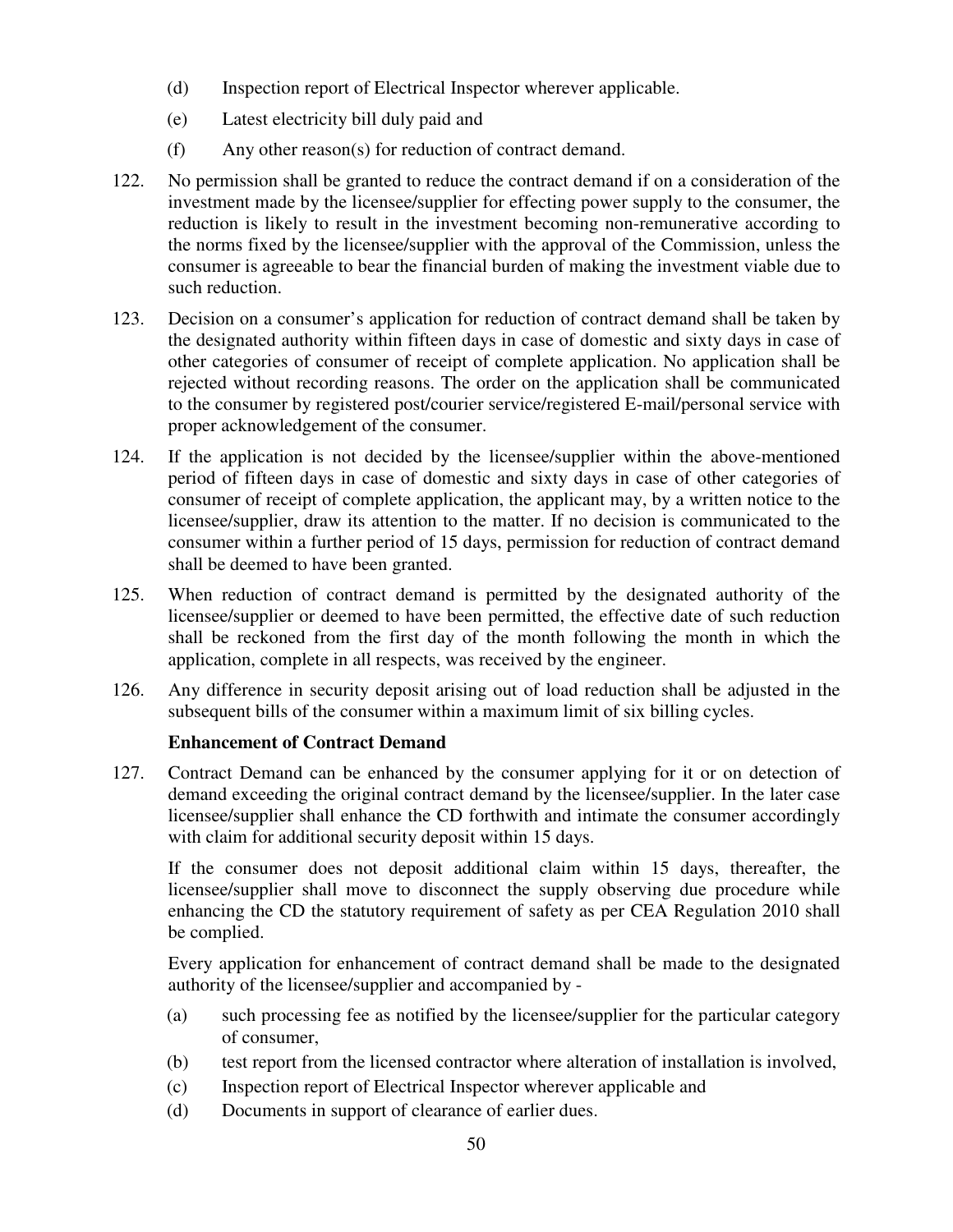- 128. An application for the enhancement of the contract demand may be rejected if
	- (a) the additional power cannot be supplied at the existing voltage of supply of the license and the consumer is not willing to avail the power at higher voltage at which licensee/supplier is able to supply in accordance with Regulation 134 of this Code, or
	- (b) the consumer is not agreeable to bear that part of the estimated cost of necessary additions or alterations in the system as is required to make it remunerative according to the norms fixed by the licensee/supplier with the approval of the Commission, or
	- (c) the consumer is in arrears of payment of licensee/supplier's dues. However, the application may be accepted if such arrear has been stayed in appropriate forum.
- 129. If supply of enhanced load is feasible, the consumer shall:
	- (1) Pay additional security deposit, cost of addition or alteration required to be made to the system, if any, and system strengthening charges/capacity building charges, if any, within 15 working days of receipt of the demand note; and
	- (2) Execute a supplementary Agreement.
- 130. Decision on a consumer's application for enhancement of contract demand shall be taken by the designated authority within fifteen days in case of domestic and sixty days in case of other categories of consumer of receipt of complete application. No application shall be rejected without recording reasons. The order on the application shall be communicated to the consumer by registered post, courier, registered E-mail ID or personally with proper acknowledgement. The effective date of enhancement is similar to Regulation 125.
- 131. If the application is not decided by the licensee/supplier within the above-mentioned period of fifteen days in case of domestic and sixty days in case of other categories of consumer the applicant may, by a written notice to the licensee/supplier, draw its attention to the matter and yet if no decision is communicated to him within a further period of 15 days, the permission for enhancement of contract demand shall be deemed to have been granted from the date of his application. In that event, consumers enhanced contract demand shall be considered for calculation of overdrawal penalty/demand charges.
- 132. If as a result of the enhancement of contract demand, the classification of the consumer changes, the designated authority of the licensee/supplier before allowing the application may call upon the consumer to execute fresh agreement, subject to compliance of other conditions as laid down in this Code.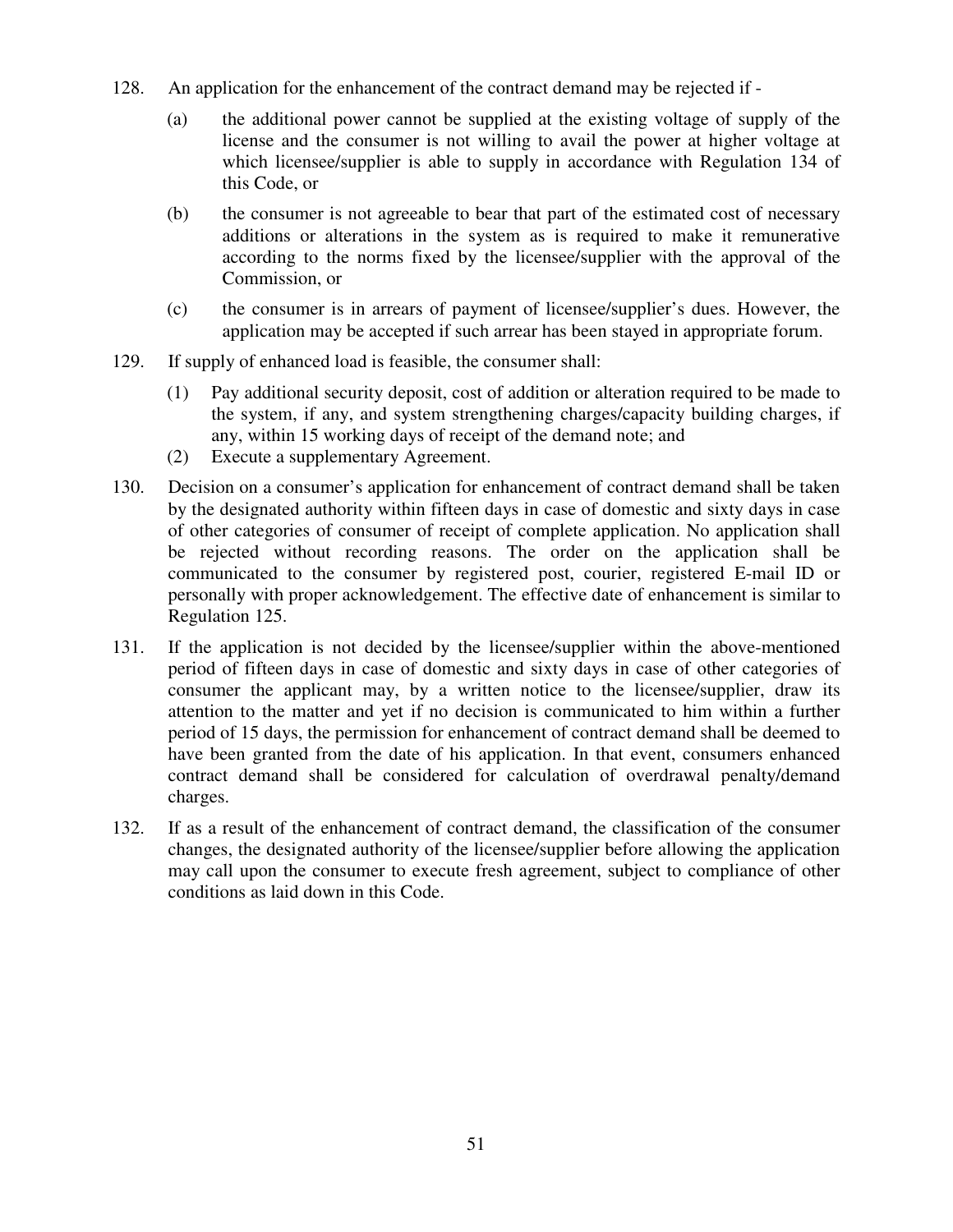# **CHAPTER - VII**

## **SYSTEM OF SUPPLY**

## **System of Supply**

- 133. (i) The declared frequency of A.C. supply is 50 Hz.
	- (ii) The declared voltage of A.C. Supply is as follows:
		- (a) Low Voltage Single phase, 230 V, between phases and neutral or three phase, 400 volts between phases.
		- (b) High tension supply Three phase at 11 KV or 33 KV between phases.
		- (c) EHT supply Three phase above 33 KV between phases
			- 132 KV/220KV between phases in two phase system of Railway Traction.
- 134. (I)The voltage of supply shall be determined by the engineer depending on the contract demand of the consumer. The supply voltage for the contract demands shall normally be as follows.

| Sl. | Category                                       | System of Supply                         |
|-----|------------------------------------------------|------------------------------------------|
| No. |                                                |                                          |
| 1.  | (a) Contract demand not exceeding 5 KW or      | Single phase, two wires and 230          |
|     | 5.55 KVA, excepting in the case of irrigation  | volts                                    |
|     | pumps and agricultural services                |                                          |
|     | (b)Irrigation pumping and agricultural service | Single phase, two wire and 230 volts,    |
|     | load of 3 BHP and below                        | between phase and neutral, or 3          |
|     |                                                | phase, 3 or 4 wire and 400 volts         |
|     |                                                | between phases                           |
|     | (c) Load above 5 KW or 5.55 KVA up to and      | 3 phases, 3 or 4 wires at 400 volts      |
|     | including 70 KVA                               | between phases                           |
|     |                                                |                                          |
| 2.  | (a) Contract demand above 70 KVA but below     | 3 phase, 3 wires at 11000 volts          |
|     | <b>555 KVA</b>                                 |                                          |
|     | (b) Contract demand of 555 KVA and above       | 3 phase, 3 wires at 11000 volts or       |
|     | but below 1110 KVA                             | 33000 volts depending on the             |
|     |                                                | convenience of the licensee/supplier     |
| 3.  | Contract Demand of 1110 KVA and above          | 3 phases, 3 wires at 33000 volts. The    |
|     | but upto 15000 KVA for dedicated line (tie-    | Connectivity level of User, consumer     |
|     | line) and upto 10000 KVA in non-dedicated      | or Generator including CGP can be        |
|     | (non-tie) line                                 | at any higher voltage level<br><b>as</b> |
|     |                                                | decided mutually on the basis of         |
|     |                                                | techno-commercial analysis<br>and        |
|     |                                                | system study.                            |
| 4.  | For Contract Demand of above 15000 KVA         | 3 phases, 3 wires EHT                    |

Provided that licensee/supplier, at its discretion, may also supply at any other voltage depending on system availability or condition.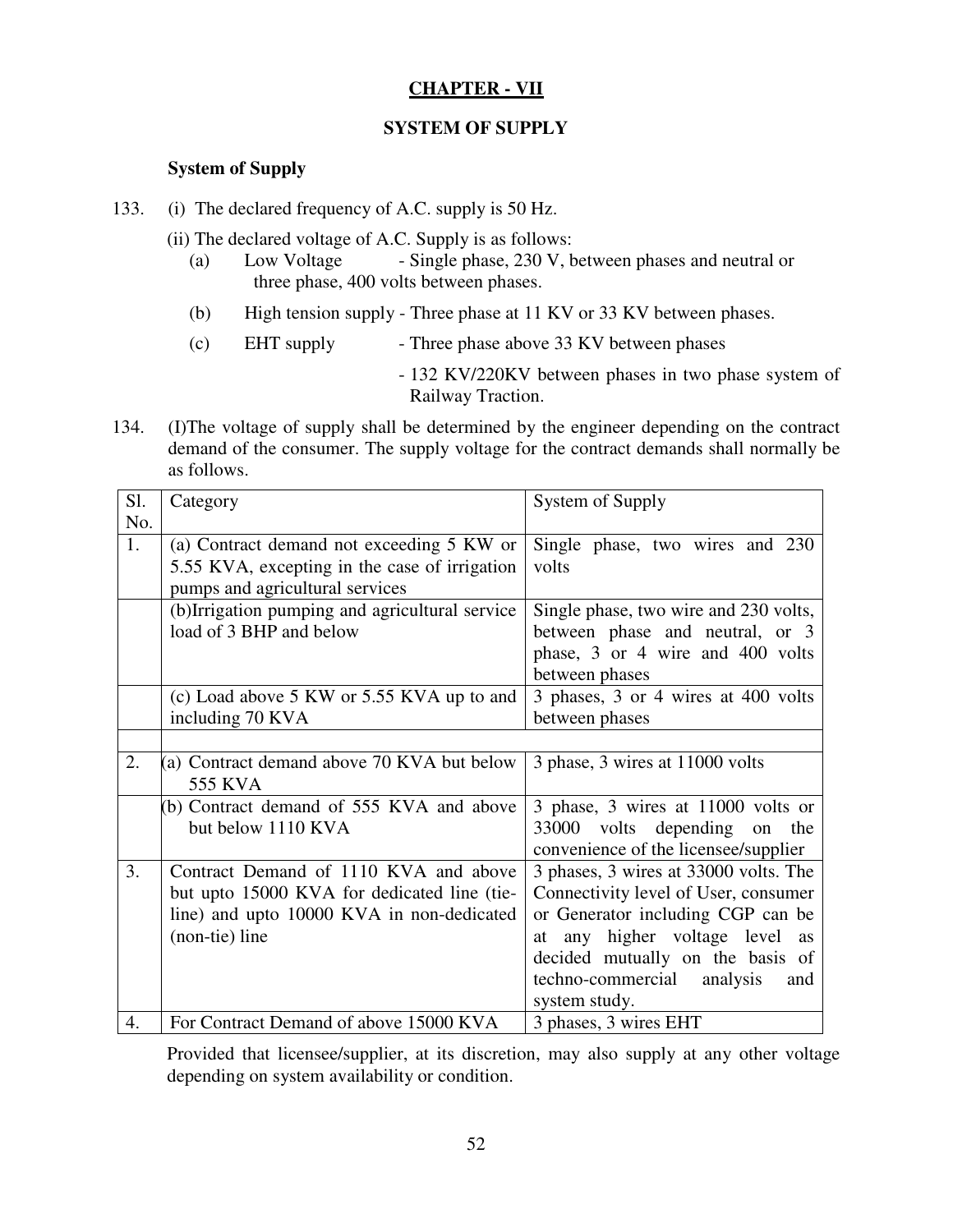(II) Power supply to multi-storeyed buildings, residential apartments, multiple duplexes/simplexes etc. developed by the promoter.

- (i) All such projects need to have prior approval of competent authority.
- (ii) The promoter on its own cost shall develop the infrastructure required for effecting power supply to consumers and handover to the licensee/supplier on deposit of necessary charges. Alternatively, the cost of such infrastructure may be deposited with the licensee/supplier and licensee/supplier shall be responsible for installation, maintenance, repair/replacement etc. thereafter.
- (iii) The power supply shall not in any way affect the right of a person residing in the housing unit sold/leased to demand power supply directly from the licensee/supplier.

#### **Power Factor**

135. The consumer shall so arrange his installation that the average lagging power factor of his load during any billing period is not less than 92%. Power factor penalty shall be levied if there is a breach of the aforesaid requirement as decided from time to time.

#### **Balance of Load**

136. A consumer taking three phase supply shall balance his load in such a way that the difference in loading of each phase does not exceed 5% of average loading between the phases.

## **Parallel Operation with Licensee/supplier's System**

137. The consumer shall arrange plant, machinery and apparatus of his generating station including any extension of or addition to the same to operate in an isolated mode from the licensee/supplier's system. Parallel operation is permissible only with the consent of the licensee/supplier. In cases where such consent has been given, the consumer shall so arrange his installation that the licensee/supplier or the engineer does not become liable for any damage caused to the consumer's plants, machinery and apparatus on account of such parallel operation, or any adverse consequences arising there from.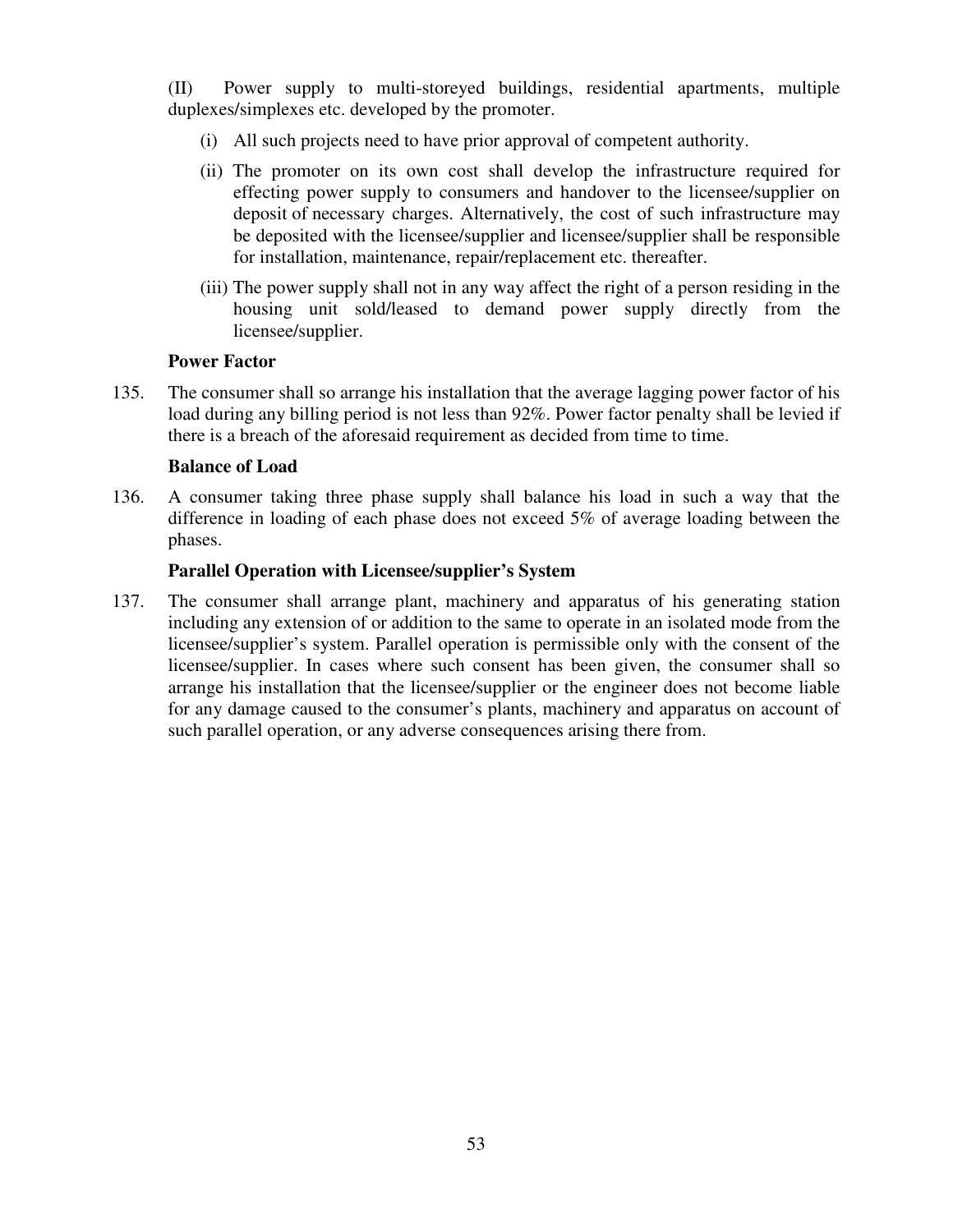# **CHAPTER - VIII**

## **CLASSIFICATION OF CONSUMER**

## **Classification of Consumer**

138. Licensee/supplier may classify or reclassify the consumer into various categories from time to time as may be approved by the Commission and fix different tariffs and conditions of supply for different class of consumers. The present classification is as follows:

## **(a) Domestic**

This category relates to supply of power to residential premises for domestic purposes only which may include connected load for non-domestic purposes like offices, consultation chambers and other misc. loads up to 20% of the total connected load. This category shall include consumers under;

(i) Kutir Jyoti Programme or similar programme/schemes announced and implemented by Central/State Govt.

(ii) Supply of power to the occupants of the flats/apartments/multi-storied buildings/ residential colonies/Registered Housing Societies/Residential Welfare Association (RWA).

(iii) Supply of power to common facilities like water supply, common area lighting, lift, etc., in residential housing colonies/complexes and apartments, being utilized mostly for residential purpose after the completion by the developer and occupied by residents.

This category shall not cover residential colonies attached to industrial establishment where power supply is drawn through the meter of the industrial establishment.

## **(b) General Purpose**

This category relates to supply of power to premises, which are used for other purposes not covered under any other category under this Code where the non-Domestic load exceeds 20% of the total connected load.

#### **(c) Public Lighting**

This category relates to supply of power to the government, a local authority or any other public body for providing street lighting, for traffic signalling and for lighting of Public Park.

#### **(d) Railway Traction**

This category relates to supply of power for Railway Traction.

## **(e) Irrigation Pumping and Agriculture**

This category relates to supply of power for pumping of water in lift irrigation, flow irrigation and for lifting of water from wells/bore-wells, dug-wells, nallahs, streams, rivulets, rivers, exclusively for agricultural purposes in areas other than areas coming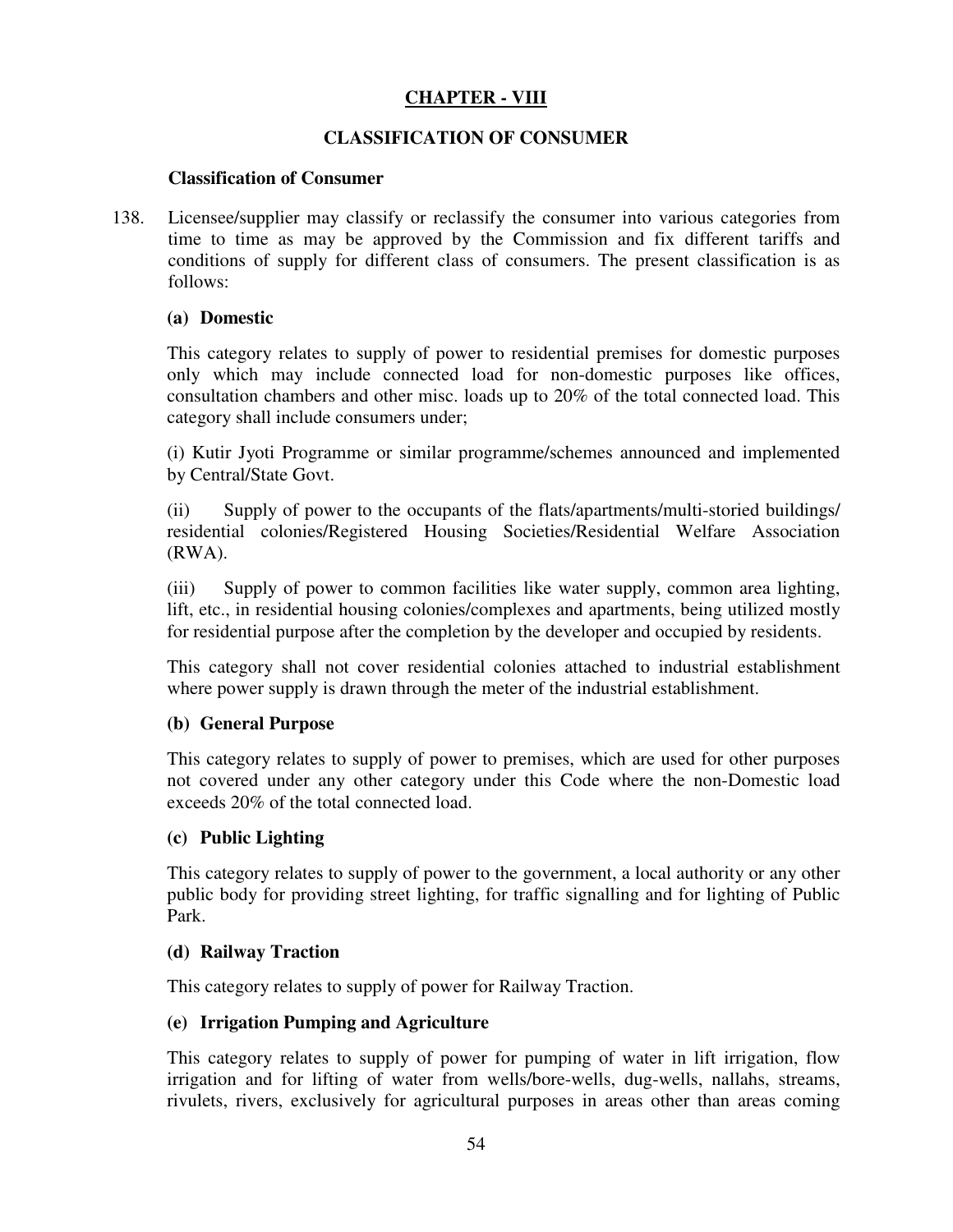under Municipality / NAC limit having population more than 25000 (as per 2011 Census of the State)(APPENDIX-II). This category is applicable to pumping capacity of less than 15 H.P in aggregate for a single consumer.

# **(f) Allied Agricultural Activities**

This category relates to supply of power for Aquaculture (which includes Pisciculture/ Prawn culture), Horticulture, Floriculture, Sericulture, Animal Husbandry and Poultry in areas other than areas coming under Municipality / NAC limit of the State. Activities such as ice factories, chilling plants, cold storages, cattle/poultry/fish feed units and food /agri products processing units are excluded. In case a feed unit is attached to a poultry firm/aqua culture farm/cattle rearing farm and has a connected load of less than 20% of the connected load of the whole farm then the tariff of the power consumed by such farm shall be treated under this category. If the connected load in the attached feed unit exceeds 20% of the total connected load then the entire consumption of the farm and feed processing unit taken together shall be charged with the tariff as applicable for General Purpose or the Industrial purpose as the case may be.

# **(g) Allied Agro-industrial Activities**

This category relates to supply of power to Cold Storages (i.e. a temperature controlled storage where flowers, fruits, vegetables, meat and fish can be kept fresh or frozen until it is needed) and includes chilling plant for milk and only the cold storages attached to processing units for meat, fish, prawns, flowers, fruits and vegetables.

# **(h) Public Water Works and Sewerage Pumping Installation**

This category relates to supply of power for public water supply and sewerage pumping installations owned and operated by the State Govt., Local Bodies or their agencies. This also includes supply of power for water supply under Swajala Dhara Scheme of Govt. of India or any other scheme set up/ managed by Village Committee catering to the village hamlets with about 100 households on the average and has a connected load of less than 10 KW.

# **(i) Specified Public Purpose**

This category relates to supply of power to (a) religious institutions managed by the Government/without any commercial activity, (b) educational institutions/training institutions (including their hostels) managed by the Government, (c) hospitals, dispensaries and primary health centres managed by Government, local bodies and charitable institutions (recognised as such by Income Tax Dept.), (d) electric crematorium and (e) non-commercial sports organisations managed by the Government/without any commercial activity.

# **(j) LT***/***HT Industrial (S) Supply**

This category relates to supply of power for industrial purpose with a contract demand below 22 KVA.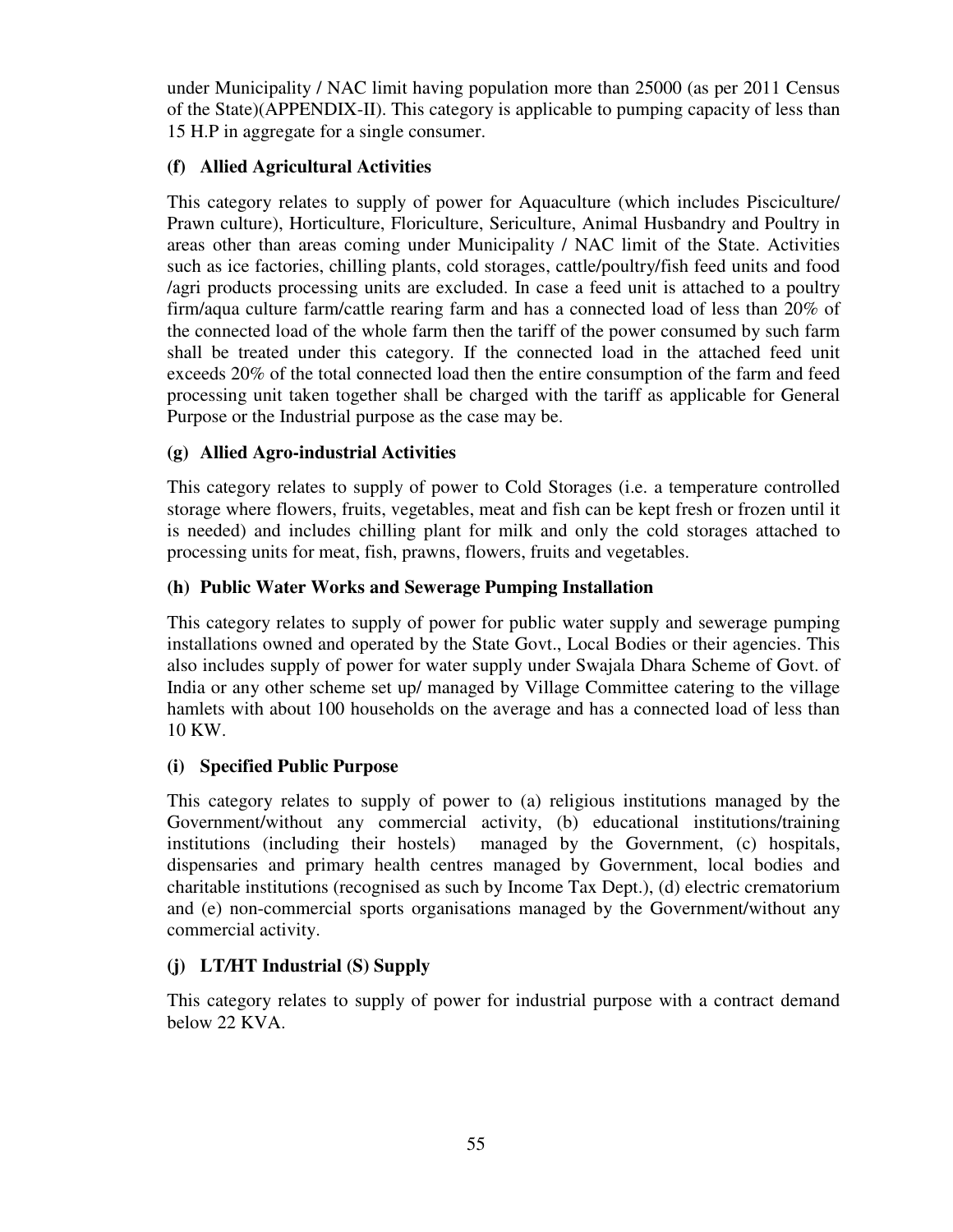## **(k) LT/HT Industrial (M) Supply**

This category relates to supply of power for industrial production with a contract demand of 22 KVA and above but below 110 KVA, where power is generally utilized as motive force.

## **(l) Large Industries**

This category relates to supply of power to industries with a contract demand of 110 KVA and above but below 25000 KVA, where power is substantially utilised as motive force for industrial production.

## **(m) Heavy Industries**

This category relates to supply of power to industries with a contract demand of 25000 KVA and above where power is substantially utilised as a motive force.

## **(n) Mini Steel Plant**

This category relates to supply of power to steel manufacturing units licensed to operate as mini steel plants with contract demand of 4444 KVA and above where power is ordinarily utilised in induction or arc furnaces.

#### **(o) Power Intensive Industries**

This category relates to supply of power to industries where power is substantially utilised as raw material involving electro-chemical or electro-metallurgical processes with a contract demand of and above 2000 KVA.

## **(p) Temporary supply**

This category relates to supply of power to meet temporary needs on special occasions including marriage or other ceremonial functions, fairs, festivals, religious functions or seasonal business or for construction of residential houses, complexes, commercial complexes, industrial premises provided that such power supply does not exceed a period of six months.

## **(q) Industries owning Generating Stations and Captive Power Plants availing Emergency Supply only**

This category relates to supply of power to industries having captive generating plants only for start-up of the first unit or to meet auxiliary and survival requirement in the event of failure of generation capacity. Emergency supply in a month shall be electrical energy in KWh limited to 10% load factor of highest capacity of Captive Generating Unit. Overdrawl of energy beyond 10% of load factor of highest capacity generating unit for consecutively three months shall attract and shall be billed on two part tariff with ceasing of emergency power supply status.

## **Consumers under Special Agreement**

139. The licensee/supplier may, having regard to the nature of supply and purpose for which supply is required, fix special tariff and conditions of supply for the consumers not covered by the classification enumerated in this Code. For such purpose licensee/supplier may enter into special agreements with the approval of the Commission with suitable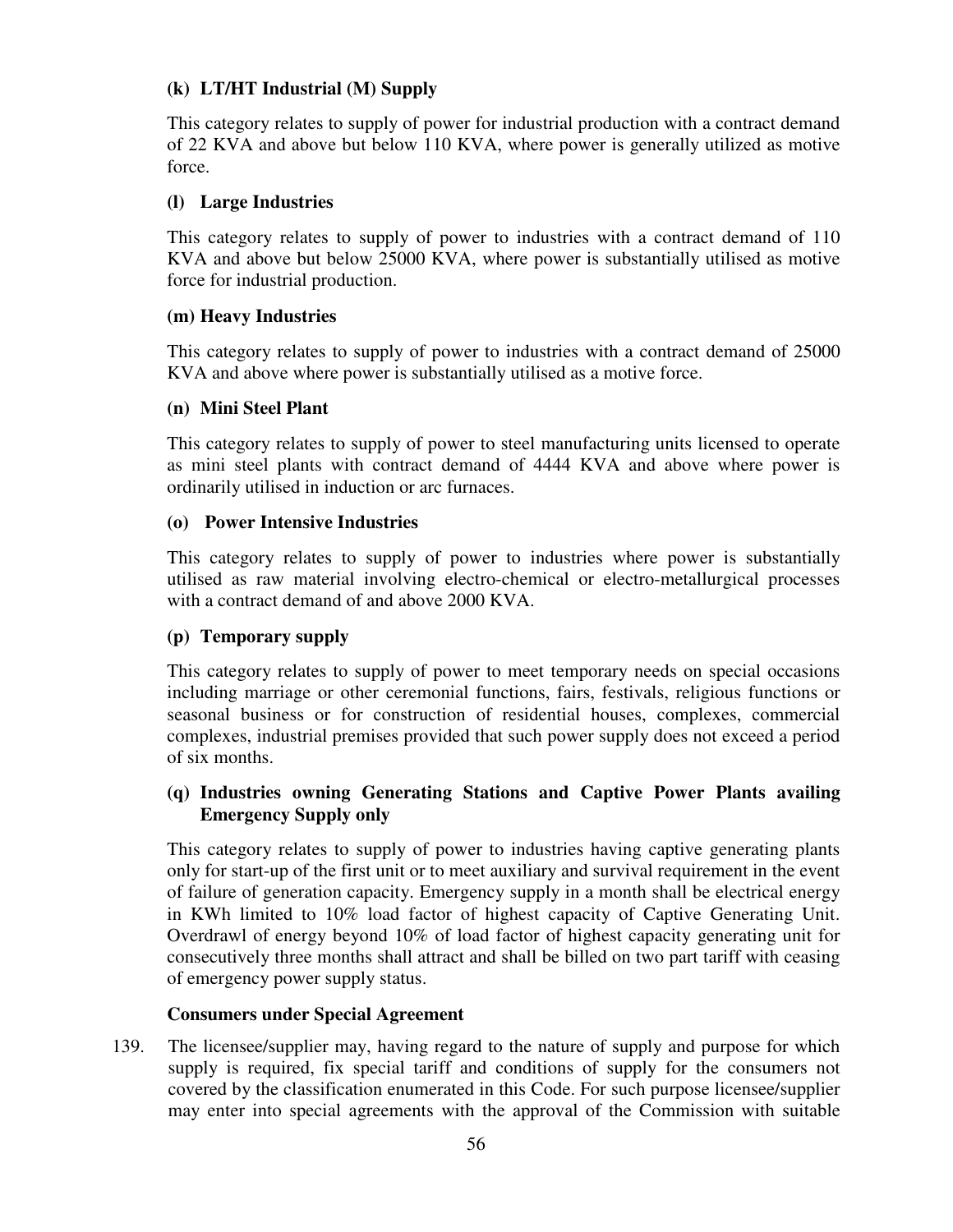modifications in the Standard Agreement Form. The tariff in such cases shall be separately approved by the Commission.

## **Reclassification of Consumer**

140. If it is found that a consumer has been classified in a particular category erroneously or the purpose of supply as mentioned in the agreement has changed or the consumption of power has exceeded the limit of that category or any order of reduction or enhancement of contract demand has been obtained, the engineer may reclassify him under appropriate category after issuing notice to him to execute a fresh agreement on the basis of the altered classification or modified contract demand. For this purpose, the consumer shall be duly given a 15 days notice period to file objections, if any on the notice. The licensee/supplier after due consideration of the consumer's reply, if any, may alter the classification within 30 days thereafter through passing of necessary order and issuing letter, notice to that effect.

Provided that if the consumer does not take steps within the time indicated in the notice to execute the fresh agreement, the engineer may, after issuing a clear fifteen days show cause notice and after considering his explanation, if any, may disconnect the supply of power observing due formalities as per law.

Provided further that in case of any dispute, the matter shall be referred to the Grievance Redressal Forum constituted under the Electricity Act, 2003.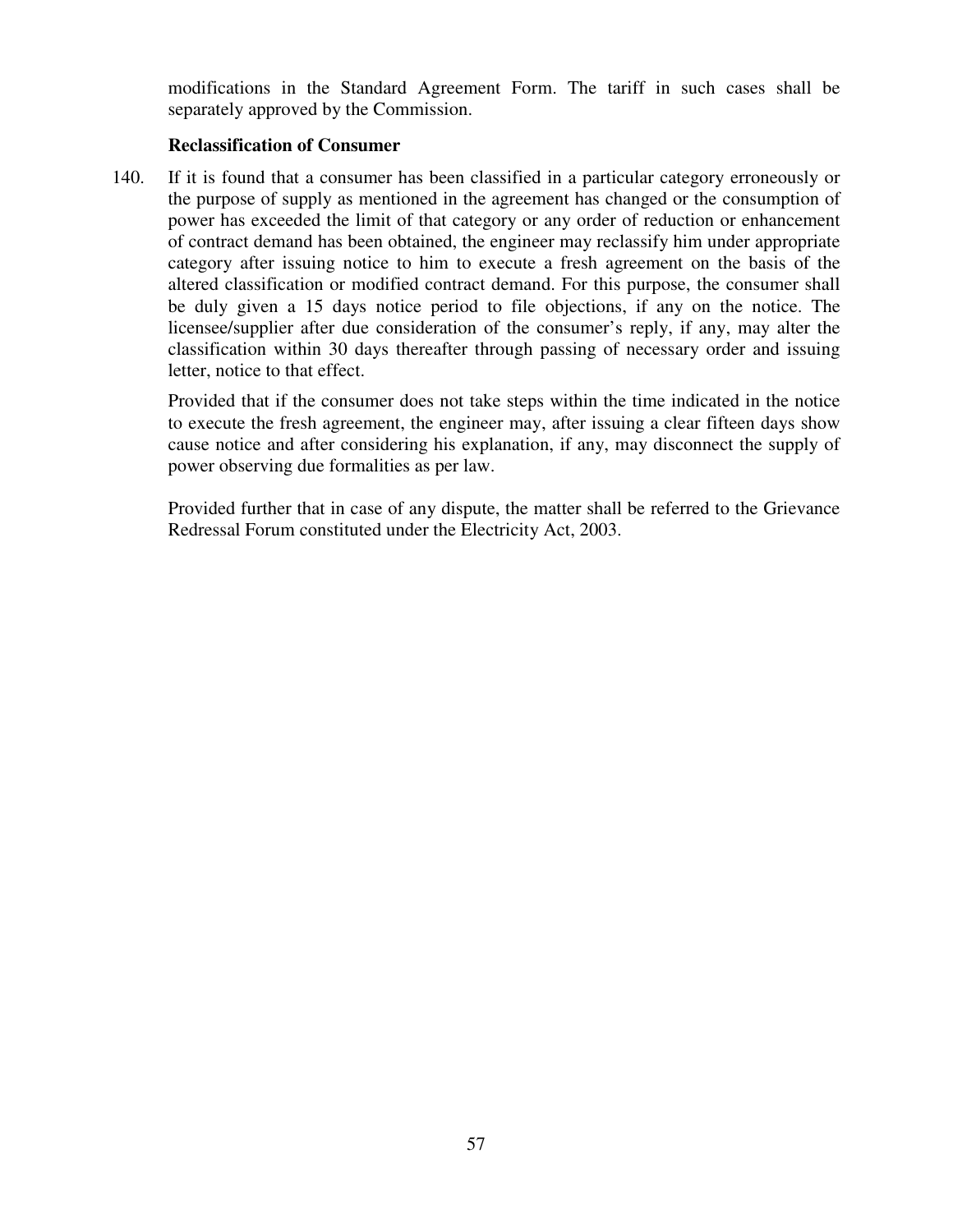# **CHAPTER - IX**

# **CHARGES FOR SUPPLY**

## **Tariffs and Charges**

- 141. Tariffs and charges for supply of electricity shall be determined by the licensee/supplier with the approval of the Commission under the Act. Such tariff, tariffs or charges shall take effect only after seven days from the date of publication in at least two daily newspapers having circulation in the area of supply. The charges may include:
	- (a) Minimum monthly fixed charges,
	- (b) Demand charges,
	- (c) Energy charges, and
	- (d) Other charges as specified by the Commission.

## **Minimum Monthly Fixed Charges**

142. Every consumer shall be liable to pay minimum monthly charges for the full period of the agreement, even if no electricity is consumed for any reason whatsoever or supply has been disconnected due to default of the consumer or agreement has been fore-closed for any reason whatsoever.

## **Demand Charges**

- 143. (i) Monthly demand charges shall be payable by the consumer on the basis of maximum demand and contract demand as determined in the tariff notification. In case maximum demand meter is not provided or the meter has become defective, the monthly demand charges shall be payable on the basis of contract demand as determined in the tariff notification.
	- (ii) Such monthly demand charges shall be payable for the full period of the agreement under Regulation 48 even if no electricity is consumed for any reason whatsoever or supply has been disconnected due to default of the consumer or agreement is fore-closed before its actual termination date for any reason whatsoever.
	- (iii) During statutory power-cuts and power restrictions imposed by the licensee/supplier, if the restriction on demand is imposed for a period exceeding sixty hours in a month, the monthly demand charges shall be prorated in accordance with the period and quantum of demand restrictions imposed. In all other cases the consumer shall be liable to pay the full demand charges.

## **Energy Charges**

- 144. Energy charges as decided in the licensee/supplier's tariff shall be payable by the consumer on the basis of actual consumption of the energy, other charges including meter rent.
- 145. No meter rent shall be chargeable in case where consumer has supplied the meter or the consumer has paid the full cost of the meter provided by the licensee/supplier or during the period the meter supplied by the licensee/supplier remains defective. Bills shall be prepared for each category on the basis of the information provided in the prevailing tariff order.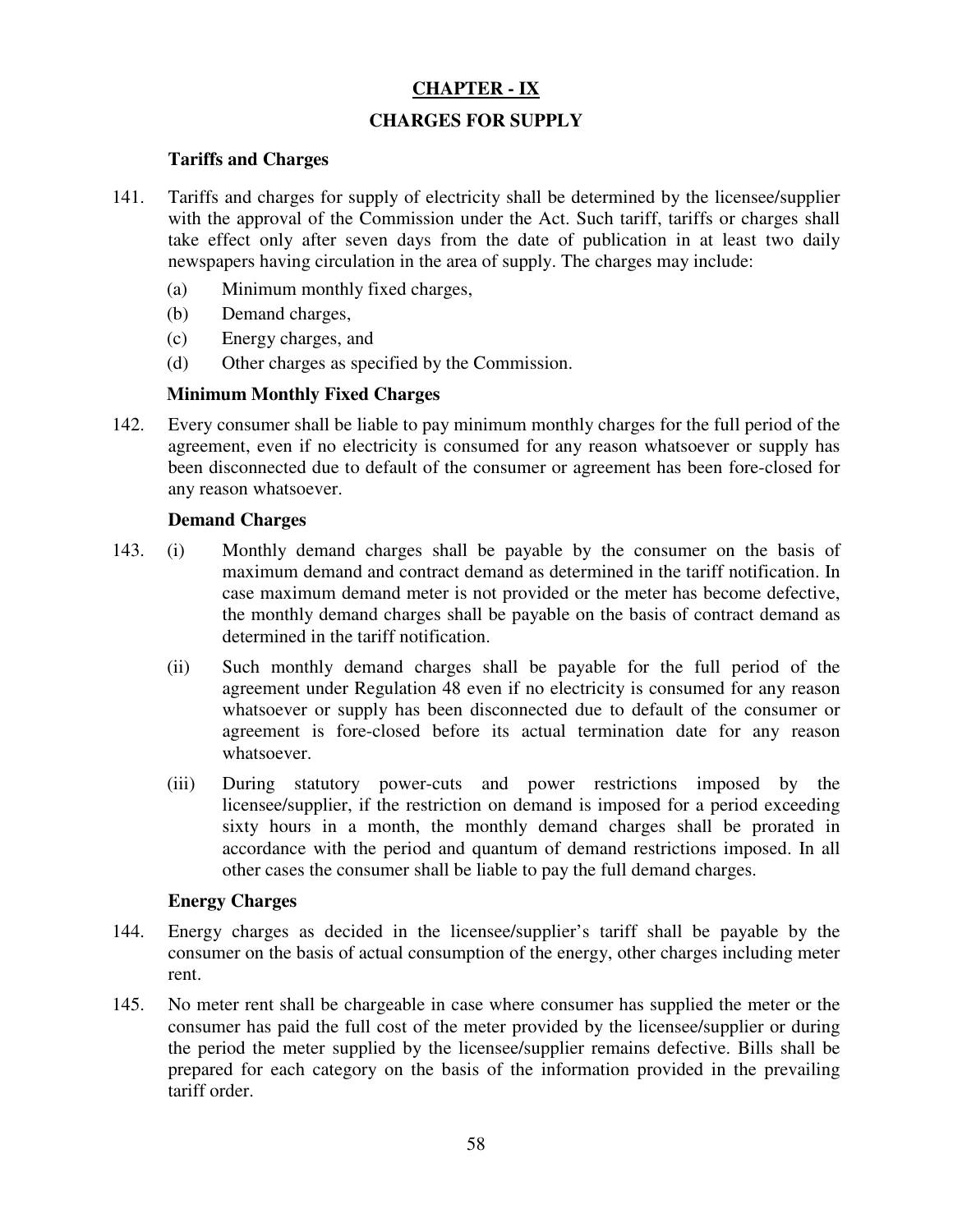The licensee/supplier may levy other charges including customer charges, connection charges, re-connection charges, delayed payment surcharge, fuel surcharge, power purchase surcharge, and power factor penalty or any other charges as approved by the Commission from time to time.

# **Statutory Levies**

146. Statutory levies such as electricity duty shall be payable by the consumer on demand.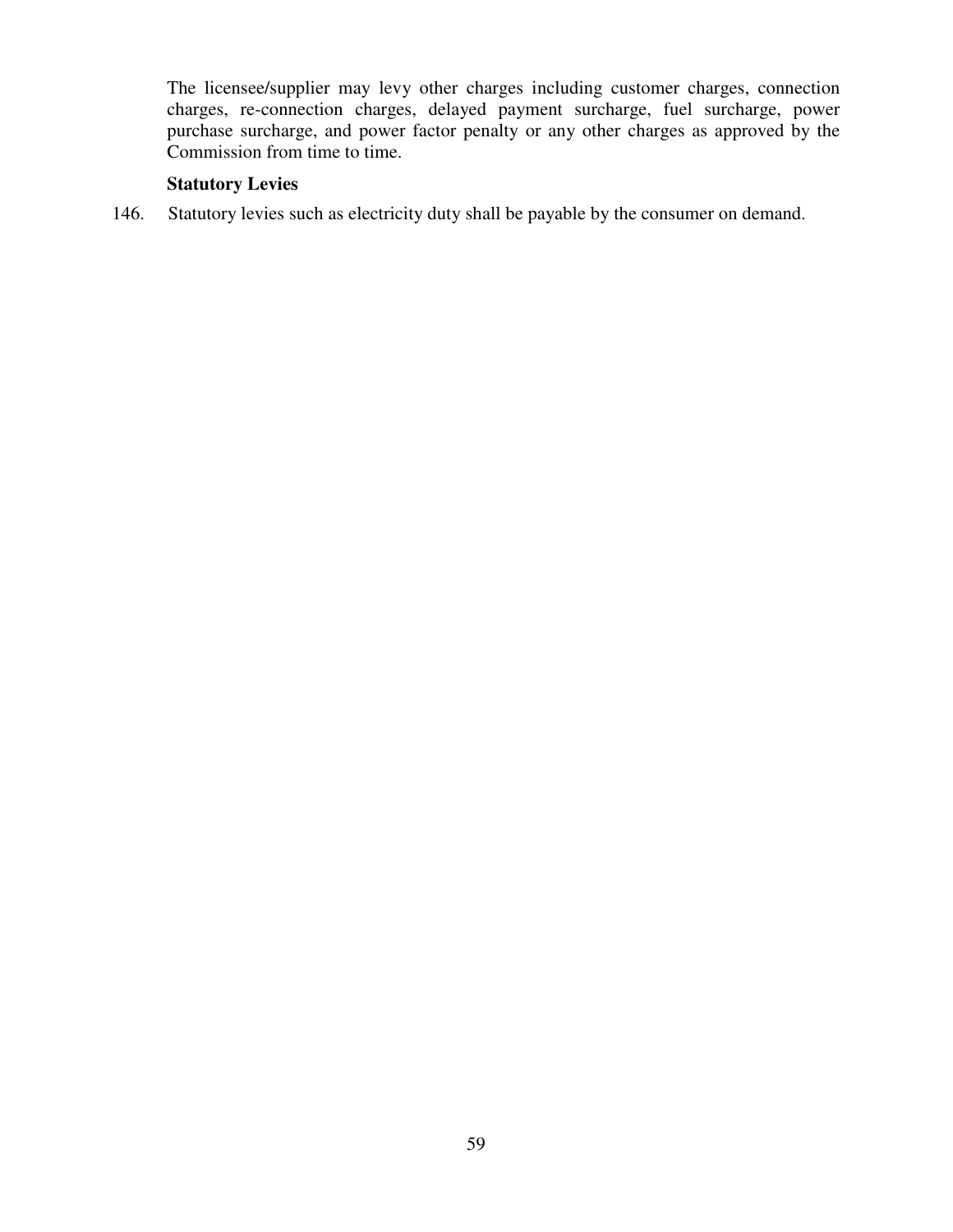# **CHAPTER - X**

## **RECOVERY OF ELECTRICITY CHARGES AND INTERVAL OF BILLING**

#### **Payment of Bills**

147. (i) It would be the duty of the engineer or his authorized agent to ensure that the bills are dispatched within ten days from the end of billing cycle and records of such dispatch are duly maintained. The licensee/supplier shall send the bills to the consumers either by post or by courier or through the messenger well before the due date to avoid any inconvenience to the consumer not covered under spot billing. The licensee/supplier may send the information on billed amount and due date of payment to the consumers through registered E-mail ID/Mobile numbers/smart meters. The mobile number of each consumer shall be collected /recorded for sending billing SMS.

#### (ii) Contents of the Energy Bill:

The bill for metered connections may have the following details but not restricted to:

- (a) Service Connection Number
- (b) Period of Bill
- (c) Name, address and mobile number of the consumer, email Id, if available
- (d) Bill number
- (e) Pole Number from which connection is served
- (f) Name, address and telephone number of the distribution centre
- (g) Date of issue of bill
- (h) Tariff category
- (i) Tariff, rate of electricity duty applicable
- (j) Contracted/ Connected load/ demand
- (k) Single phase or three phase connection
- (l) Identification details of the meter
- (m) Status of meter (OK/defective/not available)
- (n) Reading date past and present
- (o) Meter reading past and present
- (p) Multiplying Factor of the meter if any
- (q) Units assessed
- (r) Basis of bill(Actual, average, provisional etc.) stated item wise
- (s) Meter rental (with instalment number)
- (t) Current month's charges Energy Charges, fixed/demand charge, Minimum Fixed Charges, Electricity Duty, meter rent, capacitor surcharge if any, security deposit instalment if any, Rebate allowed, others if any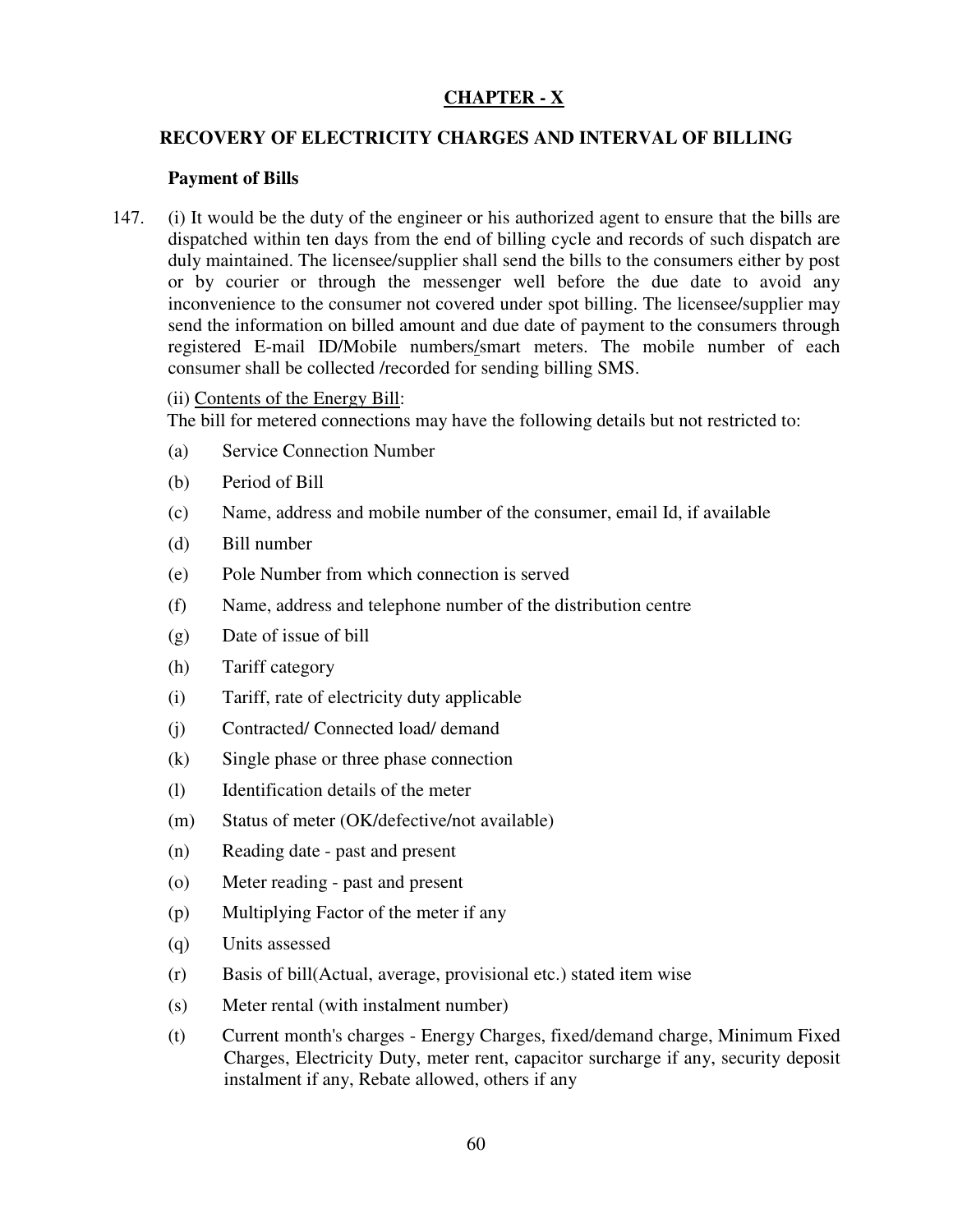- (u) Arrear Electricity Charges, Delayed Payment Surcharge arrears.(Indicating period for which arrears are due, energy charges, fixed/demand charges, DPS, electricity duty etc.)
- (v) Credit towards interest on Security Deposit
- (w) Total charges
- (x) Delayed Payment Surcharge
- (y) Due date of payment through cheque and cash payment, demand draft, electronic mode of payment.
- (z) Authority in whose favor cheque/Bank draft is to be issued. (To be printed on reverse of the bill)
- (aa) Security Deposit held and required
- (bb) Details of subsidy if any
- (cc) Consumption details of last six readings
- (dd) Compensation to consumers if any
- (ee) Instalment no., if allowed

If the bill is issued after final assessment (with number  $\&$  date), the amount is to be shown separately at (r) above.

The following information may also need to be provided to the consumer printed on the bills: -

- (a) The names(s) / address(es) of collection centers
- (b) Working hours for collection of bills
- (c) Designation and address of the authority with whom grievance pertaining to bills, meter, meter reading etc. can be lodged both at licensee/supplier and GRF level.
- (d) Any other message that the Licensee/supplier may like to give e.g. requesting the consumer to indicate their phone number, if available, on the portion of the bill retained by the licensee/supplier on receipt of payment. This information can be used for better communication with consumers.

(e) The bill may contain additional information, if any, as desired by the licensee/supplier.

- (iii) **Contents of the spot billing:** The spot bill may have the following details
- (a) Service Connection Number
- (b) Period of Bill
- (c) Name and address of the consumer
- (d) Bill number
- (e) Date of issue of bill
- (f) Tariff category
- (g) Tariff, rate of electricity duty and applicable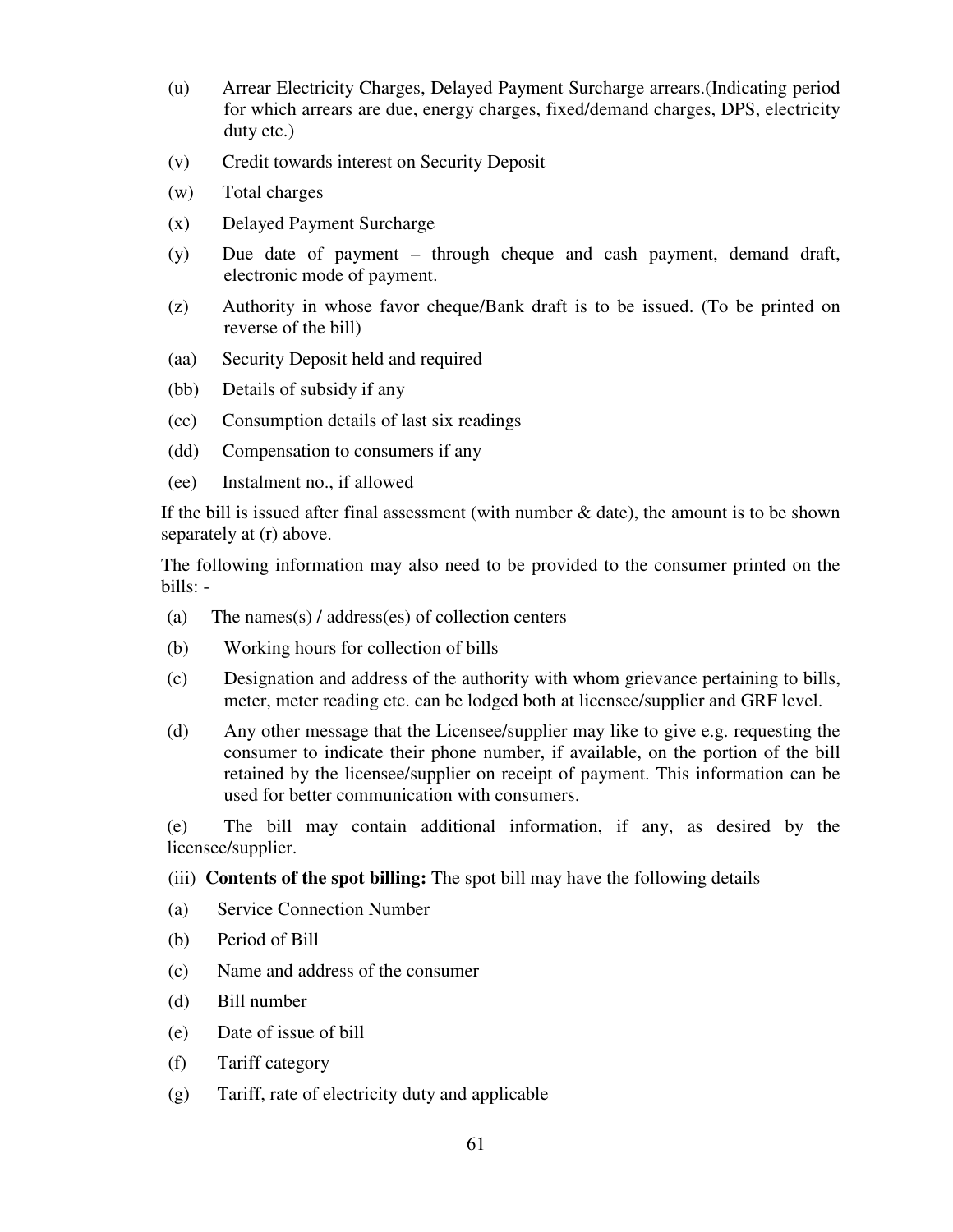- (h) Contracted/ Connected load/ demand
- (i) Single phase or three phase connection
- (j) Reading date past and present
- (k) Meter reading past and present
- (l) Units assessed
- (m) Basis of bill (Actual, average, provisional etc.)
- (n) Meter rental (with instalment number)
- (o) Current month's charges Energy Charges, fixed/demand charge, Minimum Charges, Electricity Duty, meter rent, capacitor surcharge if any, security deposit instalment if any, Rebate allowed, others if any
- (p) Arrear Electricity Charges, Delayed Payment Surcharge arrears to be shown separately.
- (q) Total charges
- (r) Delayed Payment Surcharge
- (s) Due date of payment

(iv) **Central Assistance Centre:** The licensee/supplier shall make arrangements to provide guidance and information to any consumer on telephone and for this purpose shall set-up call centre or centres according to the directives given by the Commission in this regard. All urban areas may be brought under this facility in the first phase and rural areas may be included thereafter. Details of payment status, arrear status, authorised load, contract demand, dump data etc. may be provided to the consumer in complete shape if he discloses his connection number and address with a copy of Aadhaar Card. The licensee/supplier shall also develop and implement, within a reasonable time as desired by the Commission, a bill details display system on internet for divisional headquarter towns at first instance. Access to this information display may be controlled through password system. For obtaining dump data, the consumer shall have to pay Rs.100/- in case of LT and Rs.500/- in case of HT, EHT, which may change by an order of the Commission from time to time.

#### **Billing**

148. The charges payable by a consumer for supply of electrical power and other sums payable to the licensee/supplier shall be billed on pro-rata monthly basis indicating the period for which charges have been levied. When supply to a new consumer is commenced or an agreement is terminated on a day other than the first day of a month, demand charges and other charges as applicable under tariff notification shall be levied pro-rata for the number of days during the month for which supply shall have been given or agreement shall have been in force.

#### **Disputed/Erroneous Bills**

149. In the event, of any dispute in the billed amount, the consumer may lodge a complaint before the designated officer/agency as determined by the Licensee/supplier and pay at the average of last 6 months consumption or the billed amount whichever is less within due date pending settlement of the dispute. The licensee/supplier shall resolve the dispute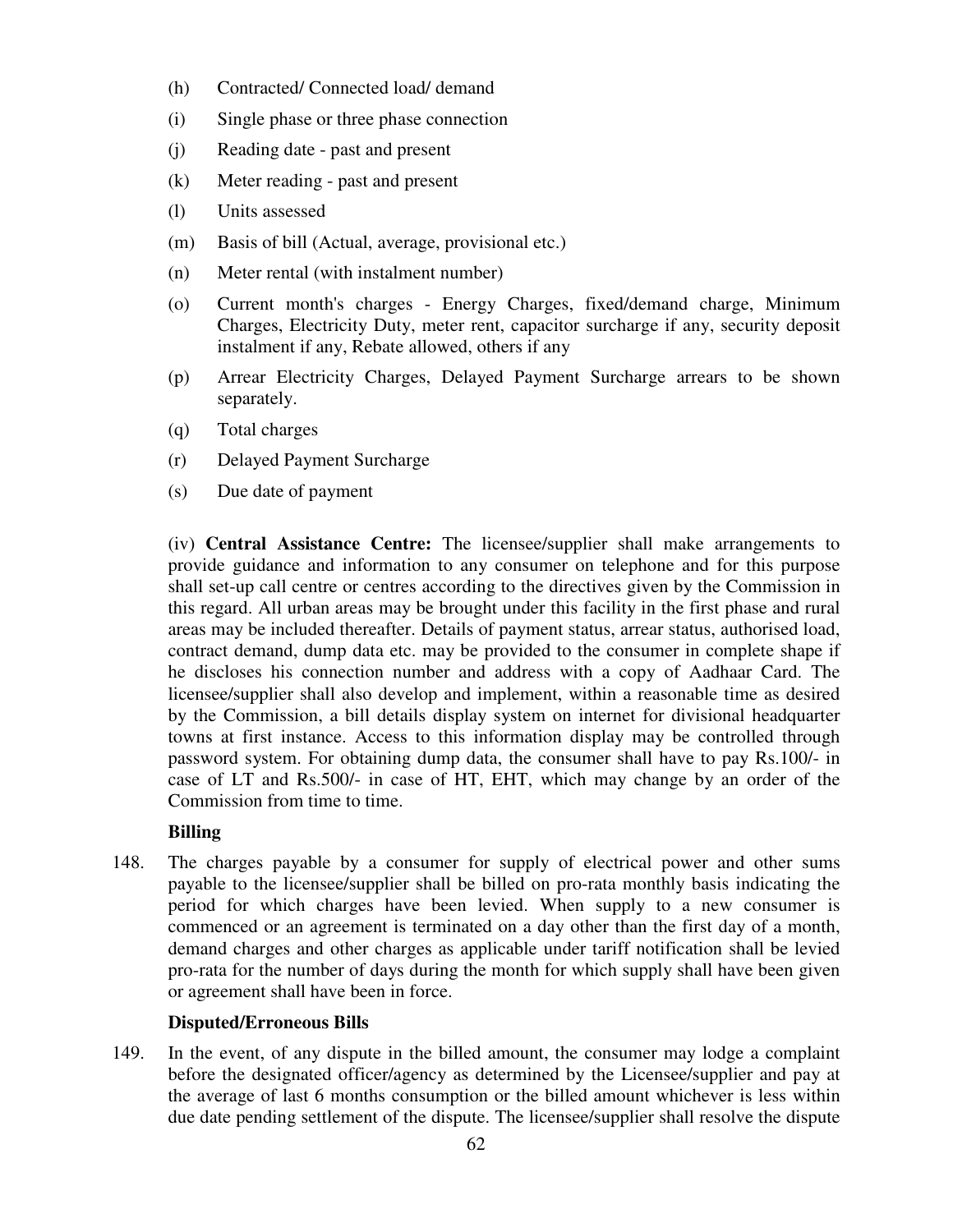or communicate its decision with reasons to the consumer within a maximum period of one month.

- 150. (i) If the licensee/supplier finds the bill to be erroneous, a revised bill shall be furnished to the consumer indicating a revised due date. Excess amount paid by the consumer shall be refunded by way of adjustment in the subsequent bill. Such excess amount shall be refunded together with simple interest at the rate of 1 (one) % per month from the date of payment of excess amount.
	- (ii) If the licensee/supplier finds the bill to be correct, the consumer shall be intimated accordingly and notified to pay the balance, if any, within fifteen days with interest at the rate of 1% per month from the due date. If the engineer does not resolve the dispute within one month stipulated in Regulation 149, the consumer will not be liable to pay the interest on the balance amount. However, if the dispute is not resolved due to negligence or non-cooperation of the consumer, the consumer will be liable to pay interest. The consumer shall be informed of the decision of the licensee/supplier immediately.
	- (iii) Failure to make payment as provided under Regulation 149 above shall merit action as provided in Regulations 171 to 177.

#### **Payment**

- 151. (i) (a) The licensee/supplier shall ensure adequate publicity of the addresses / locations and working hours of the collection centres including those of banks where consumers can make payments. The licensee/supplier shall also endeavour to provide a choice of maximum alternative modes of payment to the consumers like payment through cash, local cheque, bank draft, banker's cheque, Electronic Clearing System (ECS), net-banking, debit card/credit card, e-wallets, PoS etc. after proper cost-benefit analysis. EHT/HT/General Purpose consumers will inform their respective banker to pay electricity bill directly to Licensee/suppliers on presentation of bill. Consumers will authorize bankers to debit their account on payment of bill.
	- (b) The collection centres should have the facility of receiving payment from consumers/representatives of consumers who wish to make payments on behalf of a number of consumers. Separate counters should be provided for this purpose so that the waiting time for other consumers is not increased.
	- (ii) **Due Date of Payment:** The Licensee/supplier shall intimate the consumer of the due date for payment of his bills. The due date of payment for all consumers shall be seven days from the bill date. This will normally be the due date for all billing cycles for that consumer. If due date of payment mentioned in the bill is a public holiday for the licensee/supplier or under NI Act, the succeeding working day shall be treated as the due date.
	- (iii) **Receipt of Payment:** Every consumer shall be issued a receipt in token of having received the payment through cash or demand draft.
	- (iv) **Advance Payment:** The consumer may also be allowed to make advance payment of future bills, which shall be adjusted in the succeeding months. Utility will also consider suitable rebate in case of advance payment. The details of payment made in advance shall also be entered into the account of the consumer. On intimation of the consumer the supply can be disconnected temporarily in his absence for more than one billing cycle due to safety reason. On re-occupation of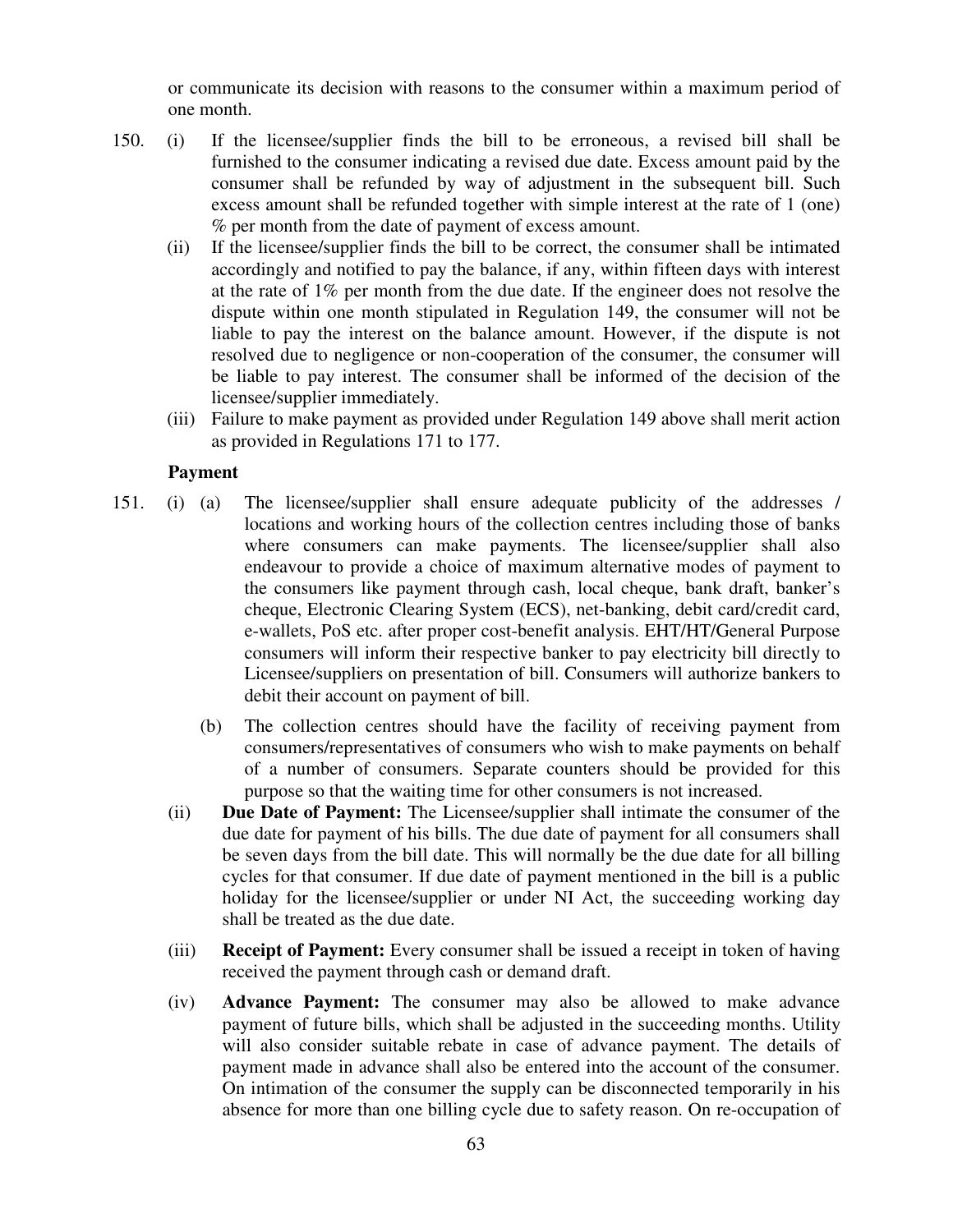the premises the supply can be restored with payment of reconnection charges. The consumer shall have liberty to pay in advance the electricity bills for his period of absence for visit to other places.

- (v) **Collection Drop Boxes:** The licensee/supplier should make arrangements to receive payment through drop boxes where the consumer may drop his cheque (crossed account payee). Licensee/supplier should keep the drop boxes at the collection centres and at other locations as notified from time to time to facilitate the payment without the need for standing in the queue. The cheque should be drawn in favour of the licensee/supplier. The service connection number, billing month, consumer name and address including telephone number if any should be clearly written on the back of the cheque. In case the bank levies any clearance charge, the same amount shall be recoverable from the consumer in the subsequent bill. The licensee/supplier shall migrate to cashless on line or epayment mode gradually.
- (vi) **Bounced Cheque:** In the event of non-realisation of cheque, the licensee/supplier shall have the right to increase the security deposit from the consumer and shall also have the right to take steps such as levying dishonoured cheque charges or initiating other actions as per Law besides insisting on future payment by demand draft or by cash. Upon dishonour of the cheque, the licensee/supplier shall forthwith intimate the consumer the reasons of such bouncing of cheque or demand payment of the dues along with bank charges to be paid within 15 days failing which power supply may be disconnected treating the same as notice under section  $56(1)$  of the Act. The line may be disconnected forthwith without any notice if due date is passed along with other legal actions.
- (vii) **Payment of Energy Charges:** Consumers are expected to make payment for the energy used by them every month/by-monthly. The licensee/supplier must ensure that a bill is delivered to the consumer by hand or by post every month/bymonthly.
- (viii) **Provisional Billing:** The amount thus billed shall be adjusted against the bill raised on the basis of actual meter reading during subsequent billing cycle. Such provisional billing shall not continue for more than two meter reading cycle at a stretch. If the meter remains inaccessible even for the next cycle, the consumer will be served with a 24-hour notice under section163 (3) of the Act, to open his premises for reading of the meter at a fixed time and date. If the meter is not accessible at the time fixed in the notice, the supply may be disconnected after serving a 24-hour notice under section 163 (3) of the Act. For notice, SMS or email messages be also adopted in addition to above.
- (ix) **Transformer Loss:** In the case of High Tension supply, if HT metering set cannot be readily provided and installed, LT metering set shall be provided and connected on the LT side of the consumer's transformers. To the reading of such metering set, will be added the average losses in the transformers calculated as follows:
	- (a) Energy loss in transformer in units per month  $= (730 \text{ X} \text{ rating of the})$ transformer in KVA) /200,
	- (b) Demand loss in transformer in KVA = Rating of the transformer in KVA/200.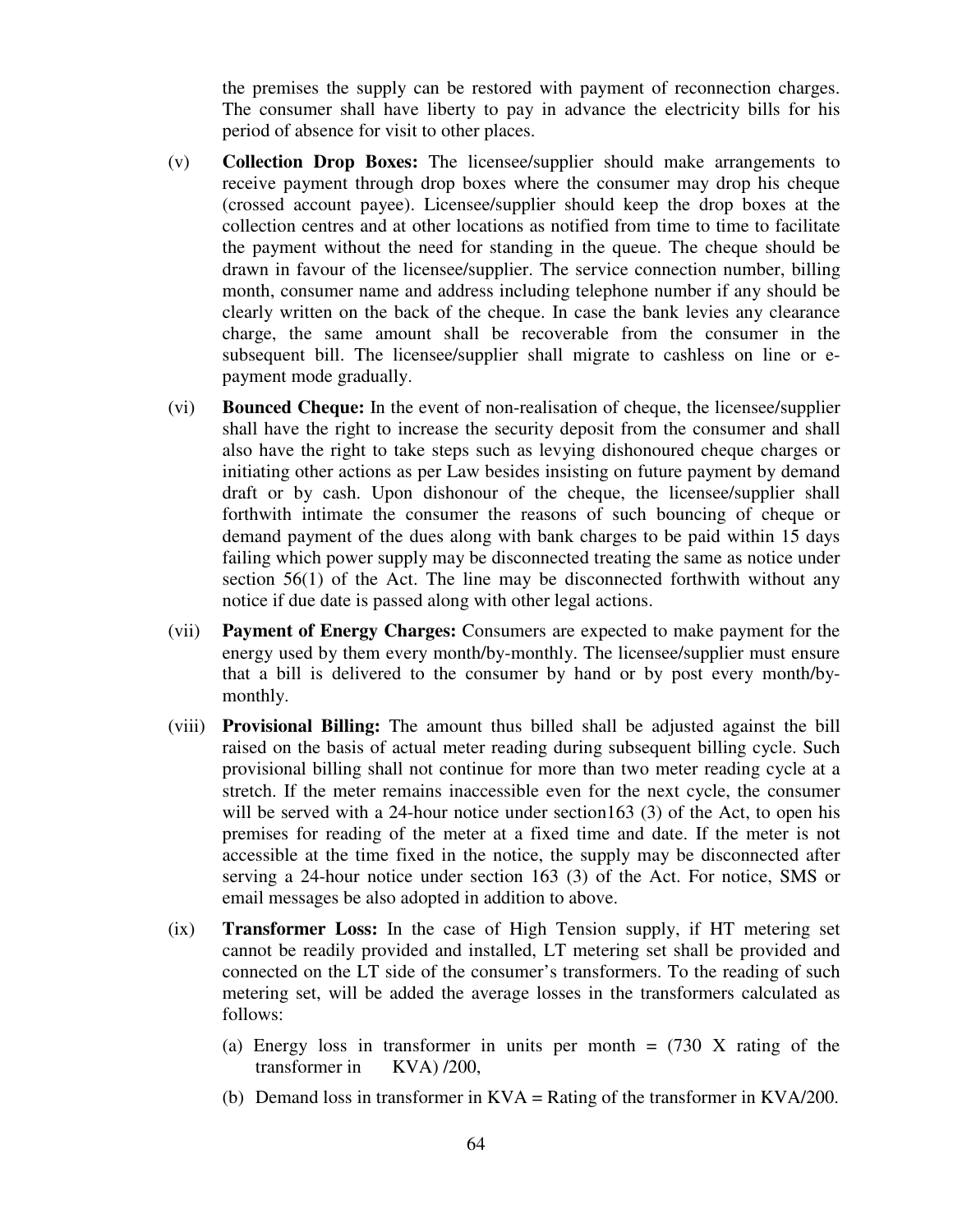However, no transformer loss shall be considered if the consumer has paid for the metering unit. The licensee/supplier is required to provide HT metering for HT supply. The maximum duration of such billing shall be four months or as specified by the Commission in tariff orders whichever is less.

- (x) **Meter reading data:** The relevant data including consumption and payment of consumer thereto should be available in the licensee/supplier's website for reference of all concerned. The consumer shall also be provided information when required.
- (xi) **Non-Receipt of Bill:** If for any reason the consumer does not receive the bill for the billing cycle within two weeks of the end of the billing cycle, it would be the obligation of the consumer to approach the engineer and collect a duplicate bill. A consumer may also make payment as per last month's bill or higher, in absence of such bill.
- (xii) **Rebate:** Payment of the billed amount in time shall entitle categories of consumers, as laid down in the tariff order to a rebate on such amount for the current billing period. Every bill shall indicate the amount payable by the relevant category of consumer if payment is made within the due date and the amount payable if the payment is made beyond the due date. The categories of consumers who are entitled to a rebate and the rate or rates of such rebate shall be determined by the licensee/supplier from time to time as part of the tariff as approved by the Commission. Rebate shall only be allowed on the current bill, if eligible.
- (xiii) **Delayed Payment Surcharge:** Category of consumers to whom delayed payment surcharge is applicable as per tariff order shall be liable to pay such delayed payment surcharge. There shall be no surcharge over surcharge.

#### 152. **Recovery of Arrear**

- (i) The amount paid by the consumer shall be first adjusted towards electricity duty provided that in case of part payment by the consumer, the proportionate share of the duty from the total collection shall be adjusted first. Out of the balance, adjustments shall be made in the following order of priority:
	- (a) Current electricity charges,
	- (b) Current miscellaneous charges,
	- (c) Arrear electricity charges,
	- (d) Arrear miscellaneous charges,
	- (e) Delayed payment surcharge.
- (ii) The Licensee/supplier shall not be eligible to recover any sum due from any consumer after the period of two years from the date when such sum became first due unless such sum has been shown continuously as recoverable as arrears of charges for electricity supplied and the licensee/supplier shall not cut off the supply of the electricity, as per provisions laid down under Section. 56(2) of the Act.

#### **Instalment Facilities**

153. Payment of bills by instalments may be granted by the licensee/supplier to the senior citizens and disabled in the Domestic category on request and on production of proof. In respect of others, the facility may be granted at the discretion of the designated authority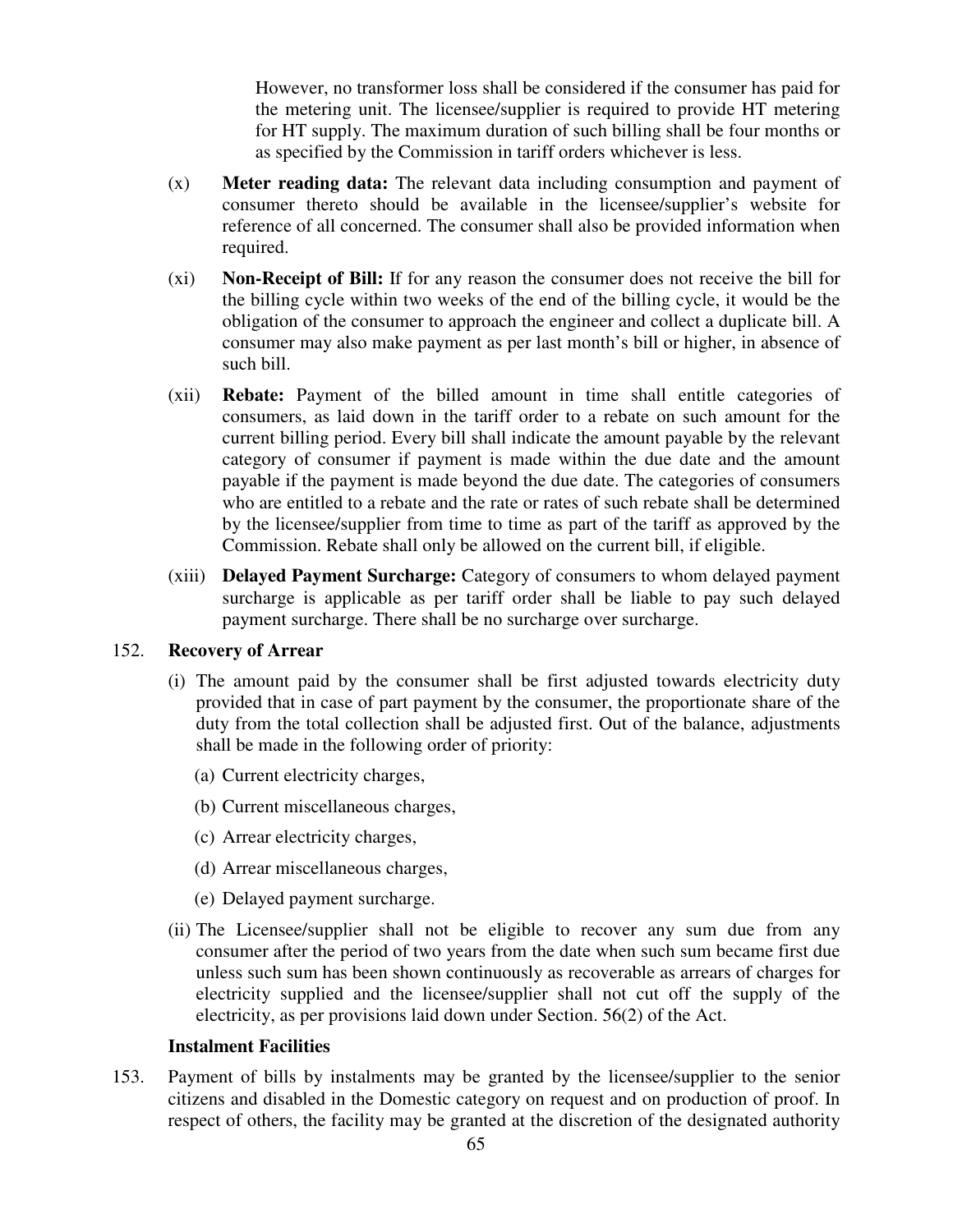of licensee/supplier. Grant of instalments shall not affect the liability of the consumer to pay delayed payment surcharge till full clearance of the arrears. Consumers availing instalment facilities shall not be eligible to avail rebate. The licensee/supplier may authorise the designate the authority to grant instalment facilities. Instalment facility shall be limited to twice in a year which cannot be availed simultaneously.

#### **Recovery of Arrears**

154. In addition to other modes of recovery available under the law, engineer shall be entitled to take recourse to proceedings under the Odisha Public Demand Recovery Act, 1962 (Act I of 1963) for realisation of the licensee/supplier's dues if such dues are treated as public demand.

## **Billing with Defective Meter**

- 155. For the period the meter remained defective or was lost, the billing shall be done on the basis of average meter reading of the past three billing cycles immediately preceding the meter being found/reported defective. These provisional charges shall be leviable for a maximum period of three months during which time the licensee/supplier/consumer is expected to have replaced the defective meter. The provisional bill shall be revised as per the average of six consecutive billing after a new meter is installed. In no case the previous bill can be revised for more than two(2)years prior to the installation of new meter.
- 156. If the readings of meter working in association with Current Transformer (CT) and Potential Transformer (PT) and other auxiliary equipment, if any, are found to be incorrect on account of wrong connection or disconnection of such CTs, PTs and other equipment or on account of omissions or commissions in regard to multiplying factor, erroneous adoption of CT ratio, PT ratio, the billing in such cases shall be done as laid down in Regulation 155 based on the Dump Report.

## **Disputed Bills**

157. In case the consumer disputes any billing procedure, he/she may approach the licensee/supplier through complaint handling procedure for redressal of his grievances, which will be resolved within two weeks. In case he/she is not satisfied with the decision of the licensee/supplier in this regard he/she has the liberty to again approach the Grievance Redressal Forum or Ombudsman as per the relevant Regulations of OERC. However, the disputed bill can be revised upto the maximum period of two years in any of the Forum prior to the month in which disputed period of bill ends.

## **Meter Not Accessible**

- 158. (i) If for any reason whatsoever, the meter installed in the consumer's premises is not accessible and meter reading cannot be taken, the bills shall be raised provisionally on the basis of the average consumption of last three billing cycles when readings were recorded, subject to subsequent revision on the basis of actual meter reading adjusting provisional amount already paid. Such provisional billing shall not continue for more than two billing cycles at a stretch, and the licensee/supplier shall not generate more than two provisional bills for a consumer during one financial year. The meter should be installed at an accessible place.
	- (ii) If the engineer apprehends that the consumer is deliberately avoiding the inspection of meter and meter reading for more than two consecutive meter reading dates, he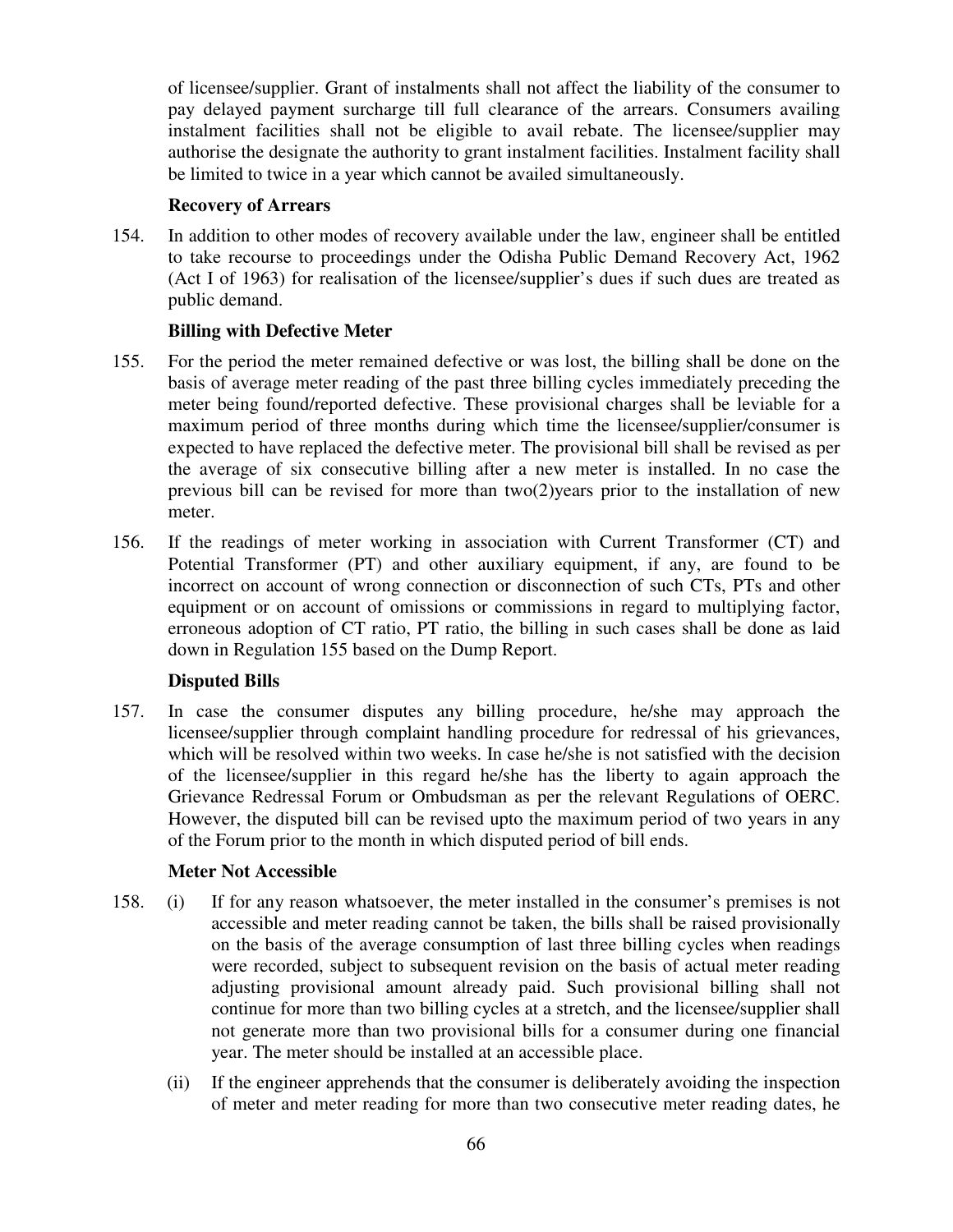may give seven clear days' notice by Registered Post to the consumer to remain present in the premises on the date and time mentioned in the notice. If meter is not made accessible even on the specified date, a notice shall be served on the consumer, if available, or affixed near the main entrance of the premises, to get the meter read by the licensee/supplier after payment of a penalty charge which shall be 5% of the average billing amount for the last 12 months, within the next 7 days. Failing this, supply shall be disconnected.

- (iii) These provisions of Regulation 158(ii) above shall not apply in case of a domestic consumer who has given an advance intimation to the licensee/supplier of the inaccessibility of his meter for reading due to the consumer being out of station.
- (iv) When a domestic consumer gives prior information in writing about inaccessibility of the meter to the licensee/supplier due to continued absence from residence, the licensee/supplier shall not send any notice/provisional bill to the consumer provided that the consumer pays the fixed charges for such period in advance. Whenever the meter is made accessible by the consumer for taking the meter reading, the entire consumption shall be taken as if the consumption was for the period excluding the intimated period of inaccessibility. This facility shall be available to the consumer if he has paid up to date dues.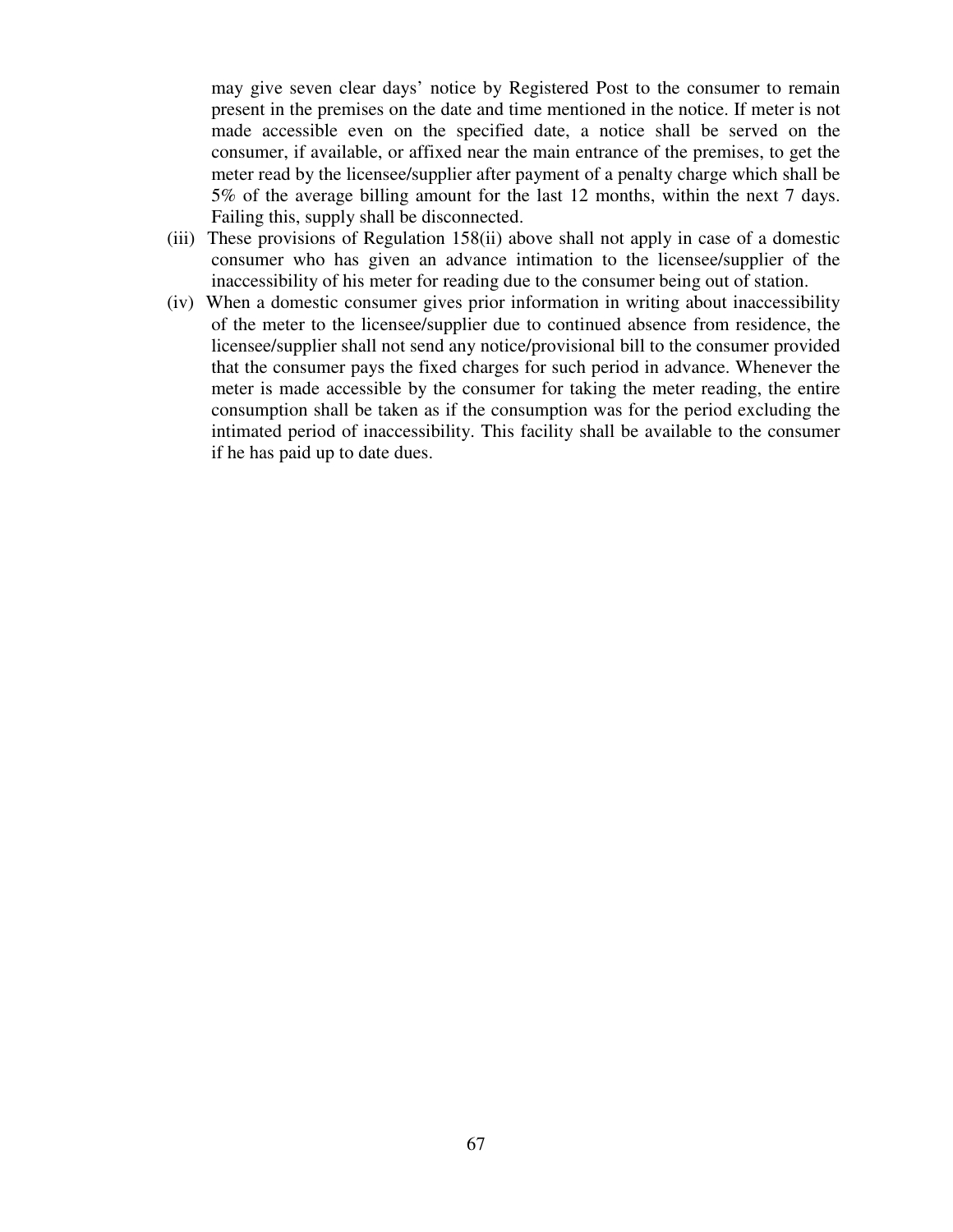# **CHAPTER - XI**

## **ASSESSMENT OF UNAUTHORISED USE AND THEFT OF ELECTRICITY**

- 159. On an inspection of any place or premises or after inspection of the equipment, gadgets, machines, devices found connected or used, or after inspection of records maintained by any person, the Assessing Officer on conclusion that such person is indulging in unauthorised use of electricity, shall provisionally assess to the best of his judgement the electricity charges payable by such person or by any other person benefitted by such use. The Assessing Officer while on inspection of the premise may video graph and / or take photograph of the method of such unauthorised use or take dump report for the purpose of evidence to be produced in the Appellate Forum.
- 160. If, however, the period during which such unauthorised use of electricity has taken place cannot be ascertained, such period shall be limited to 12 months preceding to the date of inspection. The period of assessment may be arrived at after taking into consideration the following guidelines or any combination thereof.
	- a. Actual period from the date of commencement of supply to the date of detection of unauthorised use;
	- b. Actual period from the date of replacement of component of metering system in which the evidence is detected to the date of detection of unauthorised use:
	- c. Actual period from the date of previous checking of installation by the licensee/supplier's authorised personnel to date of detection of unauthorised use;
	- d. Meter Reading Instrument (MRI) data/dump report should be considered wherever available;
	- e. Based on the valid document produced by the person indulged in unauthorised use of electricity.
	- f. In case a consumer has requested for change in category of load or contract demand or connected load or similar requests, the licensee/supplier shall decide such application before any assessment.
- 161. After establishing the duration or period of unauthorised use, the Assessing Officer shall prepare provisional assessment order on applicable tariff in the prescribed format as per the Electricity (Amendment) Act, 2007 and any subsequent amendments, and serve on the person under proper receipt. The Assessing Officer as notified by the Govt. shall assess the energy consumption as per the assessment formula given below:

Units assessed  $= L \times H \times F$ 

 $L =$  Connected load found in the consumer premises during the course of inspection in KW;

 $H = Nos.$  of hours of the period of assessment as ascertained in the preceding paragraph;

 $F =$  Load factor as has been prescribed for collection of security deposit in Regulation 52. Provided that no assessment shall be made merely because of connected load is different from the contracted load when the meter is in working condition and/or any application for change in load, category or replacement of defective meter is pending with the licensee/supplier.

The provisional assessment shall be valid for 30 days from the date of service of such order, unless confirmed in final assessment order within the above period issued as per law. The final assessment order shall be acknowledged by the consumer.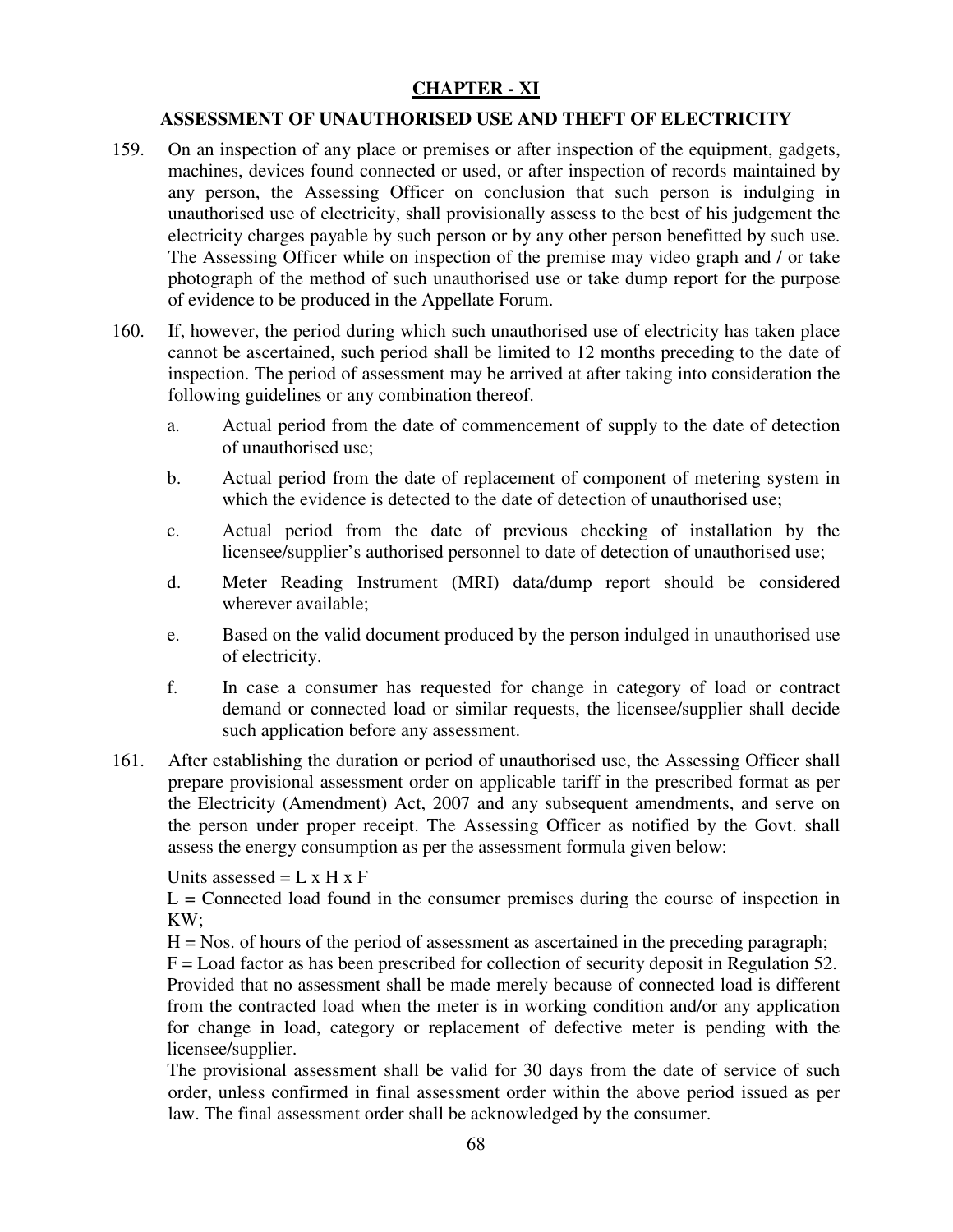162. In case of a regular metered connection, where a case of unauthorised use of electricity is detected, units recorded in the meter for which bills have been raised by the licensee/supplier to the person during the period, for which the assessment is made, shall be duly debited to the consumer.

If it is found that energy supplied is used for a purpose other than for which usage of electricity was authorized and/or energy is utilized for the premises/areas other than the premises/area for which the supply of electricity was authorized, assessment should be made as under;

(i) Quantum of unauthorised use of energy,  $U = a x (b / c)$  kWh

Where

a – Total consumption recorded during the preceding period of existence of such violations limited to a specified period of assessment as referred above paragraphs

b – Unauthorised load found at the time of inspection in kW

c – Total connected load found at the time of inspection in kW

(ii) Penal charges on account of unauthorized use of energy =  $(2 \times U \times d) - (U \times e)$ Where

- U Quantum of unauthorized use of energy, kWh
- d Tariff of unauthorized use

e – Tariff of authorized use including slab rate

The period for computation in all such cases shall be as per assessment norm stated above.

Provided that if it is found at any time that the energy supplied is used for a purpose, on which lower tariff is applicable, it shall not be considered as unauthorized use of electricity and no penal action will be taken.

Provided that the calculations above are subject to the condition that meter is working satisfactorily; else, the energy will be calculated on the basis of assessment formula given at Regulation 161.

Provided further that the demand charges for static meter shall be as per Regulation 117 requiring no verification.

- 163. Upon detection of theft, the licensee/supplier shall immediately disconnect the supply. In case of theft of electricity the licensee/supplier shall make an assessment of amount of theft as per the procedure stated above and the consumer so assessed shall deposit the assessed amount without prejudice to the obligation of the licensee/supplier to lodge the complain as referred to in the second proviso to the clause (1A) of Section 135 of the Electricity Act. On such payment the licensee/supplier shall restore the supply line of electricity within 48 hours of such deposit or payment.
- 164. Any person served with the order of provisional assessment, may, accept such assessment within seven days which becomes final then and deposit the assessed amount with the licensee/supplier within seven days of service of such provisional assessment order upon him.
- 165. The person, on whom a provisional assessment order has been served shall be entitled to file objections, if any, against the provisional assessment before the assessing officer within seven days, who shall, after affording a reasonable opportunity of hearing to such person, pass a final order of assessment within 30 days from the date of service of such order of provisional assessment of the electricity charges payable by such person. During the hearing, the Assessing Officer shall give due consideration to the facts submitted by the consumer and pass, a speaking final order as to whether the case of unauthorized use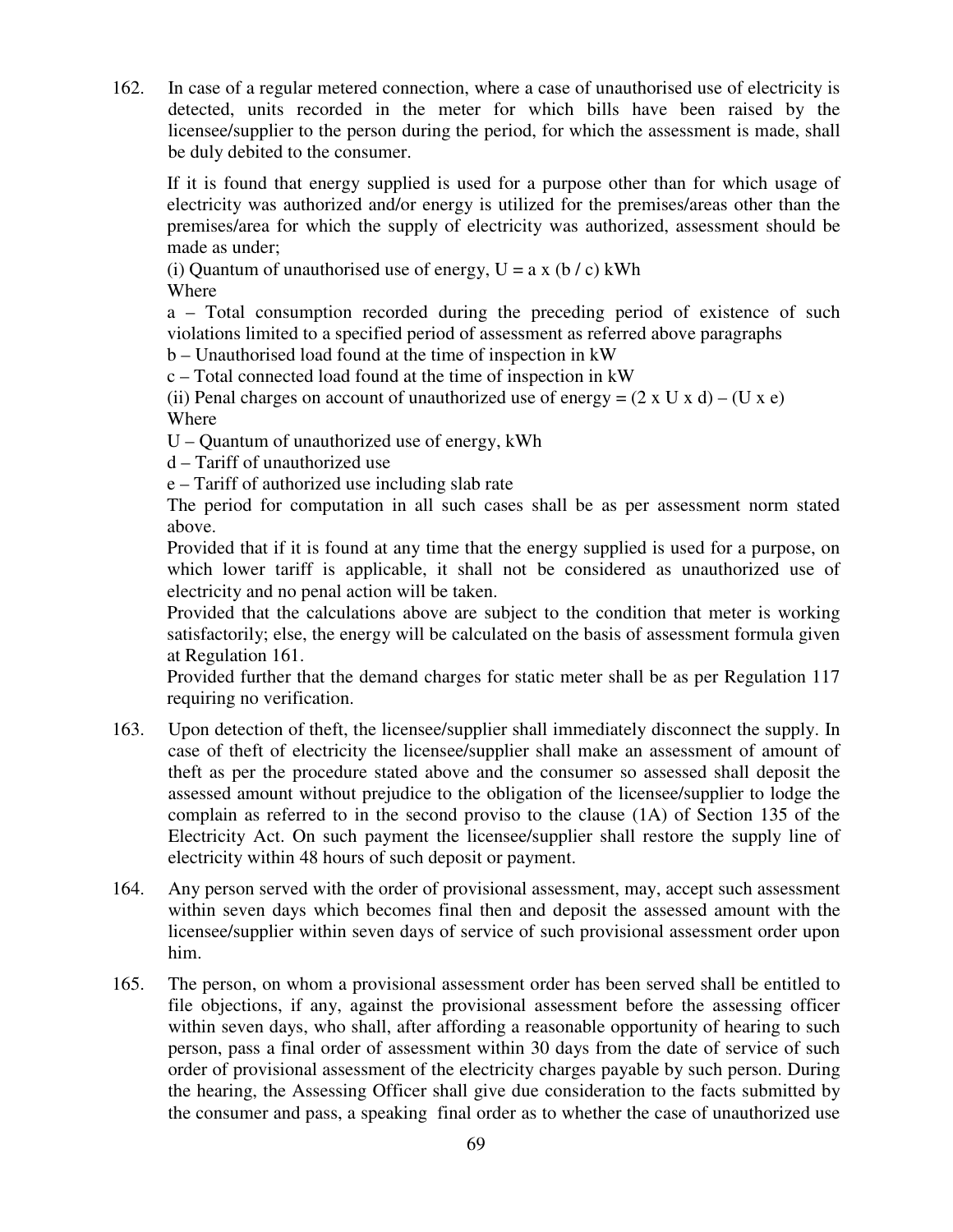of electricity is established or not. The order shall contain the detail of inspection report, submissions made by consumer in his written reply and oral submissions during hearing and reasons for acceptance or rejections of the same. If no final order is passed and served on the person whose electricity consumption has been provisionally assessed within 30 days of service of provisional assessment order, then such order shall be null  $\&$ void.

- 166. Any person served with the order of final assessment which should be a speaking order, may, accept such assessment and deposit the assessed amount with the licensee/supplier within 30 days of service of assessment order upon him. The final order should consist of the address of the appellate authority to whom the person can file appeal against the final order served upon him.
- 167. Any person aggrieved by a final order made under Section 126 of the Electricity Act may, within thirty days of the said order, prefer an appeal u/s 127 of the Electricity Act, 2003 in such form, verified in such manner as specified by the Commission under Regulation. The appeal should be accompanied by a documentary evidence that half the assessed amount has been deposited with the licensee/supplier.
- 168. In case person does not prefer appeal under Section 127 of the Act and also defaults in the making payment of assessed amount, the electricity connection will be disconnected by serving a 15 days notice after the expiry of the prescribed period of appeal, which will not be reconnected until the assessed amount is deposited.

 Provided that the power supply to consumer shall not be disconnected until the case is heard by appellate authority or 180 days whichever is earlier. No disconnection shall be made if the authority fixes a date of issue of orders on the appeal.

Provided further that the power supply to the consumer who has gone to Appellate Authority shall not be disconnected till such authority disposes the matter or 180 days of filing the appeal whichever is earlier.

- 169. When a person defaults in making payment of final assessed amount and if he/she does not prefer an appeal, he/she, in addition to the assessed amount shall be liable to pay, on the expiry of 30 days from the date of final order of assessment, an amount of interest at the rate of 16% per annum compounded every 6 months. The same rate of interest shall be charged if the person does not pay the amount of assessment finalised in the order of Appellate Authority. If the appellate authority strikes down the assessment, the payment made towards such assessment shall be refunded to the consumer in shape of adjustment in immediate subsequent bills, failing which the licensee/supplier shall be liable to pay interest at the same rate.
- 170. Once the case of theft or unauthorized use of energy is established and connected load at the time of inspection is found more than contracted load, the load in excess of contracted load shall be regularized by the licensee/supplier after payment of applicable charges by such consumers.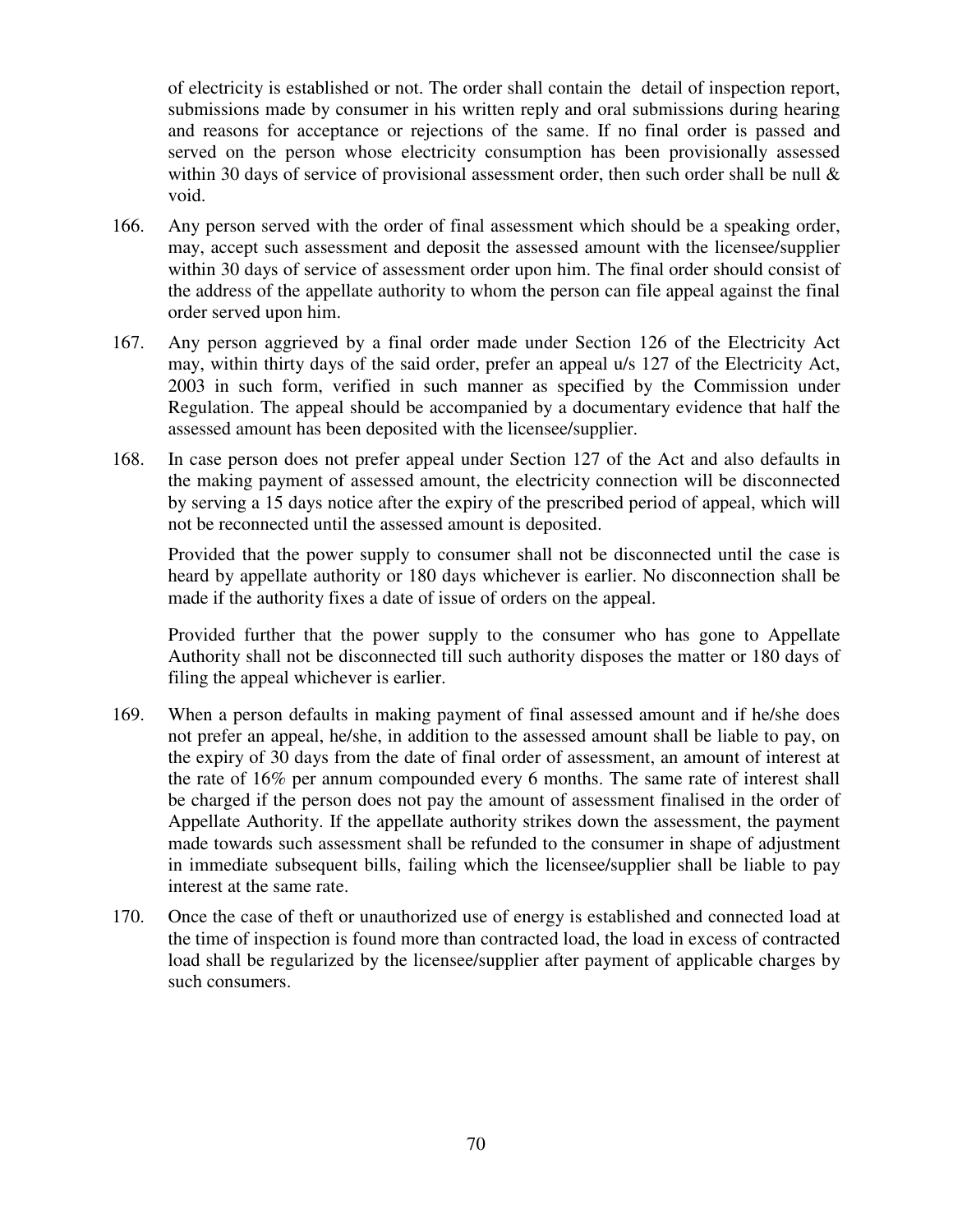# **CHAPTER - XII**

## **DISCONNECTION/RECONNECTION OF SUPPLY**

- 171. (i) The supply may be disconnected temporarily or on a permanent basis as per the procedure described below. The licensee/supplier shall remove service line, meter etc. after permanent disconnection. However, the licensee/supplier may not remove service line, meter etc in case of temporary disconnection.
	- (ii) The charges for connection, reconnection and disconnection shall be in accordance with the Schedule of Charges prescribed from time to time by the licensee/supplier.

## **Temporary Disconnection**

- 172. The supply may be disconnected temporarily in following cases:
	- 1) On non-payment of the licensee/supplier's dues: The licensee/supplier may issue a disconnection notice in writing, as per Section 56 of the Act, to any consumer who defaults on his payment of dues, after giving him a notice period of 15 working days to pay the dues. Thereafter, the licensee/supplier may disconnect the consumer's installation on expiry of the said notice period by removing the service line/meter as the licensee/supplier may deem fit;

Notwithstanding anything contained herein above, no sum due from any consumer, under this section shall be recoverable after a period of two years from the date when such sum became first due unless such sum has been shown continuously as recoverable as arrears of charges for electricity supplied and the licensee/supplier shall not cut off the supply of the electricity for non-payment of such sum which has become non recoverable.

- 2) If the conduct/continuance of any business/industry/activity being carried out in any premises becomes unlawful due to lack of necessary permission or withdrawal of permission from the competent authority;
- 3) If the wiring, apparatus, equipment or installation at the consumer's premises is found to be defective or there is leakage of electricity or if the consumer is found to have altered the position of the meter and related apparatus or if the consumer uses any apparatus or appliance or uses the energy in such manner as to endanger the service lines, equipment, electric supply mains and other works of the licensee/supplier, or is found to be using it in any manner which unduly or improperly interferes with the efficient supply of energy to any other consumer.
- 4) If at any time the consumer is found to be using energy for a purpose other than for which it was intended / provided or tampers with the meter and/or other apparatus of the licensee/supplier on his premises or extends/allows supply of energy to any other premises from his connection subject to procedure laid down in this Code under Section 126 and 135 of the Act.
- 5) If the domestic consumer has given advance intimation to the licensee/supplier that supply be disconnected for a particular period for remaining out of station and deposit the MMFC in advance for such period.
- 173. The supply shall be disconnected after giving a notice period of minimum 15 days in case of disconnection arising out of Regulation  $172(2),(3)\&(4)$ . The supply shall be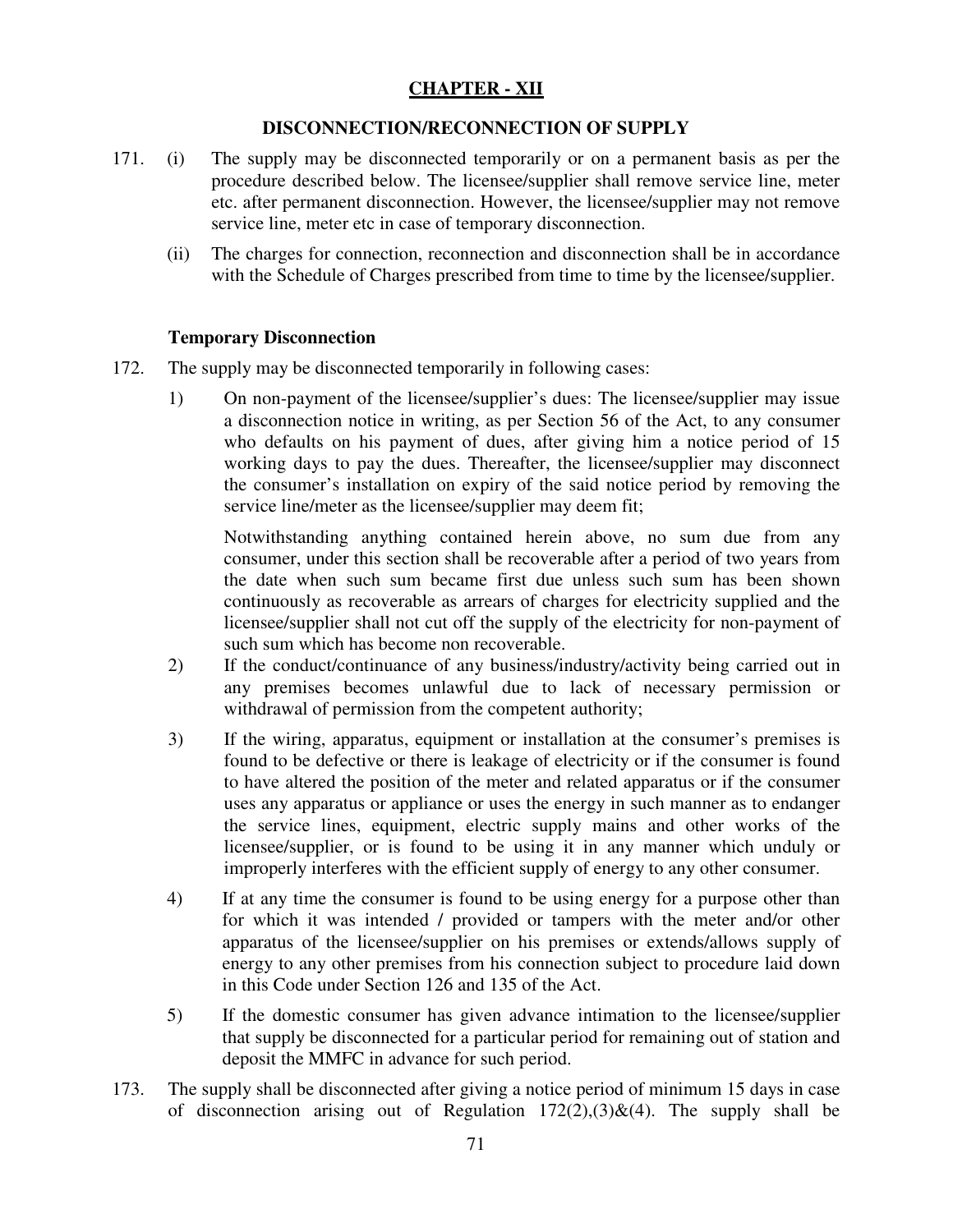disconnected only if the cause of the disconnection is not removed within the notice period.

- 174. The licensee/supplier shall, after the connection is temporarily disconnected as per Regulation 172(2), (3) and (4), issue a notice to the consumer in writing, to remove the cause of disconnection within 30 days failing which the supply shall be disconnected permanently.
- 175. The licensee/supplier may take steps to prevent unauthorised reconnection of consumers disconnected in the manner as described above. Wherever the licensee/supplier discovers that connection has been re-connected in an unauthorised manner, licensee/supplier may initiate action as per provisions of Section 138 of the Act. Further, in case the licensee/supplier discovers that supply to such premises has been restored through another live connection, all pending dues of the said disconnected connection shall be transferred to such live connection's account and non-payment of such transferred dues may be treated as per Regulation 172(1) of the Code. If necessary, enquiry shall be conducted to ascertain the person reconnecting the supply without authority.

## **Permanent Disconnection**

- 176. The supply shall be disconnected permanently in case of :
	- 1) On the termination of the Agreement; or on receipt of intimation of withdrawl of NOC by the owner of the premises with the tenant.
	- 2) If the cause for which the supply was temporarily disconnected is not removed within the notice period.

Provided that in case of continued default in payment of electricity charges and any sum due to licensee/supplier by any consumer for a period of more than two months, the licensee/supplier shall be entitled to terminate the agreement executed by the consumer as per the terms and conditions of supply of the licensee/supplier as approved by the Commission and may remove the electric line or works connected with the provision of supply to the consumer.

- 3) If the arrear of the dwelling unit occupied by the tenant continues beyond two months, licensee/supplier shall disconnect the supply and terminate the agreement executed by the tenant.
- 177. The licensee/supplier shall not cut off supply if the consumer deposits under protest:
	- (a) The amount equal to the sum claimed from him, or
	- (b) Electricity charges due from him calculated on the basis of average charge for electricity supplied to him during the preceding six months whichever is less pending disposal of the dispute. The licensee/supplier shall accept such payment from the consumer.

#### **Disconnection on Consumer's Request**

- 178. In case a consumer desires his meter to be permanently disconnected, he shall apply for the same to the licensee/supplier. The licensee/supplier shall give a written acknowledgment of receipt of such request, on the spot and disconnect the supply forthwith even if there is an arrear in addition to the current bill.
- 179. Thereafter, the licensee/supplier shall carry out a special reading and prepare a final bill including all arrears up to the date of such billing within ten days from receipt of the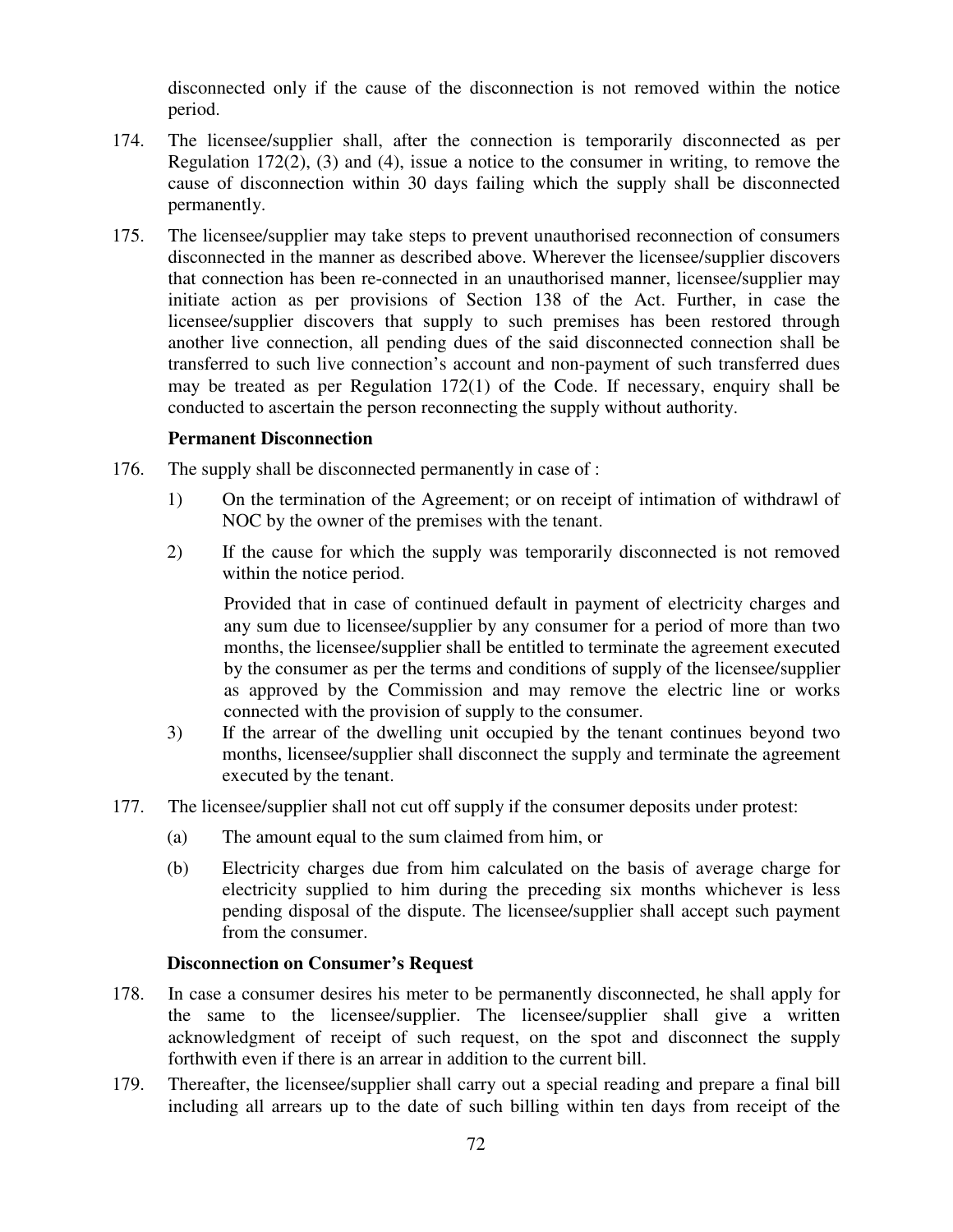request. Upon payment, the licensee/supplier shall issue a receipt with 'Final Bill' stamped on it. This receipt shall be treated as a No Dues Certificate.

- 180. Thereafter, the licensee/supplier shall not have any right to recover any charge(s) for any period prior to this date of billing. The licensee/supplier shall not raise any bill after disconnection.
- 181. HT/EHT consumers shall also bear the estimated expenditure on removal of the apparatus and service line. The licensee/supplier shall issue a demand note to the consumer in writing, under acknowledgment, within 10 working days of receipt of request.
- 182. In case of disconnection of supply due to non-payment of any charge for electricity and or any outstanding dues of the consumer to the distribution licensee/supplier in respect of supply or wheeling of electricity to the consumer, he/she will not be permitted to have electricity connection from the same or any other distribution licensee/supplier of the state.

# **Restoration of supply of electricity**

183. If any service is disconnected on account of non-payment of electricity charges or any other charges due to licensee/supplier, after the consumer has duly paid the amounts due, the additional charges for the delay and the charges for reconnection, the licensee/supplier shall restore the electrical supply in not more than four working hours of the consumer producing the proof of payment of the amounts and charges.

Provided however if the electric line or works providing supply to the consumer is removed by reason of the disconnection the licensee/supplier shall restore the supply after undertaking the works or providing the electric line with in the time stated for providing any new connection and the consumer shall also pay for such reconnection as if he has been provided a new connection.

## **Service of notice**

184. Any order/notice to the consumer by the licensee/supplier including the notice under Section 56 of the Act, shall be deemed to be duly served by the licensee/supplier if it is:

 (i) Sent by registered post, under certificate of posting, by courier, or other electronic means like email, through Licensee/supplier's Apps or Smart Meter etc. or delivered by hand to the person residing at the address notified to the licensee/supplier by the consumer and an acknowledgement taken from any person in the premises, or

 (ii) Affixed at a conspicuous part of such premises in case there is no person, to whom the same can with reasonable diligence, be delivered.

Further, any complaint or notice sent by the consumer to the licensee/supplier via registered post, courier or any other electronic means like email, SMS to a valid and authorised physical or electronic address as published by the licensee/supplier on its website or print media, shall be deemed to be duly received and acknowledged.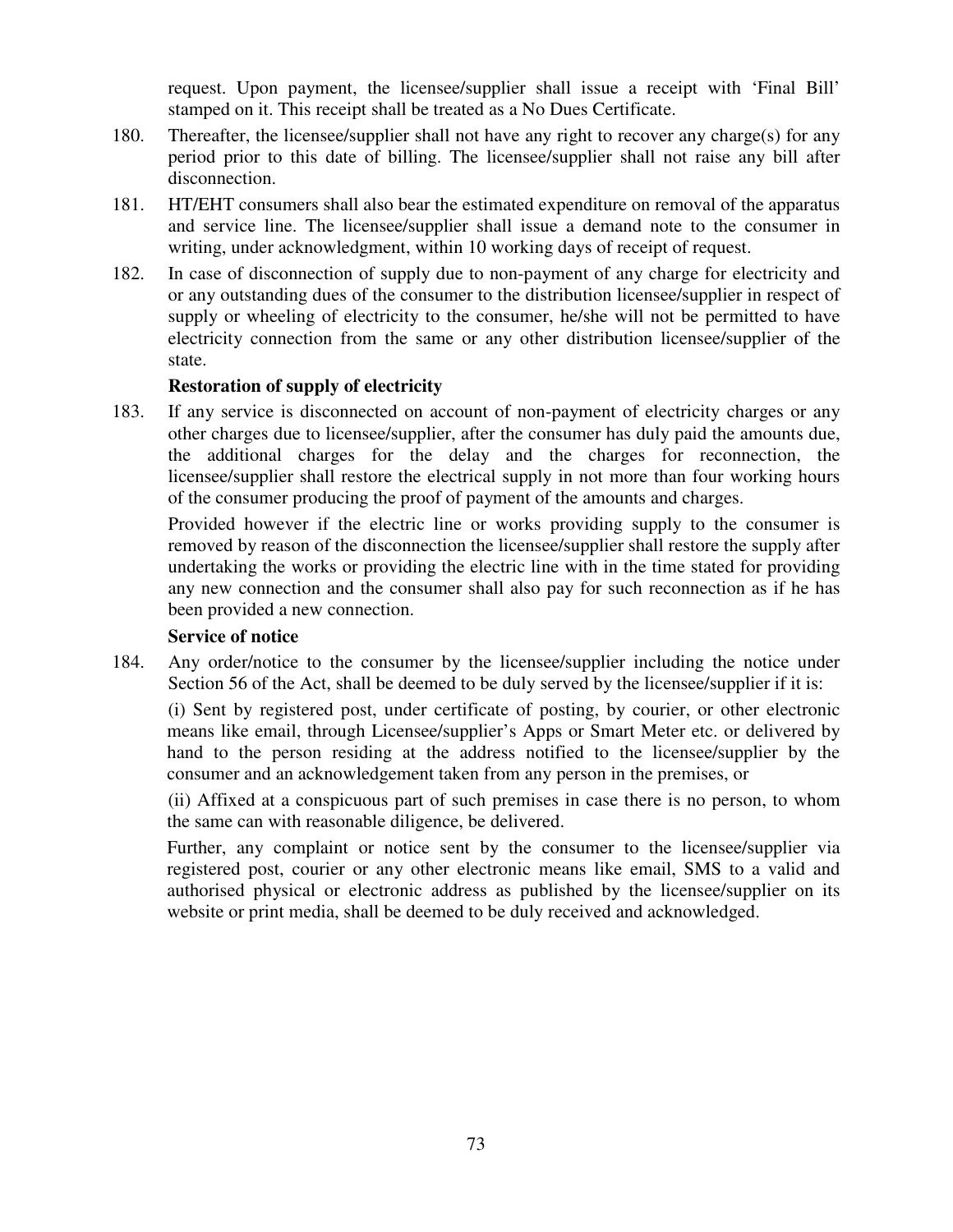# **CHAPTER - XIII**

# **PROHIBITIONS**

## **Assignment without Permission**

- 185. 1. (a) A consumer cannot assign his agreement for power supply to any other person.
	- (b) A consumer cannot transfer the benefit of agreement of power supply or part thereof in favour of any other person.
	- (c) In case of death of a consumer, the licensee shall execute a fresh agreement with his/her legal heirs. The new consumers (legal heirs) shall apply to the licensee/supplier for execution of such fresh agreement.
	- 2. In case of artificial person /corporate legal heir (company, firm, society, idol etc.) the consumer shall produce before the licensee/supplier of his legal heir ship/inheritance ship
- 186. Any connection which has been unauthorisedly transferred or parted with shall be liable for disconnection of supply after a seven days' notice calling for his explanation and considering the explanation submitted, if any, by him. This may be in addition to any other action the licensee/supplier is authorised to take under law and this Code.

# **Re-sale, Transfer, Dishonest Abstraction and Theft of Energy, Open Access, Market Dominance**

- 187. No consumer shall sell or transfer or divert power to any person or premises unless the agreement so provides.
- 188. No consumer shall make use of power in excess of the approved contract demand or use power for a purpose other than the one for which agreement has been executed or shall dishonestly abstract power from the licensee/supplier's system.
- 189. No licensee/supplier shall do any activity which will promote market dominance or decrease the competition in the supply market.
- 190. Where two or more licensee/supplier are supplying electricity in the same area, the consumer of that area shall have the right to choose his supplier without assigning the reason thereof.
- 191. The distribution licensee/supplier shall allow the open access to any consumer/end user as desired by him subject to the appropriate Regulation of the Commission.

## **Duties and obligation of the Consumer/users of electricity**

- 192. Subject to the provision of the Act, Rules and policies all consumers/users of electricity shall obey the provisions of this regulation for smooth running of the distribution system and development of market in the electricity supply industry.
- 193. All consumers shall pay their undisputed bills and other dues in a timely manner to the Authorised persons of the utility subject to this Code.
- 194. The consumers/users of electricity shall follow all safety standards/norms laid down in the Acts, Rules, Regulations, Notifications issued by the Central/State Govt./ Commission/other Authorities from time to time.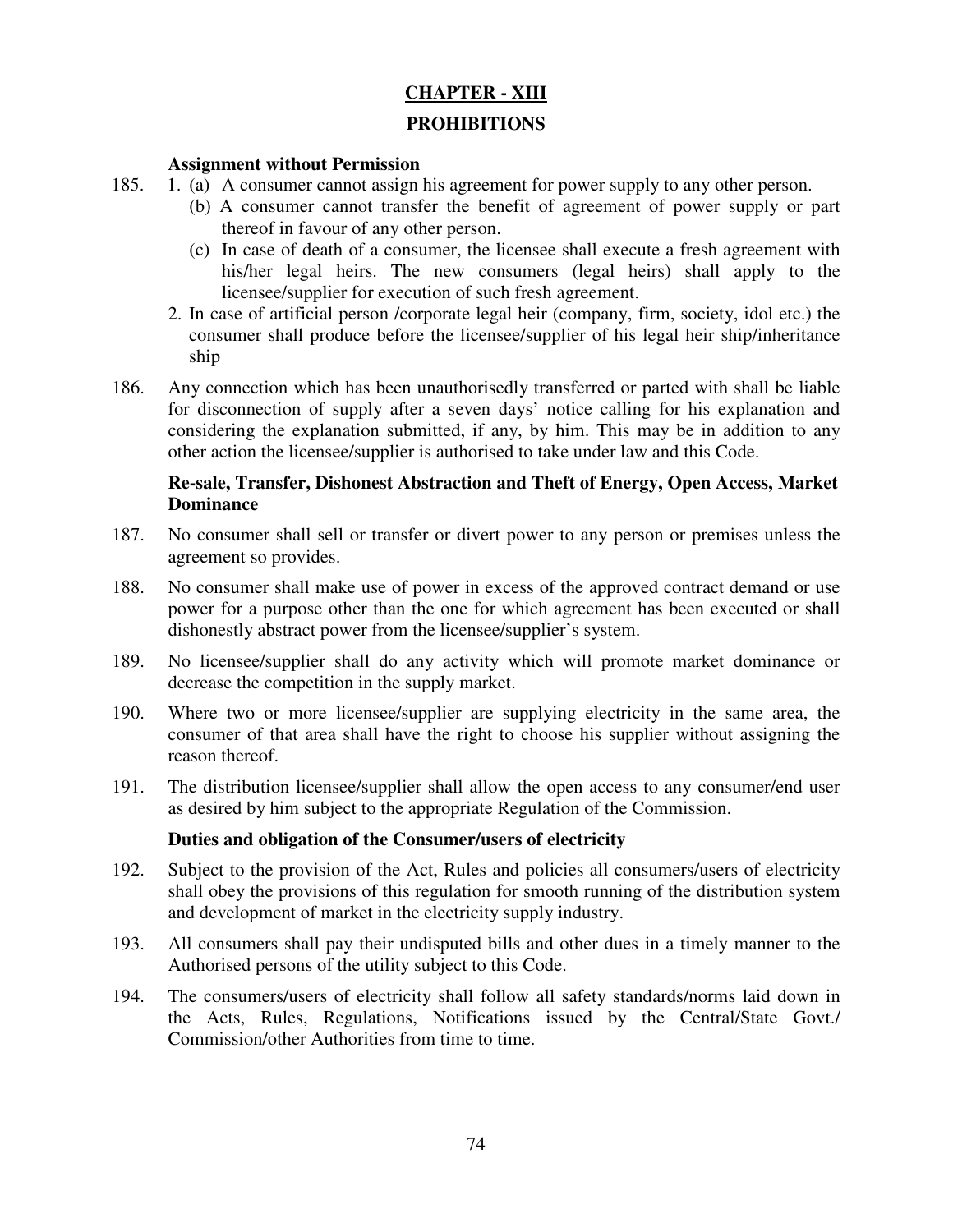# **CHAPTER - XIV**

#### **FORCE MAJEURE AND RESTRICTION ON POWER SUPPLY**

- 195. The licensee/supplier or the consumer shall not be liable for any claim for loss, damage or compensation whatsoever arising out of failure of supply when such failure is due either directly or indirectly to war, mutiny, civil commotion, riot, strike, lockout, fire, flood, tempest, lightning, earthquake or other force, accident or cause beyond his control.
- 196. In the event of restriction / Regulation (planned load shedding) on power supply ordered by the Commission under Section 23 of the Act, the licensee/supplier shall be under no obligation to supply energy contracted for.
- 197. (i) The consumer shall curtail or stagger or altogether stop using electricity when so directed by the engineer or the designated authority of licensee/supplier if the power supply position or any other emergency in the licensee/supplier's system of supply warrants such a course.
	- (ii) The licensee/supplier will be entitled for the purpose of maintenance of its supply system to temporarily discontinue supply of power to any area for such period as may be reasonably necessary subject to such advance notice as may be feasible.
- 198. At any time during the continuance of the agreement between the licensee/supplier and the consumer, the plant or premises of the consumer is destroyed or damaged due to force-majeure conditions referred to in Regulations 195 resulting in break-down or rendering the plant or the premises wholly or substantially unfit for occupation or use, the consumer may on giving seven days' notice in writing to the engineer of such breakdown or unfitness take a reduced supply of power as may be necessary and feasible. In such a contingency, he shall not be liable to pay the charges in accordance with the agreement, but he shall pay minimum monthly charges, demand charges where such charges are payable on the basis of the maximum demand recorded in the demand meter and energy charges on the basis of actual energy consumed. The aforesaid period of reduced supply shall not count towards the initial period as stated in the agreement and the period of the agreement shall be extended for a further period equal to the period of reduced supply.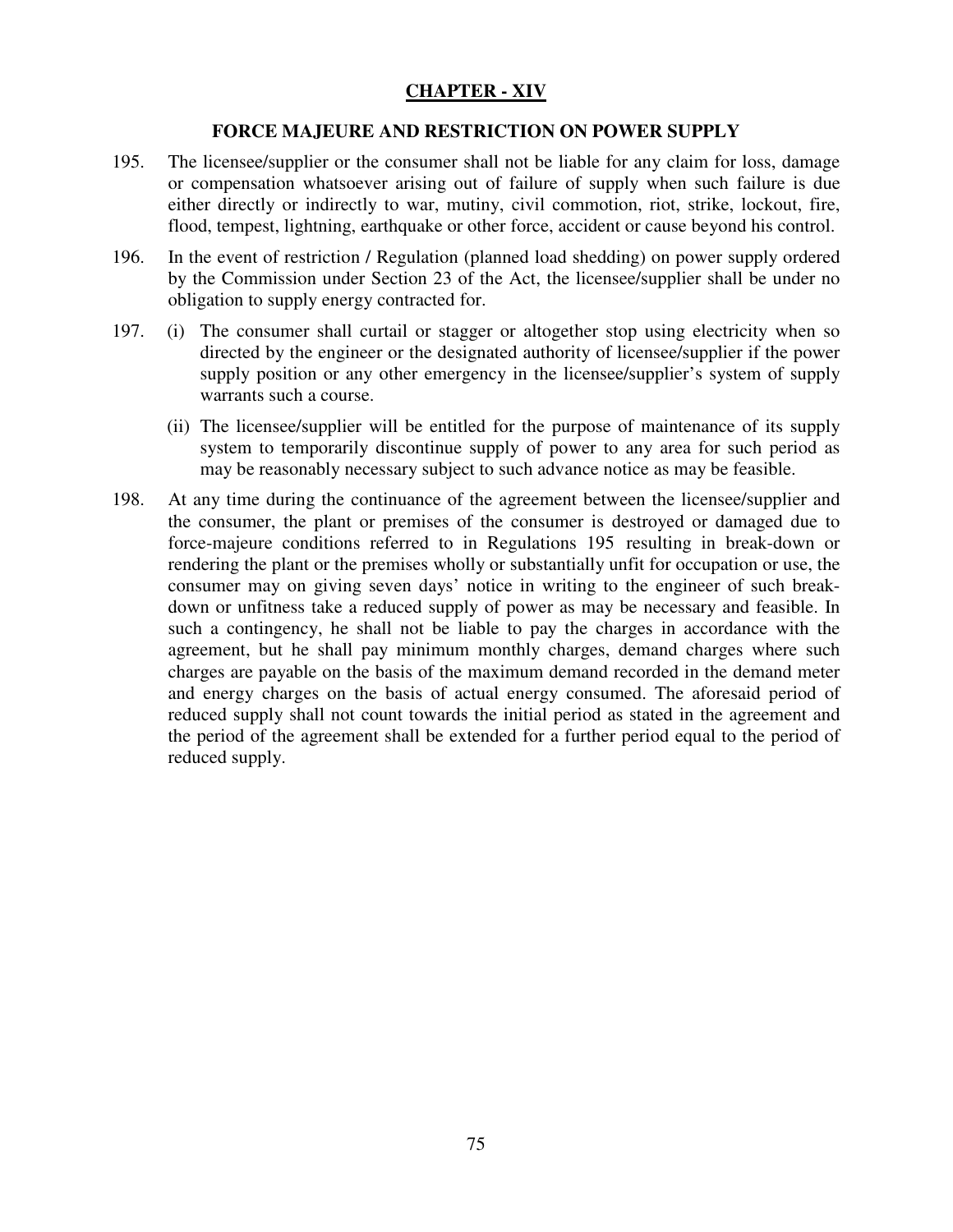# **CHAPTER - XV**

## **MISCELLANEOUS**

#### **Issue of Orders and Circulars**

199. Subject to the provisions of the Act, Rules, Regulations, Notifications, Policies and provisions of this Code, the Commission may, from time to time, issue orders, circulars and Standard Operating Procedure (SOP) in regard to implementation of these provisions of this Code.

## **Redressal of Grievances**

- 200. (1) A consumer aggrieved by the Commission/omission of the licensee/supplier may approach the authorized officer of the licensee/supplier under its complaint handling procedure (CHP).
	- (2) A consumer aggrieved by the action/inaction of the authorized officer may approach GRF/Ombudsman established under the Act.

#### **Power to remove difficulties**

201. If any difficulty arises in giving effect to any of the provisions of this Code, the Commission may, by general or special order/directions, to the licensees/suppliers/consumers/users of electricity to do anything not being inconsistent with the provisions of the Act, which appears to it to be necessary or expedient for the purpose of removing the difficulties.

#### **Power to Relax**

202. Subject to the provisions of this Code, the Commission for reasons to be recorded in writing, may relax any of the provisions of this Code on its Suo Motu motion or on an application made before it by an interested/affected/public spirited/organisation/ institution/entity/person.

## **Power to Amend**

203. The Commission, for reasons to be recorded in writing, may at any time vary, alter/amend or modify any of the provisions of this Code.

# **Saving of the Power of the Licensee/supplier relating to its Business of Supplying Electricity**

204. It is open to any licensee/supplier to frame and adopt such provisions, consistent with the provisions of the Act, and other enactment for the time being in force, and the terms and conditions of the licence relating to supply of electricity, at variance with the provisions of this Code with the aim of providing a more consumer-friendly service;

Provided that the provisions so framed and adopted shall have effect subject to prior approval of the Commission in writing.

## **Application of CEA Regulations**

205. The provisions of the Regulations framed by Central Electricity Authority (CEA) under Section 55(1), 73(e) and 177(2)(c) of the Electricity Act, 2003 as amended from time to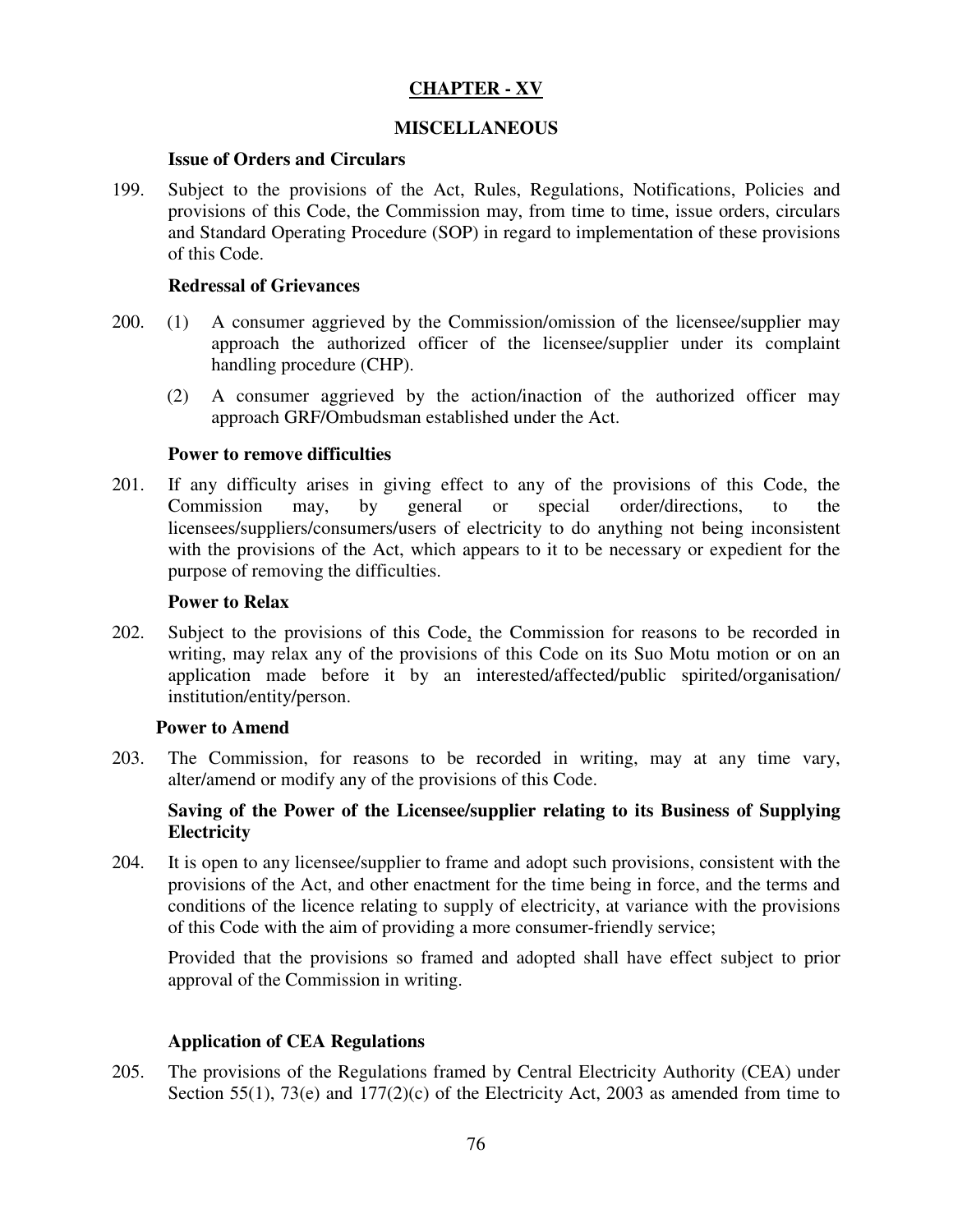time, shall be applicable with regard to installation and operation of meters. In case there is any inconsistency between CEA Regulations and this Code, the former shall prevail.

## **Repeal**

- 206. (i) The OERC Distribution (Conditions of Supply) Code, 2004 is here by repealed.
	- (ii) Section 5 of the Orissa General Clause Act, 1937 shall apply to such repeal in the same manner and to the same extent as it applies to any enactment.

## **Interpretation**

207. If a question arises relating to the interpretation of any provision of this Code, the decision of the Commission shall be final.

# **Saving of Inherent Powers of the Commission**

208. Nothing contained in this Code shall limit or otherwise affect the inherent powers of the Commission from adopting a procedure, which is at variance with any of the provisions of this Code, if the Commission, in view of special circumstances of the matter or class of matters and for the reasons to be recorded in writing, deems it necessary or expedite to depart from the procedure specified in this Code.

By order of the Commission

# **(PRIYABRATA PATNAIK) SECRETARY**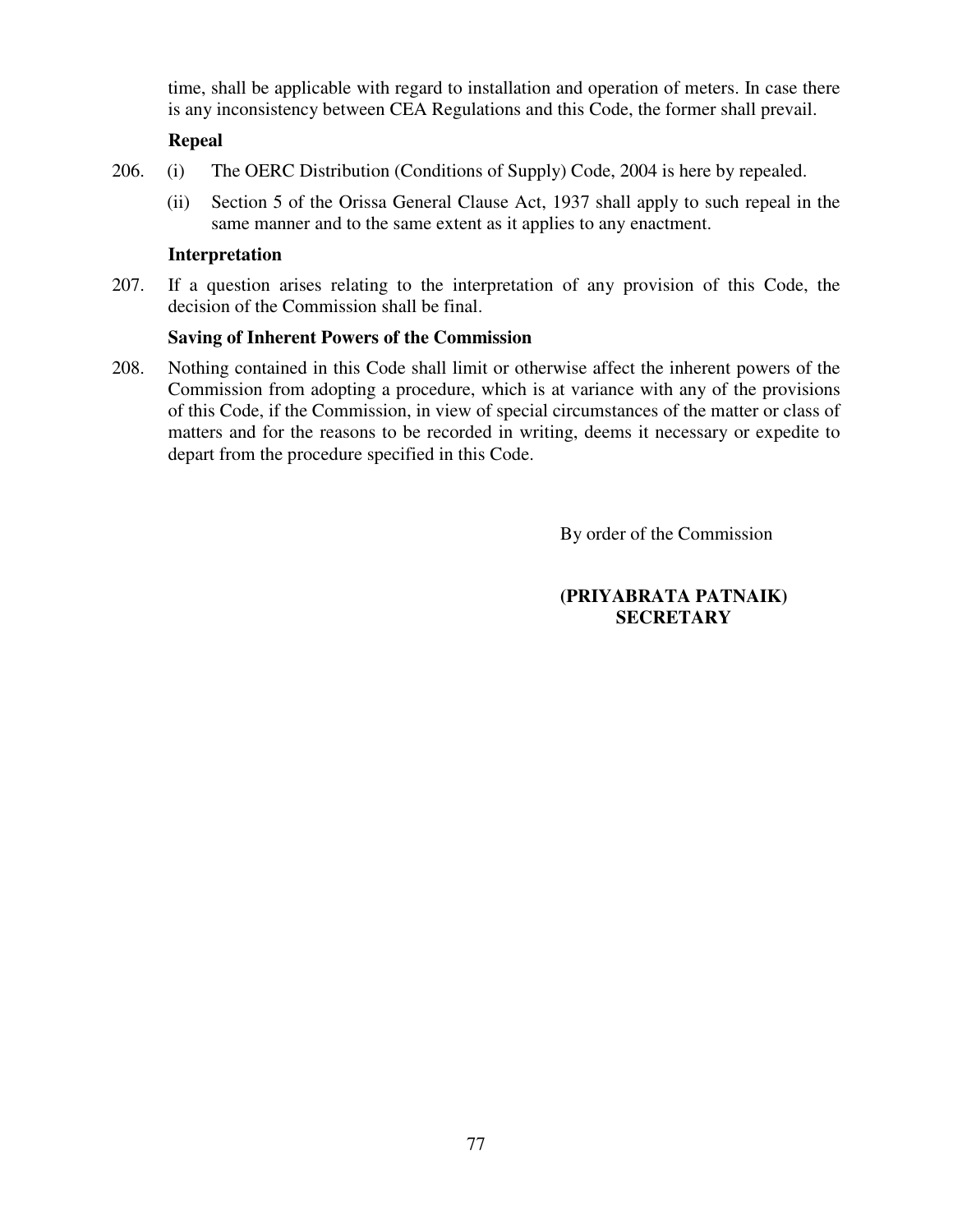# **APPLICATION FORM**

#### **New Service Connection / Load enhancement/ Load reduction/ Reconnection /Change of Name/ Shifting/ Temporary Supply/ Conversion of Service/ Change of consumer category (FOR DOMESTIC & GENERAL PURPOSE OTHER THAN BULK DOMESTIC SUPLY CATEGORY)**

**To** 

The Junior Engineer/ Sub-Divisional Engineer, (Name of the Sub Division) (Name of the Distribution Licensee)



## **Sir,**

- 1. I/We hereby request you for a new service connection to supply electrical energy to the premises owned / occupied by me/ us and hereinafter described. I/We am/are the owner/lawful occupier of the premises at ........................................... in which supply of electrical energy is now required.
- 2. I/We agree to take supply for TWO YEARS to utilise the energy for General Purpose/Domestic purposes only for my/our use. Thereafter Agreement shall so continue unless terminated by either of the parties after giving one month's notice.
- 3. I/We agree to pay for the service connection and other dues including the security as may be payable and shall also pay the charges, surcharges, electricity duty in accordance with the OERC Distribution (Conditions of Supply) Code, 2019 provided that annual sum payable individually by me/us under the proviso Section 45 of the Electricity Act, 2003 shall not be deemed to be part of the minimum monthly charges or demand charges, if any, payable under the OERC Distribution (Conditions of Supply) Code, 2019.
- 4. I/We have obtained and perused a copy of OERC Distribution (Conditions of Supply) Code, 2019 and understood its contents and hereby undertake to observe and comply with the terms and conditions stipulated therein to the extent they are applicable to me/us.
- 5. I/We further require you to supply me/us with the necessary meter/meters on hire in terms of Section 55 of the Electricity Act, 2003. I/We agree to give you such security [as per Section 47(1) (b)of the Electricity Act, 2003] as may be required for the price of the meter/meters, whenever called upon to do so. (Strike out if meter to be supplied by the consumer).

## 6. **Details of Applicant & Premises (where power supply is required):**

| Sl. No         | Particulars                |  |                         |  |  |
|----------------|----------------------------|--|-------------------------|--|--|
|                | <b>Application For:</b>    |  |                         |  |  |
|                | New connection             |  | Shifting of meter       |  |  |
|                | <b>Load Enhancement</b>    |  | <b>Temporary Supply</b> |  |  |
|                | <b>Load Reduction</b>      |  | Conversion of services  |  |  |
|                | Reconnection               |  | Change of consumer      |  |  |
|                |                            |  | category/classification |  |  |
|                | Change of Name/Transfer of |  |                         |  |  |
|                | service connection         |  |                         |  |  |
| $\overline{2}$ | Name of the Applicant/     |  |                         |  |  |
|                | Organization:              |  |                         |  |  |
|                | (In Capital Letters)       |  |                         |  |  |

a. Consumer Details: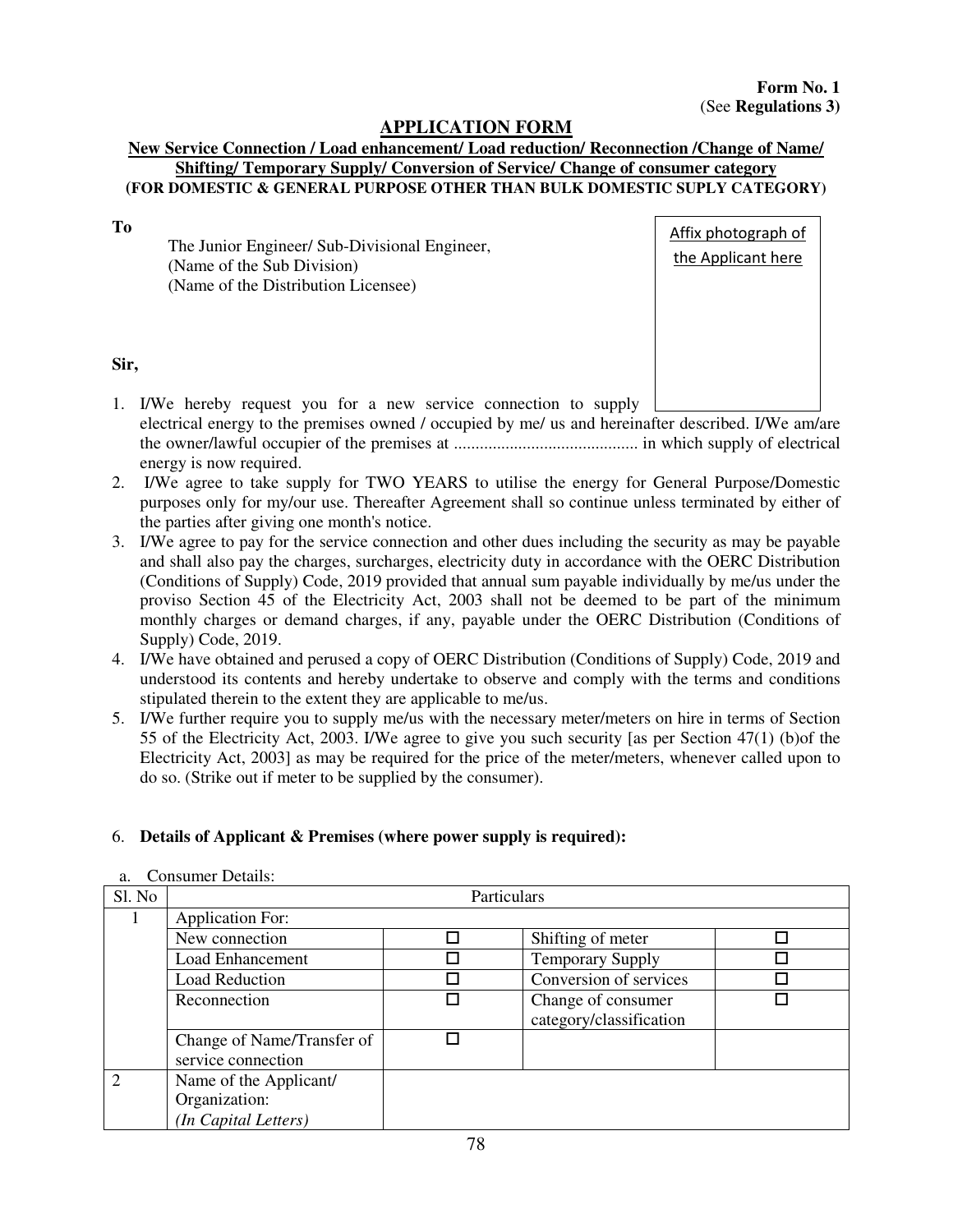| 3  | Name of father/husband/                                                                    |               |                         |                          |
|----|--------------------------------------------------------------------------------------------|---------------|-------------------------|--------------------------|
|    | Director/Partner/Trustee:                                                                  |               |                         |                          |
|    | (In Capital Letters)                                                                       |               |                         |                          |
| 4  | Consumer No.                                                                               |               |                         |                          |
|    | (If application is not for New Connection)                                                 |               |                         |                          |
| 5  | Purpose of power supply (Tick mark only one of the appropriate option):                    |               |                         |                          |
|    | Residential                                                                                |               | Agriculture             | □                        |
|    | <b>General Purpose</b>                                                                     | □             | Waterworks              | $\Box$                   |
|    | Industrial                                                                                 | □             | <b>Street Lights</b>    | $\Box$                   |
|    | Institutional                                                                              | □             | Others (Please Specify) | □                        |
| 6  | Category of supply:                                                                        |               |                         |                          |
| 7  | Type of Supply (Tick mark only one of the option):                                         |               |                         |                          |
|    | Permanent                                                                                  |               | Temporary               | □                        |
|    | If Temporary supply, specify period of                                                     |               | From Date:              |                          |
|    | requirement:                                                                               |               | (dd/mm/yyyy)            |                          |
|    |                                                                                            |               | To Date                 |                          |
|    |                                                                                            |               | $(dd/\text{mm/yyyy})$   |                          |
| 8  | Legal status of applicant:                                                                 |               |                         |                          |
|    | Owner                                                                                      | $\Box$        | Tenant                  | $\Box$                   |
| 9  | <b>Nearest Connection No:</b>                                                              |               |                         |                          |
| 10 | Written permission of the                                                                  | Yes $\square$ | Applicable              | Not Applicable $\square$ |
|    | landlord/owner including                                                                   |               |                         |                          |
|    | legal heirs tendered:                                                                      |               |                         |                          |
|    |                                                                                            |               |                         |                          |
| 11 | Written Permission of Way                                                                  |               |                         |                          |
|    | Leave (Furnish if required):                                                               |               |                         |                          |
|    | {Refer to Regulation 15 of the OERC Distribution (Conditions of Supply) Code, 2019}        |               |                         |                          |
| 12 | Address Details of the premises for which new service connection is applied for / existing |               |                         |                          |
|    | connection is required to be shifted                                                       |               |                         |                          |
|    | Name of Applicant (In Capital Letters):                                                    |               |                         |                          |
|    | <b>First Name:</b>                                                                         |               |                         |                          |
|    | Middle Name (If any):                                                                      |               |                         |                          |
|    | Surname:                                                                                   |               |                         |                          |
|    |                                                                                            |               |                         |                          |
|    | House/Flat No:                                                                             |               | Plot/Holding No.:       |                          |
|    | Village/Town/Street:                                                                       |               | Ward No:                |                          |
|    | <b>Nearest Landmark:</b>                                                                   |               |                         |                          |
|    | District:                                                                                  |               | Pin code:               |                          |
| 13 | Postal Address Details for Communication:                                                  |               |                         |                          |
|    | Name of Applicant                                                                          |               |                         |                          |
|    | (In Capital Letters):                                                                      |               |                         |                          |
|    | House/Flat No:                                                                             |               | Plot/Holding No.:       |                          |
|    | Village/Town/Street:                                                                       |               | Ward No:                |                          |
|    | Nearest Landmark:                                                                          |               |                         |                          |
|    | District:                                                                                  |               | Pin code:               |                          |
|    | Phone/Mobile No:<br>Email Id:                                                              |               |                         |                          |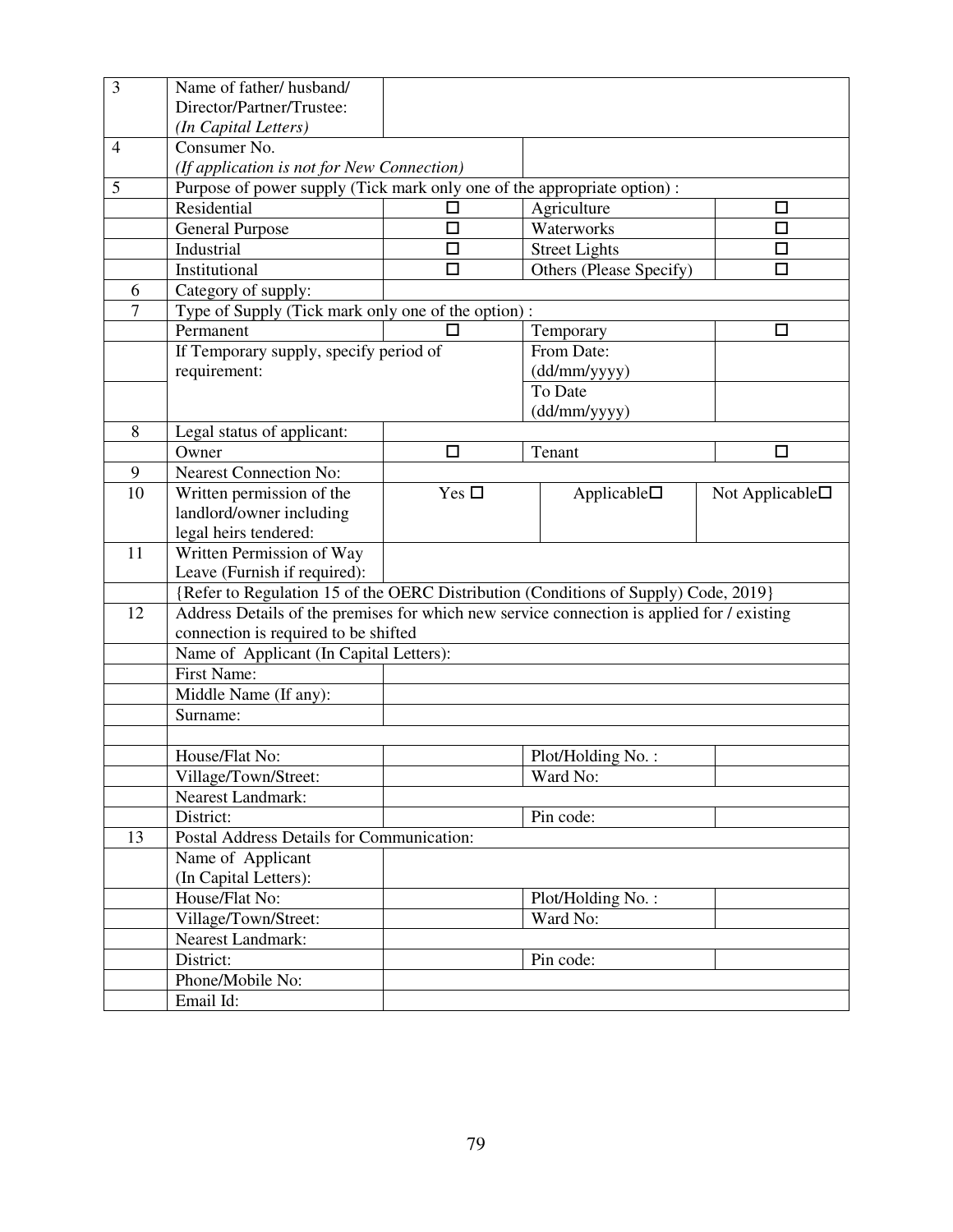b. The following are my/our electrical installation to be fixed in the premises:

| <b>Item</b>                                 | <b>Load per Item (Watts)</b> | <b>No. of Items</b> | Load            |
|---------------------------------------------|------------------------------|---------------------|-----------------|
| (1)                                         | (2)                          | (3)                 | $(4)=(2) X (3)$ |
| Tube light                                  | 40W                          |                     |                 |
| LED Tube light/Lamp                         | 18/12W                       |                     |                 |
| Incandescent lamp                           | 60W                          |                     |                 |
| Table Fan / Ceiling Fan (36")               | 60 W                         |                     |                 |
| Air Circulator                              | 180 W                        |                     |                 |
| Ceiling Fan (48")                           | 60 W                         |                     |                 |
| Ceiling Fan (56")                           | 70 W                         |                     |                 |
| <b>Exhaust Fan</b>                          | 75W                          |                     |                 |
| Music system                                | 40 W                         |                     |                 |
| Television (Portable)                       | 65 W                         |                     |                 |
| Television                                  | 125 W                        |                     |                 |
| Mixie/Grinder                               | 500 W                        |                     |                 |
| Electric Iron                               | 450 W                        |                     |                 |
| Fridge (Single door)                        | 1/8 HP (100 W)               |                     |                 |
| Fridge (Double door)                        | 1/6 HP (125W)                |                     |                 |
| Cooler                                      | 170 W                        |                     |                 |
| Heater (for cooking) - according            | 1000/1500 W                  |                     |                 |
| to physical availability                    |                              |                     |                 |
| Heater (for water heating)                  | 1000/1500 W                  |                     |                 |
| Microwave oven                              | 600/900 W                    |                     |                 |
| Washing machine                             | 340 W                        |                     |                 |
| Kitchen Exhaust Chimney                     | 45 W                         |                     |                 |
| Aqua guard filter m/c                       | 30 W                         |                     |                 |
| $\overline{\text{Air}}$ conditioner (1 Ton) | 1000W                        |                     |                 |
| Air conditioner (1.5Ton)                    | 1500W                        |                     |                 |
| Geyser                                      | 1500 W                       |                     |                 |
| Geyser (Instant)                            | 2000W                        |                     |                 |
| Pump Set                                    | 375 W                        |                     |                 |
| Personal Computer with Monitor              | 120 W                        |                     |                 |
| Printer                                     | 100 W                        |                     |                 |
|                                             | W unless otherwise<br>60     |                     |                 |
| Each light point as                         | declared by the              |                     |                 |
|                                             | consumer, which will be      |                     |                 |
|                                             | final                        |                     |                 |

## T**he Total Load applied for (in kW):\_\_\_\_\_\_\_\_\_\_\_\_\_\_\_\_\_\_\_\_\_\_.**

Note :

- (i) Addition or omissions to the connected load/contract demand to be notified to the licensee and permission obtained before effecting such changes.
- (ii) In case of non-availability of rated capacity of any item, the load shown above shall be considered for Domestic and General Purpose category of consumers.
- (iii) The consumer shall have the option to procure meter by himself /herself from the approved vendors of the licensee.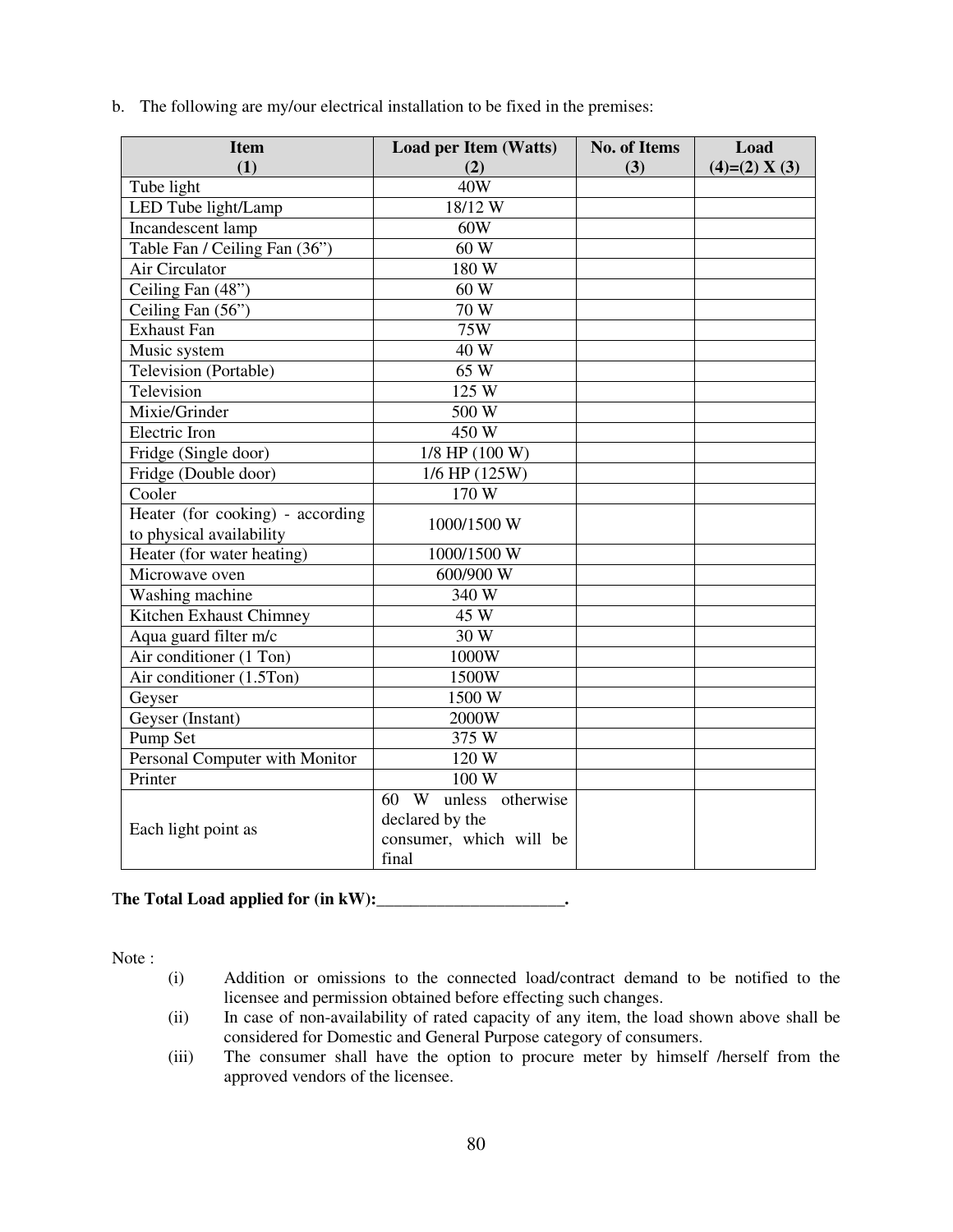| c. List of Documents required:                                                                                |                                                                                                                                                                                                                                                                                                                                                                                                                                                                                   |
|---------------------------------------------------------------------------------------------------------------|-----------------------------------------------------------------------------------------------------------------------------------------------------------------------------------------------------------------------------------------------------------------------------------------------------------------------------------------------------------------------------------------------------------------------------------------------------------------------------------|
| Identity Proof submitted along with this application                                                          |                                                                                                                                                                                                                                                                                                                                                                                                                                                                                   |
| form:                                                                                                         |                                                                                                                                                                                                                                                                                                                                                                                                                                                                                   |
| - If Applicant is a person(Tick any one)                                                                      | (i) Adhar Card<br>(ii)Electoral identity card;<br>(iii) Passport;<br>(iv) Driving license;<br>(v) Ration card;<br>(vi) PAN card;                                                                                                                                                                                                                                                                                                                                                  |
| If Applicant is an organization (Tick any one)                                                                | Signature of competent authority (e.g. Branch<br>Manager, Executive Engineer, etc) along with<br>relevant resolution/authority letter of the institution<br>concerned/Head of the Institution                                                                                                                                                                                                                                                                                     |
| Proof of ownership of occupancy of premises for<br>which electricity connection is required<br>(Tick any one) | (i) Copy of sale deed or lease deed or Record of<br>Right (RoR)<br>(ii) Registered General Power of Attorney;<br>(iii) Municipal tax receipt or Demand notice or<br>other related document;<br>(iv) Letter of allotment.<br>(v) An applicant who is not an owner but an<br>occupier of the premises shall along with any one<br>of the documents listed at (i) to (iv) above also<br>furnish a no objection certificate from owner of the<br>premises(owner includes legal heirs) |
| Proof of current address<br>(Tick any one)                                                                    | (i) Adhar Card<br>(ii) Electoral identity card;<br>(iii) Passport;<br>(iv) Driving license;<br>(v) Ration card;<br>(vi) Statement of running Bank Account;<br>(vii) Water / Telephone / Electricity / Gas<br>connection Bill;<br>(viii) PAN Card                                                                                                                                                                                                                                  |
| Any other document as applicable (Please specify)                                                             |                                                                                                                                                                                                                                                                                                                                                                                                                                                                                   |

List of Documents required

7. Any electricity dues outstanding in licensee's area of operation in consumer's name : **Yes/ No**

8. Any electricity dues outstanding for the premises for which connection applied for : **Yes/ No** 

9. Any electricity dues outstanding with the licensee against any firm with which the consumer is associated as an Owner, Partner, Director or Managing Director: **Yes/ No**  (For questions 7, 8 & 9 if the answer is 'Yes' in any case please provide details on a separate sheet)

10. Report of the Electrical Inspector/Licensed Contractor, as the case may be.

#### I/ We hereby declare that:

(a) The information provided in this application is true to my knowledge.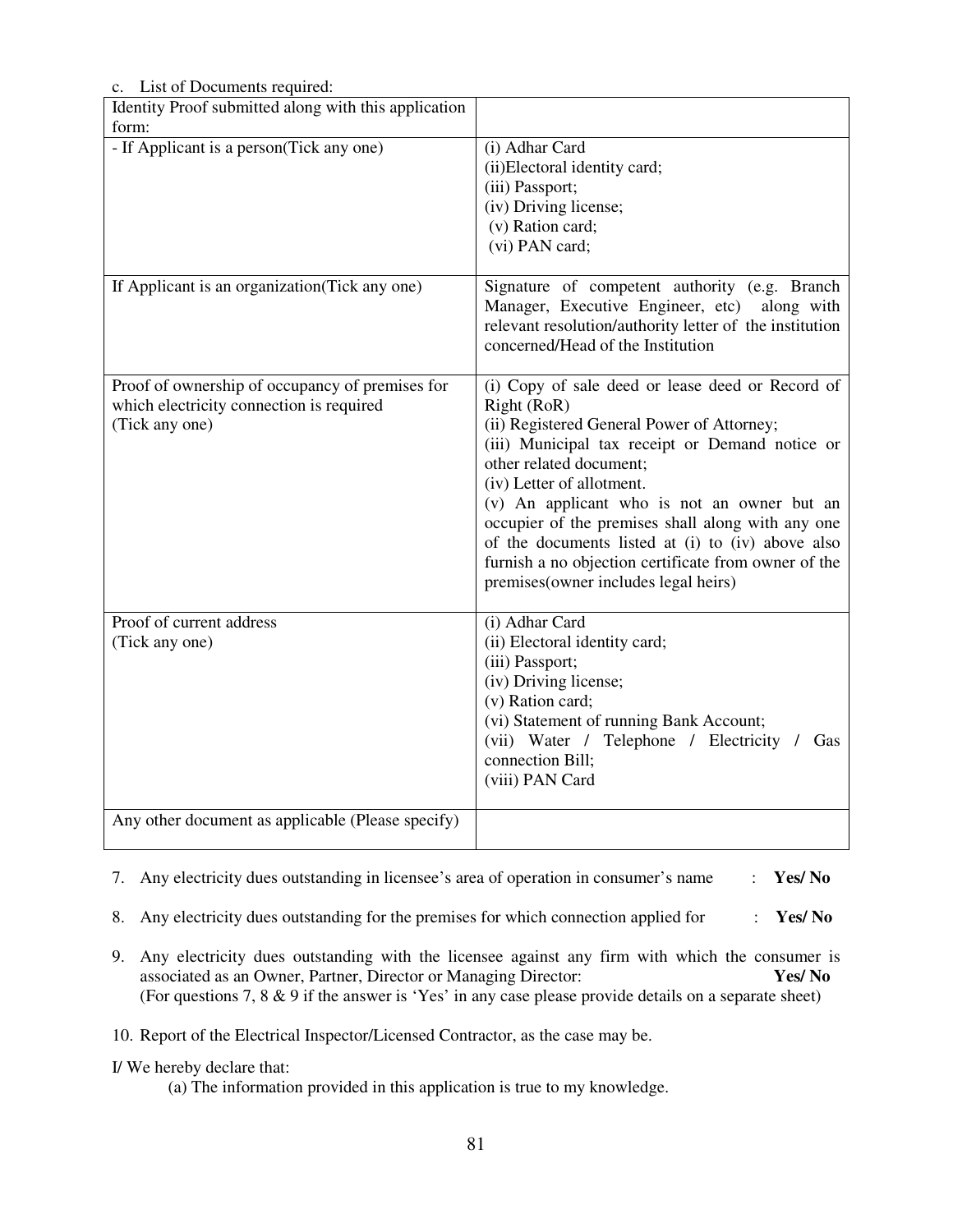(b) I/ We have read the OERC Distribution (Conditions of Supply) Code, 2019 and agree to abide by the conditions mentioned therein.

(c) I/ We will deposit electricity dues, every month, as per the applicable electricity tariff and other charges.

(d) I/ We will own the responsibility of security and safety of the meter, cut-out and the installation thereafter.

(e) I/ We have no outstanding dues payable to the present distribution licensee or any other distribution licensee within the state of Odisha incidental to the use of electricity.

Date: Signature of the consumer/ Authorised Signatory/ Joint signature in case of tenant applying for power supply Place: Name: (i) Owner : (ii) Tenant :

Note: Apart from documents for identity proof, proof of ownership/occupancy of premises and proof of current address, the following documents shall be attached with the application form:

- 1. In case of a partnership firm The applicant shall furnish the partnership deed and an authorization in the name of the applicant for signing the requisition form and agreement;
- 2. In case of Public and/or Private limited Company The applicant shall furnish a Memorandum and Articles of Association and Certificate of Incorporation along with an authorization in the name of the applicant for signing the requisition form and agreement;
- 3. Other documents applicable only for select consumer categories:
	- (a) Industrial consumers: Valid Industrial License, if applicable
	- (b) Agricultural consumers: No Objection Certificate from competent government for tube wells, if required. Also an undertaking for use of electricity supply for agricultural purpose only.
	- (c) Non-Domestic Temporary Structure: No Objection Certificate for temporary structure from the Municipality/NAC /Gram Panchayat /land development authority / land owning agency, as the case may be.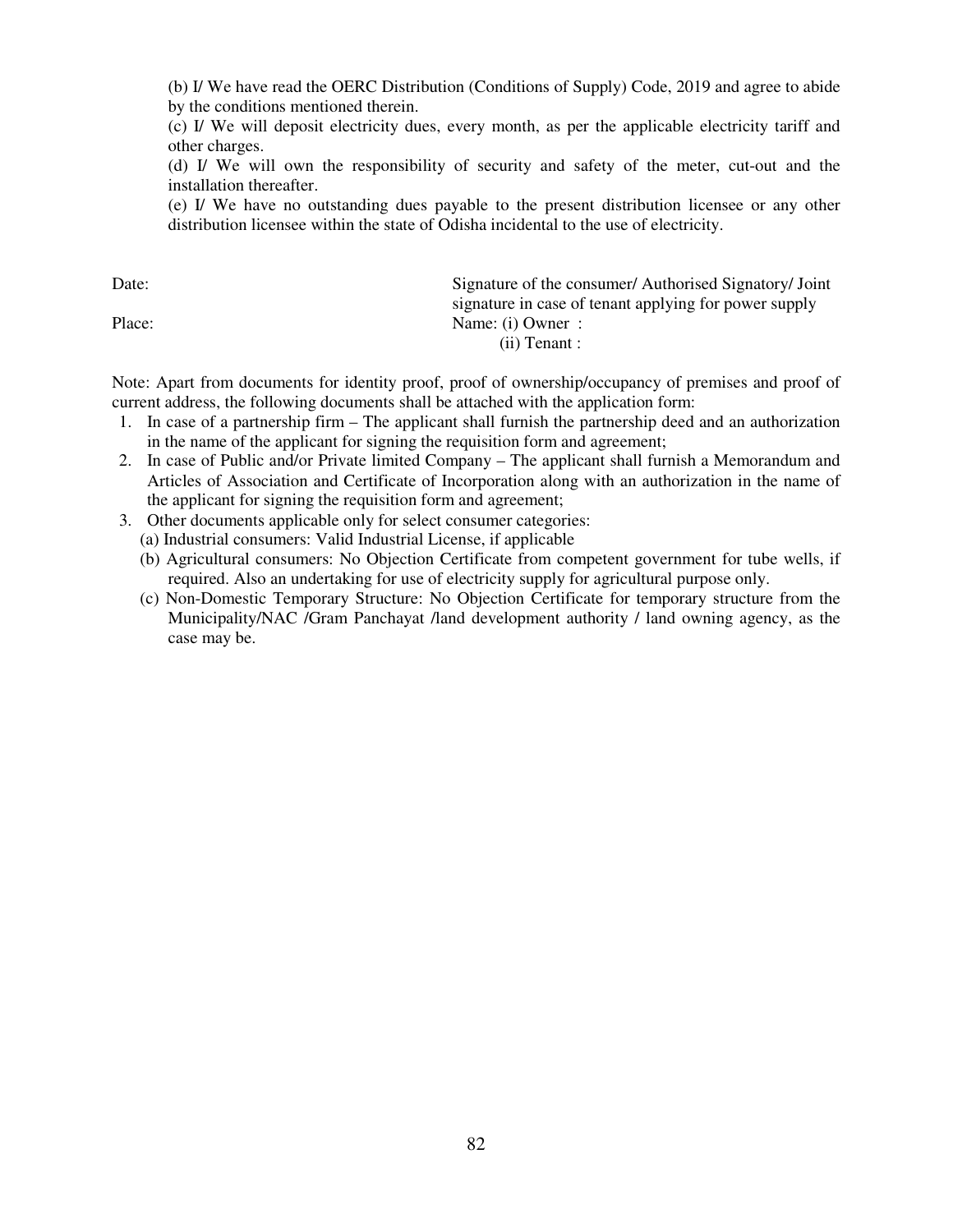# **APPLICATION FORM**

#### **NEW CONNECTION/ LOAD ENHANCEMENT/ LOAD REDUCTION/ CHANGE OF NAME (FOR OTHER THAN DOMESTIC AND GENERAL PURPOSE CATEGORY)**

Executive Engineer/Divisional Engineer ……………………………………..Division, At…………………………

(Through SDO …………………………………………………………………..) Affix photo of the Applicant

Dear Sir,

**To** 

I, the undersigned on behalf of ……………………………………. request you to please submit an estimate to me for provision of service connections & for supply of electrical power as per details given below. The rate at which electrical energy is proposed to be supplied  $\&$  other conditions of supply may please be forwarded with your estimate.

I / We hereby request you for New connection/Alteration in Existing Connection/ Temporary Connection to supply electrical energy at High Voltage/ Extra High Voltage for the premises owned / occupied by me/ us.

#### 11. **Details of Applicant & Premises (where power supply is required):**

a. Consumer Details:

| Sl. No         | Particulars                                                             |        |                                        |   |  |
|----------------|-------------------------------------------------------------------------|--------|----------------------------------------|---|--|
| 1              | <b>Application For:</b>                                                 |        |                                        |   |  |
|                | New connection                                                          | п      | Change of                              | П |  |
|                |                                                                         |        | Name/Transfer of<br>service connection |   |  |
|                | <b>Load Enhancement</b>                                                 | $\Box$ | <b>Load Reduction</b>                  | □ |  |
| $\overline{2}$ | Name of the Applicant/                                                  |        |                                        |   |  |
|                | Organization:                                                           |        |                                        |   |  |
|                | (In Capital Letters)                                                    |        |                                        |   |  |
| 3              | Name of father/husband/                                                 |        |                                        |   |  |
|                | Director/Partner/Trustee:                                               |        |                                        |   |  |
|                | (In Capital Letters)                                                    |        |                                        |   |  |
| $\overline{4}$ | Consumer No.                                                            |        |                                        |   |  |
|                | (If application is not for New Connection)                              |        |                                        |   |  |
| 5              | Purpose of power supply (Tick mark only one of the appropriate option): |        |                                        |   |  |
|                | Private residence                                                       |        | Cinema                                 | П |  |
|                | Factory                                                                 | Π      | Workshop                               | П |  |
|                | Industry,                                                               | П      | Restaurant                             | □ |  |
|                | Irrigation,                                                             | П      | Mill                                   | П |  |
|                | Pump                                                                    | П      | Allied<br>agricultural<br>activities   | П |  |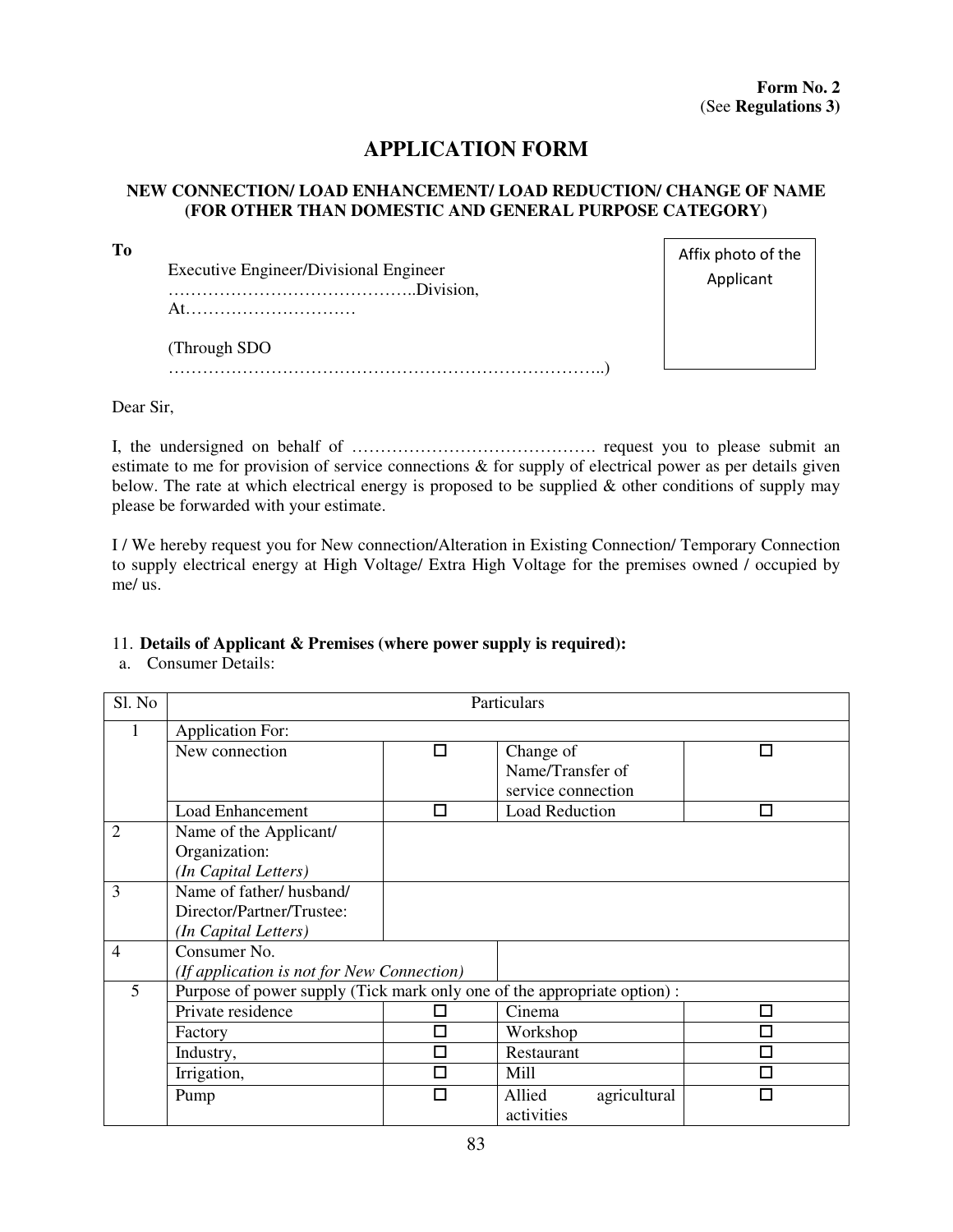|                | Domestic (Bulk)                                          | □ | Industrial<br>Allied Agro             | ◘                                          |
|----------------|----------------------------------------------------------|---|---------------------------------------|--------------------------------------------|
|                |                                                          |   | Activities                            |                                            |
|                |                                                          |   |                                       |                                            |
| 6              | Whether the premises is provided with                    |   |                                       |                                            |
|                | electrical power, if so, its nature and why this         |   |                                       |                                            |
|                | additional power is required                             |   |                                       |                                            |
| $\overline{7}$ | a. If a factory, nature of manufacturing :               |   |                                       |                                            |
|                | process & whether it is manufacturing                    |   |                                       |                                            |
|                | now or proposes to do so                                 |   |                                       |                                            |
|                | b. Working hour/days of factory. :                       |   |                                       |                                            |
|                | c. Demand during the hours factory Will be<br>idle (K.W) |   |                                       |                                            |
| 8              | Category of Tariff/Supply:                               |   |                                       |                                            |
| 9              | Details of Contract Demand applied for (in               |   |                                       |                                            |
|                | $kW / kVA$ :                                             |   |                                       |                                            |
| 10             | Power requirement in kW                                  |   | $\Box$ New Connection                 | $\Box$ Change in                           |
|                |                                                          |   |                                       | <b>Contract Demand</b>                     |
|                |                                                          |   | a) Load factor $\dots\dots\dots\dots$ |                                            |
|                |                                                          |   | Percent.                              | a)Exiting CD:                              |
|                |                                                          |   | b) Maximum demand                     | b)Additional/Reducti                       |
|                |                                                          |   | K.W.<br>(c) M.D. expected             | $\overline{\text{on}}$ :<br>c)Revised C.D: |
|                |                                                          |   | during $5$ p.m. to 10 p.m.            |                                            |
|                |                                                          |   |                                       |                                            |
|                |                                                          |   | (d) Voltage of supply                 |                                            |
|                |                                                          |   | required  at                          |                                            |
|                |                                                          |   | 3 phase 50 Cycles A.C                 |                                            |
| 11             | (a) Guaranteed monthly minimum                           |   |                                       |                                            |
|                | consumption, if any, per K.W. or per 100                 |   |                                       |                                            |
|                | K.W. or maximum demand/connected load.                   |   |                                       |                                            |
|                | (b) Whether consumer accepts to pay for the              |   |                                       |                                            |
|                | Minimum guaranteed consumption if the                    |   |                                       |                                            |
|                | Consumption falls short of the guaranteed.               |   |                                       |                                            |
| 12             | Type of Supply (Tick mark only one of the option):       |   |                                       |                                            |
|                | Permanent                                                | □ | Temporary                             | □                                          |
|                | If Temporary supply, specify period of                   |   | From Date:                            |                                            |
|                | requirement:                                             |   | (dd/mm/yyyy)<br>To Date               |                                            |
|                |                                                          |   | $(dd/\text{mm/yyyy})$                 |                                            |
| 13             | Period for which energy is required.                     |   |                                       |                                            |
| 14             | Whether applicant accepts to execute an                  |   |                                       |                                            |
|                | agreement as per rules.                                  |   |                                       |                                            |
| 15             | Period for which energy is required.                     |   |                                       |                                            |
| 16             | Legal status of applicant:                               |   |                                       |                                            |
|                | viz. Ownership/ partnership/                             |   |                                       |                                            |
|                | Private Ltd./ Public Ltd./                               |   |                                       |                                            |
|                | Society/ Govt Dept./ Govt.                               |   |                                       |                                            |
|                | Undertaking)                                             |   |                                       |                                            |
|                | Registration No. and Date:                               |   |                                       |                                            |
| 17             | Name of Institution                                      |   |                                       |                                            |
|                | developing Industrial                                    |   |                                       |                                            |
|                | Premises:                                                |   |                                       |                                            |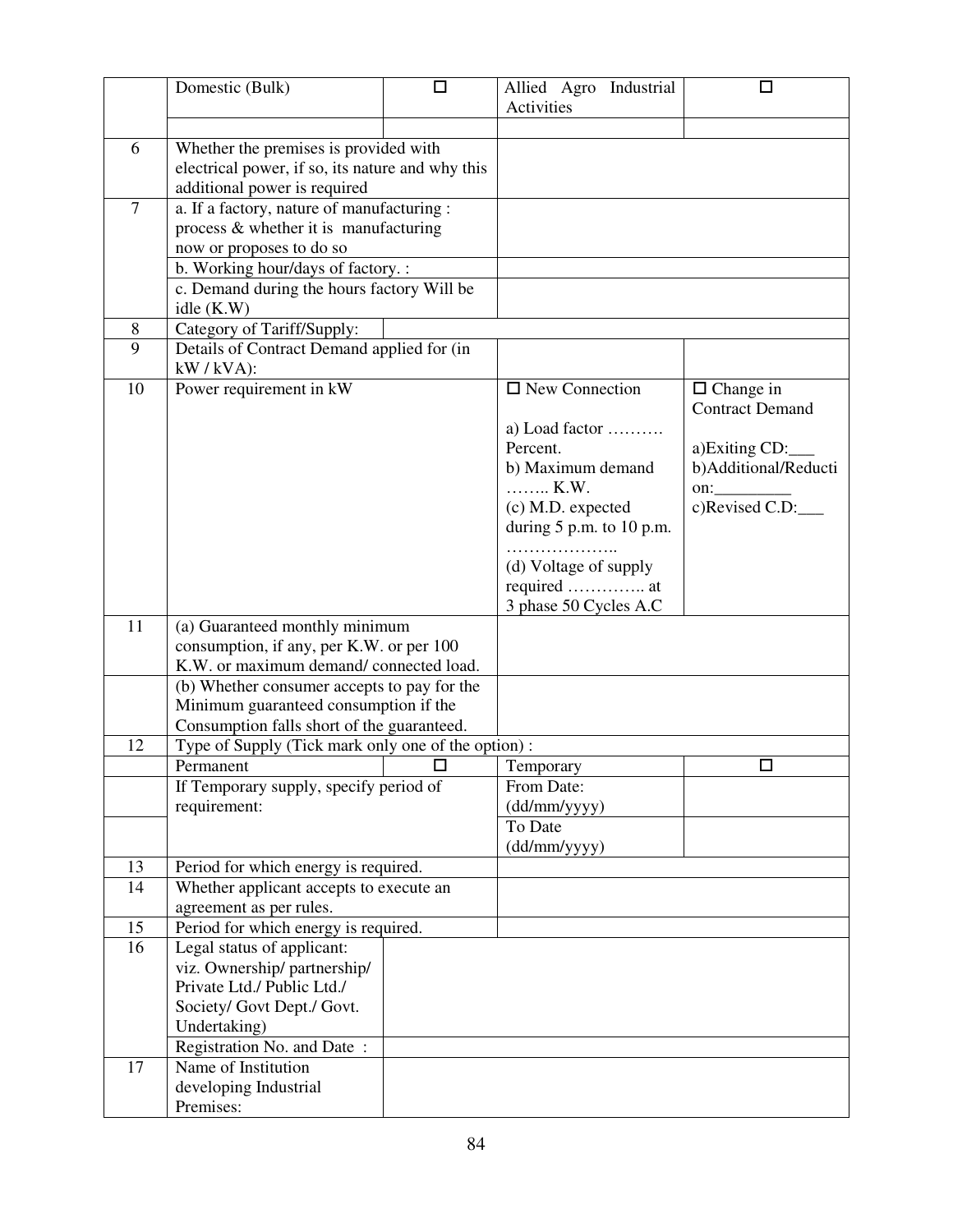| 18 | Address Details of the premises for which new service connection is applied for / existing        |         |                   |  |  |
|----|---------------------------------------------------------------------------------------------------|---------|-------------------|--|--|
|    | connection is required to be shifted                                                              |         |                   |  |  |
|    | Name of Applicant (In Capital Letters):                                                           |         |                   |  |  |
|    | <b>First Name:</b>                                                                                |         |                   |  |  |
|    | Middle Name (If any):                                                                             |         |                   |  |  |
|    | Surname:                                                                                          |         |                   |  |  |
|    |                                                                                                   |         |                   |  |  |
|    | House/Flat No:                                                                                    |         | Plot/Holding No.: |  |  |
|    | Village/Town/Street:                                                                              |         | Ward No:          |  |  |
|    | <b>Nearest Landmark:</b>                                                                          |         |                   |  |  |
|    | District:                                                                                         |         | Pin code:         |  |  |
| 19 | Postal Address Details for Communication:                                                         |         |                   |  |  |
|    | Name of Applicant                                                                                 |         |                   |  |  |
|    | (In Capital Letters):                                                                             |         |                   |  |  |
|    | House/Flat No:                                                                                    |         | Plot/Holding No.: |  |  |
|    | Village/Town/Street:                                                                              |         | Ward No:          |  |  |
|    | <b>Nearest Landmark:</b>                                                                          |         |                   |  |  |
|    | District:                                                                                         |         | Pin code:         |  |  |
|    | Phone/Mobile No:                                                                                  |         |                   |  |  |
|    | Email Id:                                                                                         |         |                   |  |  |
| 20 | Possession Letter or No-                                                                          | Number: |                   |  |  |
|    | <b>Objection Certificate</b>                                                                      | Date:   |                   |  |  |
|    |                                                                                                   |         |                   |  |  |
| 21 | Status of land acquisition                                                                        |         |                   |  |  |
|    |                                                                                                   |         |                   |  |  |
| 22 | Whether the requisite consent/ NOC (if applicable as per the list of Pollution Control Board) has |         |                   |  |  |
|    | been obtained from  as per statutory requirements (If yes, attach a copy)                         |         |                   |  |  |
|    |                                                                                                   |         |                   |  |  |
| 23 | Any electricity dues outstanding in licensee's area of operation in consumer's name: Yes/ No      |         |                   |  |  |
| 24 | Any electricity dues outstanding for the premises for which connection applied for :Yes/ No       |         |                   |  |  |
| 25 | Any electricity dues outstanding with the licensee against any firm with which the consumer is    |         |                   |  |  |
|    | associated as an Owner, partner, Director or Managing Director: Yes/ No                           |         |                   |  |  |
|    | (For questions 23,24 and 25)                                                                      |         |                   |  |  |
|    | if the answer is 'Yes' in any                                                                     |         |                   |  |  |
|    | case, please provide details                                                                      |         |                   |  |  |
|    | on a separate sheet)                                                                              |         |                   |  |  |
|    |                                                                                                   |         |                   |  |  |
|    |                                                                                                   |         |                   |  |  |

# b. DETAILS OF LOAD REQUIRED:

| (a) GENERAL |                                              |        |                                  |                         |        |
|-------------|----------------------------------------------|--------|----------------------------------|-------------------------|--------|
| Item no.    | Nature of demand<br>(Light, fan, motor etc.) | Number | Connected load of<br>each point. | Total<br>Connected load | Remark |
| .           |                                              |        |                                  |                         |        |

- 1. Light
- 2. Fans
- 3. Plug Points
- 4. Plug points

Appliances i.e., iron,

- Cooker, Refrigerator.
- 5. Consignees. \_\_\_\_\_\_\_\_\_\_\_\_\_\_\_\_\_\_\_\_\_\_\_\_\_\_\_\_\_\_\_\_\_\_\_\_\_\_\_\_\_\_\_\_\_\_\_\_\_\_\_\_\_\_\_\_\_\_\_\_\_\_\_\_\_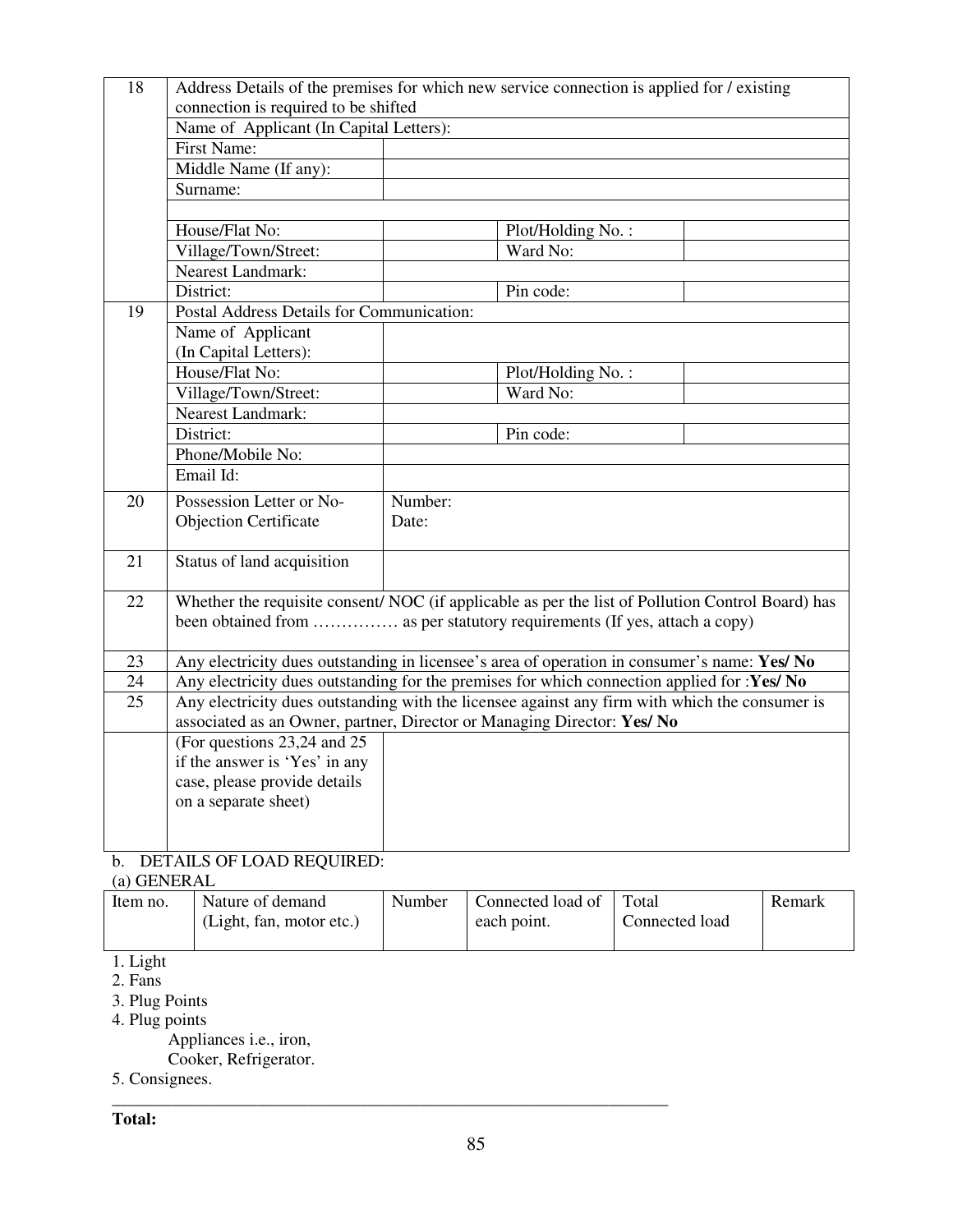#### (b) MOTORS AND OTHER APPLIANCES.

| H.P<br>Item no.<br>of each<br>W<br>ТT<br>Λ. | Voltage | Winding. | `ontrol | Use | Remark |
|---------------------------------------------|---------|----------|---------|-----|--------|
|---------------------------------------------|---------|----------|---------|-----|--------|

Total H.P. of all Motors : Total No. of Motors :

#### STEP-UP OR STEPDOWN TRANSFORMERS.

| Item No. | Capacity |                    | Prımarv    | Secondary       |           |  |
|----------|----------|--------------------|------------|-----------------|-----------|--|
|          | K.V.A    | Voltage<br>Winding | Protection | Voltage Winding | Protector |  |

| m<br><b>TOTAL:</b> |  |  |
|--------------------|--|--|
|                    |  |  |

I/ We hereby declare that:

(a) The information provided in this application is true to my knowledge.

(b) I/ We have read the OERC Distribution (Conditions of Supply) Code, 2019 and agree to abide by theconditions mentioned therein.

(c) I/ We will deposit electricity dues, every month, as per the applicable electricity tariff and other charges.

(d) I/ We will own the responsibility of security and safety of the meter, cut-out and the installation thereafter.

(e) I/ We have no outstanding dues payable to the present distribution licensee or any other distribution licensee within the state of Odisha incidental to the use of electricity.

Date: Signature of the consumer/ Authorised Signatory

Place: Name:

**(In case of Firm/ Partnership/ Ltd. Company, Power of attorney Holder's signature must be supported by official seal)**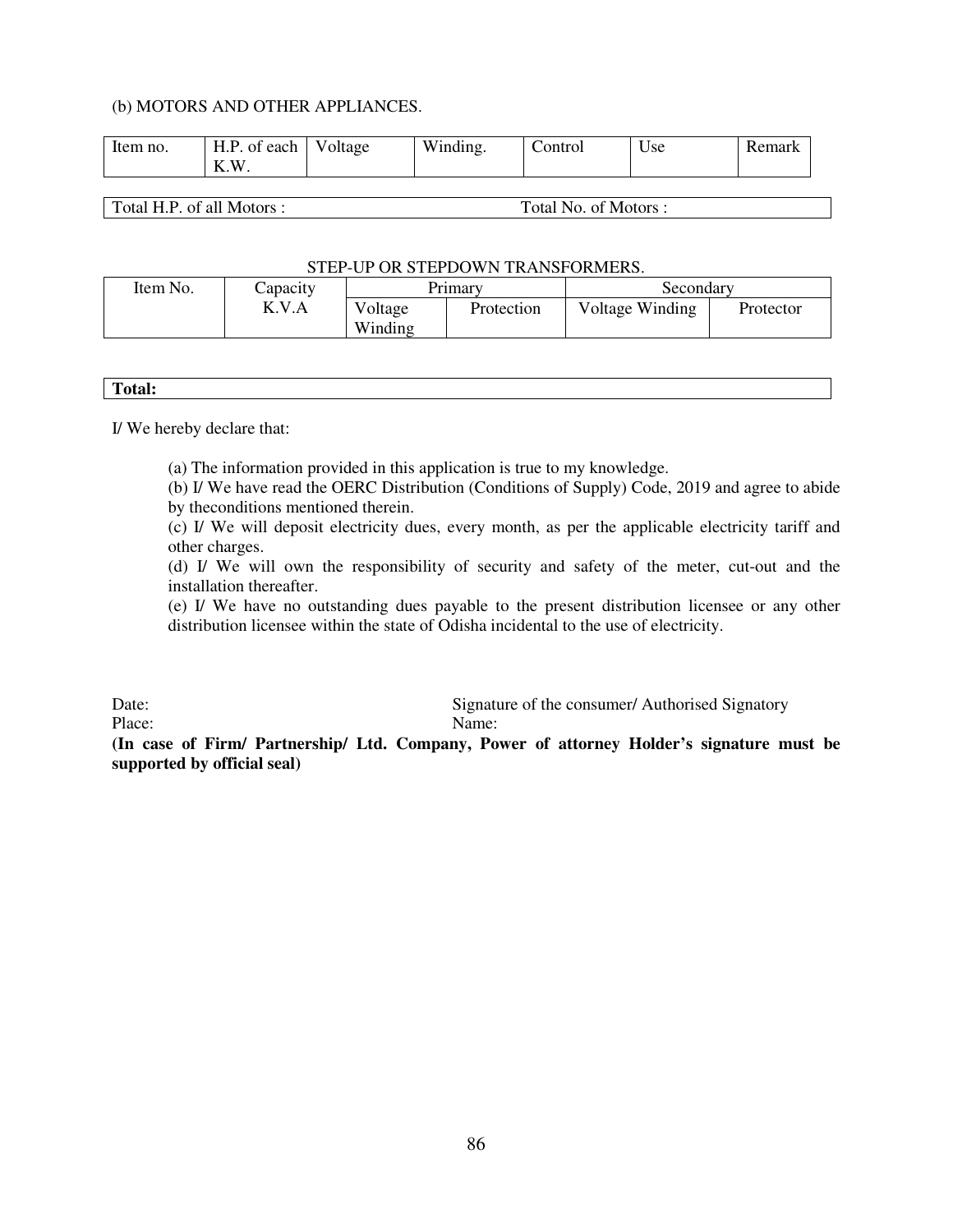Note: The following documents shall be attached with the application form:

- 1. Proof of ownership of the premises
- 2. A map indicating the proposed location of the plant/ office and the point where supply is required. The map should also clearly show all the boundary of the premises, the public road/s (with name/s of the road/s) inside and outside of the premises/ land, roads, lands, roads belonging to outside agency innerving the premises, if any.
- 3. License/ NOC from statutory authority, if required or a declaration by the applicant that his connection does not fall under the requirement of NOC under any statue.
- 4. In case of a proprietary firm, an affidavit to be submitted stating that the applicant is the sole proprietor of the firm.
- 5. In case of partnership firm, partnership deed.
- 6. In case of Limited Company, Memorandum and Articles of Association and Certificate of Incorporation.
- 7. Proof of permanent residential address of the consumer and PAN Number, if any. If there is any change at a later date, the same shall be intimated by the consumer to the licensee immediately.
- 8. Letter of intent for production/ enhancement in production may be furnished.
- 9. List of equipments proposed to be installed along with the expected load.
- 10. Resolution for authorized signatory.
- 11. Registration from Industries Department.
- 12. Extract of project report relevant to power and process requirements ( in case of industries)
- 13. Copy of the relevant section of the current tariff order that provides details of the tariff category opted by the consumer and duly signed by him. This will be appended with the agreement after completion of formalities.
- 14. Report of the Electrical Inspector/Licensed Contractor, as the case may be.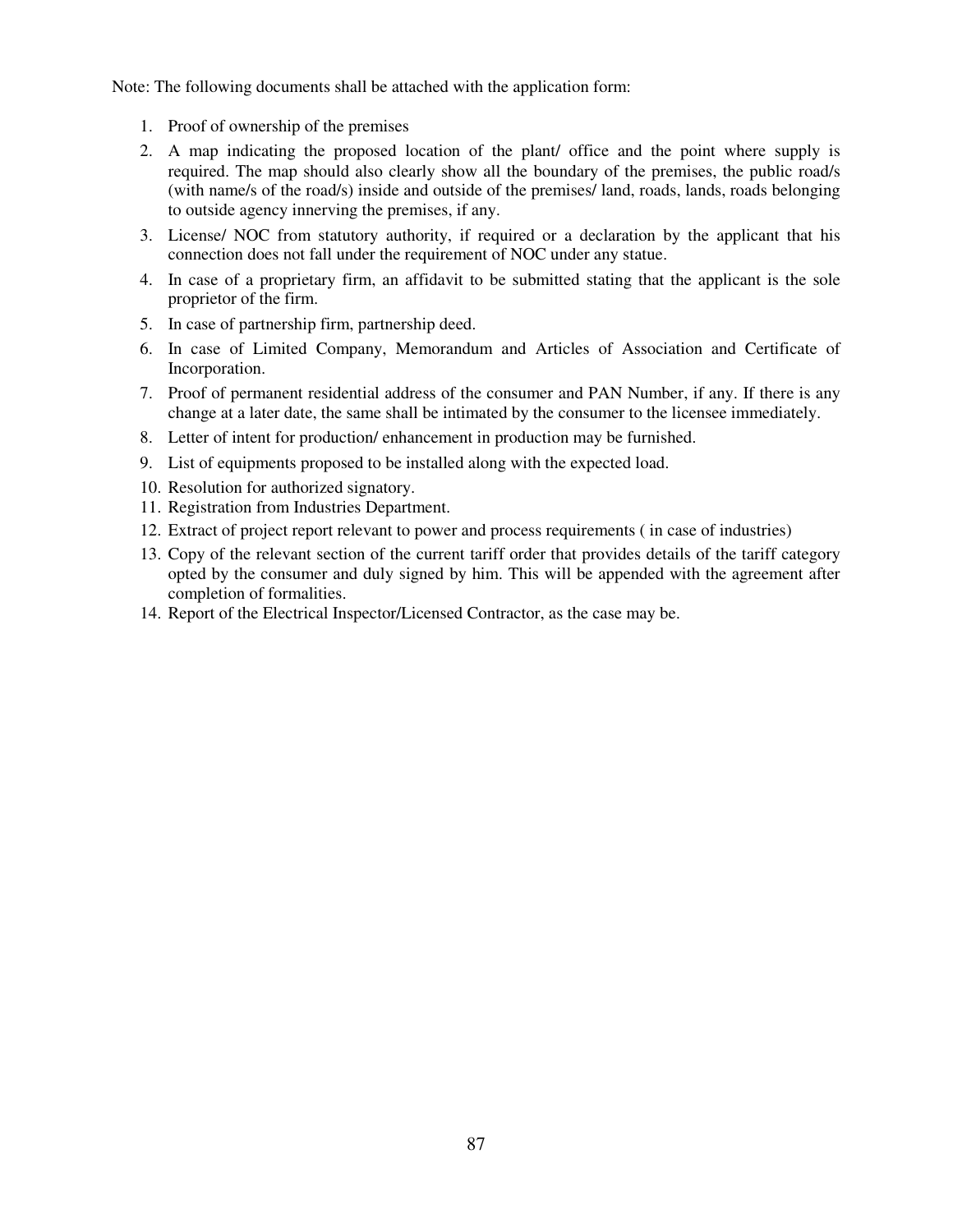#### **FORM No. 3**

(See Regulation 48)

#### **STANDARD AGREEMENT FORM FOR SUPPLY OF ELECTRICAL ENERGY**

THIS AGREEMENT made on the ..............day of ...................................... two Thousand and............................ between ................................................................... (Name of the Licensee)(herein after called "the Licensee" which expression, unless repugnant to the subject or context,shall include its successors and assigns) of the ONE PART And The name of the consumer and the address in detail should be mentioned. In the case of Registered partnership firm, besides the name and address of the firm the name and address of the Managing Partner or the Partner executing the agreement on its behalf should be mentioned. In the case of a Company incorporated under the provisions of the Companies Act, 1956, the address of the registered office of the Company and the name of the Managing Director or Principal Officer of the Company duly authorised to executive the agreement should be stated.

(Thereinafter called "THE CONSUMER" which expression, unless repugnant to the subject or context, shall include his heirs, successors and assigns) of the OTHER PART.

WHEREAS the consumer has requested the licensee to supply electrical energy to the premises of the consumer situated at ........................ in the district of ................................. for the purpose of .....................................................and the licensee has agreed to supply the same on terms and conditions stipulated hereunder.

NOW THESE PRESENTS WITNESS that in consideration of the payment to be made by the consumer as herein after contained, it is hereby MUTUALLY AGREED BY AND BETWEEN THE PARTIES HERETO as follows:

- **1. Duration of Agreement :** This agreement shall commence from the date of its execution and shall continue to be in force until the expiry of FIVE years from the date of supply, and thereafter shall so continue until the same is determined by either party giving to the other, two calendar month's notice, in writing, of its intention to terminate the Agreement. Provided that after the initial period of agreement if power supply remains disconnected for a period of two months for non-payment of tariff or non-compliance of the directions issued under the OERC Distribution (Conditions of Supply) Code, 2019 and no effective steps are taken by the consumer for removing the cause of disconnection and for restoration of power supply, the agreement of the licensee with the consumer for power supply shall be deemed to have been terminated on expiry of the 2 months period from the date of disconnection without further notice.
- **2. Condition of Supply :** The consumer has obtained and perused a copy of the OERC Distribution (Conditions of Supply) Code, 2019 understood its contents and undertakes to observe and abide by all the terms and conditions stipulated therein to the extent they are applicable to him. The said Code as modified from time to time, to the extent they are applicable shall be deemed to form part of this Agreement.
- **3. Quantum of Supply :** Subject to the provisions hereinafter contained and during the continuance of this Agreement, the licensee, represented by the **'**engineer**'**, shall supply the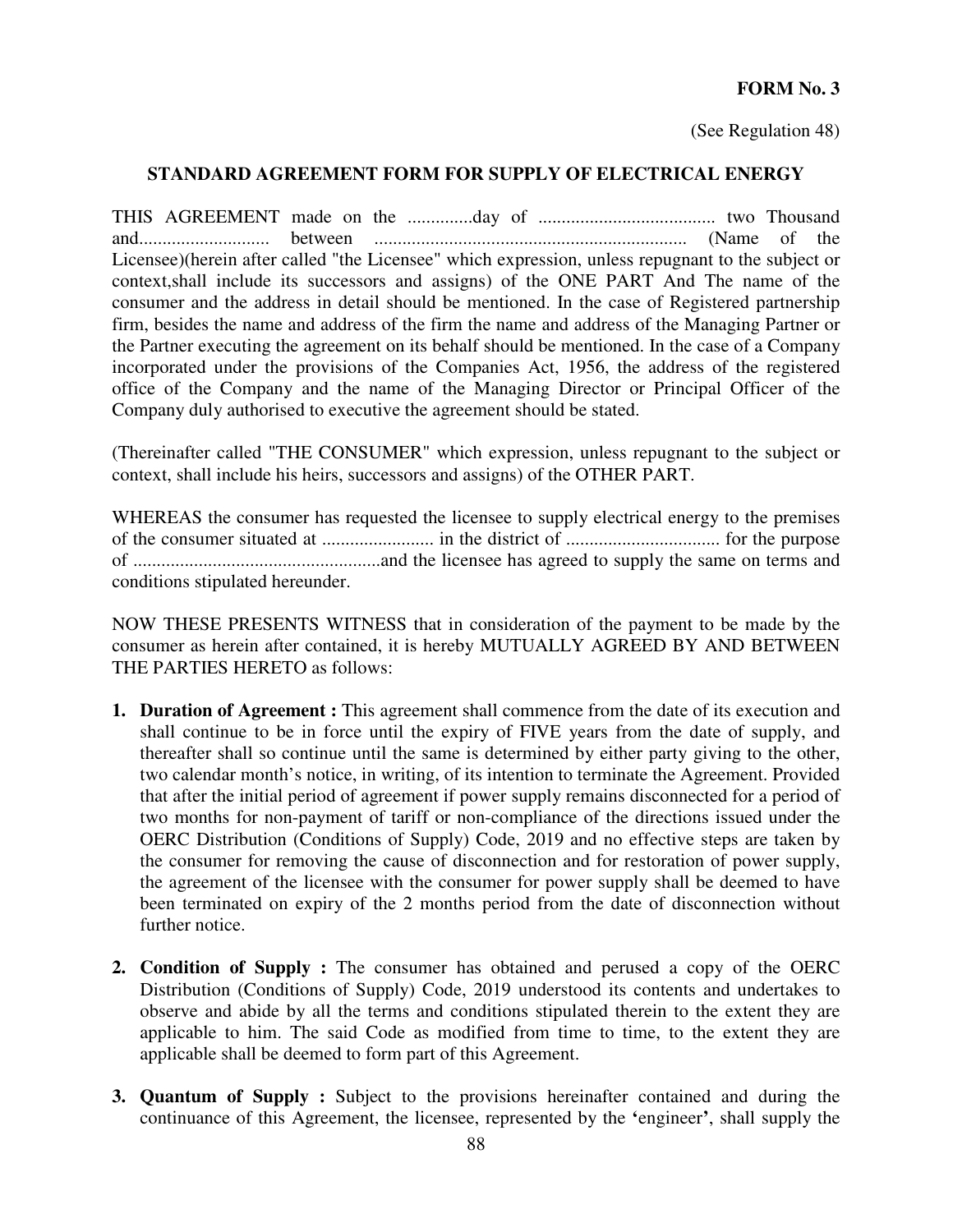consumer and the consumer shall take from the licensee**,** a supply up to but not exceeding a contract demand of .........KVA/........KW. The consumer may utilise power up to ......... KVA/......KW, out of the aforesaid contract demand in his residential colony for use by himself or his employees.

- **4. Type of Supply :** The aforesaid supply shall be from a three phase 50 Hz alternating current system at a normal pressure of ......... Volts. The quantum of supply shall be measured by a suitable metering equipment of ......... Volts.
- **5. Security Deposit :** The consumer, pursuant to the OERC Distribution (Conditions of Supply) Code, 2019 has made Security Deposit of Rs................. in favour of the engineer. The consumer undertakes to make any additional security deposit, as and when called upon by the engineer.
- **6. Charges to be paid by the Consumer :** The consumer shall pay to the engineer, for power demanded and electrical energy supplied under this agreement 'minimum monthly fixed charges', 'demand charges', 'energy charges' and 'other charges' in accordance with the provisions of OERC Distribution (Conditions of Supply) Code, 2019 and as notified in the Tariff Notifications from time to time;

Provided that annual sum payable by any individual consumer under the provision to Section 45 of the Electricity Act, 2003, shall not be deemed to be part of the minimum monthly charges or demand charges, if any, payable by the consumer or the particular class of consumers under the provisions of OERC Distribution (Conditions of Supply) Code, 2019 Provided further that the consumer shall pay electricity duty or such other levy, tax or duty as may be prescribed under any other law in addition to the charges, fuel surcharge and transformer loss payable under the OERC Distribution (Conditions of Supply) Code, 2019.

- **7.** The tariff and conditions of supply mentioned in this Agreement shall be subject to any revision that may be made by the licensee from time to time.
- 8. **Safety of Supply and Apparatus :** That all Electrical Works done within the premises are as per Central Electricity Authority (Measures relating to Safety and Electricity Supply) Regulations, 2010 and have been carried out by a licensed electrical contractor (in case the Applicant is an owner and wiring in the premises is new)

Or

That all Electrical Work done within the premises are as per Central Electricity Authority (Measures relating to Safety and Electricity Supply) Regulations, 2010 to the best of our knowledge (where application is for reconnection or Applicant is occupier of the premises)

To be responsible for safe custody of Meters, CTs, Cables etc. provided by the licensee and in case, there is any damage to equipment due to the reasons attributable to Applicant the same shall be chargeable to the Applicant. Further, all repercussions on account of breakage of seals of meters etc. or Direct/Dishonest Abstraction of energy shall be to the account of Applicant, as per the existing laws.

9. To indemnify the licensee against all proceedings, claims, demands, costs, damages, expenses that the licensee may incur by reason of a fresh service connection given to the Applicant.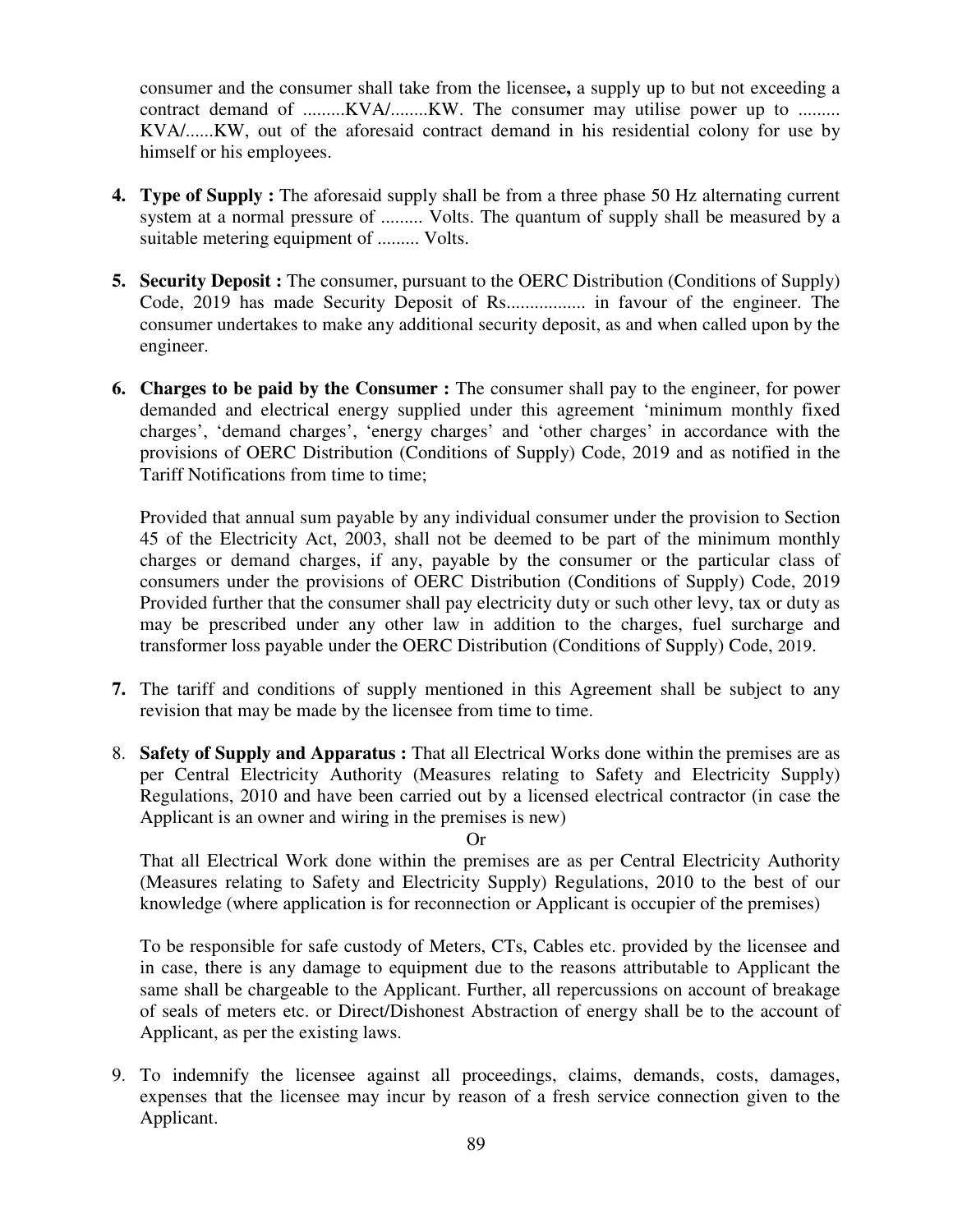- 10. The licensee is indemnified against any loss accrued to the applicant on this account. Further, applicant agrees that if there is any harm/loss to the property of the licensee due to the fault in Electrical work within the premises of Applicant, all the liabilities shall be borne by the Applicant.
- 11. **Stamp Duty :** The consumer agrees to bear the cost of the stamp duty and all costs incidental to the execution of this Agreement in full.

In WITNESSES WHEREOF the parties hereto have put their hands and seals this the .............day of .........................20…….

| Signature of the consumer                      | Signature of the Engineer acting for<br>and on behalf of the |
|------------------------------------------------|--------------------------------------------------------------|
|                                                | (licensee)<br>                                               |
| Witnesses to the execution by the<br>consumer. | execution<br>Witnesses<br>the<br>to<br>by the engineer.      |
| 1.<br>$\overline{2}$ .                         | 2.                                                           |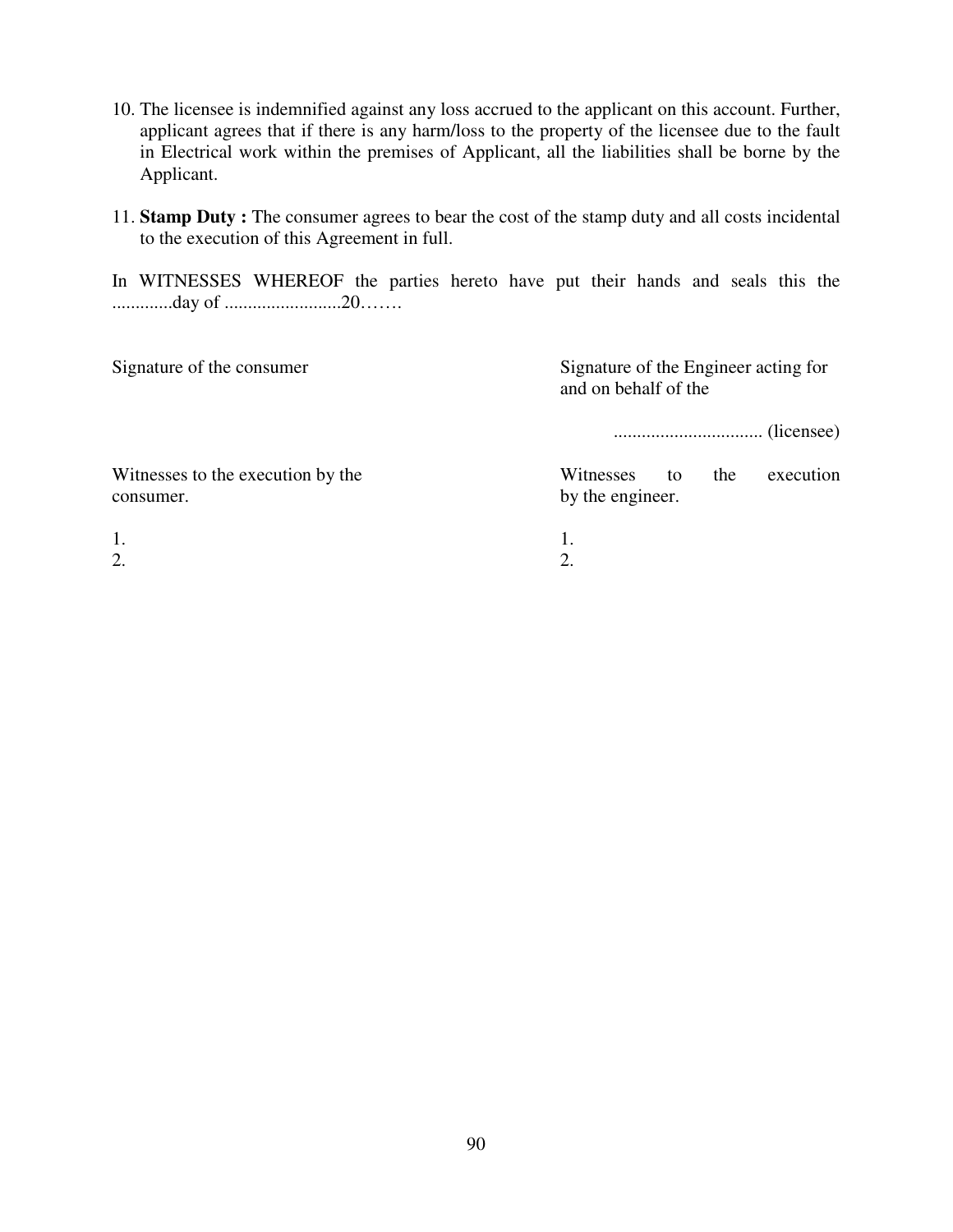# **PROCEDURE FOR DETERMINATION OF REMUNERATIVE NORMS**

# **Introduction**

The Licensee is under obligation to supply power to the consumer, if it is available in the system, technically feasible and remunerative. Regulation 29 of OERC Distribution (Condition of Supply) Code, 2019 requires that Distribution Licensees will look into the technical feasibility and commercial viability as per the norms. In case the scheme of supply is not remunerative as above, the applicant shall be required to bear the portion of charges to make the scheme remunerative.

# **1. General**

New construction/extension/upgradation of lines, sub-stations, etc. meant for a single beneficiary or a group of beneficiaries require capital investment and additional expenditure for servicing the new consumers. The licensee shall undertake Cost-benefit analysis of the scheme of power supply in order to ascertain whether the remunerative supply scheme is technically feasible.

## **2. Remunerative Scheme**

An investment on any scheme of power supply shall be treated as remunerative if the revenue from sale of power is equal to or exceeds the cost of power purchase for meeting the consumer's load, the cost of capital, depreciation, interest and O&M expenses.

The licensee shall undertake such schemes at its cost when the scheme is found to be commercially viable if it is remunerative as per the norms approved by the Commission hereunder.

Any work that does not satisfy the above norms will be taken up by the licensee provided the consumer bears the differential amounts of capital cost which satisfies the viability norm.

## **3. Cost-Benefit Analysis**

The licensee makes a Cost-Benefit Analysis of each scheme/project intended to be undertaken for power supply. For the purpose of this calculation the licensee has to take useful life of the assets to be created for power supply for this purpose.

The licensee should take a period of 12 months (one year) for calculating annual net revenue at the end of first year to calculate the commercial viability norm.

## **4. Calculation of capital cost**

When a consumer is asked to bear the capital work, the estimated cost shall be calculated as per the following calculation. The licensee is entitled to collect the requisite supervision charge for checking and ensuring that the capital works have been done as per the standards and in addition, the inspection fees for inspection pertaining to safety and security as notified by the Govt. of Odisha from time to time. The licensee should ensure inspection of works by the Electrical Inspector.

The material cost shall be inflated by the percentage as mentioned below for the incidental expenses incurred for procurement of materials for erection and installation of the capital works.

| (a) | Cost of materials as per the cost data/ | А |                         |
|-----|-----------------------------------------|---|-------------------------|
|     | estimate approved by the Commission     |   |                         |
| (b) | Stock storage insurance                 | B | $3\%$ of A              |
| (c) | Contingency                             | C | $3\% \text{ of } (A+B)$ |
| (d) | Tools & Plants                          | D | $2\% \text{ of } (A+B)$ |
| (e) | Transportation                          | E | 7.5% of $(A+B)$         |
| (f) | Erection charges                        | F | $*10\%$ of $(A+B)$      |
| (g) | Sub-total                               | G | Sum of AF               |
|     |                                         |   |                         |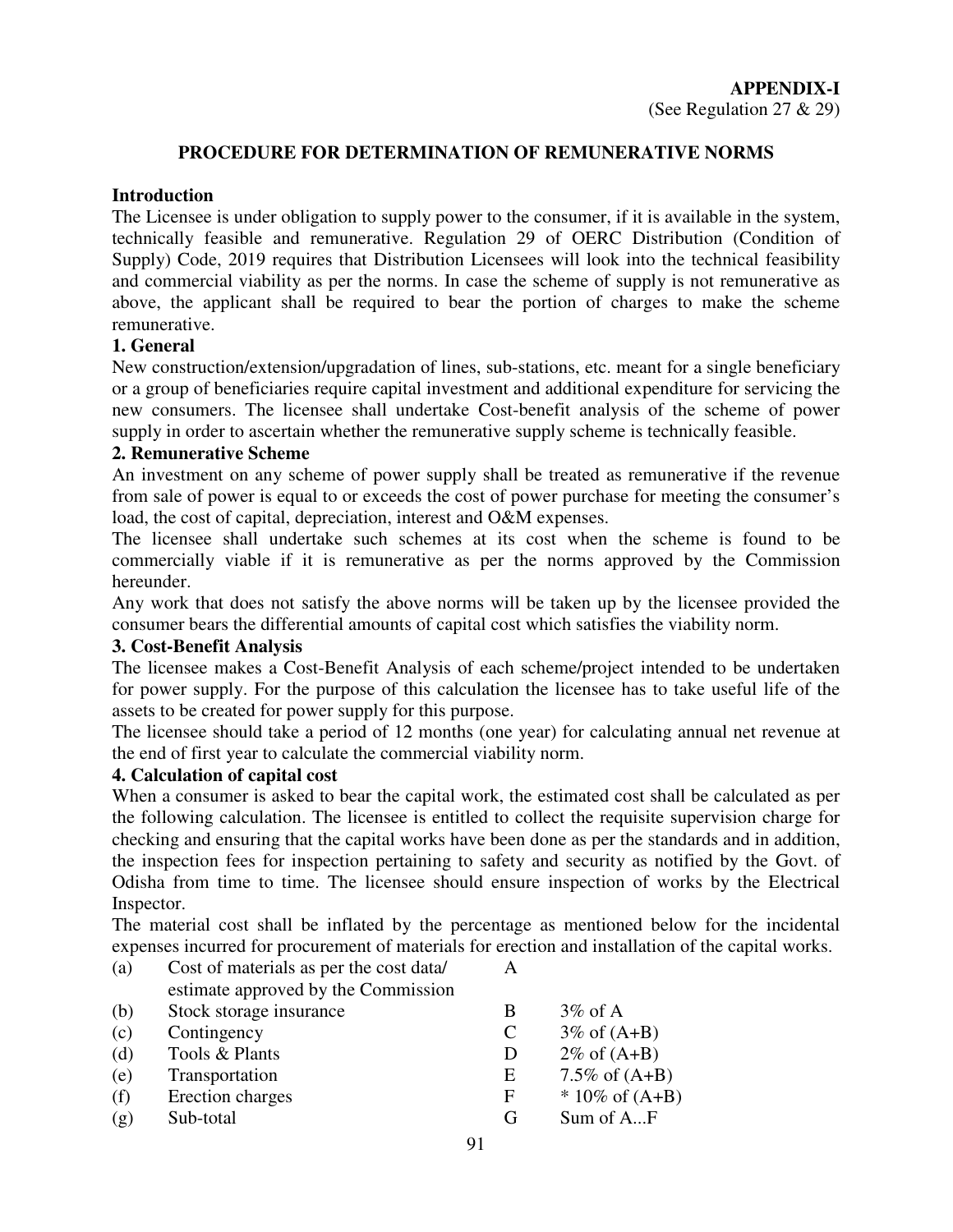- (h) Other overheads (including supervision H 6% of G Charges)
- (i) Total estimated capital cost I G+H
- (j) Inspection fees (to be paid by the consumer As per actuals according to the to the licensee, which is ultimately to be the notification of the Govt. paid to the Government of Odisha).  $\qquad \qquad$  of Odisha from time to time.

\* The erection charges of materials should be as specified by EIC (Electricity) -cum-PCEI, Odisha. Till such notification by EIC-cum-PCEI the rate determined by GRIDCO as mentioned below shall continue.

| <b>Items</b>                   | % of supply value inclusive<br>of storage insurance |
|--------------------------------|-----------------------------------------------------|
| Transformer/Breaker/Joist Pole | 5%                                                  |
| <b>PSC Pole</b>                | 20%                                                 |
| Other items                    | 10 $\%$                                             |

- NB: 1. While shifting or relocation of existing infrastructure, deduction of salvage value of 8% of the original cost of such infrastructure is to be considered in the estimate.
	- 2. GST as applicable may be considered while preparing the cost estimate.
	- 3. The cost data is to be approved by the EIC cum PCEI, Odisha, Bhubaneswar. If the cost data for a particular year is not approved due to any reason, the cost data approved earlier for the previous year shall be updated by the DISCOMs using the WPI(wholesale Price Index) for all commodities issued by the office of the Economic Advisor for the previous year.

## **5. Calculation of annual expenditure and revenue**

The cost benefit shall be carried out for a period of 12 months. The following costs shall be taken into account on the basis mentioned against each.

| i) Cost                            |   |           | <b>Basis</b>                 |
|------------------------------------|---|-----------|------------------------------|
| Cost of power purchase as per      |   |           | As per the prevailing tariff |
| the BSP [on the quantum of         |   |           | order approved by the        |
| proposed sale to the               |   |           | Commission                   |
| $consumer/(100-loss percentage)$ ] |   |           |                              |
| <b>Operation and Maintenance</b>   | K |           | $-do$ -                      |
| Expenses                           |   |           |                              |
| Depreciation                       |   |           | $-do$ -                      |
| Total annual expenditure           | M | $(J+K+L)$ | $-do$ -                      |
| Return                             | N |           | $-do-$                       |
| Total annual expenditure +         | X | $(M+N)$   |                              |
| return                             |   |           |                              |

# ii) **Benefit**

The licensee shall calculate the average estimated earning per year from additional sale that will accrue due to new connections. The revenue to be earned can be from following sources.

| (a) Minimum fixed charges/customer charges |                   |
|--------------------------------------------|-------------------|
| (b) Revenue from demand charges            | P                 |
| (c) Revenue from energy charges            | $\mathbf{\Omega}$ |
| (d) Other revenue                          | R                 |
| (e) Total revenue                          | $Y(O+P+Q+R)$      |
|                                            |                   |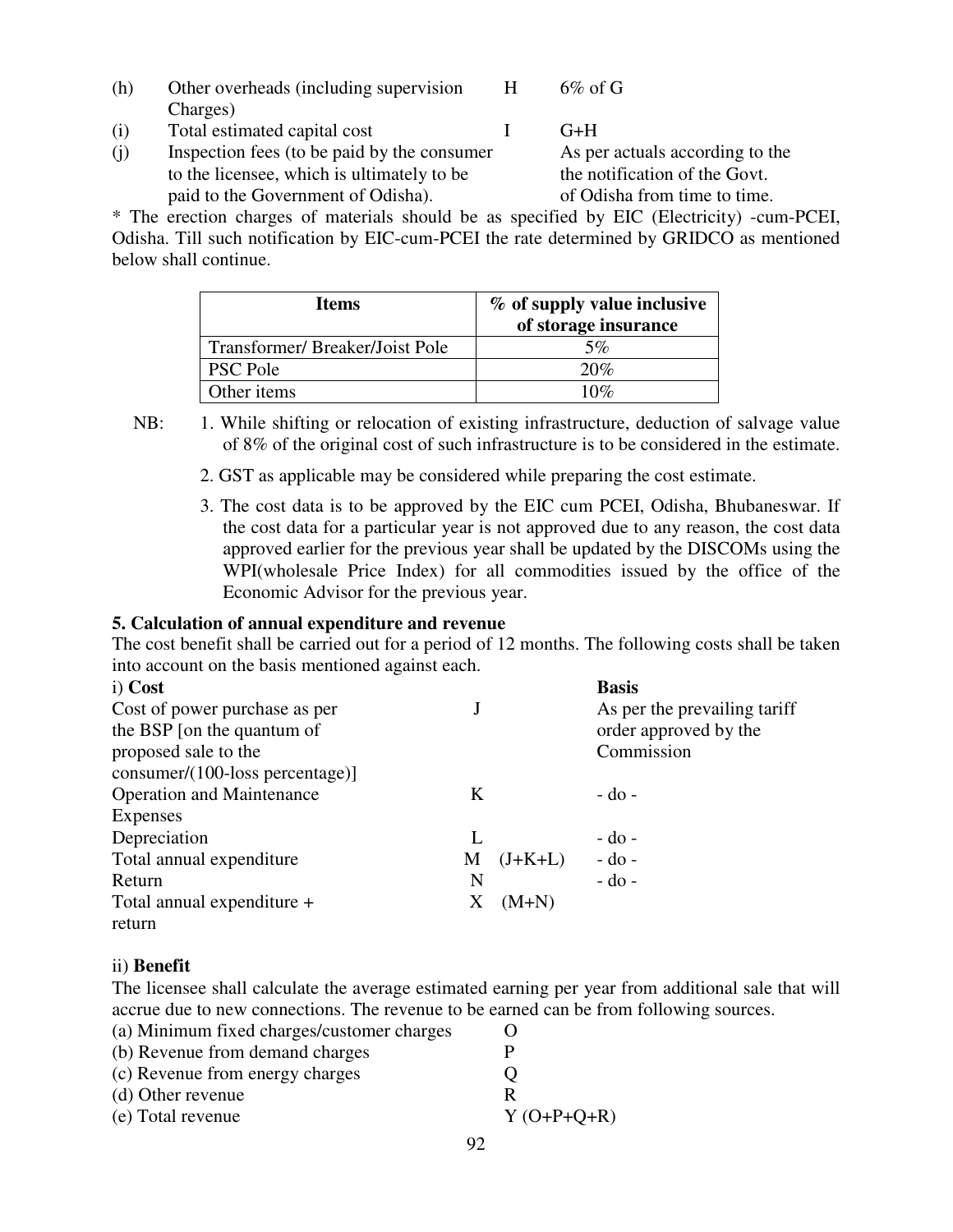**6.** The scheme shall be considered remunerative if  $Y-X = 0$  or positive.

This condition gets satisfied when the gross operative surplus (Y-M) is equal to or more than the return on investment calculated at the approved rate of return then the licensee has to make the investment of the total capital cost.

**7.** Consumer contribution required making the scheme remunerative in case the gross operating surplus is less than the return on investment then the capital to be invested in the scheme is to be shared by the licensee and the consumer. The licensee shall make investment in the ratio of operating surplus to the estimated RoI. Balance capital cost contribution.

**8**. When the gross operating surplus turns out to be negative then the scheme shall be treated as non-remunerative.

# **9. Assessment of consumption**

The average annual load factor for a category of consumer as approved in the Regulations for the particular distribution licensee shall be considered for assessing the consumption for any new consumer/s.

# **10. Losses of the distribution system**

Overall loss percentage as approved by the Commission for the distribution licensee as per the prevailing tariff order shall be the basis for determining the quantum of energy to be purchased by the licensee for meeting the requirement of the consumer.

# **11. Revenue**

The licensee shall adopt current tariff for the purpose of calculation for revenue including miscellaneous revenue, if any, from sale of power.

- **12.**
- i. Normally when a scheme is found to be remunerative the licensee should make investment for all LT works. In case the gross operating surplus is less than the RoI and initially not found to be remunerative as per the commercial viability norms approved by the Commission a portion of the capital cost has to be met by the beneficiary to make it remunerative.
- ii. In case the consumer is prepared to invest in capital works that are remunerative for licensee in giving power supply to new connections at HT, all such consumers may be asked to invest the full estimated cost which will be adjusted against monthly energy bill subsequently not exceeding 24 months from the date of availing power supply.
- iii. If any capital subsidy is available for the proposed power supply for any category of consumer by the Government or any corporate body, the same should be treated as "consumer contribution" for that scheme.
- iv. Government of Odisha shall provide capital subsidy to the licensee for the entire capital expenditure for new R.E. works/any other schemes.
- v. Notwithstanding anything contend in this appendix there shall not be any remunerative calculation for the supply at LT upto and including 5 KW. This shall be governed under Regulation 22 of this Code.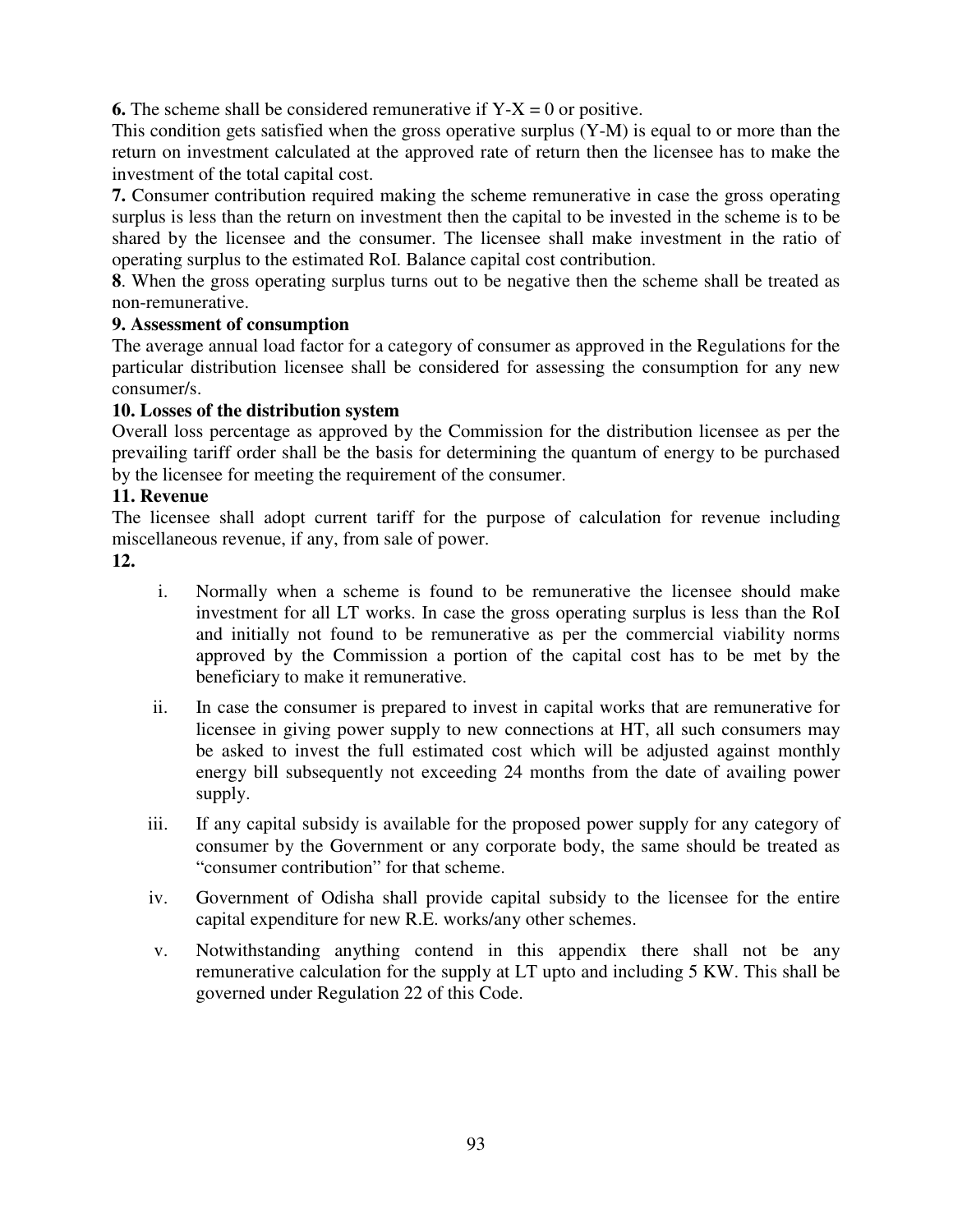| <b>SI</b> | <b>DISTRICT</b> | SI.            | <b>Municipal</b>                | <b>Total Population in 2011</b> |
|-----------|-----------------|----------------|---------------------------------|---------------------------------|
| No.       |                 | No.            | Corporation/Municipality/N.A.C. | <b>Census</b>                   |
| (1)       | (2)             | (3)            | (4)                             | (5)                             |
| 1.        | Angul           | $\mathbf{1}$   | Athamallik (N)                  | 12,298                          |
|           |                 | $\overline{2}$ | Hindol(N)                       | 17,387                          |
| 2.        | Bolangir        | 3              | Kantabanjhi(N)                  | 21,819                          |
|           |                 | $\overline{4}$ | Patnagarh(N)                    | 21,024                          |
|           |                 | 5              | Tusura(N)                       | 10,638                          |
| 3.        | <b>Balasore</b> | 6              | Nilagiri(N)                     | 17,264                          |
| 4.        | Baragarh        | $\overline{7}$ | Padampur(N)                     | 17,625                          |
|           |                 | 8              | Barpalli(N)                     | 20,850                          |
|           |                 | 9              | Attabira(N)                     | 16,399                          |
| 5.        | <b>Bhadrak</b>  | 10             | Dhamnagar(N)                    | 22,920                          |
| 6.        | Boudh           | 11             | Boudhgarh(N)                    | 20,424                          |
| 7.        | Cuttack         | 12             | Athagarh(N)                     | 17,304                          |
|           |                 | 13             | <b>Banki</b>                    | 17,521                          |
| 8.        | Deogarh         | 14             | Deogarh(M)                      | 22,390                          |
| 9.        | Dhenkanal       | 15             | Bhuban(N)                       | 22,200                          |
|           |                 | 16             | Kamakhyanagar(N)                | 16,810                          |
| 10.       | Gajapati        | 17             | Kasinagar(N)                    | 9,684                           |
| 11.       | Ganjam          | 18             | Aska(N)                         | 21,428                          |
|           |                 | 19             | Belaguntha(N)                   | 11,297                          |
|           |                 | 20             | Bhanjanagar(N)                  | 20,482                          |
|           |                 | 21             | Buguda(N)                       | 15,176                          |
|           |                 | 22             | Chatrapur(N)                    | 22,027                          |
|           |                 | 23             | Chikiti(N)                      | 11,645                          |
|           |                 | 24             | Digapahandi(N)                  | 13,190                          |
|           |                 | 25             | Ganjam(N)                       | 11,747                          |
|           |                 | 26             | Gopalpur(N)                     | 7221                            |
|           |                 | 27             | Hinjilicut(N)                   | 24,671                          |
|           |                 | $28\,$         | Kavisuryanagar(N)               | 17,430                          |
|           |                 | 29             | Khallikot(N)                    | $\overline{13,022}$             |
|           |                 | 30             | Kodala(N)                       | 13,965                          |
|           |                 | 31             | Polsara(N)                      | 23,119                          |
|           |                 | 32             | Purusottampur(N)                | 15,366                          |
|           |                 | 33             | Rambha(N)                       | 12,111                          |
|           |                 | 34             | Soroda(N)                       | 14,867                          |
| 12.       | Kalahandi       | 35             | Junagarh(N)                     | 19,656                          |
|           |                 | 36             | Dharmagarh(N)                   | 16,585                          |
|           |                 | 37             | Kesinga(N)                      | 19,239                          |
| 13.       | Keonjhar        | 38             | Champua(N)                      | 17,096                          |
| 14.       | Khurda          | 39             | Balugaon(N)                     | 17,645                          |
|           |                 | 40             | Banpur(N)                       | 17,278                          |
| 15.       | Koraput         | 41             | Kotpad(N)                       | 16,326                          |

**Name of the Municipality / NAC District wise having population less than 25000 as per 2011 census**